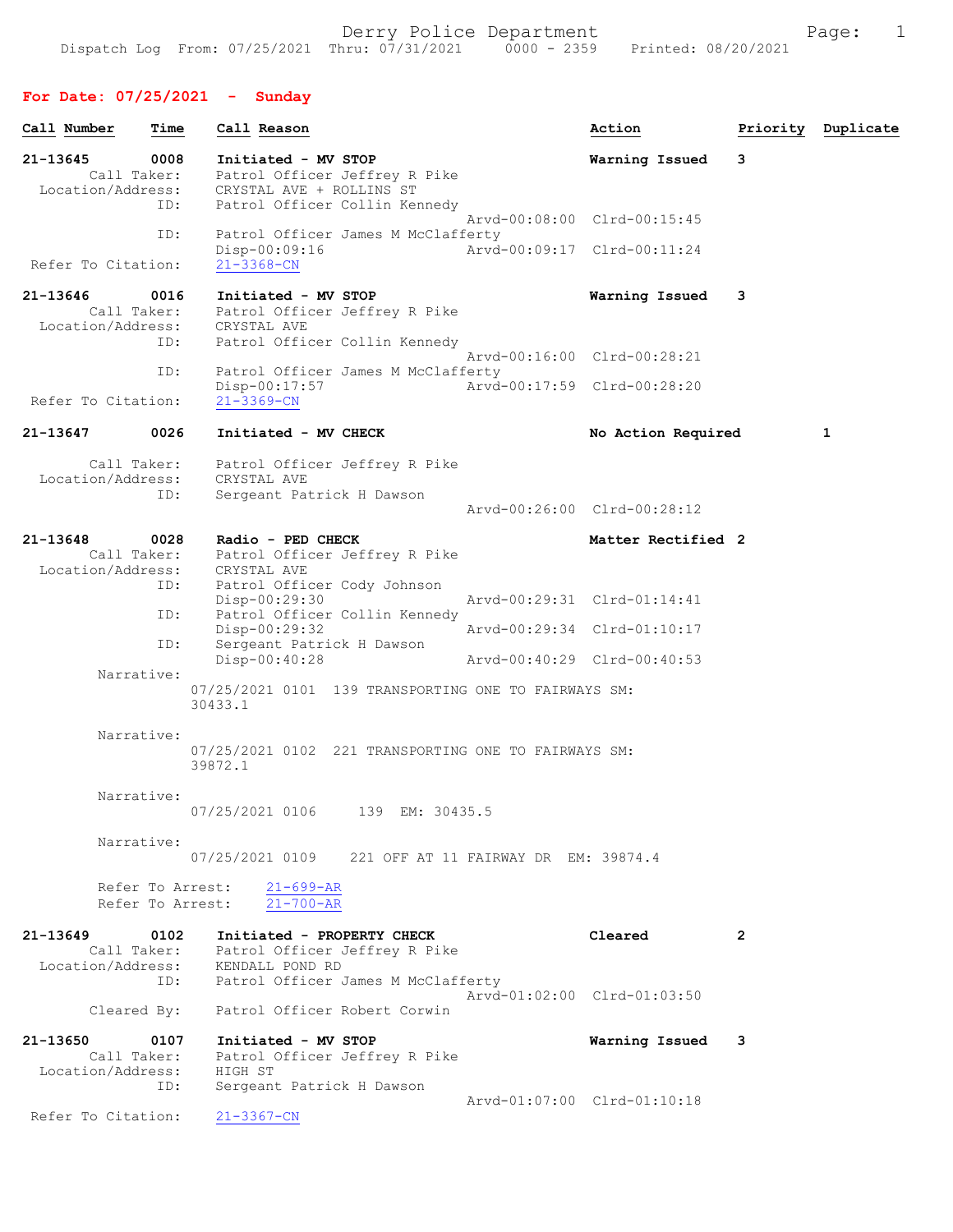|                                                      | Dispatch Log From: 07/25/2021 Thru: 07/31/2021                                            | $0000 - 2359$ | Printed: 08/20/2021         |                |
|------------------------------------------------------|-------------------------------------------------------------------------------------------|---------------|-----------------------------|----------------|
| 21-13651<br>0133<br>Call Taker:<br>Location/Address: | Phone - WELFARE CHECK<br>Patrol Officer Jeffrey R Pike<br>N SHORE (IP) RD                 |               | Cleared                     | $\overline{2}$ |
| ID:                                                  | Patrol Officer Cody Johnson<br>Disp-01:35:46                                              |               | Arvd-01:58:38 Clrd-02:08:06 |                |
| 21-13652<br>0243<br>Call Taker:<br>Location/Address: | Initiated - MV STOP<br>Patrol Officer Jeffrey R Pike<br>N MAIN ST                         |               | Warning Issued              | 3              |
| ID:                                                  | Patrol Officer Collin Kennedy                                                             |               | Arvd-02:43:00 Clrd-02:50:22 |                |
| ID:<br>Refer To Citation:                            | Patrol Officer Monica Ricci<br>Disp-02:44:33<br>$21 - 3370 - CN$                          |               | Arvd-02:44:34 Clrd-02:50:21 |                |
| 21-13653<br>0339                                     | Phone - ALARM, BURGLAR                                                                    |               | False Alarm                 | 1              |
| Call Taker:<br>Location/Address:                     | Patrol Officer Jeffrey R Pike<br>[DY 1252] ALDER CT                                       |               |                             |                |
| ID:<br>ID:                                           | Patrol Officer Collin Kennedy<br>$Disp-03:39:48$<br>Patrol Officer Monica Ricci           |               | Arvd-03:47:57 Clrd-04:06:21 |                |
| Refer To Field Int:                                  | $Disp-03:40:02$<br>$21 - 2634 - FI$                                                       |               | Arvd-03:47:58 Clrd-04:06:19 |                |
| 21-13654<br>0517<br>Call Taker:                      | Phone - WELFARE CHECK<br>Patrol Officer Jeffrey R Pike                                    |               | <b>ADVICE GIVEN</b>         | $\mathbf{2}$   |
| Location/Address:<br>ID:<br>Cleared By:              | SUNNYSIDE LN<br>Patrol Officer Cody Johnson<br>Disp-05:19:20<br>Lieutenant Robert F Smith |               | Arvd-05:25:52 Clrd-05:35:30 |                |
| 21-13655<br>0534<br>Call Taker:<br>Location/Address: | Phone - SUSPICIOUS ACTIVITY<br>Patrol Officer Jeffrey R Pike<br>CRYSTAL AVE               |               | Arrest(s) Made              | $\mathbf{2}$   |
| ID:<br>Cleared By:                                   | Patrol Officer Collin Kennedy<br>$Disp-05:34:42$<br>Dispatcher Jonathon S Pickering       |               | Arvd-05:35:59 Clrd-07:48:27 |                |
| ID:<br>ID:                                           | Patrol Officer Monica Ricci<br>Disp-05:34:45<br>Sergeant Patrick H Dawson                 |               | Arvd-05:35:57 Clrd-06:42:52 |                |
| ID:                                                  | Disp-05:34:50<br>Patrol Officer Cody Johnson                                              |               | Arvd-05:35:58 Clrd-06:42:56 |                |
| Cleared By:<br>ID:                                   | Disp-05:36:28<br>Dispatcher Jonathon S Pickering<br>Patrol Officer James M McClafferty    |               | Arvd-05:36:31 Clrd-07:48:26 |                |
| Cleared By:                                          | Disp-05:39:33<br>Dispatcher Jonathon S Pickering                                          |               | Arvd-05:49:34 Clrd-07:48:28 |                |
| Narrative:                                           | 07/25/2021 0537 437 ADVISES FOOT PURSUIT                                                  |               |                             |                |
| Narrative:                                           | 07/25/2021 0537 S7 ADVISES TWO JUVENILES IN CUSTODY                                       |               |                             |                |
| Narrative:                                           | 07/25/2021 0542 S7 REQUESTING DFD FOR HAND INJURY                                         |               |                             |                |
| Narrative:                                           | 07/25/2021 0543 437 TRANSPORTING ONE TO DPDHQ SM: 43271.9                                 |               |                             |                |
| Narrative:                                           | 07/25/2021 0544 DFD NOTIFIED AND RESPONDING                                               |               |                             |                |
| Narrative:                                           | 07/25/2021 0545 437 OFF AT DPDHQ EM: 43272.3                                              |               |                             |                |
| Narrative:                                           | 07/25/2021 0546 221 TRANSPORTING ONE TO DPDHQ SM: 39895.0                                 |               |                             |                |
| Narrative:                                           | 07/25/2021 0549 221 OFF AT DPDHQ EM: 39895.4                                              |               |                             |                |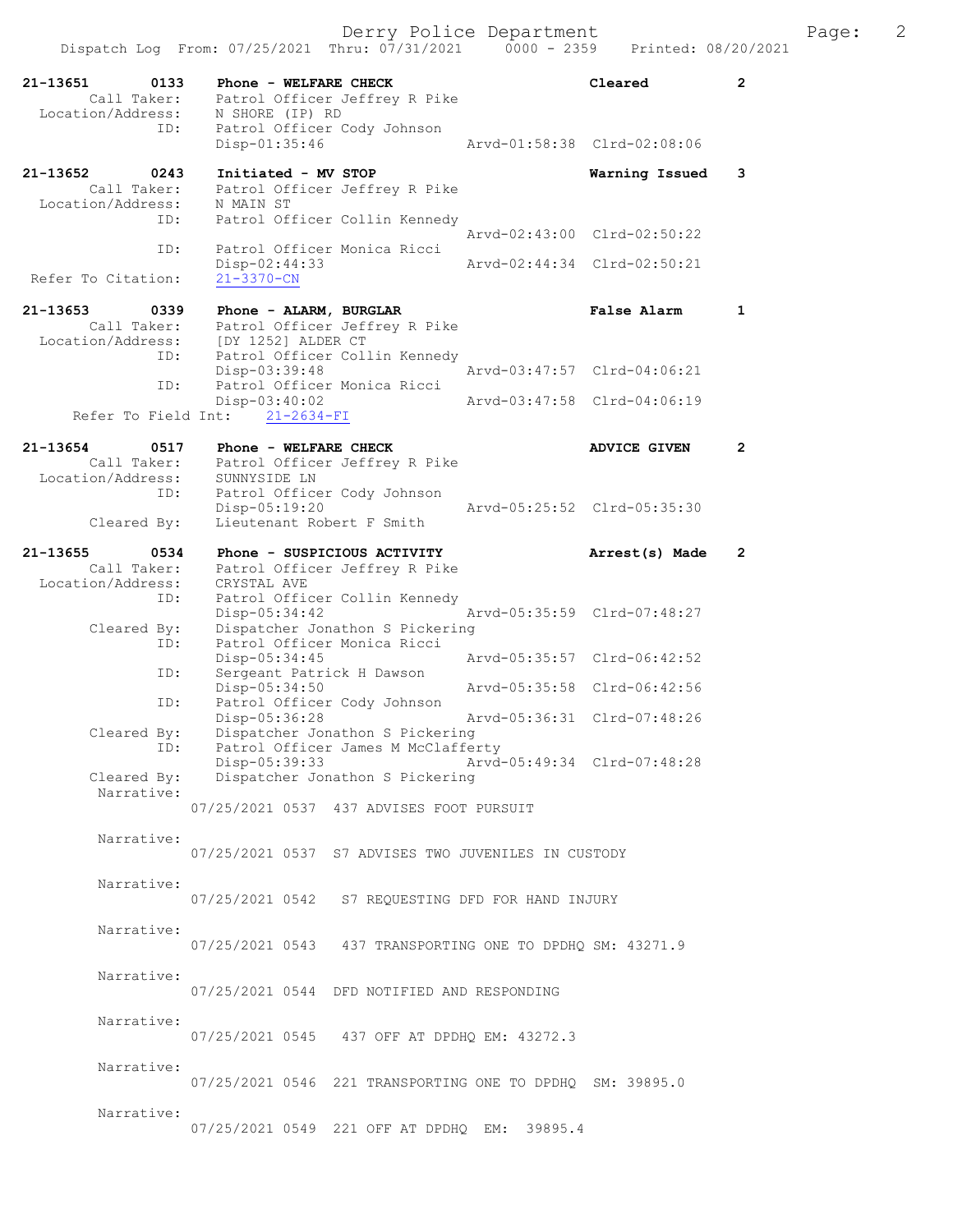|                                                             |                                                          |                                                                                                                         |                             | Dispatch Log From: 07/25/2021 Thru: 07/31/2021 0000 - 2359 Printed: 08/20/2021 |
|-------------------------------------------------------------|----------------------------------------------------------|-------------------------------------------------------------------------------------------------------------------------|-----------------------------|--------------------------------------------------------------------------------|
| Narrative:                                                  | 07/25/2021 0549 DFD ON SCENE                             |                                                                                                                         |                             |                                                                                |
| Narrative:                                                  |                                                          | 07/25/2021 0554 221 WITH DFD TRANSPORTING TO PMC                                                                        |                             |                                                                                |
| Narrative:                                                  |                                                          | 07/25/2021 0555 TWO JUVENILE ARRESTEES<br>CHARGES: POSSESSION TOBACCO PRODUCTS<br>CRIMINAL MISCHIEF<br>RESISTING ARREST |                             |                                                                                |
| Narrative:                                                  | 07/25/2021 0600 221 OFF AT PMC                           |                                                                                                                         |                             |                                                                                |
| Narrative:                                                  |                                                          | 07/25/2021 0624 437 TRANSPORTING ONE TO DPDHQ SM: 43273.9                                                               |                             |                                                                                |
| Narrative:                                                  |                                                          | 07/25/2021 0627 437 OFF AT DPDHQ EM: 43275.4                                                                            |                             |                                                                                |
| Narrative:                                                  |                                                          | 07/25/2021 0710 one juvenile released to parent                                                                         |                             |                                                                                |
| Narrative:                                                  |                                                          | 07/25/2021 0713 second juvenile located in cell #3                                                                      |                             |                                                                                |
| Narrative:                                                  |                                                          | 07/25/2021 0738 juvenile checked                                                                                        |                             |                                                                                |
| Narrative:                                                  |                                                          | 07/25/2021 0818 second juvenile released to parent                                                                      |                             |                                                                                |
|                                                             | Refer To Arrest: 21-701-AR<br>Refer To Arrest: 21-702-AR |                                                                                                                         |                             |                                                                                |
| 21-13656                                                    | 0637 Phone - ANIMAL COMPLAINT                            |                                                                                                                         |                             | Services Rendered 1                                                            |
| Location/Address:<br>TD:                                    | Call Taker: Patrol Officer Jeffrey R Pike<br>LAWRENCE RD | Patrol Officer Samuel J Troy                                                                                            |                             |                                                                                |
| Dispatched By:<br>Cleared By:<br>ID:                        | Disp-07:34:17<br>Sergeant Seth Plumer                    | Dispatcher Jonathon S Pickering<br>Arrived By: Dispatcher Jonathon S Pickering<br>Dispatcher Jonathon S Pickering       | Arvd-07:39:38 Clrd-08:26:24 |                                                                                |
| Dispatched By:<br>Arrived By:<br>Cleared By:<br>Narrative:  | Disp-07:56:46                                            | Dispatcher Jonathon S Pickering<br>Dispatcher Jonathon S Pickering<br>Dispatcher Jonathon S Pickering                   | Arvd-07:56:49 Clrd-08:19:13 |                                                                                |
| Narrative:                                                  | SICK RACCON IN YARD                                      | 07/25/2021 0826 animal euthanized, taken to transfer station                                                            |                             |                                                                                |
| Refer To Incident:                                          | $21 - 1304 - OF$                                         |                                                                                                                         |                             |                                                                                |
|                                                             |                                                          |                                                                                                                         |                             |                                                                                |
| 21-13657<br>0724<br>Call Taker:<br>Location/Address:<br>ID: | Phone - ROAD HAZARD<br>W BROADWAY + MAPLE ST             | Dispatcher Jonathon S Pickering<br>Patrol Officer Awess Abdulkadir                                                      |                             | Services Rendered 2                                                            |

 Disp-07:25:09 Arvd-07:27:38 Clrd-07:56:52 Narrative:

07/25/2021 0747 JPC notified for water line damaged

Refer To Field Int: 21-2641-FI

| 21-13658 | 0810        | Phone - WELFARE CHECK           | Services Rendered 2 |
|----------|-------------|---------------------------------|---------------------|
|          | Call Taker: | Dispatcher Jonathon S Pickering |                     |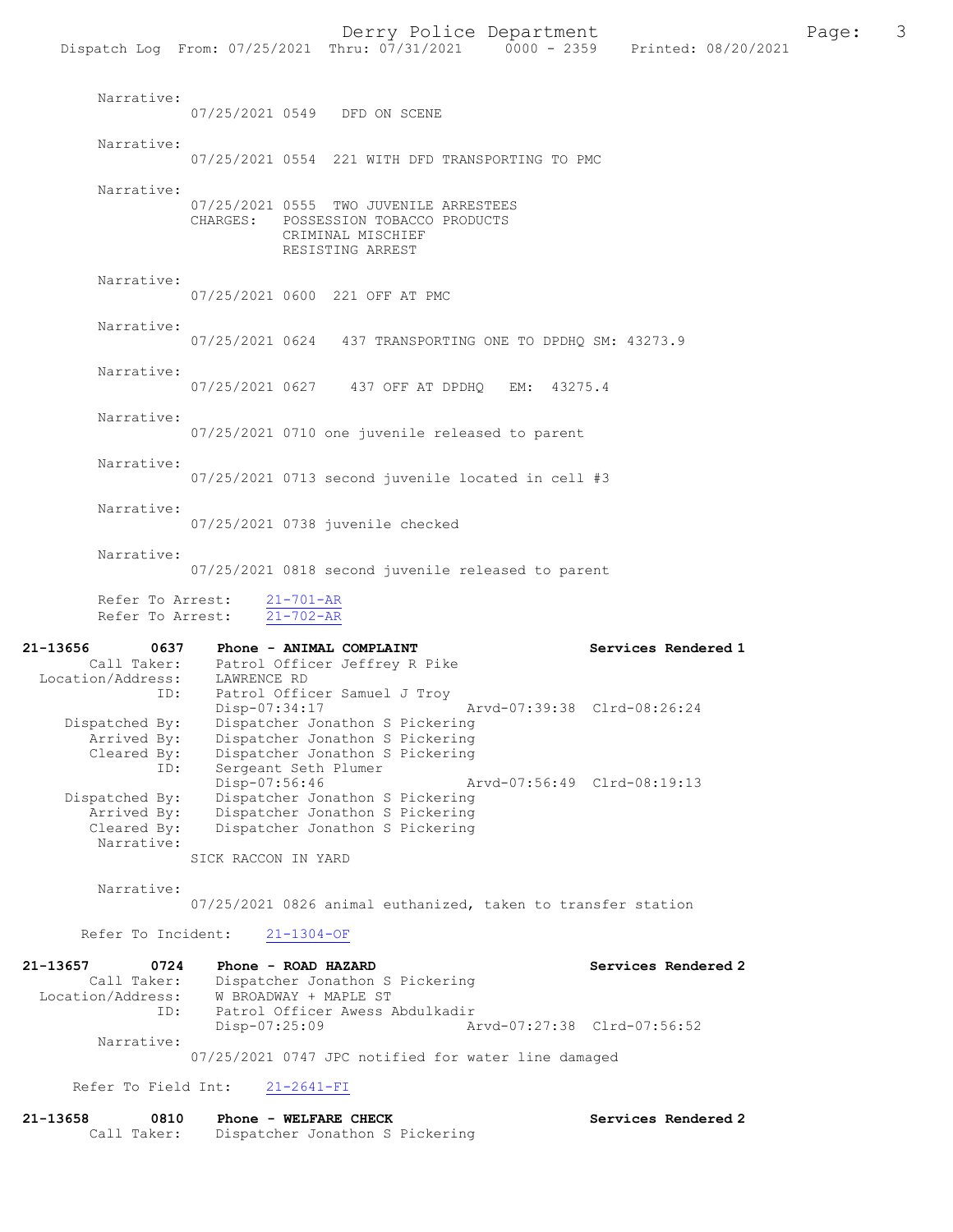Derry Police Department The Page: 4 Dispatch Log From: 07/25/2021 Thru: 07/31/2021 0000 - 2359 Printed: 08/20/2021 Location/Address: HOOD RD ID: Patrol Officer Awess Abdulkadir Disp-08:11:16 Arvd-08:13:58 Clrd-08:17:47 Arrived By: Lieutenant Shawn P O'Donaghue ID: Patrol Officer James M McClafferty Disp-08:11:18 Arvd-08:13:56 Clrd-08:17:46<br>Arrived By: Lieutenant Shawn P O'Donaghue Lieutenant Shawn P O'Donaghue Narrative: 07/25/2021 0817 subject located, no issues found 21-13659 0847 Phone - FOLLOW-UP Services Rendered 2 Call Taker: Dispatcher Jonathon S Pickering Location/Address: SUNNYSIDE LN ID: Patrol Officer Samuel J Troy Disp-09:04:18 Arvd-09:04:19 Clrd-09:32:23 ID: Sergeant Seth Plumer<br>Disp-09:04:20 Disp-09:04:20 Arvd-09:04:20 Clrd-09:32:21 Narrative: 07/25/2021 0921 DFD requested and responding Narrative: 07/25/2021 0932 DFD transporting subject to PMC, all units clear 21-13660 0914 Initiated - SUBPOENA DELIVERY Not Served 1 Call Taker: Dispatcher Jonathon S Pickering Location/Address: SOUTH AVE ID: Patrol Officer Awess Abdulkadir Arvd-09:14:00 Clrd-09:20:36 21-13661 0926 Initiated - SUBPOENA DELIVERY Not Served 1 Call Taker: Dispatcher Jonathon S Pickering Location/Address: SOUTH AVE ID: Patrol Officer Awess Abdulkadir Arvd-09:26:00 Clrd-09:39:23 21-13662 0944 Initiated - SUBPOENA DELIVERY Not Served 1 Call Taker: Dispatcher Jonathon S Pickering Location/Address: MAPLE ST ID: Patrol Officer Awess Abdulkadir Arvd-09:44:00 Clrd-09:51:35 Cleared By: Patrol Officer Timothy J Underhill 21-13663 0947 Initiated - MV CHECK No Action Required 1 Call Taker: Patrol Officer Timothy J Underhill Location/Address: [DY 130] N MAIN ST ID: Patrol Officer Nikita Tomnyuk Arvd-09:47:00 Clrd-09:50:33 21-13664 0959 Phone - ALARM, BURGLAR False Alarm 1 Call Taker: Dispatcher Jonathon S Pickering Location/Address: BIRCH ST ID: Patrol Officer Scott M Beegan Disp-10:00:19 Arvd-10:04:11 Clrd-10:20:00 ID: Patrol Officer James M McClafferty<br>Disp-10:00:22 Arvd Disp-10:00:22 Arvd-10:04:10 Clrd-10:20:01 Refer To Field Int: 21-2717-FI 21-13665 1028 Phone - DISTURBANCE Services Rendered 1 Call Taker: Dispatcher Jonathon S Pickering<br>Location/Address: [DY 997] PARKLAND DR Location/Address: [DY 997] PARKLAND DR ID: Patrol Officer Awess Abdulkadir Disp-10:28:49 Arvd-10:28:50 Clrd-11:03:06 ID: Patrol Officer Samuel J Troy Disp-10:28:50 Arvd-10:29:56 Clrd-11:03:11<br>ID: Patrol Officer Scott M Beegan Patrol Officer Scott M Beegan<br>Disp-10:28:51 Disp-10:28:51 Arvd-10:29:55 Clrd-10:34:38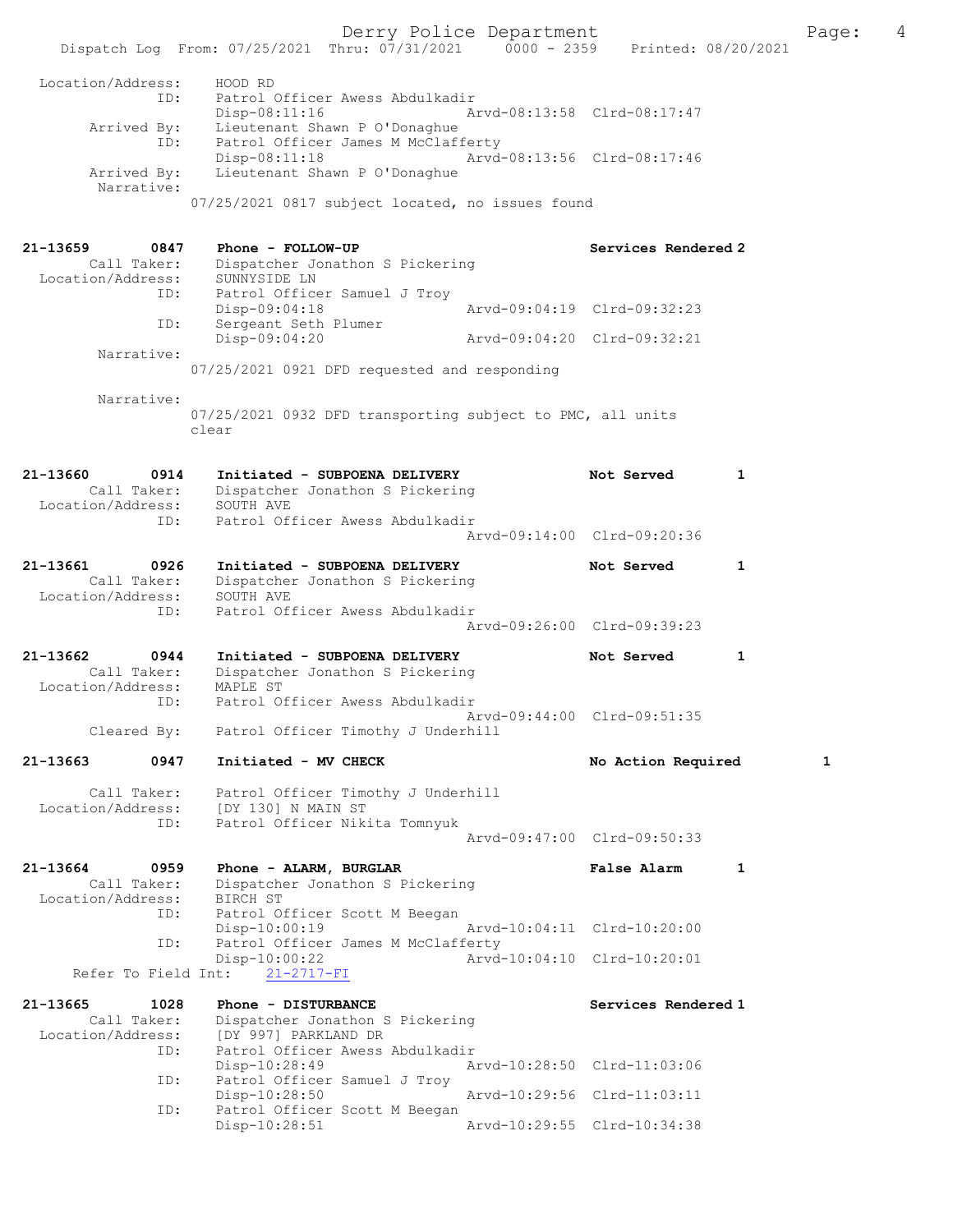|                    | ID:<br>Refer To Field Int: | Sergeant Seth Plumer<br>Disp-10:33:15<br>$21 - 2639 - FI$           | Arvd-10:33:17 Clrd-11:03:07 |                |
|--------------------|----------------------------|---------------------------------------------------------------------|-----------------------------|----------------|
| 21-13666           | 1032                       | Phone - DOMESTIC DISTURBANCE                                        | Verbal in Nature 1          |                |
|                    | Call Taker:                | Dispatcher Jonathon S Pickering                                     |                             |                |
| Location/Address:  |                            | ELM ST                                                              |                             |                |
|                    | ID:                        | Patrol Officer James M McClafferty<br>Disp-10:32:50                 | Arvd-10:44:40 Clrd-11:34:39 |                |
|                    | Arrived By:                | Patrol Officer Timothy J Underhill                                  |                             |                |
|                    | ID:                        | Patrol Officer Nikita Tomnyuk                                       |                             |                |
|                    |                            | Disp-10:32:53                                                       | Arvd-10:44:42 Clrd-11:34:40 |                |
|                    | Arrived By:<br>ID:         | Patrol Officer Timothy J Underhill<br>Patrol Officer Scott M Beegan |                             |                |
|                    |                            | Disp-10:34:41                                                       | Arvd-10:54:10 Clrd-11:34:38 |                |
|                    | ID:                        | Sergeant Seth Plumer                                                |                             |                |
|                    |                            | Disp-11:03:09                                                       | Arvd-11:03:10 Clrd-11:34:38 |                |
|                    |                            | Refer To Field Int: 21-2637-FI                                      |                             |                |
| 21-13667           | 1139                       | Walk-In - KEEP THE PEACE                                            | Services Rendered 2         |                |
|                    | Call Taker:                | Patrol Officer Timothy J Underhill                                  |                             |                |
| Location/Address:  | ID:                        | MAPLE ST<br>Patrol Officer Awess Abdulkadir                         |                             |                |
|                    |                            | $Disp-11:40:40$                                                     | Arvd-11:47:57 Clrd-12:08:47 |                |
|                    | Arrived By:                | Dispatcher Jonathon S Pickering                                     |                             |                |
|                    | ID:                        | Patrol Officer Scott M Beegan<br>$Disp-11:43:47$                    | Arvd-12:05:53 Clrd-12:08:44 |                |
|                    | Arrived By:                | Dispatcher Jonathon S Pickering                                     |                             |                |
|                    |                            |                                                                     |                             |                |
| 21-13668           | 1216                       | Initiated - FOLLOW-UP                                               | No Action Required          | $\overline{2}$ |
|                    | Call Taker:                | Dispatcher Jonathon S Pickering                                     |                             |                |
| Location/Address:  |                            | EMERALD DR                                                          |                             |                |
|                    | ID:                        | Patrol Officer Nikita Tomnyuk                                       | Arvd-12:16:00 Clrd-12:25:32 |                |
|                    |                            |                                                                     |                             |                |
| 21-13669           | 1224<br>Call Taker:        | Phone - SUSPICIOUS ACTIVITY                                         | Could Not Locate 2          |                |
| Location/Address:  |                            | Dispatcher Jonathon S Pickering<br>MANCHESTER RD                    |                             |                |
|                    | ID:                        | Patrol Officer James M McClafferty                                  |                             |                |
|                    |                            | Disp-12:25:28                                                       | Arvd-12:28:34 Clrd-12:45:54 |                |
|                    | ID:                        | Patrol Officer Scott M Beegan<br>Disp-12:25:31                      | Arvd-12:28:43 Clrd-12:45:53 |                |
|                    |                            |                                                                     |                             |                |
| 21-13670           | 1255                       | Initiated - MV STOP                                                 | Warning Issued              | 3              |
| Location/Address:  | Call Taker:                | Dispatcher Jonathon S Pickering<br>CHESTER RD + TSIENNETO RD        |                             |                |
|                    | ID:                        | Patrol Officer Nikita Tomnyuk                                       |                             |                |
|                    |                            |                                                                     | Arvd-12:55:00 Clrd-13:05:21 |                |
| Refer To Citation: |                            | $21 - 3371 - CN$                                                    |                             |                |
| 21-13671           | 1303                       | Phone - ABANDONED 911                                               | Services Rendered 1         |                |
|                    | Call Taker:                | Dispatcher Jonathon S Pickering                                     |                             |                |
| Location/Address:  |                            | HIGHLAND AVE                                                        |                             |                |
|                    | ID:                        | Patrol Officer Awess Abdulkadir<br>Disp-13:03:39                    | Arvd-13:26:25 Clrd-13:26:25 |                |
|                    | ID:                        | Patrol Officer Scott M Beegan                                       |                             |                |
|                    |                            | $Disp-13:03:41$                                                     | Arvd-13:26:24 Clrd-13:26:26 |                |
| 21-13672           | 1326                       | Initiated - FOLLOW-UP                                               | <b>False Alarm</b>          | $\mathbf{2}$   |
|                    | Call Taker:                | Dispatcher Jonathon S Pickering                                     |                             |                |
| Location/Address:  |                            | HIGHLAND AVE                                                        |                             |                |
|                    | ID:                        | Patrol Officer Scott M Beegan                                       | Arvd-13:26:00 Clrd-13:28:46 |                |
|                    | Cleared By:                | Patrol Officer Timothy J Underhill                                  |                             |                |
| 21-13673           | 1333                       | Initiated - FOLLOW-UP                                               | Cleared                     | 2              |
|                    | Call Taker:                | Patrol Officer Timothy J Underhill                                  |                             |                |
| Location/Address:  |                            | [DY 2] MUNICIPAL DR                                                 |                             |                |
|                    | ID:                        | Patrol Officer Scott M Beegan                                       |                             |                |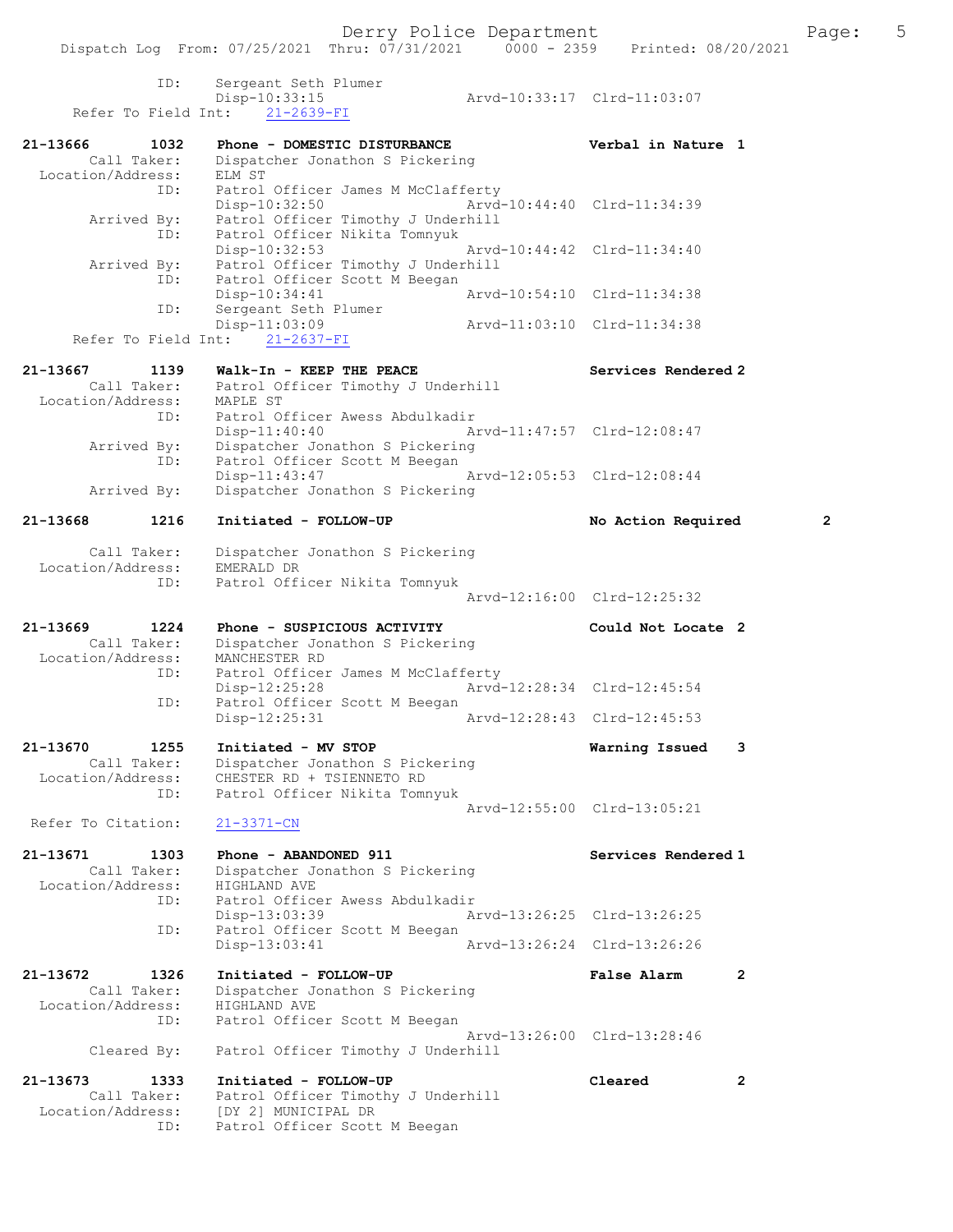Derry Police Department The Page: 6 Dispatch Log From: 07/25/2021 Thru: 07/31/2021 0000 - 2359 Printed: 08/20/2021 Arvd-13:33:00 Clrd-15:30:07 Cleared By: Dispatcher Christina L Power 21-13674 1355 Initiated - MV STOP Warning Issued 3 Call Taker: Lieutenant Shawn P O'Donaghue Location/Address: N MAIN ST ID: Patrol Officer Nikita Tomnyuk Arvd-13:55:00 Clrd-14:01:55 Refer To Citation: 21-3373-CN 21-13675 1405 Walk-In - THEFT Report Taken 2 Call Taker: Patrol Officer Timothy J Underhill Location/Address: [DY 2] MUNICIPAL DR ID: Patrol Officer Timothy J Underhill Disp-14:08:20 Arvd-14:08:21 Clrd-14:10:50 Narrative: catalytic converter Refer To Incident: 21-1305-OF 21-13676 1415 Phone - CUSTOMER PROBLEM SENT ON THEIR WAY 2 Call Taker: Dispatcher Jonathon S Pickering Location/Address: [DY 1084] CRYSTAL AVE ID: Patrol Officer James M McClafferty Disp-14:15:20 Arvd-14:28:39 Clrd-14:35:51 Refer To Field Int: 21-2644-FI 21-13677 1446 Phone - ANIMAL COMPLAINT Nettless and Matter Rectified 1 Call Taker: Dispatcher Jonathon S Pickering Location/Address: [DY 997] PARKLAND DR ID: Patrol Officer Blake A Martineau Disp-15:08:21 Arvd-15:17:05 Clrd-16:04:34 Dispatched By: Dispatcher Christina L Power Arrived By: Dispatcher Christina L Power Cleared By: Dispatcher Christina L Power Narrative: 07/25/2021 1446 comfort dog in the ER 21-13678 1508 Walk-In - FOUND/LOST PROPERTY Report Taken 3 Call Taker: Patrol Officer Timothy J Underhill Location/Address: [DY 2] MUNICIPAL DR ID: Patrol Officer Timothy J Underhill Disp-15:11:03 Arvd-15:11:04 Clrd-15:11:19 Narrative: found wallet Refer To Incident: 21-1306-OF 21-13679 1549 Initiated - MV STOP Warning Issued 3 Call Taker: Dispatcher Christina L Power Location/Address: PINKERTON ST ID: Patrol Officer Nathan S Lavoie Arvd-15:49:00 Clrd-15:59:01<br>21-3374-CN Refer To Citation: 21-13680 1610 Initiated - DISPERSE A GROUP SENT ON THEIR WAY 2 Call Taker: Dispatcher Christina L Power Location/Address: CRYSTAL AVE ID: Patrol Officer Nathan S Lavoie Arvd-16:10:00 Clrd-16:14:09 21-13681 1614 Initiated - FOLLOW-UP Cleared 2 Call Taker: Dispatcher Christina L Power Location/Address: PERLEY RD ID: Patrol Officer Scott M Beegan Arvd-16:14:00 Clrd-16:23:40 21-13682 1630 Initiated - MV STOP Warning Issued 3 Call Taker: Dispatcher Christina L Power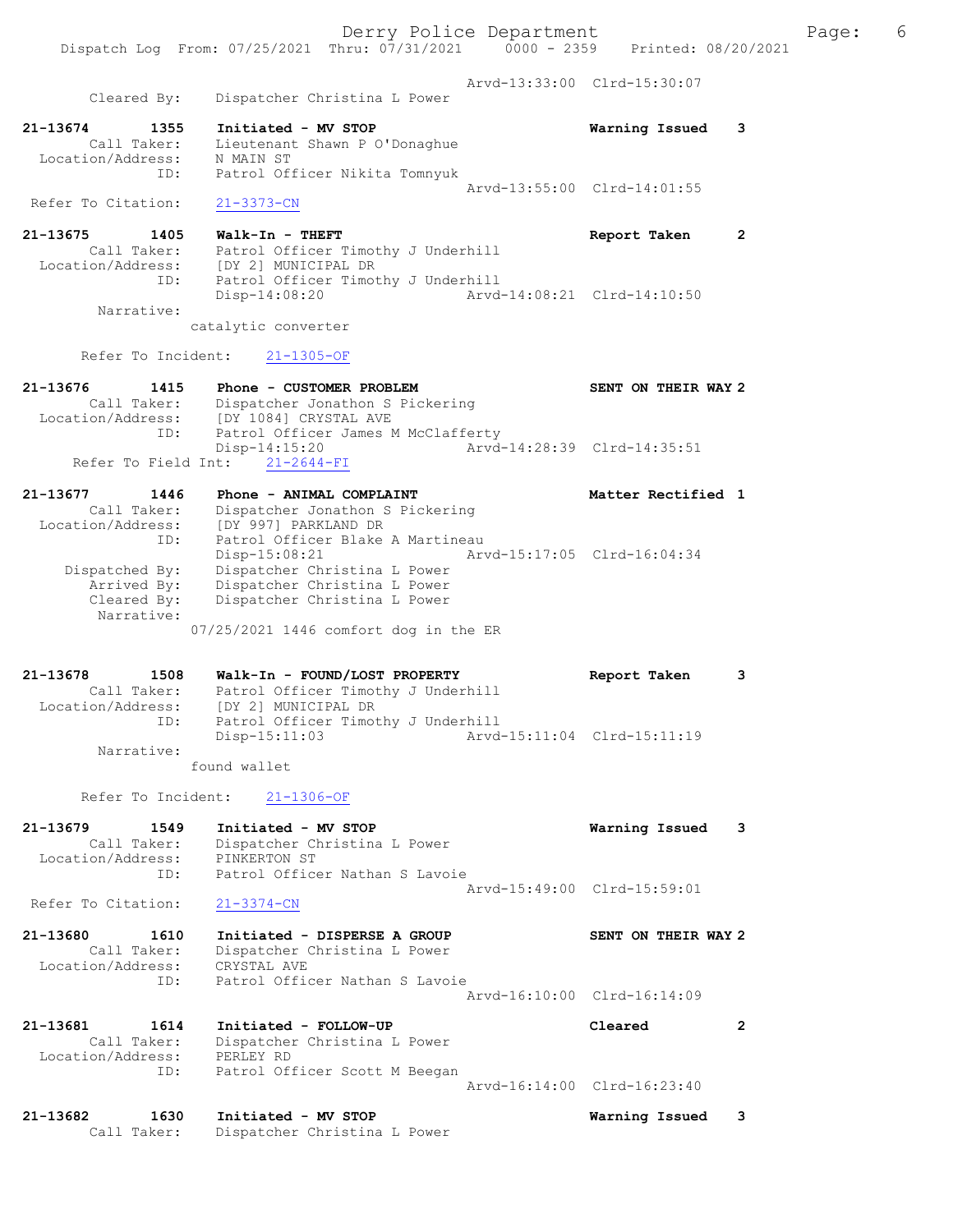Dispatch Log From: 07/25/2021 Thru: 07/31/2021 0000 - 2359 Printed: 08/20/2021 Location/Address: TSIENNETO RD ID: Patrol Officer Nathan S Lavoie Arvd-16:30:00 Clrd-16:35:59<br>21-3375-CN Refer To Citation: 21-13683 1634 Phone - SHOOTING COMPLAINT Matter Rectified 2 Call Taker: Dispatcher Christina L Power Location/Address: MITCHELL AVE ID: Patrol Officer Brian J Landry Disp-16:35:10 Arvd-16:35:23 Clrd-16:40:11 21-13684 1642 Phone - WELFARE CHECK SENT ON THEIR WAY 2 Call Taker: Dispatcher Christina L Power Location/Address: MANCHESTER RD ID: Patrol Officer Brian J Landry Disp-16:42:58 Arvd-16:44:39 Clrd-17:05:50 ID: Patrol Officer Nathan S Lavoie Disp-16:43:02 Arvd-16:43:04 Clrd-17:05:48 Narrative: older male appears disoriented. Refer To Field Int: 21-2685-FI 21-13685 1731 Initiated - MV STOP Warning Issued 3 Call Taker: Dispatcher Christina L Power Location/Address: E DERRY RD ID: Patrol Officer Nathan S Lavoie Arvd-17:31:00 Clrd-17:39:05<br>21-3376-CN Refer To Citation: 21-13686 1735 Initiated - MV STOP Warning Issued 3 Call Taker: Dispatcher Christina L Power Location/Address: RT 28 ID: Patrol Officer Jack Stafford Arvd-17:35:00 Clrd-17:50:20 Cleared By: Patrol Officer Jack Stafford Refer To Citation: 21-3377-CN 21-13687 1746 Initiated - MV STOP Warning Issued 3 Call Taker: Dispatcher Christina L Power Location/Address: E BROADWAY ID: Patrol Officer Blake A Martineau Arvd-17:46:00 Clrd-17:52:03<br>21-3380-CN Refer To Citation: 21-13688 1752 Initiated - SUBPOENA DELIVERY Served 1 Call Taker: Dispatcher Christina L Power Location/Address: OAK ST ID: Patrol Officer Blake A Martineau Arvd-17:52:00 Clrd-18:01:26 21-13689 1804 Initiated - MV STOP Warning Issued 3 Call Taker: Dispatcher Christina L Power Location/Address: BIRCHWOOD DR ID: Patrol Officer Michael P Accorto Arvd-18:04:00 Clrd-18:11:17<br>21-3378-CN Refer To Citation: 21-13690 1809 Initiated - MV STOP Warning Issued 3 Call Taker: Dispatcher Christina L Power Location/Address: ROCKINGHAM RD ID: Patrol Officer Nathan S Lavoie Arvd-18:09:00 Clrd-18:11:09 Refer To Citation: 21-3379-CN 21-13691 1818 Radio - ATTEMPTED PAPER SERVICE Could Not Locate 2 Call Taker: Dispatcher Christina L Power Location/Address: PILLSBURY ST<br>ID: Patrol Office Patrol Officer Blake A Martineau<br>Disp-18:19:03 Arw Disp-18:19:03 Arvd-18:21:37 Clrd-18:42:54

Derry Police Department The Page: 7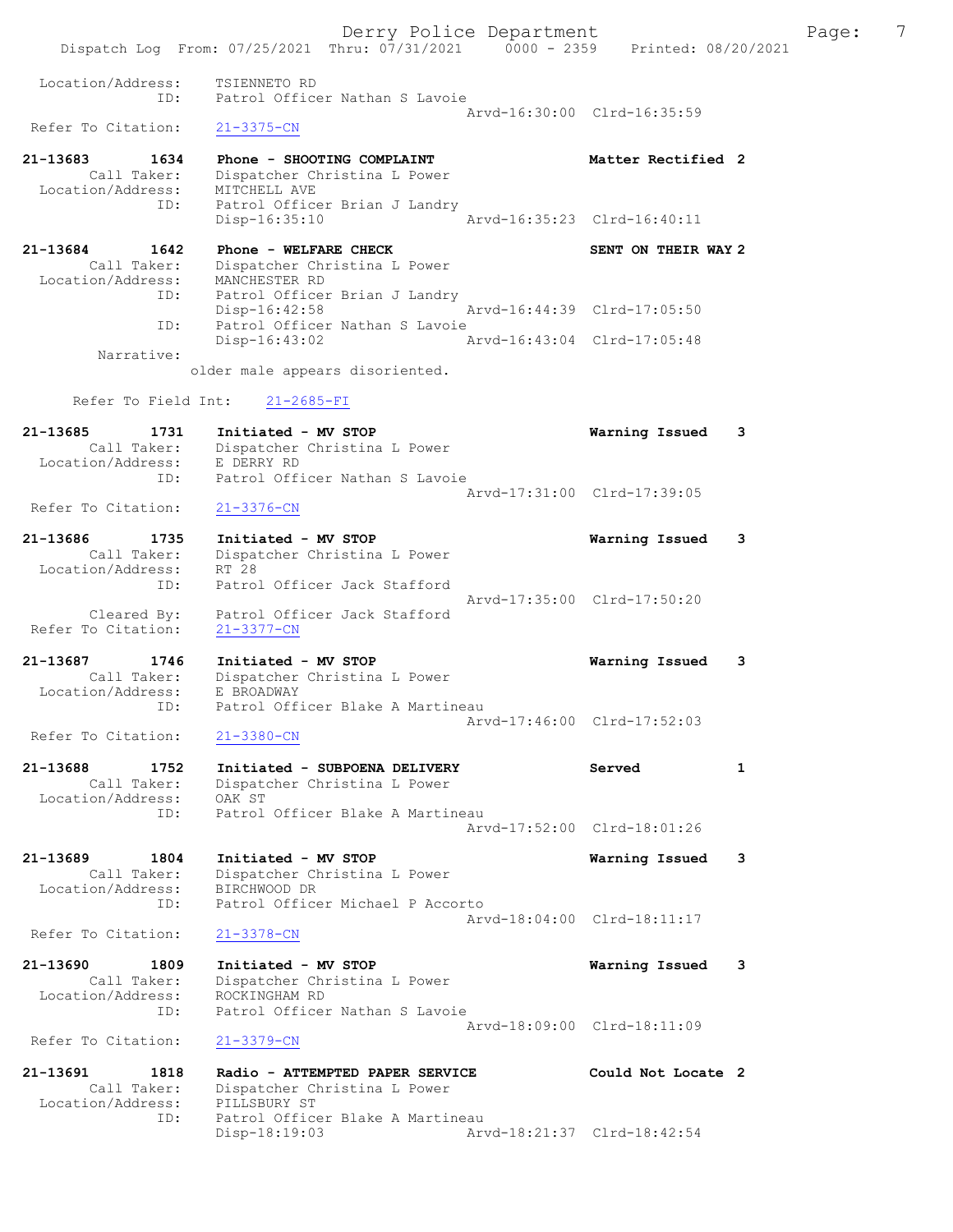Derry Police Department Fage: 8 Dispatch Log From: 07/25/2021 Thru: 07/31/2021 0000 - 2359 Printed: 08/20/2021 ID: Patrol Officer Michael P Accorto Disp-18:19:05 Arvd-18:21:38 Clrd-18:42:53 21-13692 1819 Initiated - MV STOP Warning Issued 3 Call Taker: Dispatcher Christina L Power Location/Address: S MAIN ST ID: Patrol Officer Jack Stafford Arvd-18:19:00 Clrd-18:23:32 Refer To Citation: 21-3381-CN 21-13693 1829 Initiated - MV STOP Warning Issued 3 Call Taker: Dispatcher Christina L Power Location/Address: ENGLISH RANGE RD ID: Patrol Officer Monica Ricci Arvd-18:29:00 Clrd-18:33:47<br>21-3382-CN Refer To Citation: 21-13694 1840 Initiated - DISPERSE A GROUP SENT ON THEIR WAY 2 Call Taker: Dispatcher Christina L Power Location/Address: CRYSTAL AVE ID: Patrol Officer Nathan S Lavoie Arvd-18:40:00 Clrd-18:42:45 21-13695 1846 Initiated - SUBPOENA DELIVERY Not Served 1 Call Taker: Dispatcher Christina L Power Location/Address: W BROADWAY ID: Patrol Officer Blake A Martineau Arvd-18:46:00 Clrd-18:53:43 21-13696 1854 Initiated - MV STOP Warning Issued 3 Call Taker: Dispatcher Christina L Power Location/Address: E BROADWAY ID: Patrol Officer Blake A Martineau Arvd-18:54:00 Clrd-19:00:33 Refer To Citation: 21-3383-CN 21-13697 1902 Phone - SUSPICIOUS ACTIVITY Natter Rectified 2 Call Taker: Dispatcher Christina L Power Location/Address: [DY 933] CRYSTAL AVE ID: Patrol Officer Blake A Martineau Disp-19:03:05 Arvd-19:07:24 Clrd-19:38:01 ID: Patrol Officer Michael P Accorto Disp-19:03:06 Arvd-19:07:25 Clrd-19:38:00 Narrative: 07/25/2021 1923 keyholder on scene Refer To Field Int: 21-2642-FI 21-13698 1907 Phone - ALARM, BURGLAR Cancelled Prior to Arrival 1 Call Taker: Dispatcher Christina L Power Location/Address: [DY 228] BYPASS 28 ID: Patrol Officer Monica Ricci Disp-19:07:32 Clrd-19:10:08<br>ID: Patrol Officer Nathan S Lavoie Clrd-19:10:06 Patrol Officer Nathan S Lavoie<br>Disp-19:07:35 Clrd-19:10:05 21-13699 1946 Walk-In - ASSIST CITIZEN ADVICE GIVEN 3 Call Taker: Patrol Officer Robert Corwin Location/Address: [DY 2] MUNICIPAL DR ID: Patrol Officer Robert Corwin Disp-19:47:58 Arvd-19:48:01 Clrd-19:51:02 Refer To Field Int: 21-2643-FI 21-13700 2016 Initiated - SUBPOENA DELIVERY Not Served 1 Call Taker: Dispatcher Christina L Power

 Location/Address: INDEPENDENCE AVE ID: Patrol Officer Blake A Martineau Arvd-20:16:00 Clrd-20:22:35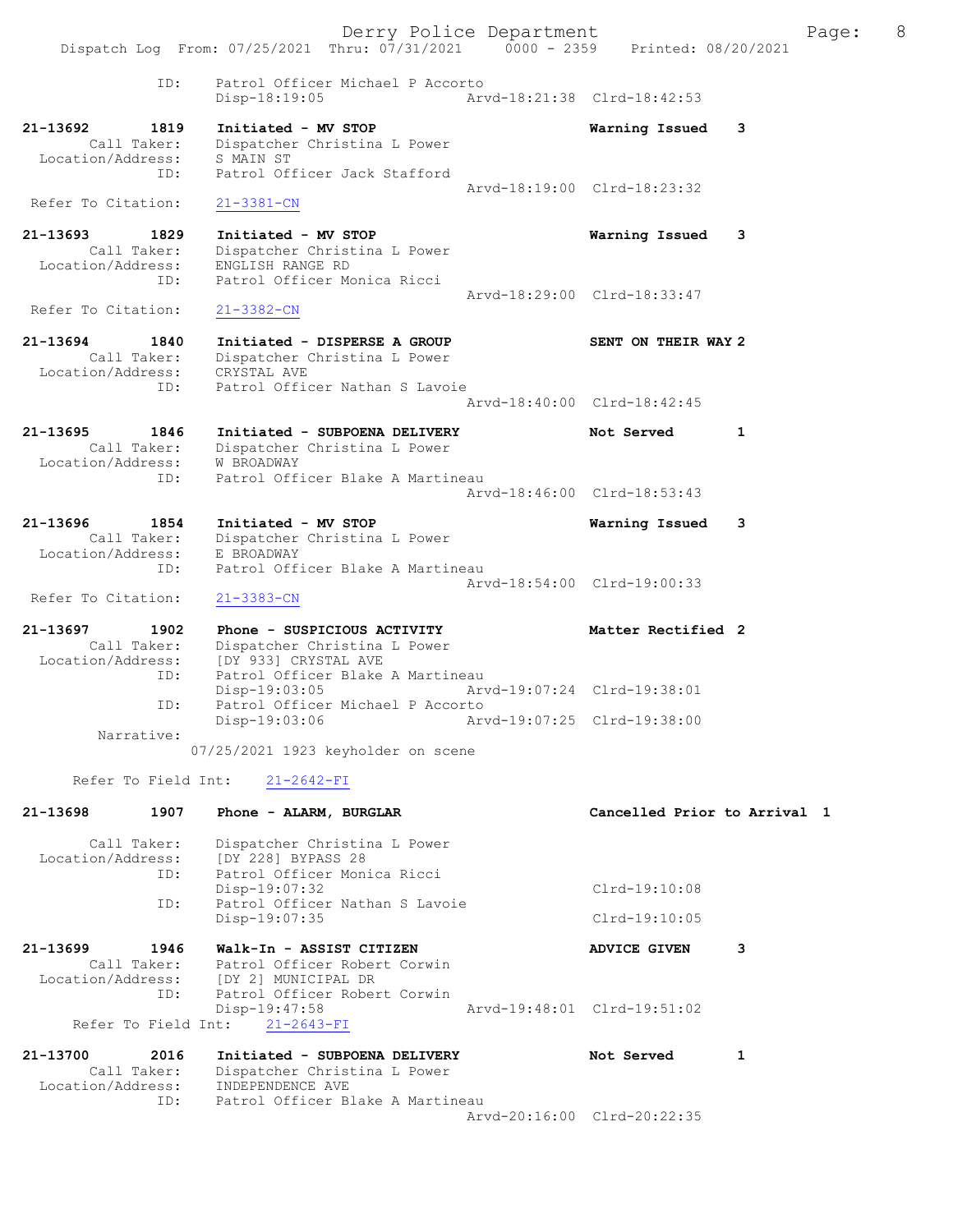Dispatch Log From: 07/25/2021 Thru: 07/31/2021 0000 - 2359 Printed: 08/20/2021 21-13701 2115 Phone - ANIMAL COMPLAINT Number of Services Rendered 1 Call Taker: Patrol Officer Robert Corwin Location/Address: HUNTER DR ID: Patrol Officer Jack Stafford Disp-21:17:23 Arvd-21:31:01 Clrd-22:09:07 Arrived By: Dispatcher Christina L Power Cleared By: Dispatcher Christina L Power Narrative: Pitbull barking all day Narrative: owner notified Refer To Field Int: 21-2645-FI 21-13702 2140 Phone - DISTURBANCE 2000 Peace Restored 1 Call Taker: Dispatcher Christina L Power Location/Address: TIGERTAIL CIR ID: Patrol Officer Blake A Martineau Disp-21:41:52 Arv<br>Disp-21:41:52 Arvd-21:41:52 Arvd-21:41:52 ID: Patrol Officer Michael P Accorto Disp-21:41:55 Arvd-21:43:46 Clrd-22:02:29 ID: Sergeant Seth Plumer Disp-21:42:01 Arvd-21:44:06 Clrd-22:02:27 Narrative: determined to be issue between neighbors Refer To Field Int: 21-2688-FI 21-13703 2157 Initiated - MV STOP Summons Issued 3 Call Taker: Dispatcher Christina L Power Location/Address: KENDALL POND RD ID: Patrol Officer Brian J Landry Arvd-21:57:00 Clrd-22:09:01 Refer To Citation: 21-816-003039 21-13704 2201 Initiated - DISPERSE A GROUP SENT ON THEIR WAY 2 Call Taker: Dispatcher Christina L Power Location/Address: PIERCE AVE ID: Patrol Officer Nathan S Lavoie Arvd-22:01:00 Clrd-22:04:41 21-13705 2204 Phone - DELIVER A MESSAGE Message Delivered 1 Call Taker: Dispatcher Christina L Power Location/Address: GRIFFIN ST ID: Sergeant Seth Plumer Disp-22:05:19 Arvd-22:11:06 Clrd-22:20:50 ID: Patrol Officer Michael P Accorto<br>Disp-22:07:15 Arv Disp-22:07:15 Arvd-22:11:05 Clrd-22:20:52 21-13706 2215 Phone - ANIMAL COMPLAINT Matter Rectified 1 Call Taker: Administrative Lieutenant David Michaud Location/Address: FAIRWAY DR ID: Patrol Officer Brian J Landry Disp-22:17:57 Arvd-22:23:26 Clrd-22:30:55 Dispatched By: Dispatcher Christina L Power Arrived By: Dispatcher Christina L Power Cleared By: Dispatcher Christina L Power 21-13707 2312 Initiated - MV STOP Warning Issued 3 Call Taker: Dispatcher Christine D Carlson Location/Address: E BROADWAY ID: Patrol Officer Melissa M Houde Arvd-23:12:00 Clrd-23:16:03 Refer To Citation: 21-13708 2318 Initiated - PROPERTY CHECK Services Rendered 2 Call Taker: Dispatcher Christine D Carlson Location/Address: PIERCE AVE ID: Patrol Officer Melissa M Houde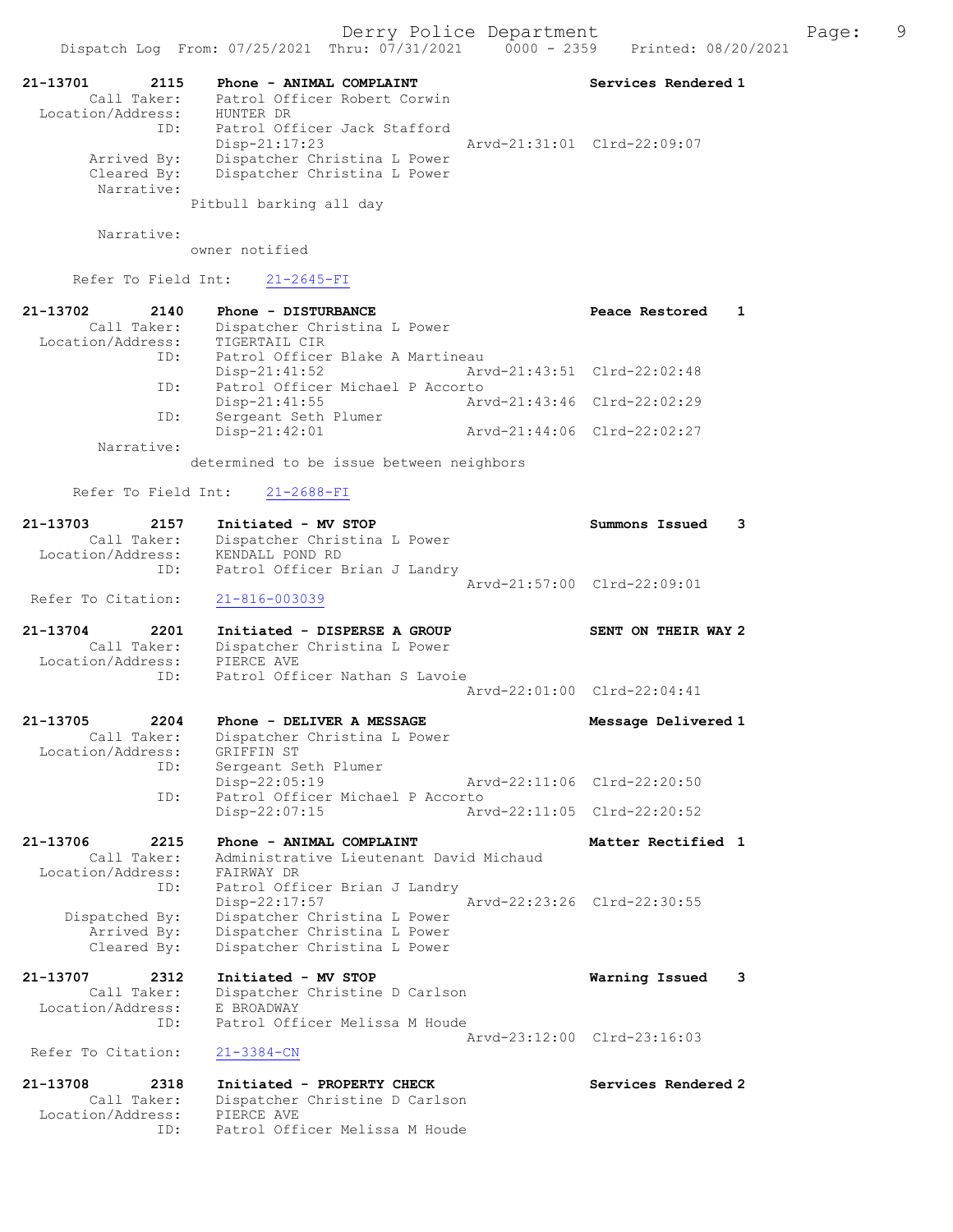Arvd-23:18:00 Clrd-23:18:37

| 21-13709          | 2338        | Initiated - PROPERTY CHECK     |                             | Services Rendered 2 |
|-------------------|-------------|--------------------------------|-----------------------------|---------------------|
|                   | Call Taker: | Dispatcher Christine D Carlson |                             |                     |
| Location/Address: |             | ROLLINS ST                     |                             |                     |
|                   | ID:         | Patrol Officer Collin Kennedy  |                             |                     |
|                   |             |                                | Arvd-23:38:00 Clrd-23:38:57 |                     |

## For Date: 07/26/2021 - Monday

| 21-13710<br>Location/Address: | 0019<br>Call Taker:<br>ID: | Initiated - PROPERTY CHECK<br>Dispatcher Christine D Carlson<br>PIERCE AVE<br>Patrol Officer Melissa M Houde | Services Rendered 2<br>Aryd-00:19:00 Clrd-00:20:02 |   |
|-------------------------------|----------------------------|--------------------------------------------------------------------------------------------------------------|----------------------------------------------------|---|
| 21-13711                      | 0028                       | Initiated - MV STOP                                                                                          | No Action Required                                 | 3 |
| T                             | Call Taker:                | Dispatcher Christine D Carlson<br>CCAPTE DAND PD                                                             |                                                    |   |

| Location/Address:<br>ID: | SCOBIE POND RD               |  | Patrol Officer Collin Kennedy |                             |  |
|--------------------------|------------------------------|--|-------------------------------|-----------------------------|--|
|                          |                              |  |                               | Arvd-00:28:00 Clrd-00:32:27 |  |
| TD:                      | Patrol Officer Joshua Martin |  |                               |                             |  |
|                          | Disp-00:31:06                |  |                               | Aryd-00:31:07 Clrd-00:32:25 |  |

#### 21-13712 0045 Initiated - MV STOP Warning Issued 3 Call Taker: Dispatcher Christine D Carlson Location/Address: E BROADWAY ID: Patrol Officer Melissa M Houde Arvd-00:45:00 Clrd-00:50:38

# Refer To Citation: 21-3385-CN

| 21-13713          | 0118        | Initiated - FOUND/LOST PROPERTY | Report Taken                |  |
|-------------------|-------------|---------------------------------|-----------------------------|--|
|                   | Call Taker: | Patrol Officer Robert Corwin    |                             |  |
| Location/Address: |             | [DY 2] MUNICIPAL DR             |                             |  |
|                   | TD:         | Patrol Officer Robert Corwin    |                             |  |
|                   |             |                                 | Arvd-01:18:00 Clrd-01:20:07 |  |

Refer To Incident: 21-1307-OF

| 21-13714          | 0201        | Initiated - PED CHECK          | <b>TRANSPORTED</b>          |  |
|-------------------|-------------|--------------------------------|-----------------------------|--|
|                   | Call Taker: | Dispatcher Christine D Carlson |                             |  |
| Location/Address: |             | [DY 1104] SCOBIE POND RD       |                             |  |
|                   | ID:         | Patrol Officer Collin Kennedy  |                             |  |
|                   |             |                                | Aryd-02:01:00 Clrd-02:33:07 |  |
|                   | ID:         | Patrol Officer Joshua Martin   |                             |  |
|                   |             | $Disp-02:01:32$                | Arvd-02:01:35 Clrd-02:33:04 |  |
|                   | ID:         | Sergeant James M Belanger      |                             |  |
|                   |             | $Disp-02:10:25$                | Arvd-02:10:27 Clrd-02:25:04 |  |
|                   | Narrative:  |                                |                             |  |

07/26/2021 0210 143 enroute to 98 Scobie Pond

Narrative:

07/26/2021 0224 439 transporting 2 juveniles to 98 Scobie Pond, s/m: 30,552.2

Narrative:

07/26/2021 0227 439 off at 98, e/m: 30,553.2

Refer To Arrest:  $\frac{21-703-AR}{21-704-AR}$ Refer To Arrest:

| 21-13715          | 0218        | Phone - ALARM, BURGLAR         | <b>False Alarm</b>          |  |
|-------------------|-------------|--------------------------------|-----------------------------|--|
|                   | Call Taker: | Dispatcher Christine D Carlson |                             |  |
| Location/Address: |             | [DY 466] CRYSTAL AVE           |                             |  |
|                   | ID:         | Patrol Officer Melissa M Houde |                             |  |
|                   |             | $Disp-02:19:13$                | Arvd-02:19:15 Clrd-02:23:19 |  |
|                   | ID:         | Patrol Officer Cody Johnson    |                             |  |
|                   |             | $Disp-02:19:18$                | Clrd-02:23:16               |  |
|                   | Narrative:  |                                |                             |  |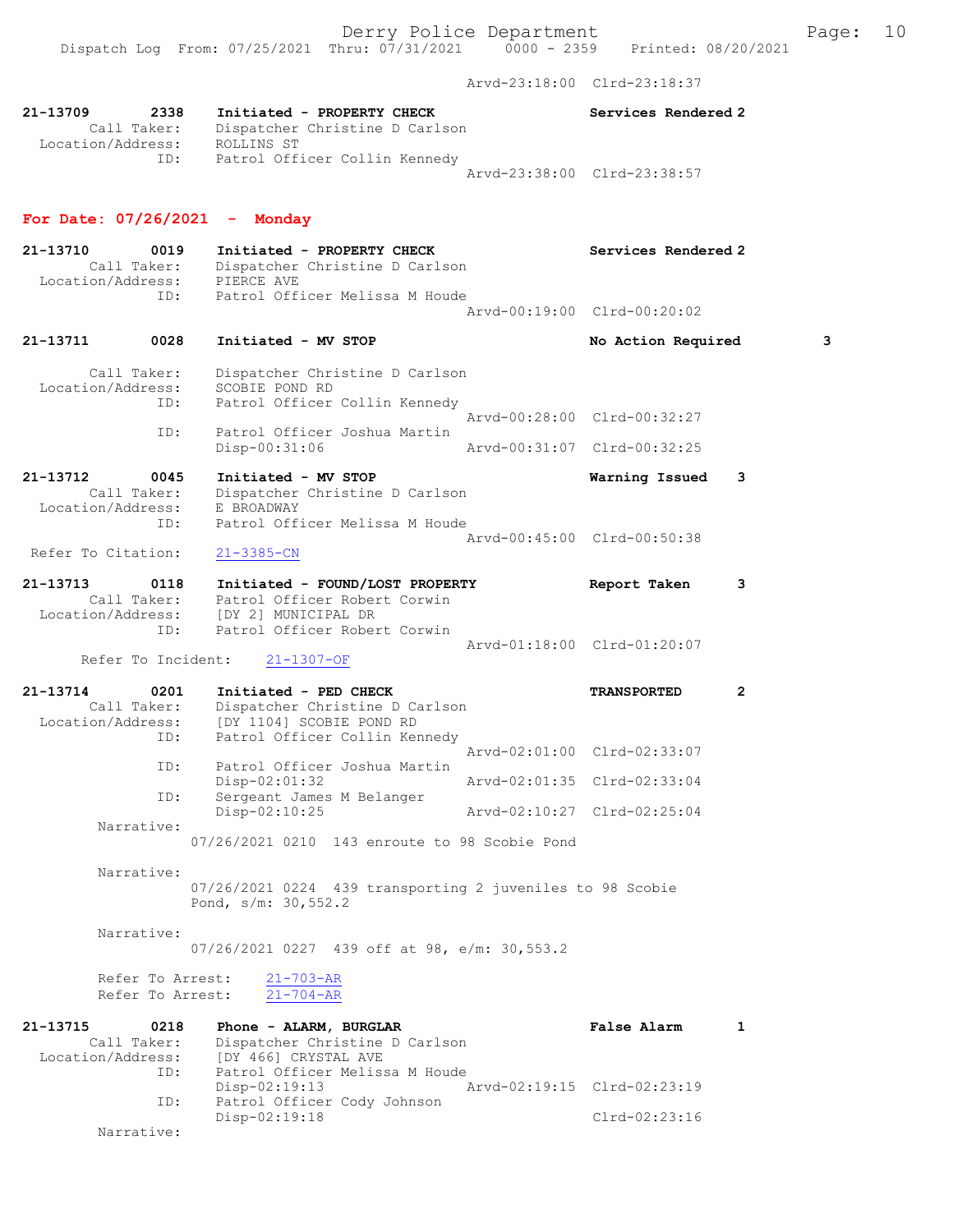07/26/2021 0219 Playroom motion

Refer To Field Int: 21-2930-FI

| 21-13716<br>Location/Address: | 0224<br>Call Taker:        | Initiated - PED CHECK<br>Dispatcher Christine D Carlson<br>CRYSTAL AVE                            | SENT ON THEIR WAY 2                           |   |
|-------------------------------|----------------------------|---------------------------------------------------------------------------------------------------|-----------------------------------------------|---|
|                               | ID:                        | Patrol Officer Melissa M Houde                                                                    | Arvd-02:24:00 Clrd-02:32:30                   |   |
|                               | ID:                        | Patrol Officer Cody Johnson                                                                       |                                               |   |
|                               |                            | Disp-02:25:07                                                                                     | Arvd-02:25:08 Clrd-02:32:28                   |   |
| 21-13717                      | 0310                       | Initiated - MV STOP                                                                               | No Action Required                            | 3 |
| Location/Address:             | Call Taker:<br>ID:         | Dispatcher Christine D Carlson<br>LILLY LN<br>Patrol Officer Joshua Martin                        |                                               |   |
|                               |                            |                                                                                                   | Arvd-03:10:00 Clrd-03:12:34                   |   |
| 21-13718<br>Location/Address: | 0355<br>Call Taker:        | Initiated - MV CHECK<br>Dispatcher Christine D Carlson<br>[DY 146] ASHLEIGH DR                    | Vehicle checked 1                             |   |
|                               | ID:                        | Patrol Officer Collin Kennedy                                                                     | Arvd-03:55:00 Clrd-03:59:22                   |   |
|                               | ID:                        | Patrol Officer Joshua Martin<br>$Disp-03:57:44$                                                   | Arvd-03:57:45 Clrd-03:59:20                   |   |
| 21-13719                      | 0557                       | Phone - ASSIST OTHER AGENCY                                                                       | Services Rendered 3                           |   |
|                               | Call Taker:                | Dispatcher Christine D Carlson                                                                    |                                               |   |
| Location/Address:             | ID:                        | HOOD RD<br>Patrol Officer Joshua Martin<br>Disp-05:57:37                                          | Arvd-05:59:30 Clrd-06:10:18                   |   |
|                               | ID:                        | Sergeant James M Belanger<br>Disp-06:02:36                                                        | Arvd-06:02:37 Clrd-06:09:17                   |   |
|                               | Refer To Field Int:        | $21 - 2670 - FI$                                                                                  |                                               |   |
| 21-13720<br>Location/Address: | 0734<br>Call Taker:<br>ID: | Initiated - MV STOP<br>Dispatcher Jess W Arcand<br>HAMPSTEAD RD<br>Patrol Officer Samuel J Troy   | Warning Issued<br>Arvd-07:34:00 Clrd-07:41:28 | 3 |
| Refer To Citation:            |                            | $21 - 3386 - CN$                                                                                  |                                               |   |
| 21-13721<br>Location/Address: | 0747<br>Call Taker:<br>ID: | Phone - DISABLED MV<br>Dispatcher Jess W Arcand<br>ISLAND POND RD<br>Patrol Officer Samuel J Troy | Services Rendered 3                           |   |
|                               | Refer To Field Int:        | $Disp-07:53:11$<br>$21 - 2673 - FI$                                                               | Arvd-07:53:13 Clrd-08:07:10                   |   |
| 21-13722<br>Location/Address: | 0753<br>Call Taker:        | Phone - ANNOYING PHONE CALLS<br>Dispatcher Jess W Arcand<br>PINKERTON ST                          | <b>ADVICE GIVEN</b>                           | 3 |
|                               | ID:<br>Refer To Field Int: | Patrol Officer Nikita Tomnyuk<br>Disp-07:54:38<br>$21 - 2648 - FI$                                | Arvd-08:01:52 Clrd-08:27:55                   |   |
| 21-13723<br>Location/Address: | 0807<br>Call Taker:        | Phone - WELFARE CHECK<br>Dispatcher Jess W Arcand<br>HOOD RD                                      | Services Rendered 2                           |   |
|                               | ID:                        | Patrol Officer Awess Abdulkadir<br>Disp-08:34:07                                                  | Arvd-08:39:52 Clrd-09:01:51                   |   |
|                               | ID:<br>Refer To Incident:  | Sergeant Jared Knox<br>Disp-08:40:05<br>$21 - 1308 - OF$                                          | Arvd-08:44:00 Clrd-08:53:23                   |   |
|                               |                            |                                                                                                   |                                               |   |
| 21-13724<br>Location/Address: | 0825<br>Call Taker:<br>ID: | Phone - DISTURBANCE<br>Dispatcher Jess W Arcand<br>PARKLAND DR<br>Patrol Officer Awess Abdulkadir | Services Rendered 1                           |   |
|                               |                            |                                                                                                   |                                               |   |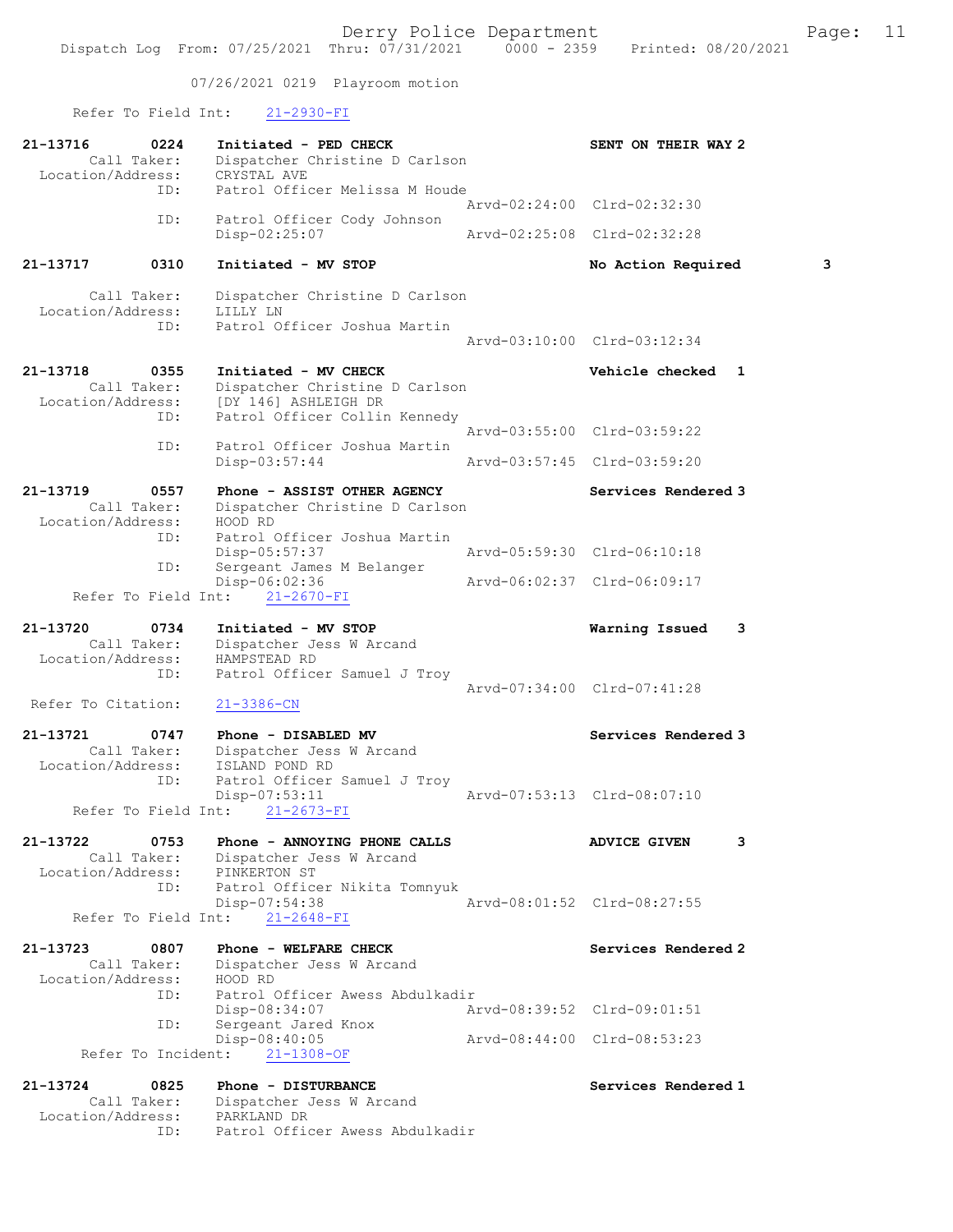Derry Police Department<br>Page: 12 (1207) 12021 0000 - 2359 Printed: 08/20/2021 Dispatch Log From:  $07/25/2021$  Thru:  $07/31/2021$  0000 - 2359 Disp-08:26:17 Arvd-08:29:37 Clrd-08:32:57 ID: Patrol Officer Charles L Doherty Disp-08:26:21 Clrd-08:30:25 21-13725 0830 Initiated - FOLLOW-UP No Action Required 2 Call Taker: Dispatcher Jess W Arcand<br>ion/Address: MUNICIPAL DR Location/Address:<br>ID: Patrol Officer Nikita Tomnyuk Arvd-08:30:00 Clrd-08:51:13 21-13726 0841 Phone - LANDLORD/TENANT DISPUTE Services Rendered 2 Call Taker: Lieutenant Shawn P O'Donaghue Location/Address: ess: BIRCH ST<br>ID: Patrol Officer Charles L Doherty Disp-08:43:46 Arvd-08:47:17 Clrd-08:52:00 Arrived By: Dispatcher Jess W Arcand<br>Cleared By: Dispatcher Jess W Arcand Dispatcher Jess W Arcand ID: Patrol Officer Samuel J Troy<br>Disp-08:43:51 Disp-08:43:51 Arvd-08:47:52 Clrd-08:51:02 Arrived By: Dispatcher Jess W Arcand Cleared By: Dispatcher Jess W Arcand 21-13727 0849 911 - MEDICAL EMERGENCY Assistance Rendered 1 Call Taker: Dispatcher Jess W Arcand Location/Address: DIANA RD ID: Patrol Officer Samuel J Troy<br>Disp-08:51:11 Disp-08:51:11 <br>Disp-08:57:12 Clrd-09:09:42<br>TD: Patrol Officer Nikita Tompyuk Patrol Officer Nikita Tomnyuk<br>Disp-08:51:27 Arvd-08:58:52 Clrd-09:09:40 ID: Sergeant Jared Knox<br>Disp-08:53:27 Disp-08:53:27 Arvd-09:05:25 Clrd-09:09:43 Refer To Field Int: 21-2646-FI 21-13728 0923 Phone - SUSPICIOUS ACTIVITY Services Rendered 2 Call Taker: Dispatcher Jess W Arcand<br>ion/Address: MANCHESTER RD Location/Address:<br>ID: Patrol Officer Charles L Doherty<br>Disp-09:23:41 Arv Disp-09:23:41 Arvd-09:27:13 Clrd-09:40:51<br>Arrived By: Lieutenant Shawn P O'Donaghue Lieutenant Shawn P O'Donaghue 21-13729 0927 Initiated - FOLLOW-UP No Action Required 2 Call Taker: Lieutenant Shawn P O'Donaghue<br>ion/Address: WESTON ST Location/Address:<br>TD: Patrol Officer Nikita Tomnyuk Arvd-09:27:00 Clrd-09:39:33 Cleared By: Dispatcher Jess W Arcand 21-13730 0929 Walk-In - VIN CHECK Vehicle checked 3<br>Call Taker: Dispatcher Jess W Arcand Dispatcher Jess W Arcand<br>MUNICIPAL DR Location/Address: ID: Patrol Officer Awess Abdulkadir<br>Disp-09:29:26 Ar Disp-09:29:26 Arvd-09:33:49 Clrd-09:43:11 21-13731 0952 Initiated - MV STOP Warning Issued 3<br>Call Taker: Dispatcher Jess W Arcand Dispatcher Jess W Arcand Location/Address: CHESTER RD + TSIENNETO RD Patrol Officer Nikita Tomnyuk Arvd-09:52:00 Clrd-09:58:36<br>21-3389-CN Refer To Citation: 21-13732 1014 Other - ATTEMPTED PAPER SERVICE Services Rendered 2<br>Call Taker: Dispatcher Jess W Arcand Dispatcher Jess W Arcand<br>MANNING ST Location/Address: ID: Patrol Officer Awess Abdulkadir<br>Disp-10:14:24 Ar Disp-10:14:24 Arvd-10:14:39 Clrd-10:28:36 21-13733 1029 Initiated - FOLLOW-UP No Action Required 2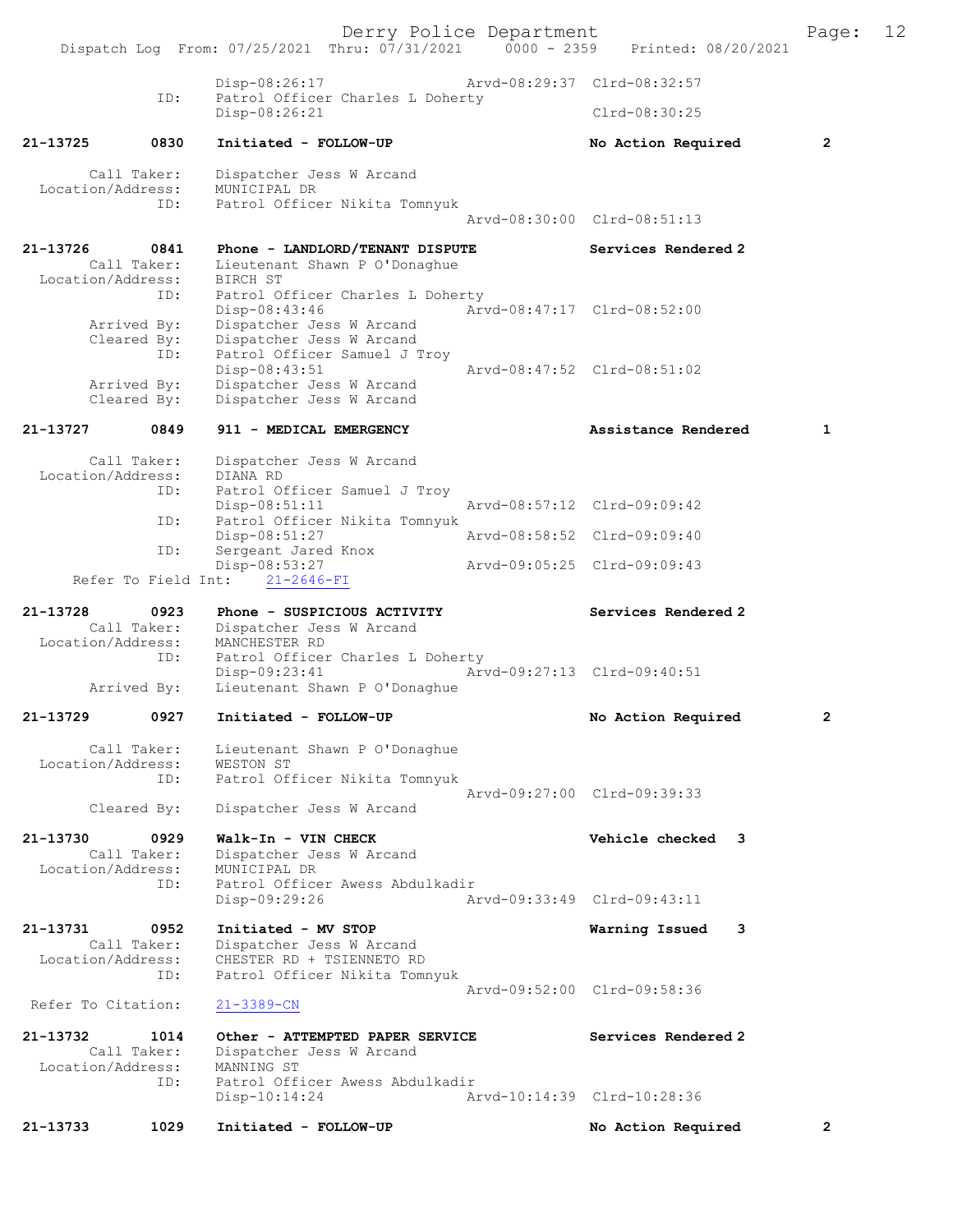| Call Taker:                                  |            | Dispatcher Jess W Arcand<br>Location/Address: CRYSTAL AVE                             |                             |                |
|----------------------------------------------|------------|---------------------------------------------------------------------------------------|-----------------------------|----------------|
|                                              | ID:        | Patrol Officer Charles L Doherty                                                      | Arvd-10:29:00 Clrd-10:32:03 |                |
| 21-13734                                     | 1033       | Initiated - FOLLOW-UP                                                                 | No Action Required          | $\overline{2}$ |
| Call Taker:<br>Location/Address:             |            | Dispatcher Jess W Arcand<br>MUNICIPAL DR                                              |                             |                |
|                                              | ID:        | Patrol Officer Charles L Doherty                                                      | Arvd-10:33:00 Clrd-11:24:02 |                |
| 21-13735                                     | 1033       | Initiated - FOLLOW-UP                                                                 | No Action Required          | 2              |
| Call Taker:<br>Location/Address:             |            | Dispatcher Jess W Arcand<br>MANCHESTER RD                                             |                             |                |
|                                              | ID:        | Detective Victoria M Kidd                                                             | Arvd-10:33:00 Clrd-10:56:44 |                |
| 21-13736<br>Call Taker:<br>Location/Address: | 1048       | Phone - SUSPICIOUS ACTIVITY<br>Dispatcher Jess W Arcand<br>BERRY RD                   | Services Rendered 2         |                |
|                                              | ID:        | Patrol Officer Samuel J Troy<br>$Disp-10:49:13$                                       | Arvd-10:53:30 Clrd-11:22:27 |                |
|                                              | ID:<br>ID: | Patrol Officer Awess Abdulkadir<br>$Disp-10:51:22$<br>Sergeant Jared Knox             | Arvd-10:53:28 Clrd-11:22:30 |                |
| Narrative:                                   |            | $Disp-11:00:23$                                                                       | Arvd-11:00:29 Clrd-11:22:29 |                |
|                                              |            | 07/26/2021 1048 SUSPICIOUS CAR IN THE AREA                                            |                             |                |
| Narrative:                                   |            | 07/26/2021 1100 STOPPING NH 4821299 ON BERRY RD                                       |                             |                |
| Narrative:                                   |            | 07/26/2021 1117 344 CHECKING NH 4552259                                               |                             |                |
| Refer To Field Int:                          |            | $21 - 2649 - FI$                                                                      |                             |                |
| 21-13737<br>Call Taker:                      | 1122       | Phone - SECURITY /OPEN DOOR/WINDOW<br>Dispatcher Jess W Arcand                        | 2<br>Report Taken           |                |
| Location/Address:                            | ID:        | PEMBROKE DR<br>Patrol Officer Nikita Tomnyuk                                          |                             |                |
| Cleared By:                                  |            | Disp-11:23:43<br>Lieutenant Shawn P O'Donaghue                                        | Arvd-11:26:41 Clrd-11:38:12 |                |
| Cleared By:                                  | ID:        | Patrol Officer Charles L Doherty<br>$Disp-11:24:10$<br>Lieutenant Shawn P O'Donaghue  | Arvd-11:28:54 Clrd-11:38:06 |                |
|                                              | ID:        | Sergeant Jared Knox<br>Disp-11:28:58                                                  | Arvd-11:29:00 Clrd-11:38:09 |                |
| Cleared By:<br>Refer To Incident:            |            | Lieutenant Shawn P O'Donaghue<br>$21 - 1309 - OF$                                     |                             |                |
| 21-13738                                     | 1126       | Phone - ROAD HAZARD                                                                   | Services Rendered 2         |                |
| Call Taker:<br>Location/Address:             | ID:        | Dispatcher Jess W Arcand<br>BIRCH ST + PARKLAND DR<br>Patrol Officer Awess Abdulkadir |                             |                |
| Narrative:                                   |            | $Disp-11:26:37$                                                                       | Arvd-11:35:58 Clrd-11:41:46 |                |
|                                              |            | 07/26/2021 1136 RED LIGHT IS OUT IF EXITING FROM PARKLAND                             |                             |                |
| Narrative:                                   |            | 07/26/2021 1141 DPW NOTIFIED                                                          |                             |                |
| 21-13739                                     | 1138       | Initiated - FOLLOW-UP                                                                 | No Action Required          | 2              |
| Call Taker:<br>Location/Address:             |            | Lieutenant Shawn P O'Donaghue<br>[DY 2258] E BROADWAY                                 |                             |                |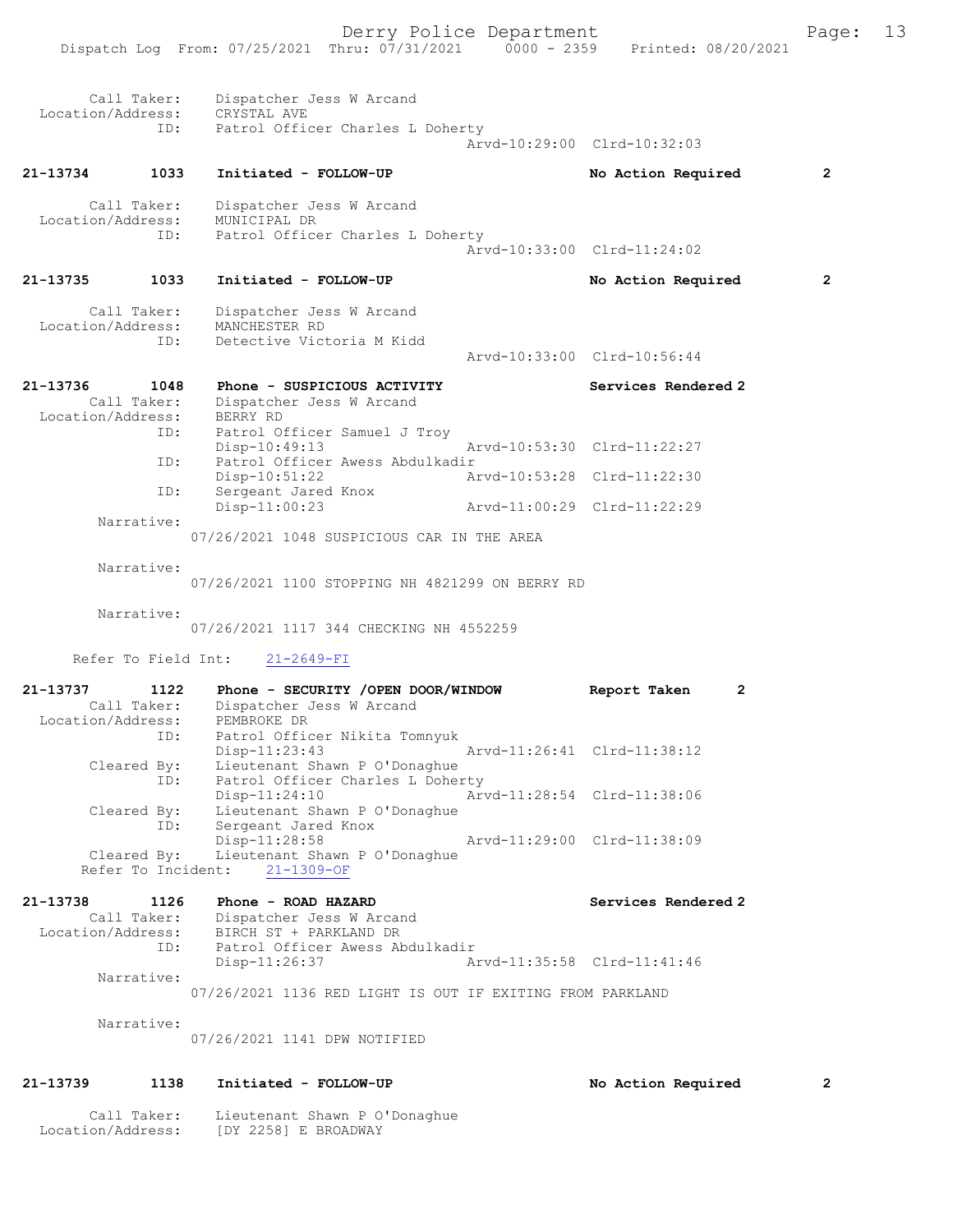Derry Police Department Fage: 14 Dispatch Log From: 07/25/2021 Thru: 07/31/2021 0000 - 2359 Printed: 08/20/2021 ID: Patrol Officer Scott M Beegan Arvd-11:38:00 Clrd-11:41:24<br>Cleared By: Dispatcher Jess W Arcand Dispatcher Jess W Arcand 21-13740 1140 Phone - Wildlife Complaint Gone on Arrival 2 Call Taker: Lieutenant Shawn P O'Donaghue Location/Address: [DY 933] CRYSTAL AVE ID: Patrol Officer Scott M Beegan Disp-11:41:46 Arvd-11:48:21 Clrd-11:48:24 Arrived By: Dispatcher Jess W Arcand Cleared By: Dispatcher Jess W Arcand Narrative: fox 21-13741 1247 Initiated - MV STOP Warning Issued 3 Call Taker: Dispatcher Jess W Arcand Location/Address: S MAIN ST ID: Patrol Officer Samuel J Troy Arvd-12:47:00 Clrd-12:58:25 Refer To Citation: 21-3391-CN 21-13742 1248 Initiated - MV STOP Warning Issued 3 Call Taker: Dispatcher Jess W Arcand Location/Address: E DERRY RD + NOYES RD ID: Patrol Officer Nikita Tomnyuk Arvd-12:48:00 Clrd-12:53:28<br>21-3390-CN Refer To Citation: 21-13743 1310 911 - DOMESTIC DISTURBANCE Verbal in Nature 1 Call Taker: Dispatcher Jess W Arcand Location/Address: HIGH ST ID: Patrol Officer Awess Abdulkadir Disp-13:11:56 Arvd-13:13:38 Clrd-14:08:10 ID: Patrol Officer Samuel J Troy<br>Disp-13:12:30 Arvd-13:19:33 Clrd-13:35:06 Disp-13:12:30 Cleared By: Lieutenant Shawn P O'Donaghue ID: Sergeant Jared Knox<br>Disp-13:15:57 Disp-13:15:57 Arvd-13:15:59 Clrd-13:40:29 Refer To Incident: 21-1329-OF Refer To Field Int: 21-2658-FI 21-13744 1323 911 - MV ACCIDENT Report Taken 1 Call Taker: Dispatcher Jess W Arcand Location/Address: PINKERTON ST ID: Patrol Officer Nikita Tomnyuk Disp-13:23:36 Arvd-13:24:55 Clrd-14:16:13 ID: Patrol Officer Charles L Doherty Disp-13:28:51 Arvd-13:33:17 Clrd-13:46:04 Dispatched By: Lieutenant Shawn P O'Donaghue<br>
Pr To Citation: 21-3392-CN Refer To Citation: Narrative: 07/26/2021 1326 Off with NH 4187042 and NH 5P653 Narrative: 07/26/2021 1330 NEXT ON LIST RECOVERY SOLUTIONS NOTIFIED. UNABLE TO RESPOND. MOVING TO NEXT ON LIST LBP TOWING. LBP NOTIFIED AND RESPONDING FOR NH 5P653 Narrative: 07/26/2021 1333 DFD NOTIFIED AND ON SCENE Narrative: 07/26/2021 1339 LBP ON SCENE Narrative: 07/26/2021 1354 OWNER OF NH 4187042 REQUEST SPACETOWN AUTO. SPACETOWN AUTO UNABLE TO RESPOND. MOVING TO NEXT ON LIST

BIRCH ST COLLISION NOTIFIED AND RESPONDING FOR NH 4187042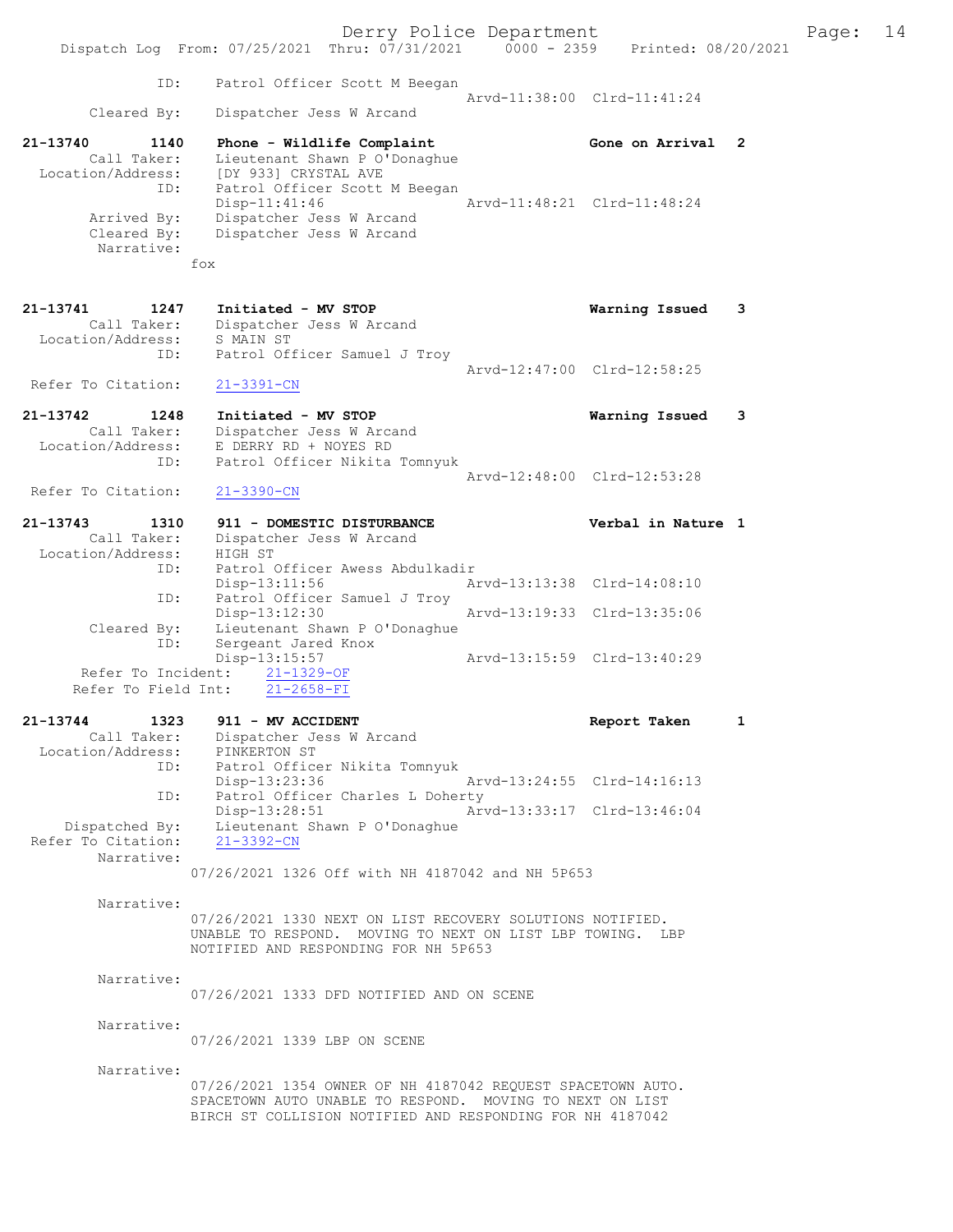Narrative:

07/26/2021 1413 REPORTABLE. RAMIREZ VS SHERWOOD

Refer To Accident: 21-357-AC

| 21-13745<br>Location/Address: | 1335<br>Call Taker:<br>ID: | Phone - DOMESTIC DISTURBANCE<br>Lieutenant Shawn P O'Donaghue<br>KENDALL POND RD + FORDWAY ST<br>Patrol Officer Samuel J Troy |                             | Could Not Locate 1 |  |
|-------------------------------|----------------------------|-------------------------------------------------------------------------------------------------------------------------------|-----------------------------|--------------------|--|
|                               |                            | Disp-13:36:21                                                                                                                 | Arvd-13:37:05 Clrd-13:49:11 |                    |  |
|                               | Cleared By:                | Dispatcher Jess W Arcand                                                                                                      |                             |                    |  |
|                               | ID:                        | Sergeant Jared Knox                                                                                                           |                             |                    |  |
|                               |                            | $Disp-13:40:34$                                                                                                               | Arvd-13:44:11 Clrd-13:49:09 |                    |  |
| Dispatched By:                |                            | Dispatcher Jess W Arcand                                                                                                      |                             |                    |  |
|                               | Arrived By:                | Dispatcher Jess W Arcand                                                                                                      |                             |                    |  |
|                               | Cleared By:                | Dispatcher Jess W Arcand                                                                                                      |                             |                    |  |
|                               | Narrative:                 |                                                                                                                               |                             |                    |  |
|                               |                            | Gray Jeep Grand Cherokee and Female wearing black shirt.                                                                      |                             |                    |  |

| 21-13746<br>1402  | 911 - DOWN WIRE                                                        | Services Rendered 2         |
|-------------------|------------------------------------------------------------------------|-----------------------------|
|                   | Call Taker: Dispatcher Jess W Arcand                                   |                             |
| Location/Address: | WAYNE DR                                                               |                             |
| ID:               | Patrol Officer Charles L Doherty                                       |                             |
|                   | Disp-14:05:47                                                          | Arvd-14:15:12 Clrd-14:37:37 |
| Narrative:        | $200(200)(200)$ $200(200)$ $200(200)$ $200(200)$ $200(200)$ $200(200)$ |                             |

07/26/2021 1427 TREE ON WIRES WITH POLE SNAPPED.

Narrative:

07/26/2021 1436 NH CO-OP NOTIFIED

| 21-13747                      | 1409                       | Initiated - FOLLOW-UP                                                                                                                | No Action Required          |                | $\overline{2}$ |
|-------------------------------|----------------------------|--------------------------------------------------------------------------------------------------------------------------------------|-----------------------------|----------------|----------------|
| Location/Address:             | Call Taker:                | Dispatcher Jess W Arcand<br>HIGH ST                                                                                                  |                             |                |                |
|                               | ID:                        | Patrol Officer Awess Abdulkadir                                                                                                      | Arvd-14:09:00 Clrd-14:36:37 |                |                |
| 21-13748<br>Location/Address: | 1417<br>Call Taker:<br>ID: | Initiated - MV CHECK<br>Dispatcher Jess W Arcand<br>CRYSTAL AVE<br>Captain Vernon L Thomas                                           | Warning Issued              | $\mathbf{1}$   |                |
|                               |                            |                                                                                                                                      | Aryd-14:17:00 Clrd-14:22:49 |                |                |
| 21-13749                      | 1511<br>Call Taker:<br>ID: | Phone - SUSPICIOUS ACTIVITY<br>Patrol Officer Robert Corwin<br>Location/Address: [DY 1530] BIRCH ST<br>Patrol Officer Brian J Landry | Gone on Arrival             | $\overline{2}$ |                |
|                               | ID:                        | Disp-15:12:17<br>Patrol Officer Blake A Martineau                                                                                    | Arvd-15:15:31 Clrd-15:20:34 |                |                |
|                               | ID:                        | Disp-15:12:19<br>Sergeant Michael W Hughes                                                                                           | Arvd-15:18:38 Clrd-15:20:36 |                |                |
|                               |                            | Disp-15:18:32                                                                                                                        | Arvd-15:18:35 Clrd-15:20:31 |                |                |
| 21-13750                      | 1523<br>Call Taker:<br>ID: | Phone - VIN CHECK<br>Patrol Officer Robert Corwin<br>Location/Address: GARVIN RD<br>Patrol Officer Monica Ricci                      | Services Rendered 3         |                |                |
|                               |                            | Disp-15:24:04                                                                                                                        | Arvd-15:30:15 Clrd-15:38:09 |                |                |
| 21-13751                      | 1528                       | 911 - ABANDONED 911                                                                                                                  | No Action Required          |                | $\mathbf{1}$   |
|                               | Call Taker:<br>ID:         | Patrol Officer Robert Corwin<br>Location/Address: LINLEW DR<br>Patrol Officer Joshua Martin                                          |                             |                |                |
|                               | ID:                        | Disp-15:33:49<br>Patrol Officer Brian J Landry                                                                                       | Arvd-15:37:32 Clrd-15:47:53 |                |                |
|                               | Refer To Field Int:        | Disp-15:37:41<br>$21 - 2672 - FI$                                                                                                    | Arvd-15:47:48 Clrd-15:47:51 |                |                |
|                               |                            |                                                                                                                                      |                             |                |                |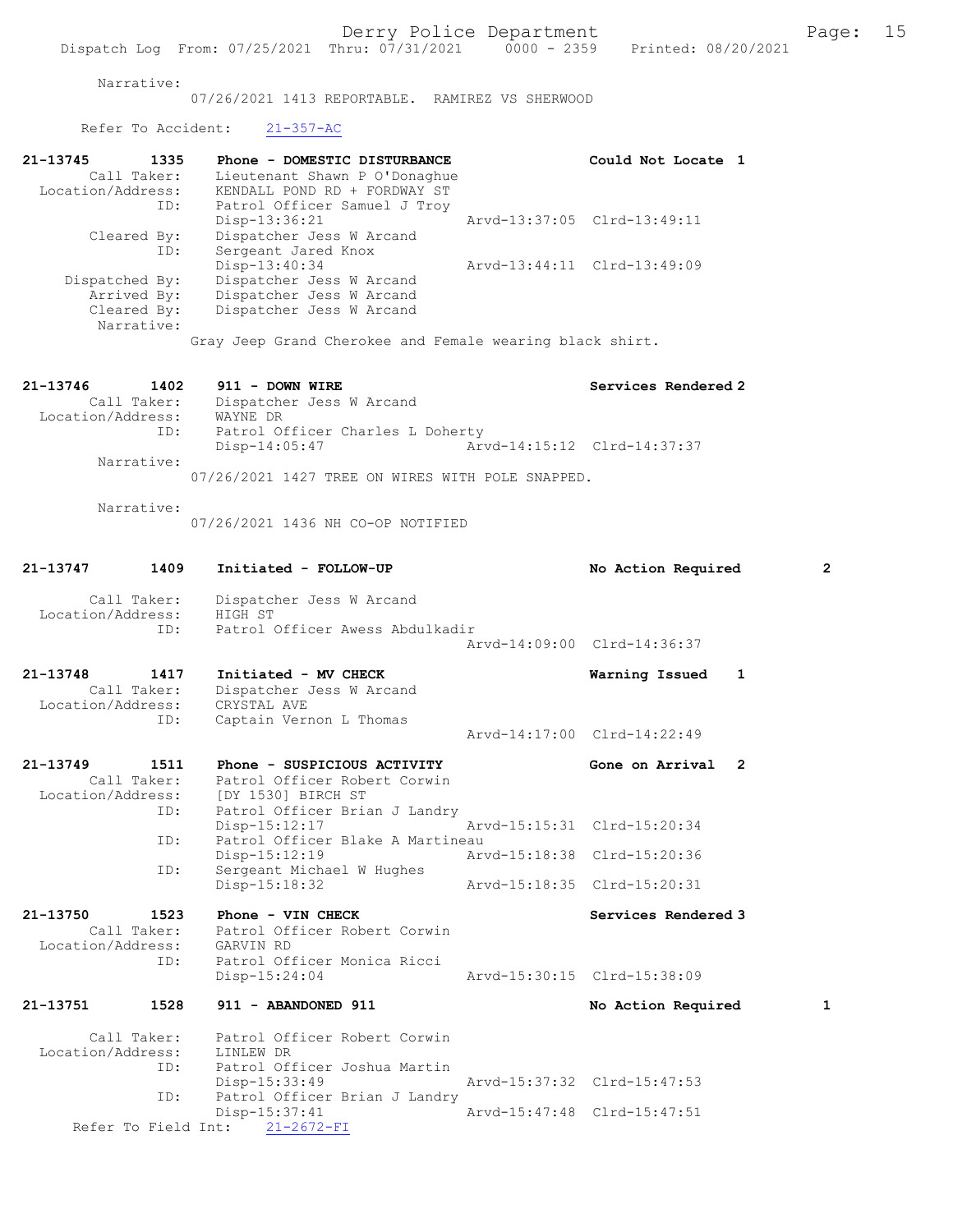Derry Police Department Fage: 16

21-13752 1539 Initiated - MV STOP Warning Issued 3 Call Taker: Patrol Officer Robert Corwin Location/Address: CRYSTAL AVE ID: Lieutenant Shawn P O'Donaghue Arvd-15:39:00 Clrd-15:43:35 ID: Detective Scott A Tompkins<br>Disp-15:41:20 Disp-15:41:20 Arvd-15:41:22 Clrd-15:41:58 21-13753 1540 Initiated - MV STOP Warning Issued 3 Call Taker: Patrol Officer Robert Corwin Location/Address: W BROADWAY ID: Patrol Officer Blake A Martineau Arvd-15:40:00 Clrd-15:49:07<br>21-3395-CN Refer To Citation: 21-13754 1549 Initiated - PAPER SERVICE Served 3 Call Taker: Patrol Officer Robert Corwin Location/Address: W BROADWAY ID: Patrol Officer Blake A Martineau Arvd-15:49:00 Clrd-15:49:31 21-13755 1550 Initiated - MV STOP Warning Issued 3 Call Taker: Patrol Officer Robert Corwin Location/Address: BIRCH ST ID: Patrol Officer Jack Stafford Arvd-15:50:00 Clrd-15:54:58<br>
21-3394-CN Refer To Citation: 21-13756 1615 Initiated - INVOL EMERGENCY ADMISSION Transported to Hospital 2 Call Taker: Patrol Officer Robert Corwin Location/Address: RICHARDSON DR<br>TD: Sergeant Micha Sergeant Michael W Hughes Arvd-16:15:00 Clrd-16:33:36 ID: Patrol Officer Monica Ricci Disp-16:16:38 Arvd-16:16:42 Clrd-17:33:16 ID: Patrol Officer Brian J Landry<br>Disp-16:16:43 Arvd-16:16:45 Clrd-16:33:32 Disp-16:16:43 Narrative: 07/26/2021 1630 one male in custody Narrative: 07/26/2021 1632 transporting one male to Elliot based on a rev. of conditional release. s/m 43505.5 Narrative: 07/26/2021 1704 off at Elliot e/m 43523.0 21-13757 1617 Initiated - PAPER SERVICE Not Served 3 Call Taker: Patrol Officer Robert Corwin Location/Address: PINE ISLE DR ID: Patrol Officer Joshua Martin Arvd-16:17:00 Clrd-16:21:32 21-13758 1633 Initiated - PED CHECK No Action Required 2 Call Taker: Patrol Officer Robert Corwin Location/Address: KRISTIN DR ID: Patrol Officer Brian J Landry Arvd-16:33:00 Clrd-16:34:37 21-13759 1640 Initiated - MV STOP Warning Issued 3 Call Taker: Patrol Officer Robert Corwin Location/Address: N MAIN ST ID: Lieutenant Shawn P O'Donaghue Arvd-16:40:00 Clrd-16:46:05 21-13760 1647 Initiated - MV STOP Warning Issued 3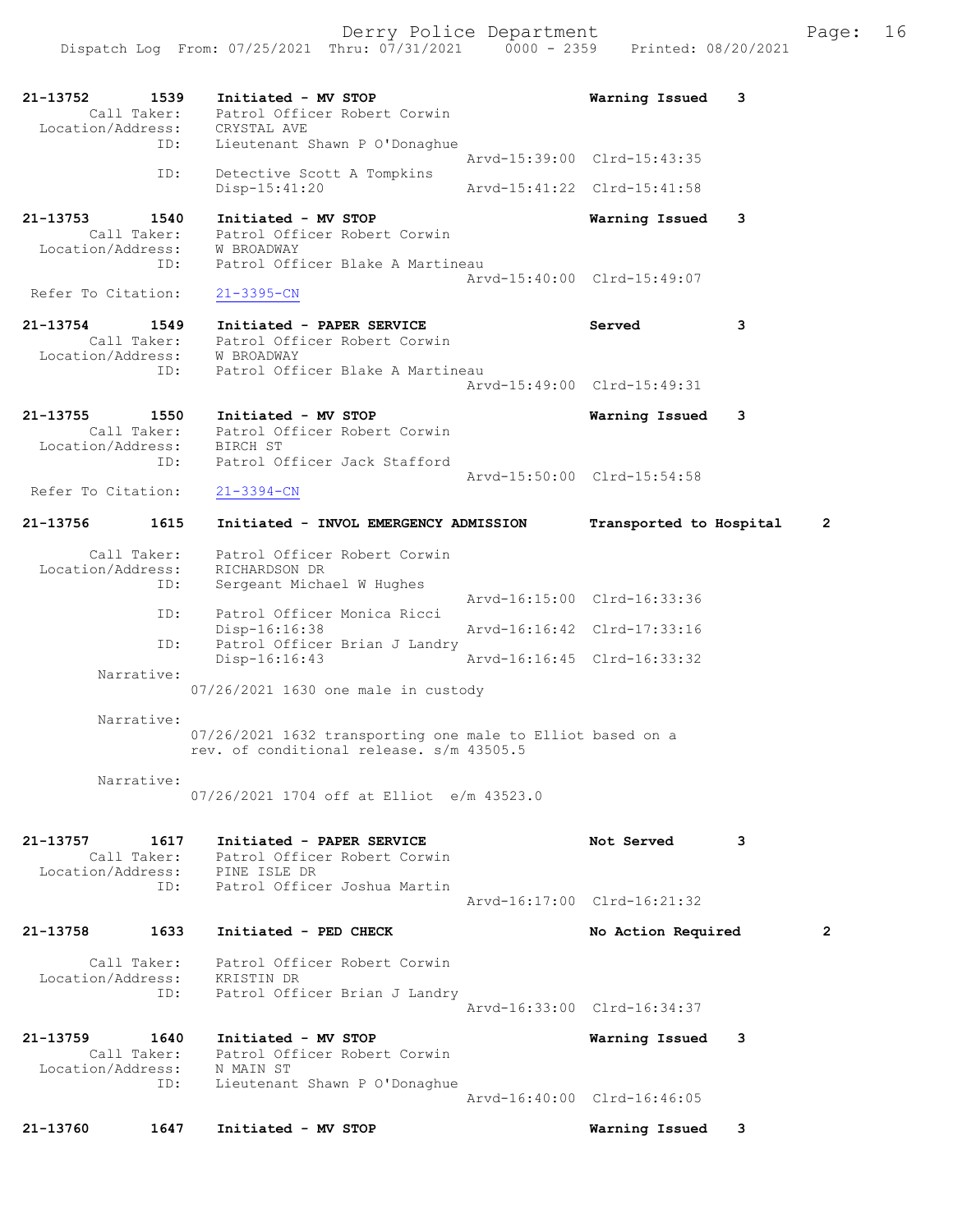|                                                                          | Derry Police Department<br>Dispatch Log From: 07/25/2021 Thru: 07/31/2021 0000 - 2359 Printed: 08/20/2021   |                             |                             |   | Page: 17 |  |
|--------------------------------------------------------------------------|-------------------------------------------------------------------------------------------------------------|-----------------------------|-----------------------------|---|----------|--|
| Location/Address: E BROADWAY                                             | Call Taker: Patrol Officer Robert Corwin<br>ID: Patrol Officer Blake A Martineau                            |                             |                             |   |          |  |
| Refer To Citation:                                                       | 21-3396-CN                                                                                                  |                             | Arvd-16:47:00 Clrd-16:52:45 |   |          |  |
| 21-13761 1651<br>Location/Address: [DY 2] MUNICIPAL DR                   | 1651 Walk-In - ASSIST CITIZEN<br>Call Taker: Patrol Officer Casey J Noyes                                   |                             | <b>ADVICE GIVEN</b>         | 3 |          |  |
|                                                                          | ID: Patrol Officer Casey J Noyes<br>$Disp-16:52:37$<br>Refer To Field Int: 21-2659-FI                       |                             | Arvd-16:52:39 Clrd-16:52:42 |   |          |  |
| 21-13762                                                                 | 1653 Initiated - MV STOP                                                                                    |                             | Warning Issued              | 3 |          |  |
|                                                                          | Call Taker: Patrol Officer Robert Corwin<br>Location/Address: S MAIN ST<br>ID: Patrol Officer Joshua Martin |                             |                             |   |          |  |
| Refer To Citation:                                                       | $21 - 3397 - CN$                                                                                            | Arvd-16:53:00 Clrd-16:56:34 |                             |   |          |  |
| 21-13763<br>1653                                                         | Other - FOLLOW-UP                                                                                           |                             | No Action Required          |   | 2        |  |
| Call Taker:<br>Location/Address: CRYSTAL AVE                             | Lieutenant Michael T Muncey                                                                                 |                             |                             |   |          |  |
| 1654<br>21-13764                                                         | Initiated - MV STOP                                                                                         |                             | No Action Required          |   | 3        |  |
| Location/Address: MANCHESTER RD                                          | Call Taker: Patrol Officer Robert Corwin<br>ID: Patrol Officer Brian J Landry                               |                             |                             |   |          |  |
| ID:                                                                      | Patrol Officer Blake A Martineau                                                                            |                             | Arvd-16:54:00 Clrd-17:04:54 |   |          |  |
| ID:                                                                      | Disp-16:54:50<br>Sergeant Michael W Hughes                                                                  | Arvd-16:54:53 Clrd-17:05:00 |                             |   |          |  |
| Narrative:                                                               | Disp-16:57:58<br>07/26/2021 1655 off with WA #B00582X                                                       |                             | Clrd-17:04:57               |   |          |  |
| 21-13765 1659 Initiated - MV STOP                                        |                                                                                                             |                             | Warning Issued              | 3 |          |  |
| Location/Address:<br>ID:                                                 | Call Taker: Patrol Officer Robert Corwin<br>BIRCH ST<br>Lieutenant Shawn P O'Donaghue                       |                             | Arvd-16:59:00 Clrd-17:03:24 |   |          |  |
| 21-13766<br>1706                                                         |                                                                                                             |                             | Cleared                     | 2 |          |  |
| Call Taker:<br>Location/Address:                                         | Initiated - FOLLOW-UP<br>Patrol Officer Robert Corwin<br>ASHLEIGH DR                                        |                             |                             |   |          |  |
| ID:                                                                      | Patrol Officer Joshua Martin                                                                                |                             | Arvd-17:06:00 Clrd-17:22:22 |   |          |  |
| 21-13767<br>1714<br>Call Taker:<br>Location/Address: [DY 2] MUNICIPAL DR | Initiated - INTERNET OFFENSES<br>Patrol Officer Robert Corwin                                               |                             | Report Taken                | 2 |          |  |
| ID:<br>Refer To Incident:                                                | Detective Scott A Tompkins<br>$21 - 1310 - OF$                                                              |                             | Arvd-17:14:00 Clrd-17:16:01 |   |          |  |
| 21-13768<br>1719                                                         | Initiated - MV STOP                                                                                         |                             |                             | 3 |          |  |
| Location/Address:<br>ID:                                                 | Call Taker: Patrol Officer Robert Corwin<br>S MAIN ST<br>Patrol Officer Jack Stafford                       |                             | Arrest(s) Made              |   |          |  |
| ID:                                                                      | Patrol Officer Joshua Martin                                                                                | Arvd-17:19:00 Clrd-19:04:37 |                             |   |          |  |
| Cleared By:<br>ID:                                                       | $Disp-17:29:13$<br>Patrol Officer Robert S Moore<br>Lieutenant Shawn P O'Donaghue                           | Arvd-17:29:59 Clrd-18:07:08 |                             |   |          |  |
| Narrative:                                                               | Disp-17:29:17                                                                                               | Arvd-17:29:20 Clrd-17:46:40 |                             |   |          |  |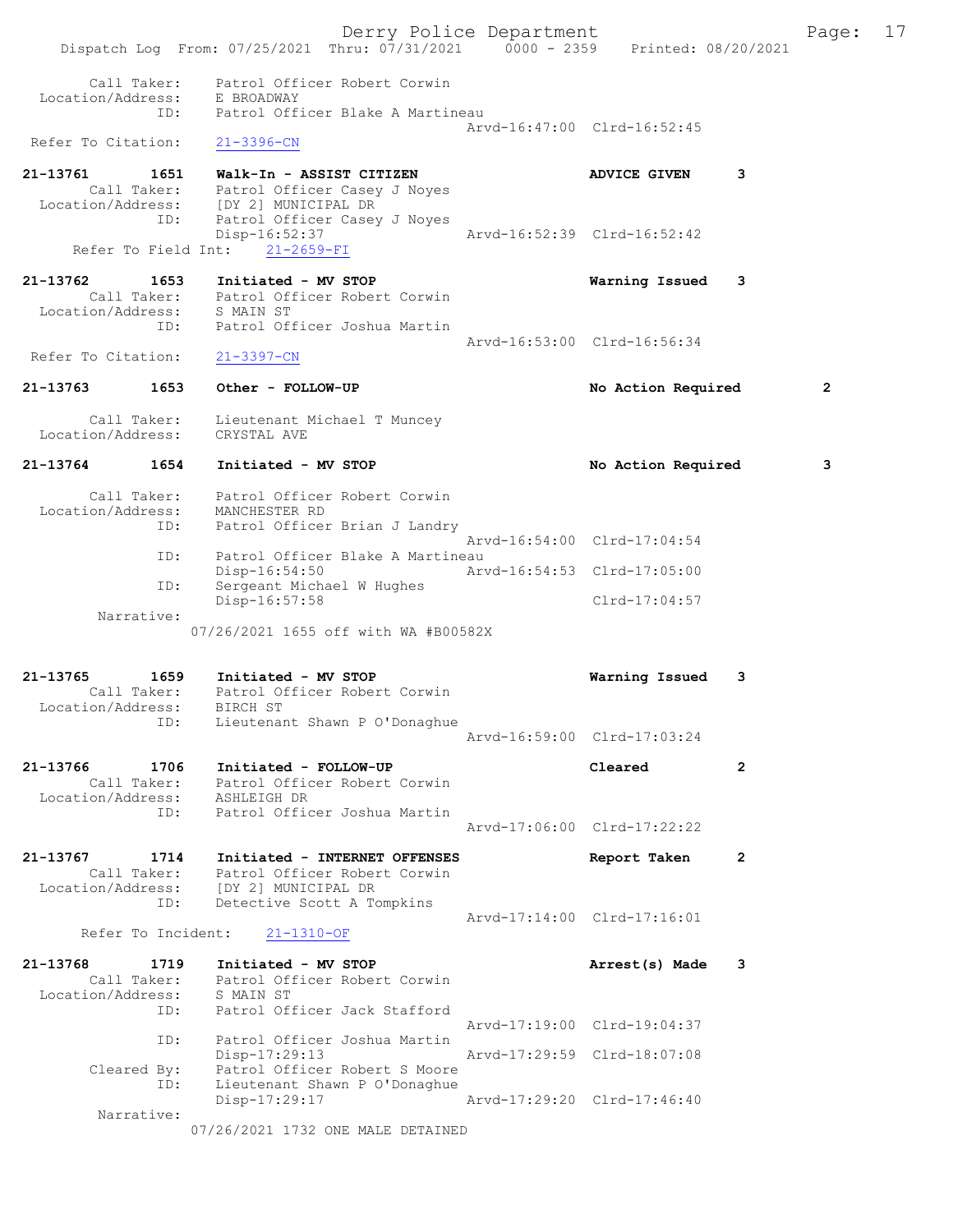| Narrative:                                                         | 07/26/2021 1740 ONE IN CUSTODY                                                                                                                                                                                               |                   |   |
|--------------------------------------------------------------------|------------------------------------------------------------------------------------------------------------------------------------------------------------------------------------------------------------------------------|-------------------|---|
| Narrative:                                                         | 07/26/2021 1743 SPACETOWN NOTIFIED/RESPONDING                                                                                                                                                                                |                   |   |
| Narrative:                                                         | 07/26/2021 1745 EN ROUTE TO HQ S/M 39926.4                                                                                                                                                                                   |                   |   |
| Narrative:                                                         | 07/26/2021 1752 off at HQ E/M 39927.6<br>Subject identified as:<br>Minh Sung Danh<br>10/2/74<br>139 Chestnut St<br>Lynn, MA<br>Arrested on an EBW for disobeying. Also charged with Op.<br>After and Disobeying and Officer. |                   |   |
| Narrative:                                                         | 07/26/2021 1801 Spacetown on scene for tow                                                                                                                                                                                   |                   |   |
| Narrative:                                                         | 07/26/2021 1900 arrestee checked                                                                                                                                                                                             |                   |   |
| Narrative:                                                         | 07/26/2021 1933 arrestee checked                                                                                                                                                                                             |                   |   |
| Narrative:                                                         | 07/26/2021 1957 Bail Commissioner notified and enroute                                                                                                                                                                       |                   |   |
| Narrative:                                                         | 07/26/2021 2025 arrestee checked                                                                                                                                                                                             |                   |   |
| Narrative:                                                         | 07/26/2021 2118 Prisoner checked                                                                                                                                                                                             |                   |   |
| Narrative:                                                         | 07/26/2021 2232 released on \$500 cash<br>Derry court date of 12/02/21                                                                                                                                                       |                   |   |
| Refer To Arrest:                                                   | $21 - 705 - AR$                                                                                                                                                                                                              |                   |   |
| 21-13769<br>1740<br>Call Taker:<br>Location/Address:               | Initiated - MV STOP<br>Patrol Officer Robert S Moore<br>BIRCH ST                                                                                                                                                             | Warning Issued    | 3 |
| ID:<br>Cleared By:<br>Refer To Citation:                           | Patrol Officer Blake A Martineau<br>Arvd-17:40:00 Clrd-17:48:17<br>Patrol Officer Robert Corwin<br>$21 - 3399 - CN$                                                                                                          |                   |   |
| 21-13770<br>1741<br>Call Taker:<br>Location/Address:<br>ID:<br>ID: | Phone - WELFARE CHECK<br>Patrol Officer Robert S Moore<br>BYPASS 28<br>Patrol Officer Brian J Landry<br>Arvd-17:57:27 Clrd-18:08:16<br>Disp-17:51:22<br>Patrol Officer Monica Ricci                                          | Gone on Arrival 2 |   |
|                                                                    | Disp-17:57:26<br>Arvd-17:58:11 Clrd-18:08:18                                                                                                                                                                                 |                   |   |
| Narrative:                                                         | 07/26/2021 1741 distraught male in area                                                                                                                                                                                      |                   |   |
| Narrative:                                                         | 07/26/2021 2133 later located. See 21-13774                                                                                                                                                                                  |                   |   |
| Refer To Field Int:                                                | $21 - 2660 - FI$                                                                                                                                                                                                             |                   |   |

21-13771 1746 Initiated - MV STOP Warning Issued 3 Call Taker: Patrol Officer Robert Corwin Location/Address: S MAIN ST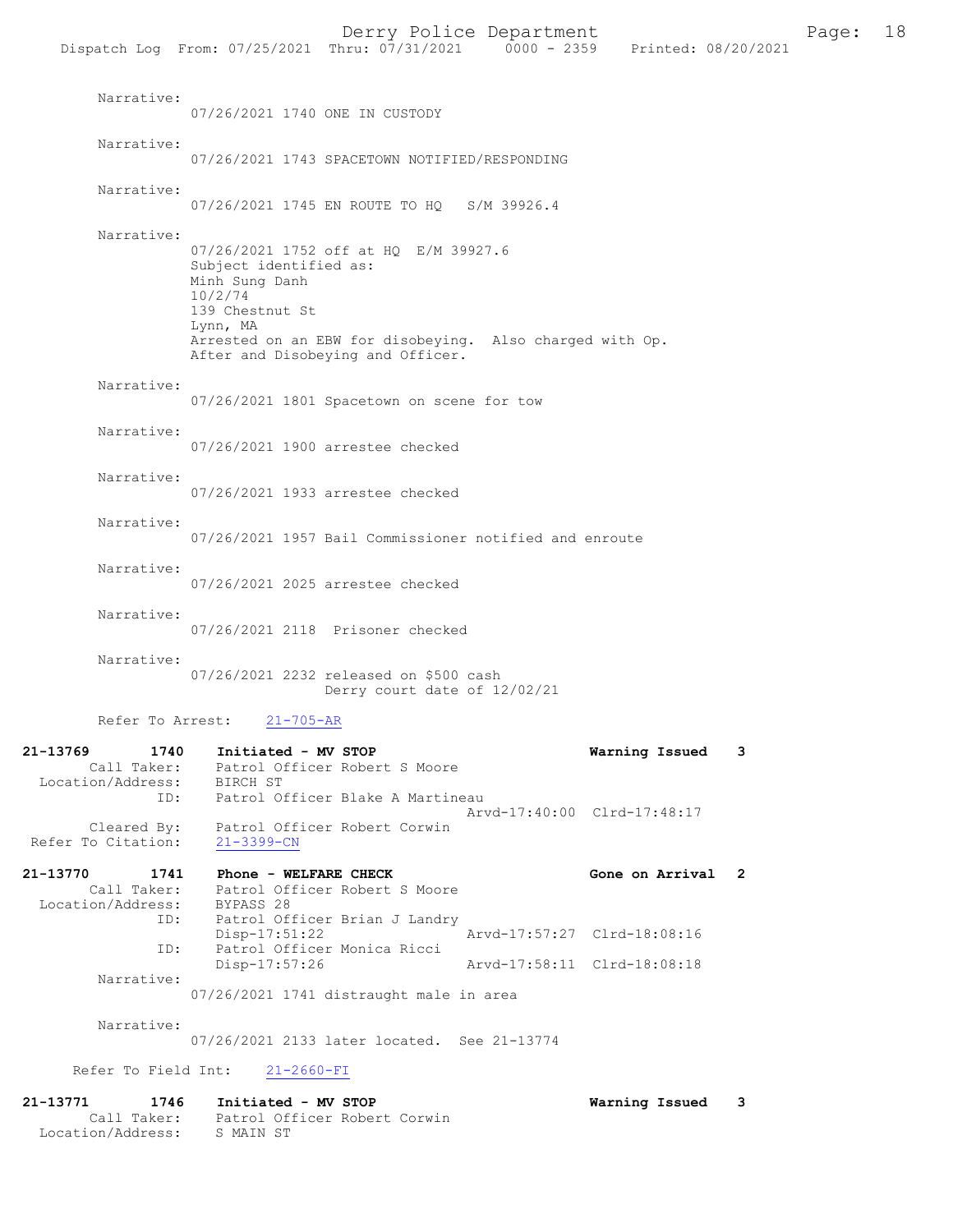Derry Police Department Fage: 19 Dispatch Log From: 07/25/2021 Thru: 07/31/2021 0000 - 2359 Printed: 08/20/2021 ID: Lieutenant Shawn P O'Donaghue Arvd-17:46:00 Clrd-17:50:19 21-13772 1748 Initiated - MV STOP Warning Issued 3 Call Taker: Patrol Officer Robert Corwin Location/Address: SOUTH AVE ID: Patrol Officer Blake A Martineau Arvd-17:48:00 Clrd-17:58:05 Cleared By: Patrol Officer Robert S Moore Refer To Citation: 21-3398-CN 21-13773 1758 Initiated - MV STOP Summons Issued 3 Call Taker: Patrol Officer Robert S Moore Location/Address: BIRCH ST ID: Patrol Officer Blake A Martineau Arvd-17:58:00 Clrd-18:10:10<br>
21-3400-CN Refer To Citation: Refer To Citation: 21-816-002016 21-13774 1810 Initiated - PED CHECK Transported to Hospital 2 Call Taker: Patrol Officer Robert S Moore Location/Address: ENGLISH RANGE RD ID: Patrol Officer Brian J Landry Arvd-18:10:00 Clrd-18:55:03 Cleared By: Patrol Officer Robert Corwin ID: Patrol Officer Monica Ricci Disp-18:11:14 Arvd-18:11:15 Clrd-18:39:17 Narrative: 07/26/2021 1838 one in custody (Protective Custody) Narrative: 07/26/2021 1838 DFD transporting to PMC (Parkland Medical Center) Refer To P/C: 21-706-AR 21-13775 1823 Initiated - MV STOP Summons Issued 3 Call Taker: Patrol Officer Robert Corwin Location/Address: N MAIN ST ID: Lieutenant Shawn P O'Donaghue Arvd-18:23:00 Clrd-18:35:58 21-13776 1832 Phone - NEIGHBORHOOD DISPUTE Matter Mediated 2 Call Taker: Lieutenant Michael T Muncey Location/Address: REMINGTON CT ID: Patrol Officer Monica Ricci Disp-18:45:02 Arvd-18:54:23 Clrd-19:37:00 Dispatched By: Patrol Officer Robert Corwin Arrived By: Patrol Officer Robert Corwin Cleared By: Patrol Officer Robert S Moore Narrative: 07/26/2021 1833 ongoing issue with neighbor/neighbor's dog Refer To Field Int: 21-2687-FI 21-13777 1832 911 - ASSAULT Report Taken 1 Call Taker: Patrol Officer Robert S Moore Location/Address: BEACON ST ID: Patrol Officer Blake A Martineau Disp-18:34:47 Arvd-18:37:03 Clrd-19:12:39 Arrived By: Patrol Officer Robert Corwin Cleared By: Patrol Officer Robert Corwin ID: Sergeant Michael W Hughes Disp-18:44:17 Arvd-18:44:20 Clrd-19:12:26

 Narrative: 07/26/2021 1834 road rage incident involving male driver in

 Dispatched By: Patrol Officer Robert Corwin Arrived By: Patrol Officer Robert Corwin Cleared By: Patrol Officer Robert Corwin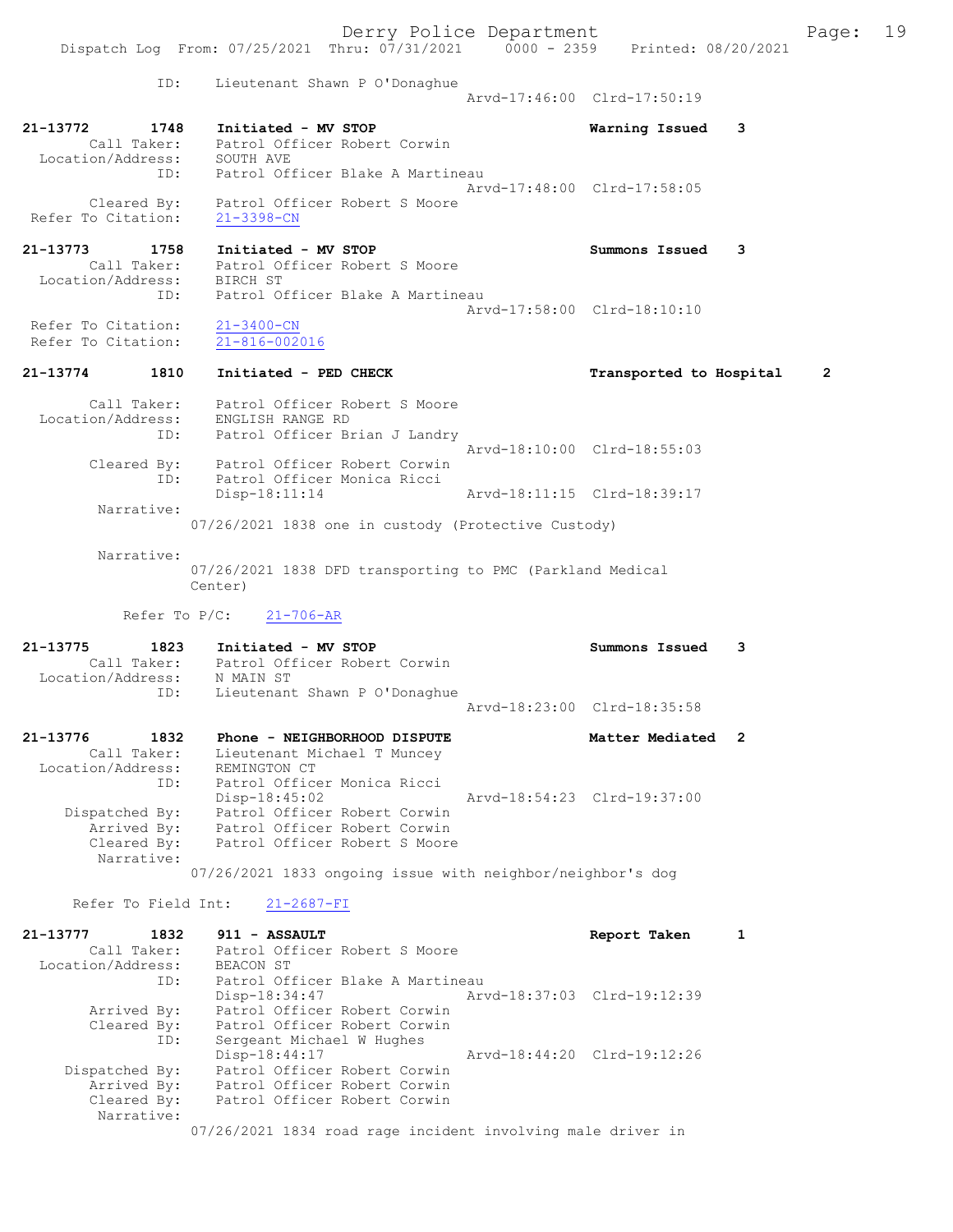Toyota Tacoma p-up

Refer To Incident: 21-1311-OF

| 21-13778<br>1841                 | Initiated - FOLLOW-UP                                     | Cleared                     | 2            |
|----------------------------------|-----------------------------------------------------------|-----------------------------|--------------|
| Call Taker:                      | Patrol Officer Robert S Moore                             |                             |              |
| Location/Address:                | PARKLAND DR                                               |                             |              |
| ID:                              | Patrol Officer Michael P Accorto                          | Arvd-18:41:00 Clrd-18:54:50 |              |
| Cleared By:                      | Patrol Officer Robert Corwin                              |                             |              |
| 21-13779<br>1847<br>Call Taker:  | Initiated - MV STOP<br>Patrol Officer Robert Corwin       | Summons Issued              | 3            |
| Location/Address:                | HOODKROFT DR                                              |                             |              |
| ID:                              | Lieutenant Shawn P O'Donaghue                             |                             |              |
|                                  |                                                           | Arvd-18:47:00 Clrd-18:58:01 |              |
|                                  |                                                           |                             |              |
| 21-13780<br>1852<br>Call Taker:  | Initiated - MV STOP<br>Patrol Officer Robert Corwin       | Warning Issued              | 3            |
| Location/Address:                | CRYSTAL AVE                                               |                             |              |
| ID:                              | Patrol Officer Joshua Martin                              |                             |              |
|                                  |                                                           | Arvd-18:52:00 Clrd-18:58:12 |              |
| Refer To Citation:               | $21 - 3401 - CN$                                          |                             |              |
|                                  |                                                           |                             |              |
| 21-13781<br>1909                 | Phone - VIN CHECK                                         | Services Rendered 3         |              |
| Call Taker:<br>Location/Address: | Patrol Officer Robert Corwin<br>EMERALD DR                |                             |              |
| ID:                              | Patrol Officer Michael P Accorto                          |                             |              |
|                                  | Disp-19:14:11<br>Arvd-19:32:41 Clrd-19:32:46              |                             |              |
| Arrived By:                      | Patrol Officer Robert S Moore                             |                             |              |
| Cleared By:                      | Patrol Officer Robert S Moore                             |                             |              |
|                                  |                                                           |                             |              |
| 21-13782<br>1914                 | Phone - DISTURBANCE                                       | Gone on Arrival             | $\mathbf{1}$ |
| Call Taker:<br>Location/Address: | Patrol Officer Robert Corwin<br>HOODKROFT DR              |                             |              |
| ID:                              | Patrol Officer Brian J Landry                             |                             |              |
|                                  | Disp-19:15:55                                             | Arvd-19:20:00 Clrd-19:29:55 |              |
| Cleared By:                      | Patrol Officer Robert S Moore                             |                             |              |
| Narrative:                       |                                                           |                             |              |
|                                  | mopeds                                                    |                             |              |
|                                  |                                                           |                             |              |
| 21-13783<br>1923                 | Phone - Wildlife Complaint                                | Matter Rectified 2          |              |
| Call Taker:                      | Patrol Officer Robert S Moore                             |                             |              |
| Location/Address:                | MONTGOMERY FARM RD                                        |                             |              |
| ID:                              | Patrol Officer Jack Stafford                              |                             |              |
|                                  | Disp-19:32:36                                             | Arvd-19:37:58 Clrd-20:07:07 |              |
| Cleared By:<br>ID:               | Patrol Officer Robert Corwin<br>Sergeant Michael W Hughes |                             |              |
|                                  | Disp-19:55:16                                             | Arvd-19:55:17 Clrd-20:04:26 |              |
| Cleared By:                      | Patrol Officer Robert Corwin                              |                             |              |
| Narrative:                       |                                                           |                             |              |
|                                  | 07/26/2021 1924 baby deer in distress                     |                             |              |
| Refer To Incident:               | $21 - 1312 - OF$                                          |                             |              |
|                                  |                                                           |                             |              |
| 21-13784<br>1947<br>Call Taker:  | Initiated - FOLLOW-UP                                     | Cleared                     | 2            |
| Location/Address:                | Patrol Officer Robert S Moore<br>ROCKINGHAM RD            |                             |              |
| ID:                              | Patrol Officer Blake A Martineau                          |                             |              |
|                                  |                                                           | Arvd-19:47:00 Clrd-20:29:13 |              |
| Cleared By:                      | Patrol Officer Robert Corwin                              |                             |              |
| ID:                              | Patrol Officer Brian J Landry                             |                             |              |
|                                  | Disp-19:47:58                                             | Arvd-19:47:59 Clrd-20:29:16 |              |
| Cleared By:                      |                                                           |                             |              |
|                                  | Patrol Officer Robert Corwin                              |                             |              |
|                                  |                                                           |                             |              |
| 21-13785<br>1956<br>Call Taker:  | Initiated - MV STOP<br>Patrol Officer Robert S Moore      | Summons Issued              | 3            |
| Location/Address:                | CRYSTAL AVE                                               |                             |              |
| ID:                              | Patrol Officer Joshua Martin                              |                             |              |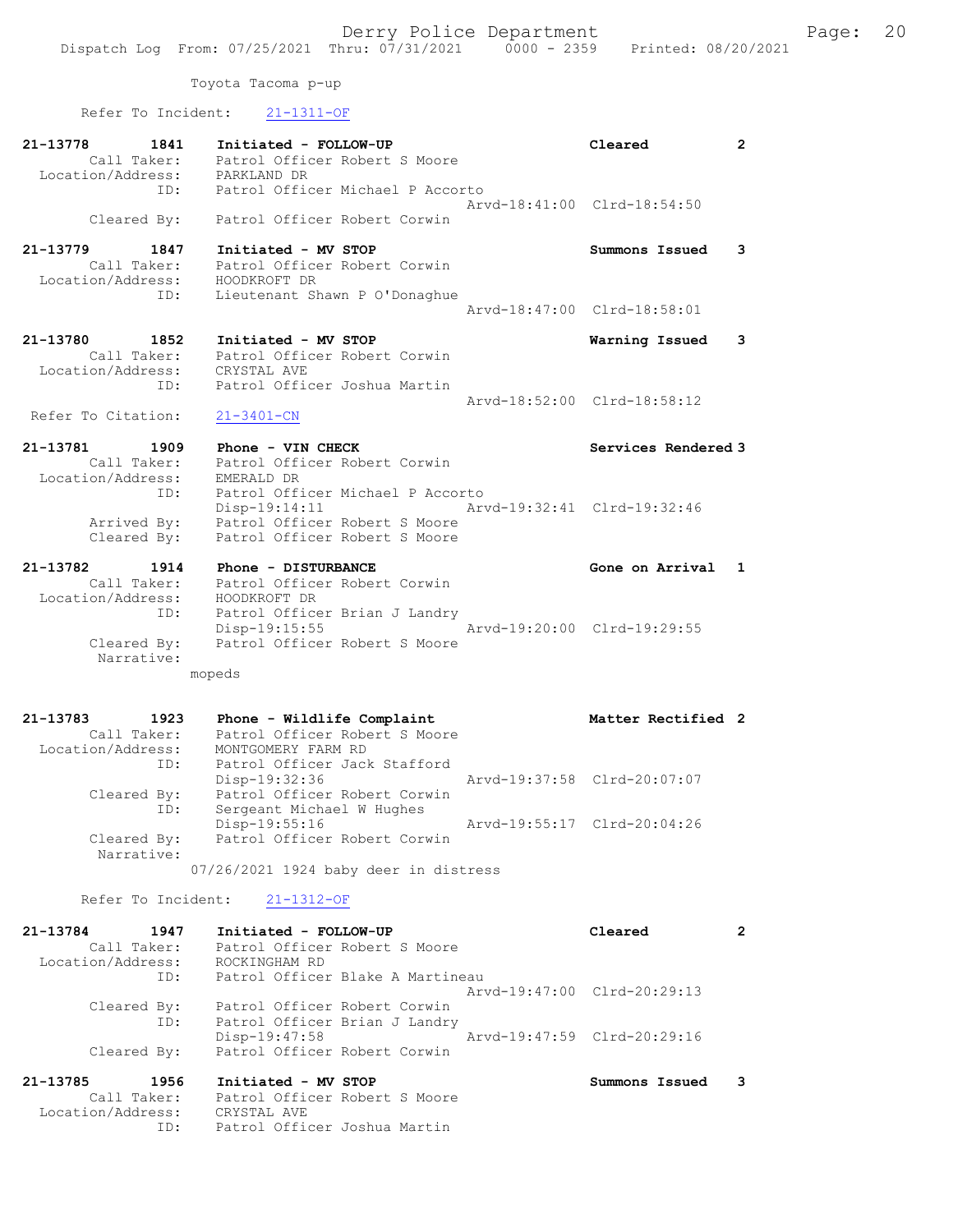Derry Police Department Fage: 21 Dispatch Log From: 07/25/2021 Thru: 07/31/2021 0000 - 2359 Printed: 08/20/2021 Arvd-19:56:00 Clrd-20:05:51 Cleared By: Patrol Officer Robert Corwin Refer To Citation: 21-816-003040 21-13786 2006 Initiated - PAPER SERVICE Cleared 3 Call Taker: Patrol Officer Robert S Moore Location/Address: [DY 2] MUNICIPAL DR ID: Patrol Officer Joshua Martin Arvd-20:06:00 Clrd-20:39:34 Cleared By: Patrol Officer Robert Corwin 21-13787 2009 911 - SUSPICIOUS ACTIVITY Gone on Arrival 2 Call Taker: Patrol Officer Robert Corwin Location/Address: ENGLISH RANGE RD<br>ID: Patrol Officer Monica Ricci ID: Patrol Officer Monica Ricci Disp-20:14:05 Arvd-20:14:08 Clrd-20:16:23 Narrative: 10 yr old walking down roadway 21-13788 2041 Phone - DOMESTIC DISTURBANCE Natter Mediated 1 Call Taker: Patrol Officer Robert S Moore Location/Address: WARNER HILL RD ID: Patrol Officer Joshua Martin Disp-20:42:08 Arvd-20:52:19 Clrd-21:09:12 Arrived By: Patrol Officer Robert Corwin Cleared By: Patrol Officer Robert Corwin ID: Patrol Officer Michael P Accorto Disp-20:42:12 Arvd-20:48:43 Clrd-21:09:09 Arrived By: Patrol Officer Robert Corwin Cleared By: Patrol Officer Robert Corwin Narrative: 07/26/2021 2057 transporting juvenile to 7 drew Rd. s/m 26545.2 Narrative: 07/26/2021 2057 off at residence e/m 265454.4 Refer To Field Int: 21-2661-FI 21-13789 2135 Initiated - MV CHECK Matter Rectified 1 Call Taker: Patrol Officer Robert Corwin Location/Address: FORDWAY EXT ID: Patrol Officer Brian J Landry Arvd-21:35:00 Clrd-21:44:09 21-13790 2137 Initiated - MV CHECK CHECH Gone on Arrival 1 Call Taker: Patrol Officer Robert Corwin Location/Address: MANCHESTER RD ID: Patrol Officer Michael P Accorto Arvd-21:37:00 Clrd-21:39:16 21-13791 2151 Phone - DISABLED MV No Action Required 3 Call Taker: Patrol Officer Robert Corwin Location/Address: CROSS RD ID: Patrol Officer Michael P Accorto<br>Disp-21:52:23 Arv Disp-21:52:23 Arvd-21:58:44 Clrd-22:00:01 21-13792 2231 Initiated - SUSPICIOUS ACTIVITY Arrest(s) Made 2 Call Taker: Patrol Officer Robert Corwin Location/Address: ASHLEIGH DR ID: Patrol Officer Joshua Martin Arvd-22:31:00 Clrd-23:34:23 Cleared By: Dispatcher Christine D Carlson ID: Patrol Officer Michael P Accorto Disp-22:32:03 Arvd-22:32:05 Clrd-22:51:53 ID: Patrol Officer Blake A Martineau Disp-22:38:08 Arvd-22:38:12 Clrd-22:51:56

ID: Patrol Officer Michael P Accorto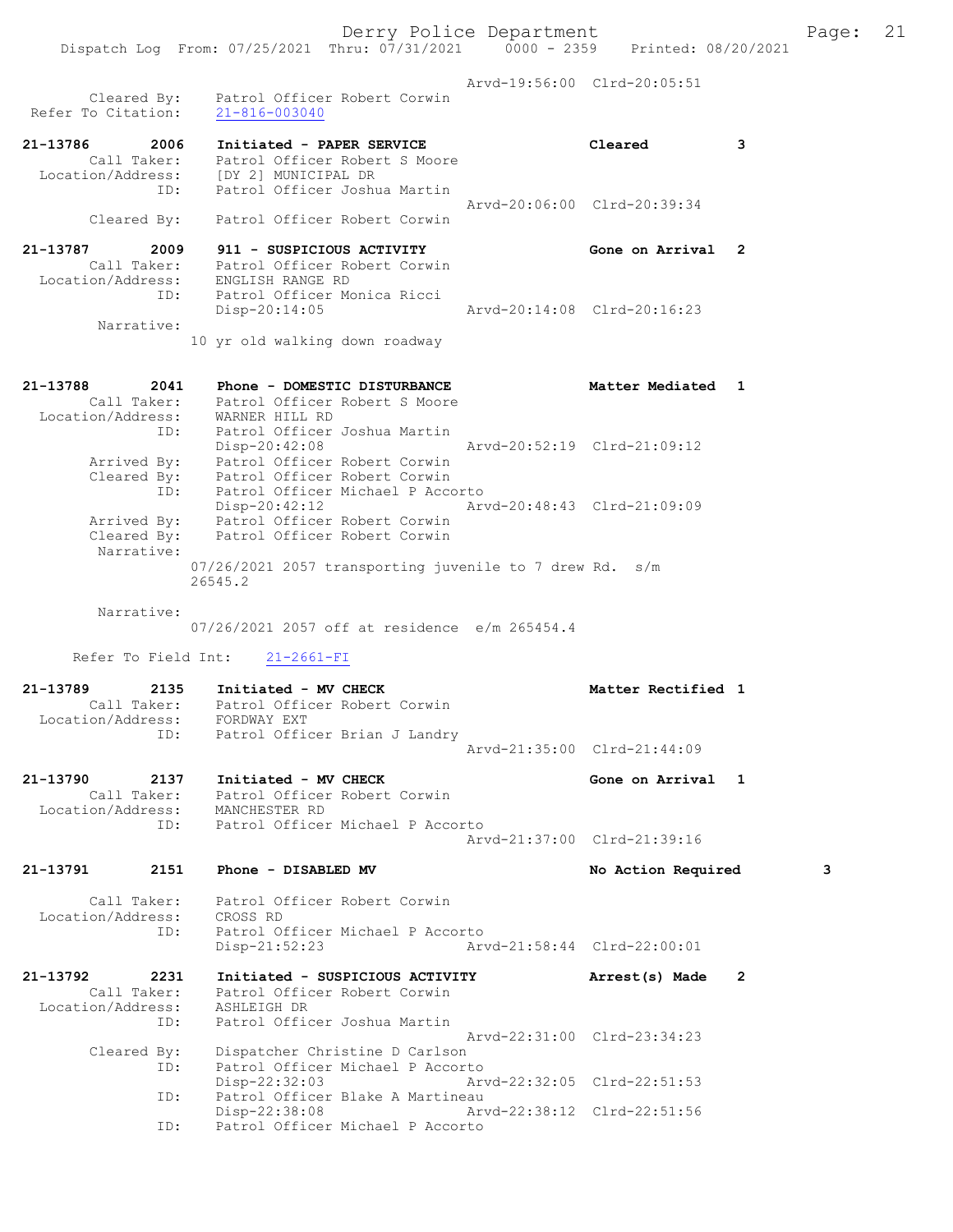Derry Police Department Page: 22 Dispatch Log From: 07/25/2021 Thru: 07/31/2021 Disp-23:20:42 Arvd-23:20:43 Clrd-23:34:03 Dispatched By: Dispatcher Christine D Carlson<br>Arrived By: Dispatcher Christine D Carlson Arrived By: Dispatcher Christine D Carlson<br>Cleared By: Dispatcher Christine D Carlson By: Dispatcher Christine D Carlson<br>ID: Patrol Officer Cody Johnson Patrol Officer Cody Johnson<br>Disp-23:48:02 Disp-23:48:02 Arvd-23:48:03 Clrd-23:56:52<br>Dispatched By: Dispatcher Christine D Carlson Dispatcher Christine D Carlson Arrived By: Dispatcher Christine D Carlson<br>Cleared By: Dispatcher Christine D Carlson Dispatcher Christine D Carlson Narrative: 07/26/2021 2239 off with NH #4138342 Narrative: 07/26/2021 2324 229 transporting one juvenile male to HQ, s/m: 26,567 Narrative: 07/26/2021 2325 443 transporting 2 juvenile males to HQ, s/m: 30,651.1 Narrative: 07/26/2021 2326 229 off at HQ, e/m: 26,567.7 Narrative: 07/26/2021 2327 443 off at HQ, e/m: 30,651.9 Narrative: 07/26/2021 2328 229 placed one juvenile in room 217 Narrative: 07/26/2021 2330 443 placed 2 juveniles in room 216 Narrative: 07/26/2021 2344 Juvenile in room 217 released to parent at this time Narrative: 07/26/2021 2349 321 transporting 2 juveniles to Ashleigh Dr, s/m: 39,947.1 Narrative: 07/26/2021 2353 321 off on Ashleigh, e/m: 39,947.7 Refer To Arrest: 21-708-AR Refer To Arrest: 21-709-AR Refer To Arrest: 21-710-AR 21-13793 2245 Walk-In - SEXUAL OFFENDER REGISTRATION Services Rendered 1 Call Taker: Patrol Officer Robert Corwin Location/Address: [DY 2] MUNICIPAL DR ID: Detective Scott A Tompkins<br>Disp-22:45:57 Disp-22:45:57 Arvd-22:46:00 Clrd-22:46:11 21-13794 2248 911 - THEFT Report Taken 2<br>Call Taker: Patrol Officer Robert Corwin Patrol Officer Robert Corwin<br>ASHLEIGH DR Location/Address: ID: Patrol Officer Blake A Martineau<br>Disp-22:51:59 Art Arvd-23:00:17 Clrd-23:12:40 Arrived By: Dispatcher Christine D Carlson<br>Cleared By: Dispatcher Christine D Carlson By: Dispatcher Christine D Carlson<br>ID: Patrol Officer Michael P Accor Patrol Officer Michael P Accorto<br>Disp-22:52:03 Ar Disp-22:52:03 Arvd-23:00:15 Clrd-23:12:42<br>Arrived By: Dispatcher Christine D Carlson Dispatcher Christine D Carlson Cleared By: Dispatcher Christine D Carlson ID: Patrol Officer Cody Johnson Disp-22:52:59 Clrd-22:53:02<br>ht: 21-1313-OF Refer To Incident:

21-13795 2252 911 - WELFARE CHECK Transported to Hospital 2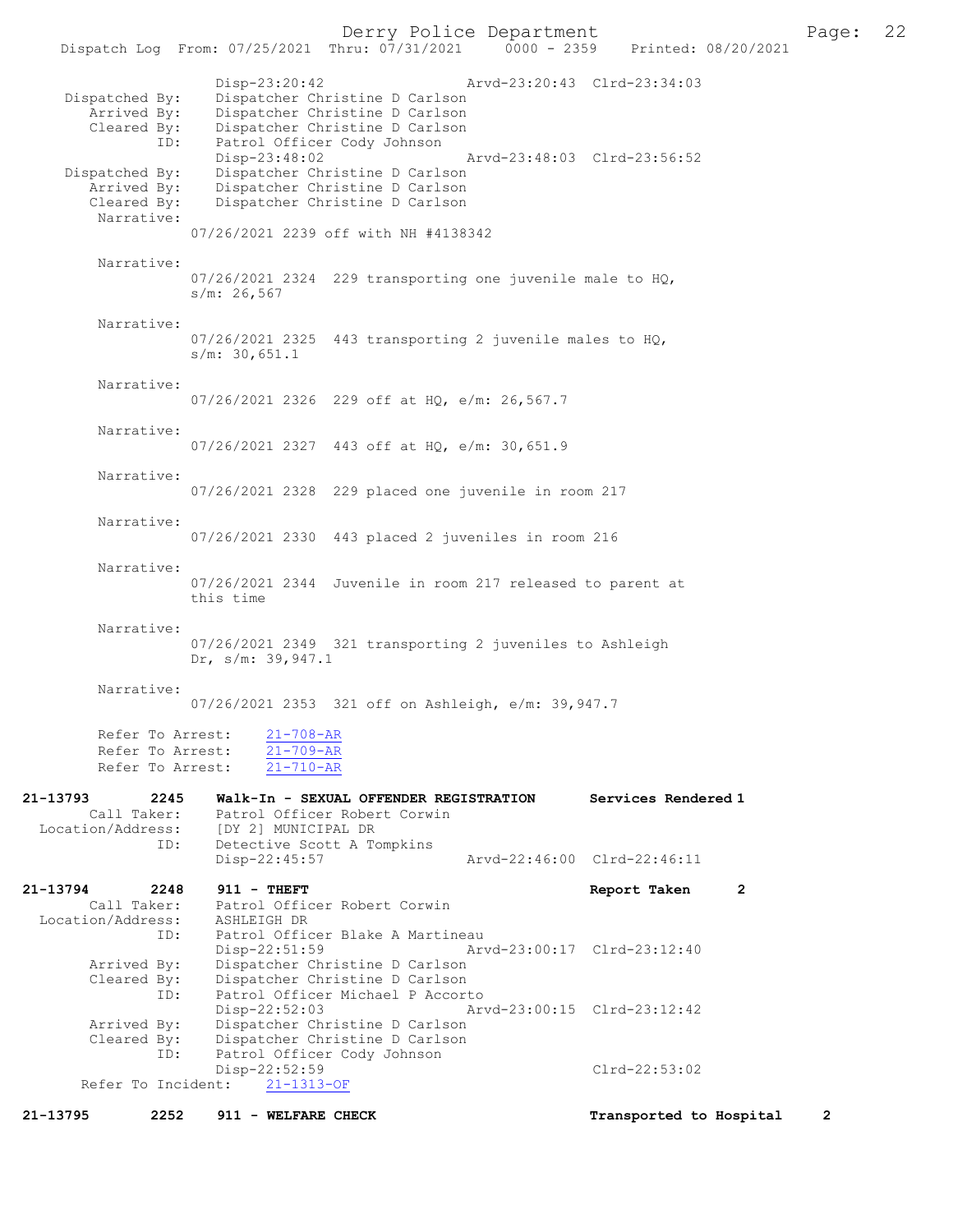Derry Police Department Fage: 23

| Call Taker:                                                               | Patrol Officer Robert Corwin                                                                                                                                                                                                                                                                                              |  |
|---------------------------------------------------------------------------|---------------------------------------------------------------------------------------------------------------------------------------------------------------------------------------------------------------------------------------------------------------------------------------------------------------------------|--|
| Location/Address:                                                         | W BROADWAY                                                                                                                                                                                                                                                                                                                |  |
| ID:                                                                       | Patrol Officer Cody Johnson                                                                                                                                                                                                                                                                                               |  |
|                                                                           | Disp-22:53:06<br>Arvd-23:04:51 Clrd-23:11:49                                                                                                                                                                                                                                                                              |  |
| Arrived By:                                                               | Dispatcher Christine D Carlson                                                                                                                                                                                                                                                                                            |  |
| Cleared By:                                                               | Dispatcher Christine D Carlson                                                                                                                                                                                                                                                                                            |  |
| ID:                                                                       |                                                                                                                                                                                                                                                                                                                           |  |
|                                                                           |                                                                                                                                                                                                                                                                                                                           |  |
|                                                                           |                                                                                                                                                                                                                                                                                                                           |  |
|                                                                           |                                                                                                                                                                                                                                                                                                                           |  |
| ID:                                                                       |                                                                                                                                                                                                                                                                                                                           |  |
|                                                                           | $Clrd-23:11:46$                                                                                                                                                                                                                                                                                                           |  |
|                                                                           |                                                                                                                                                                                                                                                                                                                           |  |
|                                                                           |                                                                                                                                                                                                                                                                                                                           |  |
|                                                                           |                                                                                                                                                                                                                                                                                                                           |  |
|                                                                           |                                                                                                                                                                                                                                                                                                                           |  |
| Arrived By:<br>Cleared By:<br>Dispatched By:<br>Cleared By:<br>Narrative: | Patrol Officer Collin Kennedy<br>Arvd-23:04:52 Clrd-23:11:48<br>Disp-22:53:29<br>Dispatcher Christine D Carlson<br>Dispatcher Christine D Carlson<br>Sergeant James M Belanger<br>Disp-23:02:40<br>Dispatcher Christine D Carlson<br>Dispatcher Christine D Carlson<br>07/26/2021 2311 DFD transporting subject to Elliot |  |

| 21-13796          | 2321        | Initiated - PROPERTY CHECK     |                             | Services Rendered 2 |
|-------------------|-------------|--------------------------------|-----------------------------|---------------------|
|                   | Call Taker: | Dispatcher Christine D Carlson |                             |                     |
| Location/Address: |             | ROLLINS ST                     |                             |                     |
|                   | ID:         | Patrol Officer Cody Johnson    |                             |                     |
|                   |             |                                | Arvd-23:21:00 Clrd-23:22:03 |                     |

## For Date: 07/27/2021 - Tuesday

| 21-13797          | 0000                        | Initiated - MV STOP                                | Warning Issued              | $\overline{\mathbf{3}}$ |
|-------------------|-----------------------------|----------------------------------------------------|-----------------------------|-------------------------|
| Location/Address: | Call Taker:                 | Dispatcher Christine D Carlson<br>CRYSTAL AVE      |                             |                         |
|                   | ID:                         | Patrol Officer Cody Johnson                        | Arvd-00:00:00 Clrd-00:05:02 |                         |
| 21-13798          | 0211<br>$0.11 \text{ m}$ -1 | Phone - ASSAULT<br>Dissemblate Chairman D. Caulass | Report Taken                |                         |

| Call Taker:       |     |            | Dispatcher Christine D Carlson |  |                             |  |
|-------------------|-----|------------|--------------------------------|--|-----------------------------|--|
| Location/Address: |     | PEABODY RD |                                |  |                             |  |
|                   | ID: |            | Patrol Officer Collin Kennedy  |  |                             |  |
|                   |     |            | Disp-02:12:11                  |  | Arvd-02:15:18 Clrd-02:35:30 |  |
|                   |     |            | Refer To Incident: 21-1314-OF  |  |                             |  |

| 21-13799          | 0247        | Initiated - PROPERTY CHECK       | Services Rendered 2         |
|-------------------|-------------|----------------------------------|-----------------------------|
|                   | Call Taker: | Dispatcher Christine D Carlson   |                             |
| Location/Address: |             | MAPLE ST                         |                             |
|                   | ID:         | Patrol Officer Cody Johnson      |                             |
|                   |             |                                  | Aryd-02:47:00 Clrd-02:53:56 |
|                   | ID:         | Patrol Officer Michael P Accorto |                             |
|                   |             | Disp-02:47:12                    | Arvd-02:47:13 Clrd-02:53:57 |

21-13800 0732 Phone - MV ACCIDENT Report Taken 1 Call Taker: Lieutenant Shawn P O'Donaghue

 Location/Address: KENDALL POND RD + GAYLE DR ID: Patrol Officer Nicholas M Granville Disp-07:33:19 Arvd-07:36:03 Clrd-08:28:58 Cleared By: Dispatcher Jess W Arcand Narrative: 07/27/2021 0754 NEXT ON LIST RECOVERY SOLUTIONS NOTIFIED AND RESPONDING

Narrative:

07/27/2021 0805 WRECKER ON SCENE

Narrative:

07/27/2021 0831 REPORTABLE. Mosher vs. roadway

Refer To Accident: 21-358-AC

| 21–13801<br>0734  | Initiated - MV STOP           | Warning Issued |  |
|-------------------|-------------------------------|----------------|--|
| Call Taker:       | Lieutenant Shawn P O'Donaghue |                |  |
| Location/Address: | LAWRENCE RD                   |                |  |
| ID:               | Patrol Officer Samuel J Troy  |                |  |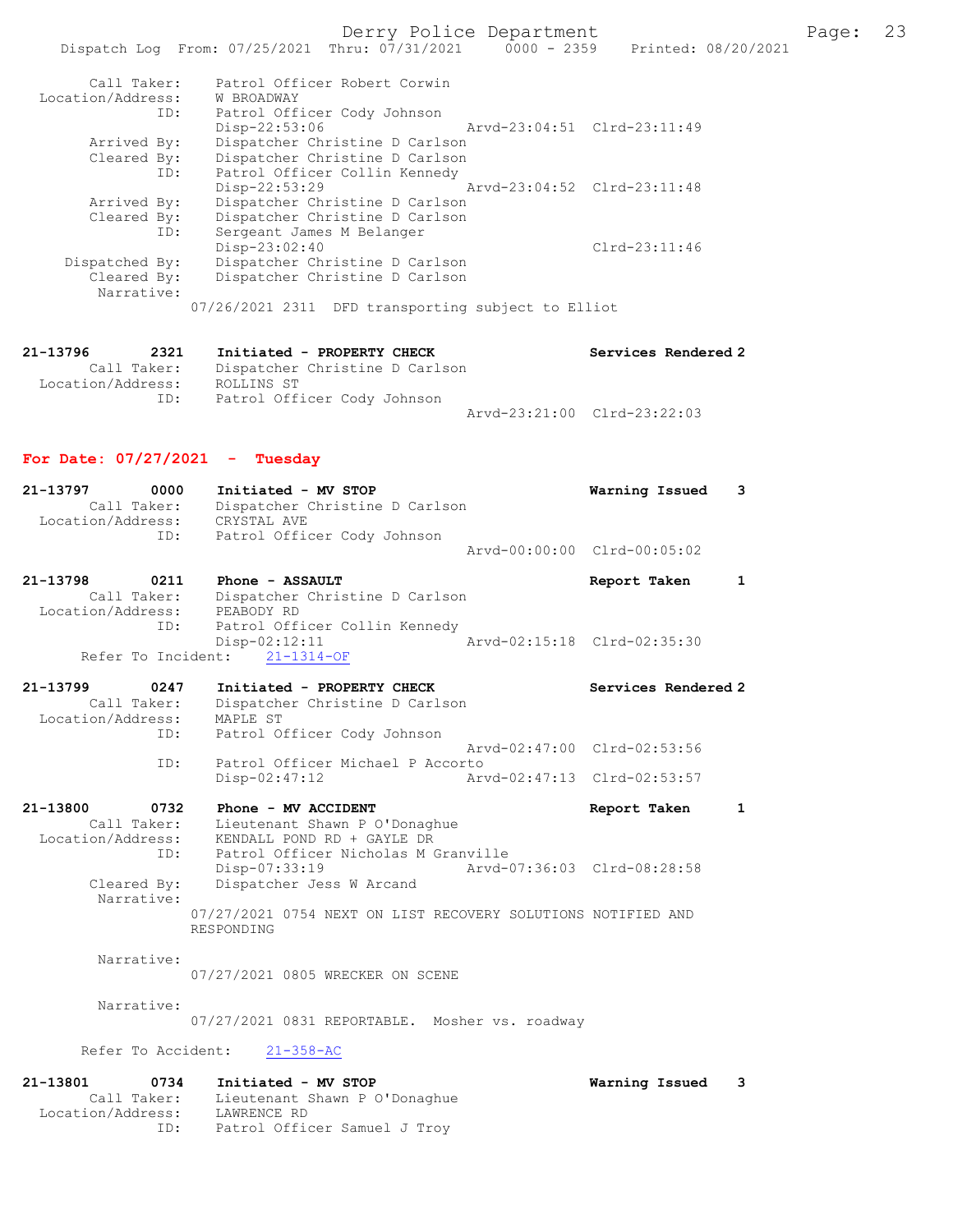Arvd-07:34:00 Clrd-07:40:37 Cleared By: Dispatcher Jess W Arcand Refer To Citation: 21-3406-CN

21-13802 0833 Initiated - MV STOP Warning Issued 3 Call Taker: Dispatcher Jess W Arcand Location/Address: KENDALL POND RD ID: Patrol Officer Samuel J Troy Arvd-08:33:00 Clrd-08:43:05

Dispatch Log From: 07/25/2021 Thru: 07/31/2021 0000 - 2359 Printed: 08/20/2021

Refer To Citation: 21-3407-CN

- 21-13803 0845 Initiated MV STOP Summons Issued 3 Call Taker: Dispatcher Jess W Arcand Location/Address: E DERRY RD + NEWELL RD ID: Patrol Officer Nikita Tomnyuk Arvd-08:45:00 Clrd-08:54:28<br>21-816-000049
- Refer To Citation: 21-13804 0925 Phone - MV ACCIDENT Report Taken 1 Call Taker: Dispatcher Jess W Arcand Location/Address: TRANSFER LN ID: Patrol Officer Nicholas M Granville<br>Disp-09:26:13 Arvd-
	- Disp-09:26:13 Arvd-09:32:22 Clrd-09:55:01 Narrative: 07/27/2021 0938 OFF WITH NH 3421195 AND NH +BRITTS

Narrative:

07/27/2021 0954 NONREPORTABLE. Tetzel v. Mckelson

## Refer To Accident: 21-359-AC

| 21-13805<br>0931<br>Call Taker:                                 | Walk-In - FINGERPRINTS<br>Patrol Officer Kevin L Davies<br>Location/Address: [DY 2] MUNICIPAL DR<br>Patrol Officer Kevin L Davies<br>ID: |                             | Services Rendered 3 |
|-----------------------------------------------------------------|------------------------------------------------------------------------------------------------------------------------------------------|-----------------------------|---------------------|
|                                                                 | Disp-09:33:13                                                                                                                            | Arvd-09:33:18 Clrd-09:36:55 |                     |
| 21-13806<br>0932<br>Call Taker:<br>Location/Address:<br>ID:     | Phone - ROAD HAZARD<br>Dispatcher Jess W Arcand<br>BEAVER LAKE AVE<br>Patrol Officer Nikita Tomnyuk<br>Disp-09:33:52                     | Arvd-09:38:11 Clrd-09:42:26 | Services Rendered 2 |
| 21-13807<br>0936<br>Call Taker:<br>Location/Address:<br>ID:     | Initiated - FOLLOW-UP<br>Lieutenant Shawn P O'Donaghue<br>[DY 2] MUNICIPAL DR<br>Patrol Officer Casey J Noyes                            |                             | Services Rendered 2 |
| Cleared By:                                                     | Dispatcher Jess W Arcand                                                                                                                 | Arvd-09:36:00 Clrd-11:39:51 |                     |
| 21-13808<br>0946<br>Call Taker:<br>Location/Address: CHESTER RD | Phone - COMPLAINT<br>Dispatcher Jess W Arcand                                                                                            |                             | Could Not Locate 3  |
| ID:<br>Narrative:                                               | Patrol Officer Nikita Tomnyuk<br>Disp-09:51:36                                                                                           | Arvd-09:52:24 Clrd-09:58:13 |                     |
|                                                                 | 07/27/2021 0947 REFRIGERATOR ON THE SIDE OF THE ROAD WITH<br>DOOR ON                                                                     |                             |                     |
| 21-13809<br>1000<br>Call Taker:<br>Location/Address:            | Initiated - COMPLAINT<br>Dispatcher Jess W Arcand<br>CHESTER RD                                                                          |                             | Matter Rectified 3  |

 ID: Patrol Officer Nikita Tomnyuk Arvd-10:00:00 Clrd-10:04:33 Narrative: 07/27/2021 1000 REFRIGERATOR ON THE SIDE OF THE ROAD WITH DOOR ATTACHED

Refer To Field Int: 21-2841-FI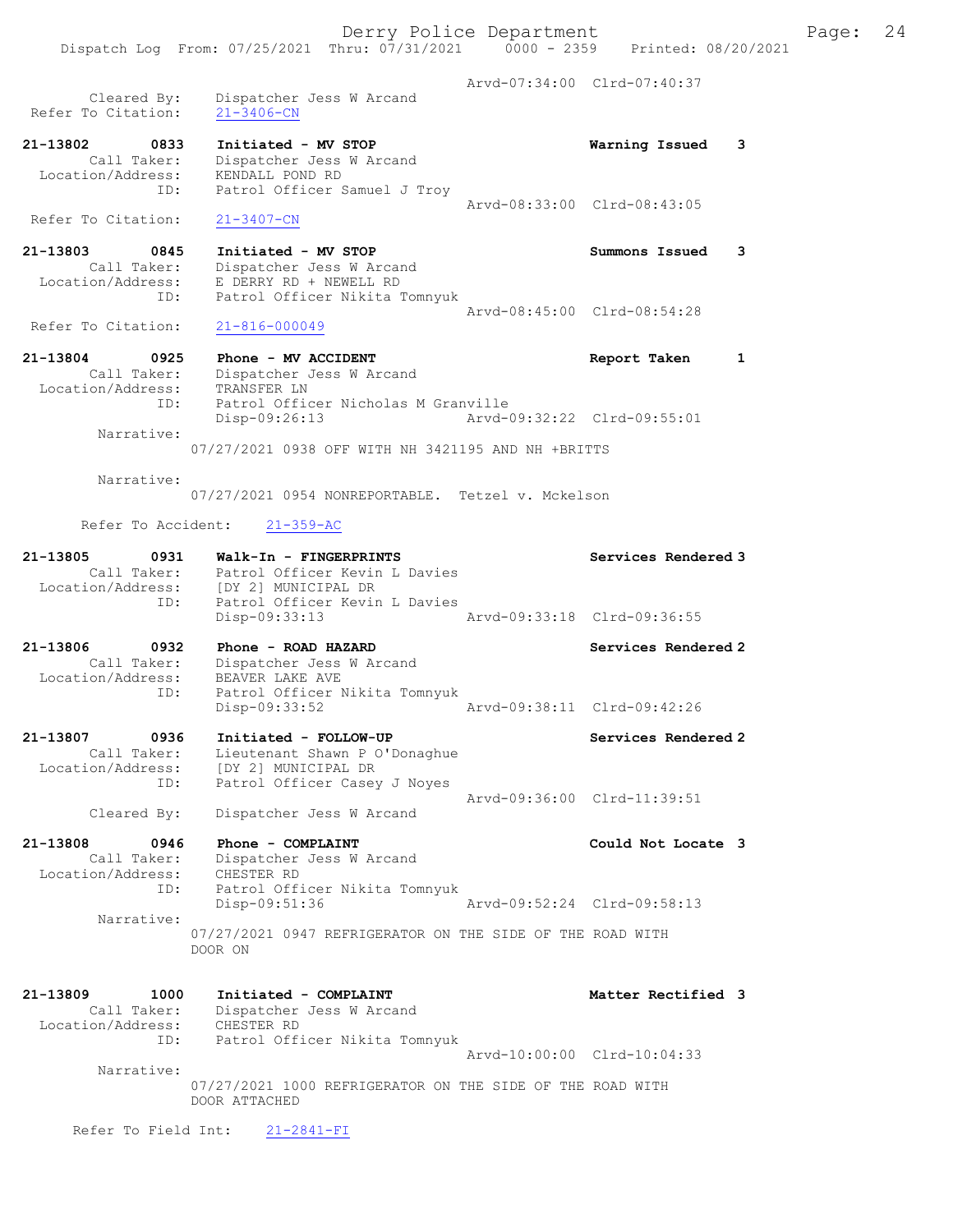21-13810 1132 Walk-In - FOUND/LOST PROPERTY Report Taken 3 Call Taker: Patrol Officer Kevin L Davies Location/Address: [DY 2] MUNICIPAL DR ID: Patrol Officer Kevin L Davies Disp-11:34:43<br>  $\text{Arvd-11:34:51 } \text{Clrd-12:11:52}$ Refer To Incident: 21-1315-OF 21-13811 1143 Initiated - MV STOP Warning Issued 3 Call Taker: Dispatcher Jess W Arcand Location/Address: S MAIN ST ID: Patrol Officer Nikita Tomnyuk Arvd-11:43:00 Clrd-11:49:56 Refer To Citation: 21-3408-CN 21-13812 1147 Phone - PAPER SERVICE No Action Required 3 Call Taker: Dispatcher Jess W Arcand Location/Address: COURTHOUSE LN ID: Patrol Officer Casey J Noyes Disp-11:48:05 Arvd-11:54:03 Clrd-12:37:06 Cleared By: Patrol Officer Kevin L Davies 21-13813 1155 Phone - DELIVER A MESSAGE Nessage Delivered 1 Call Taker: Dispatcher Jess W Arcand Location/Address: NORTON ST ID: Patrol Officer Nicholas M Granville Disp-12:05:54 Arvd-12:11:40 Clrd-12:18:39 Arrived By: Patrol Officer Kevin L Davies Cleared By: Patrol Officer Kevin L Davies Narrative: 07/27/2021 1155 FOR WINDHAM PD 21-13814 1158 Initiated - ATTEMPTED PAPER SERVICE Served 2 Call Taker: Dispatcher Jess W Arcand Location/Address: MUNICIPAL DR ID: Patrol Officer Nikita Tomnyuk Arvd-11:58:00 Clrd-12:05:37 21-13815 1200 Walk-In - SEXUAL OFFENDER REGISTRATION Services Rendered 1 Call Taker: Dispatcher Jess W Arcand Location/Address: MUNICIPAL DR ID: Detective Kevin G Ruppel Disp-12:01:24 Arvd-12:01:25 Clrd-12:01:27 21-13816 1236 Radio - MV STOP Warning Issued 3 Call Taker: Patrol Officer Kevin L Davies Location/Address: CRYSTAL AVE ID: Captain George R Feole Disp-12:36:59 Arvd-12:37:03 Clrd-12:39:10 ID: Patrol Officer Casey J Noyes<br>Disp-12:37:17 Disp-12:37:17 Arvd-12:37:20 Clrd-12:39:05 21-13817 1249 Phone - ANIMAL COMPLAINT No Action Required 1 Call Taker: Patrol Officer Kevin L Davies Location/Address: [DY 1060] MANCHESTER RD ID: Patrol Officer Casey J Noyes<br>Disp-12:52:29  $\frac{1}{2}$  u noyes<br>Arvd-12:54:40 Clrd-13:04:45 21-13818 1252 Phone - WELFARE CHECK Report Taken 2 Call Taker: Lieutenant Shawn P O'Donaghue Location/Address: FROST RD ID: Patrol Officer Samuel J Troy Disp-12:53:53 Arvd-13:00:45 Clrd-13:15:26 Dispatched By: Patrol Officer Kevin L Davies Arrived By: Patrol Officer Kevin L Davies Cleared By: Patrol Officer Kevin L Davies Narrative: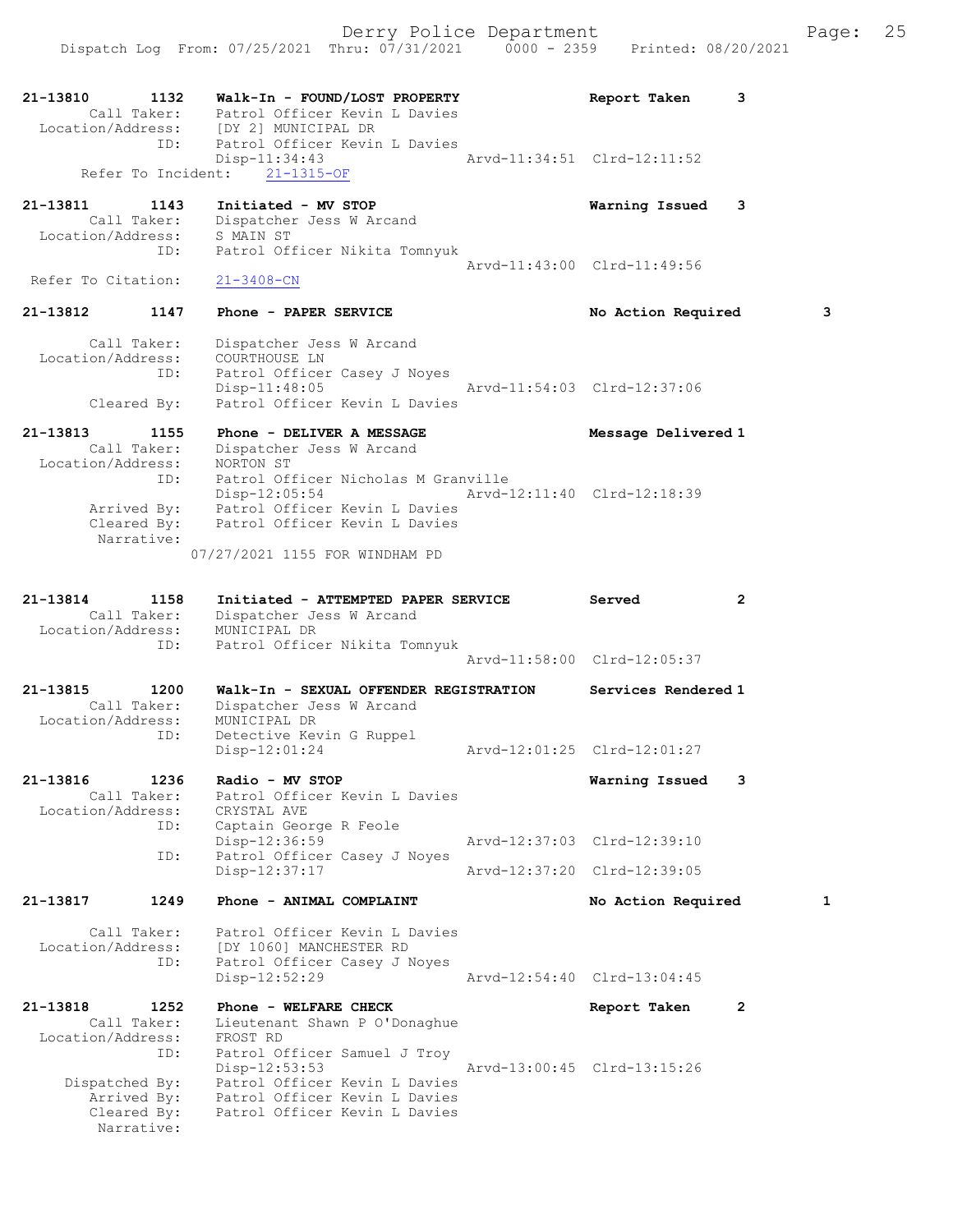## Juvenile

Refer To Incident: 21-1316-OF

| INCICI IO INCIQUING.                             | $2 + 10 + 0$                                                                                                       |                             |                             |                |
|--------------------------------------------------|--------------------------------------------------------------------------------------------------------------------|-----------------------------|-----------------------------|----------------|
| 21-13819<br>1314<br>Location/Address: FAIRWAY DR | Other - Search Warrant<br>Call Taker: Patrol Officer Kevin L Davies                                                |                             | Services Rendered 2         |                |
| ID:                                              | Detective Sergeant Ryan O'Rourke                                                                                   |                             |                             |                |
| ID:                                              | $Disp-13:19:51$<br>Detective Scott A Tompkins                                                                      |                             | Arvd-13:33:57 Clrd-13:58:32 |                |
| ID:                                              | $Disp-13:19:56$<br>Patrol Officer Nikita Tomnyuk                                                                   | Arvd-13:33:59 Clrd-13:58:38 |                             |                |
| Narrative:                                       | Disp-13:20:06                                                                                                      |                             | Arvd-13:33:55 Clrd-13:58:25 |                |
|                                                  | 07/27/2021 1351 Search Warrant End Time                                                                            |                             |                             |                |
| 21-13820<br>1317                                 | Other - Search Warrant<br>Call Taker: Patrol Officer Kevin L Davies                                                |                             | Services Rendered 2         |                |
|                                                  | Location/Address: [DY 997] PARKLAND DR                                                                             |                             |                             |                |
| ID:                                              | Patrol Officer Casey J Noyes<br>Disp-13:19:30                                                                      |                             | Arvd-13:21:01 Clrd-13:41:32 |                |
| ID:                                              | Sergeant Jared Knox<br>Disp-13:19:38                                                                               |                             | Arvd-13:29:24 Clrd-13:41:28 |                |
| Narrative:                                       | 07/27/2021 1329 Start time on search warrant                                                                       |                             |                             |                |
| Narrative:                                       |                                                                                                                    |                             |                             |                |
|                                                  | 07/27/2021 1340 End time on search warrant                                                                         |                             |                             |                |
|                                                  | 21-13821 1346 Radio - FOLLOW-UP                                                                                    |                             | No Action Required          | $\overline{2}$ |
| ID:                                              | Call Taker: Patrol Officer Kevin L Davies<br>Location/Address: [DY 2] MUNICIPAL DR<br>Patrol Officer Casey J Noyes |                             |                             |                |
|                                                  | Disp-13:47:02                                                                                                      |                             | Arvd-13:47:05 Clrd-14:52:43 |                |
| 21-13822<br>1359                                 | Phone - INVOL EMERGENCY ADMISSION                                                                                  |                             | Transported to Hospital     | 2              |
| Location/Address:<br>Iocation/Address:<br>ID:    | Call Taker: Patrol Officer Kevin L Davies<br>TSIENNETO RD                                                          |                             |                             |                |
|                                                  | Patrol Officer Nikita Tomnyuk<br>$Disp-14:00:53$                                                                   |                             | Arvd-14:03:14 Clrd-14:45:00 |                |
| ID:                                              | Patrol Officer Nicholas M Granville<br>$Disp-14:00:57$                                                             |                             | Arvd-14:08:10 Clrd-14:44:57 |                |
| Narrative:                                       | 07/27/2021 1419 140 en route to PMC with one adult female<br>starting: 43665.4                                     |                             |                             |                |
| Narrative:                                       | 07/27/2021 1424 Both units off at PMC ending: 43667.3                                                              |                             |                             |                |
| Narrative:                                       | 07/27/2021 1444 All units clear. Subject released to the<br>care of staff                                          |                             |                             |                |
| 1512<br>21-13823                                 | Walk-In - FOLLOW-UP                                                                                                |                             | No Action Required          | 2              |
| Call Taker:<br>Location/Address:                 | Patrol Officer Kevin L Davies<br>FROST RD                                                                          |                             |                             |                |
| ID:                                              | Patrol Officer Casey J Noyes<br>Disp-15:13:26                                                                      |                             | Arvd-15:18:58 Clrd-15:34:31 |                |

21-13824 1551 Initiated - FOUND/LOST PROPERTY No Action Required 3

Arrived By: Patrol Officer Brian J Landry

Call Taker: Patrol Officer Brian J Landry

Location/Address: SOUTH AVE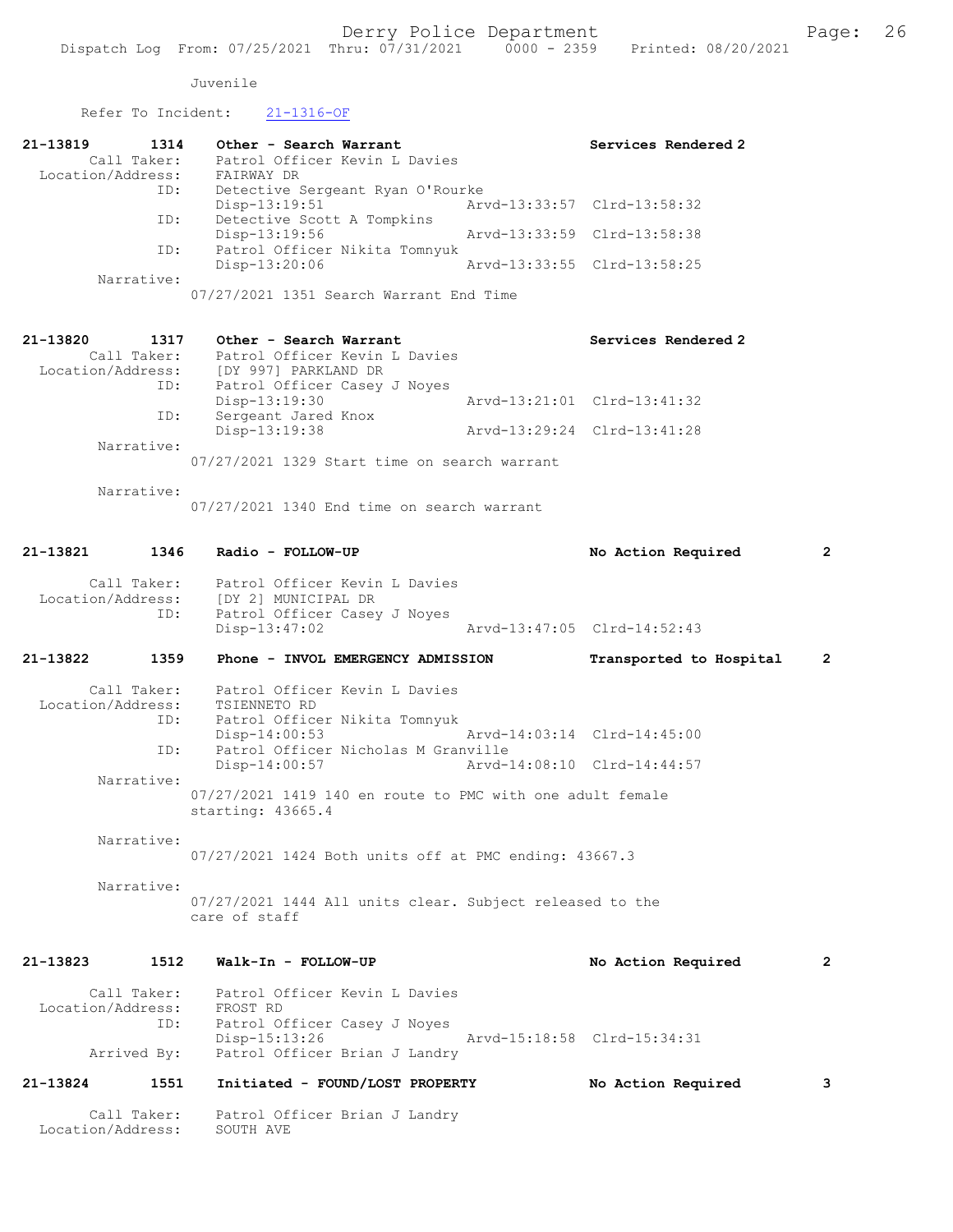Derry Police Department<br>
Page: 27 (17/31/2021 0000 - 2359 Printed: 08/20/2021 Dispatch Log From: 07/25/2021 Thru: 07/31/2021 ID: Patrol Officer Michael Carnazzo Arvd-15:51:00 Clrd-15:54:53<br>Cleared By: Patrol Officer Kevin L Davies Patrol Officer Kevin L Davies 21-13825 1555 Phone - INVOL EMERGENCY ADMISSION Arrest(s) Made 2 Call Taker: Patrol Officer Kevin L Davies<br>Location/Address: [DY 295] CHESTER RD ess: [DY 295] CHESTER RD<br>ID: Patrol Officer Joshu Patrol Officer Joshua Martin<br>Disp-15:56:37 Disp-15:56:37 Arvd-16:01:47 Clrd-16:48:43<br>ID: Patrol Officer Monica Ricci Patrol Officer Monica Ricci Disp-15:56:40 Arvd-16:01:45 Clrd-16:29:28<br>TD: Sergeant Michael W Hughes Sergeant Michael W Hughes<br>Disp-16:07:26 Disp-16:07:26 Arvd-16:07:28 Clrd-16:29:34 Narrative: 07/27/2021 1624 en route to PMC s/m 13535.4 Narrative: 07/27/2021 1631 off at PMC e/m 13537.2 Narrative: 07/27/2021 1647 clear PMC Refer To Arrest: 21-712-AR 21-13826 1559 Radio - DISABLED MV <br>Call Taker: Patrol Officer Kevin L Davies Patrol Officer Kevin L Davies<br>CRYSTAL AVE Location/Address: ID: Patrol Officer Michael Carnazzo Disp-15:59:33 Arvd-15:59:52 Clrd-16:03:31 21-13827 1618 Phone - SUSPICIOUS ACTIVITY Arrest(s) Made 2 Call Taker: Patrol Officer Kevin L Davies<br>ion/Address: W BROADWAY Location/Address:<br>ID: Patrol Officer Michael Carnazzo<br>Disp-16:19:28 A Disp-16:19:28 Arvd-16:27:23 Clrd-17:07:07<br>ID: Sergeant Michael W Hughes Sergeant Michael W Hughes Disp-16:35:56 Arvd-16:36:00 Clrd-16:45:23<br>TD: Patrol Officer Casey J Noves Patrol Officer Casey J Noyes<br>Disp-16:39:19 Disp-16:39:19 Arvd-16:39:21 Clrd-16:45:19 Narrative: 07/27/2021 1640 One in custody Narrative: 07/27/2021 1646 en route to HQ s/m 22802.1 Narrative: 07/27/2021 1649 off at the sally port e/m: 22803.4 Narrative: 07/27/2021 1713 Subject identified as: Robert Boyce 06/18/1963 4 Grove St Londonderry, NH 03053 Narrative: 07/27/2021 1715 Arrested on a rock county warrant for violation of a court order Narrative: 07/27/2021 1740 Released to Rockingham County SD Refer To Arrest: 21-713-AR

21-13828 1643 Walk-In - FOUND/LOST PROPERTY Report Taken 3<br>Call Taker: Patrol Officer Brian J Landry Patrol Officer Brian J Landry Location/Address: W BROADWAY<br>ID: Patrol Off: Patrol Officer Brian J Landry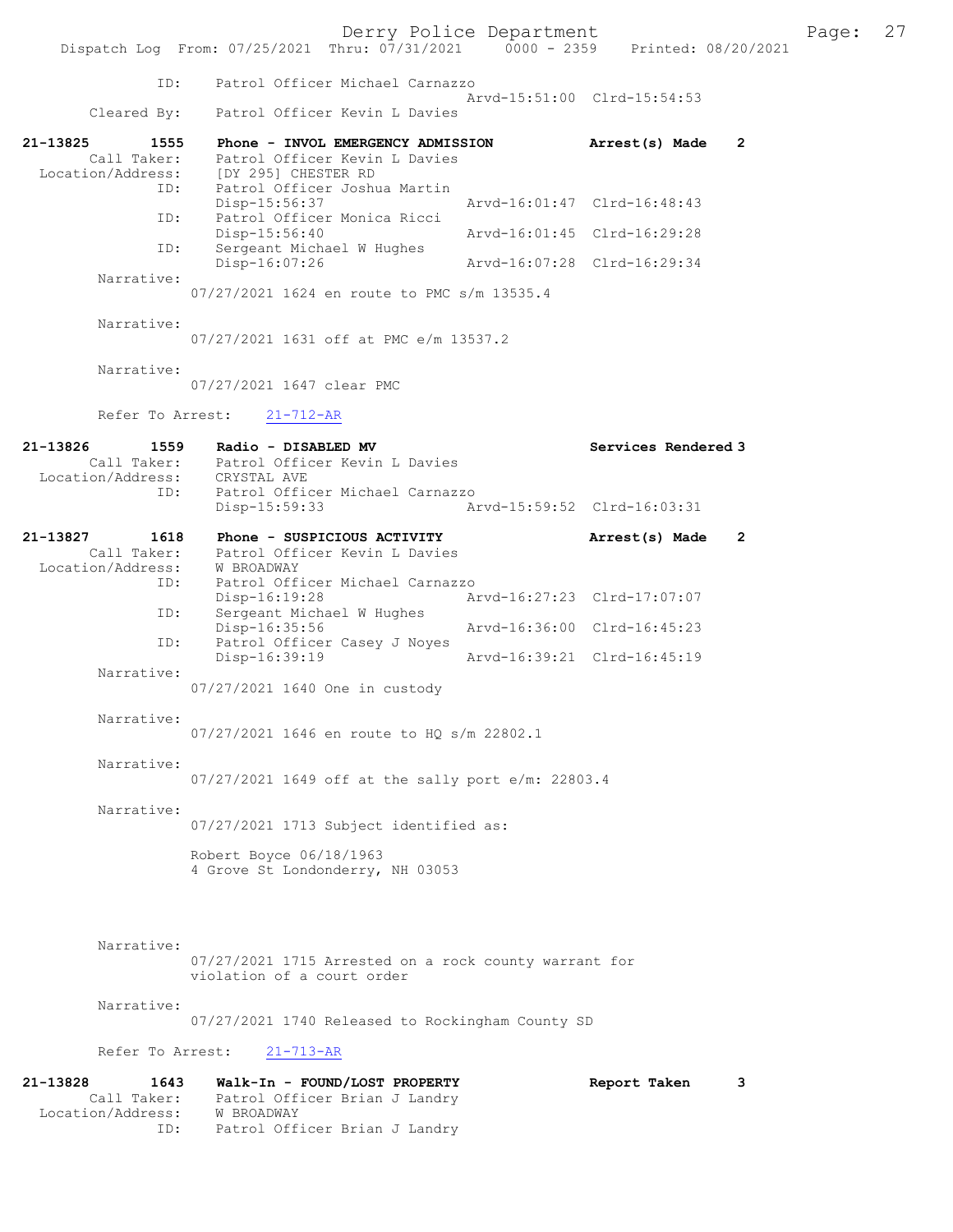#### Disp-16:44:21 Arvd-16:44:23 Clrd-16:46:40

 Narrative: lost survey equipment

# Refer To Incident: 21-1317-OF

| 21-13829<br>1708<br>Call Taker:<br>Location/Address:        | Phone - DELIVER A MESSAGE<br>Patrol Officer Brian J Landry<br>AIKEN ST                                                           | Message Delivered 1                        |                |
|-------------------------------------------------------------|----------------------------------------------------------------------------------------------------------------------------------|--------------------------------------------|----------------|
| ID:                                                         | Patrol Officer Michael Carnazzo<br>Disp-17:10:41                                                                                 | Arvd-17:24:27 Clrd-17:24:28                |                |
| 21-13830<br>1802<br>Call Taker:<br>Location/Address:        | Initiated - FOLLOW-UP<br>Patrol Officer Brian J Landry<br>ELM ST                                                                 | Cleared                                    | $\overline{2}$ |
| ID:                                                         | Patrol Officer Michael Carnazzo                                                                                                  | Arvd-18:02:00 Clrd-18:13:53                |                |
| 21-13831<br>1817<br>Call Taker:<br>Location/Address:        | Initiated - FOLLOW-UP<br>Patrol Officer Brian J Landry<br>[DY 1424] ELM ST                                                       | Cleared                                    | $\overline{2}$ |
| ID:                                                         | Patrol Officer Michael Carnazzo                                                                                                  | Arvd-18:17:00 Clrd-18:24:06                |                |
| 21-13832<br>1828<br>Call Taker:<br>Location/Address:<br>ID: | Alarm - ALARM, BURGLAR<br>Patrol Officer Brian J Landry<br>[DY 1278] EASTGATE RD<br>Patrol Officer Monica Ricci<br>Disp-18:29:05 | False Alarm<br>Arvd-18:34:05 Clrd-18:45:35 | $\mathbf{1}$   |
| ID:                                                         | Patrol Officer Joshua Martin<br>Disp-18:29:08                                                                                    | Aryd-18:34:04 Clrd-18:45:34                |                |
| Narrative:                                                  | media center                                                                                                                     |                                            |                |
| 21-13833<br>1833<br>Call Taker:<br>Location/Address:<br>ID: | Phone - ALARM, BURGLAR<br>Patrol Officer Brian J Landry<br>TRANSFER LN<br>Patrol Officer Michael Carnazzo                        | False Alarm                                | 1              |
| Narrative:                                                  | Disp-18:34:01<br>Arvd-18:40:12 Clrd-18:46:08<br>waste water treatment plant                                                      |                                            |                |
| 21-13834<br>1842<br>Call Taker:<br>Location/Address:<br>ID: | Alarm - ALARM, BURGLAR<br>Patrol Officer Brian J Landry<br>[DY 749] W RUNNING BROOK LN<br>Patrol Officer Monica Ricci            | <b>False Alarm</b>                         | $\mathbf{1}$   |
| ID:                                                         | Disp-18:45:49<br>Patrol Officer Joshua Martin                                                                                    | Arvd-18:52:01 Clrd-18:58:43                |                |
|                                                             | Disp-18:45:52                                                                                                                    | Arvd-18:52:02 Clrd-18:58:42                |                |
| 1901<br>21-13835<br>Call Taker:<br>Location/Address:<br>ID: | Initiated - FOLLOW-UP<br>Patrol Officer Brian J Landry<br>CRYSTAL AVE<br>Patrol Officer Michael Carnazzo                         | Cleared                                    | $\mathbf{2}$   |
|                                                             |                                                                                                                                  | Arvd-19:01:00 Clrd-19:03:56                |                |
| 21-13836<br>1948<br>Call Taker:<br>Location/Address:<br>ID: | Initiated - FOLLOW-UP<br>Patrol Officer Robert S Moore<br>[DY 146] ASHLEIGH DR<br>Patrol Officer Michael P Accorto               | Services Rendered 2                        |                |
|                                                             |                                                                                                                                  | Arvd-19:48:00 Clrd-19:59:05                |                |
| 21-13837<br>2109<br>Call Taker:<br>Location/Address:<br>ID: | Phone - FOUND/LOST PROPERTY<br>Patrol Officer Robert S Moore<br>BEAVER LAKE AVE<br>Patrol Officer Joshua Martin                  | Item(s) Returned 3                         |                |
| Arrived By:                                                 | $Disp-21:11:39$<br>Patrol Officer Brian J Landry                                                                                 | Arvd-21:26:51 Clrd-21:32:16                |                |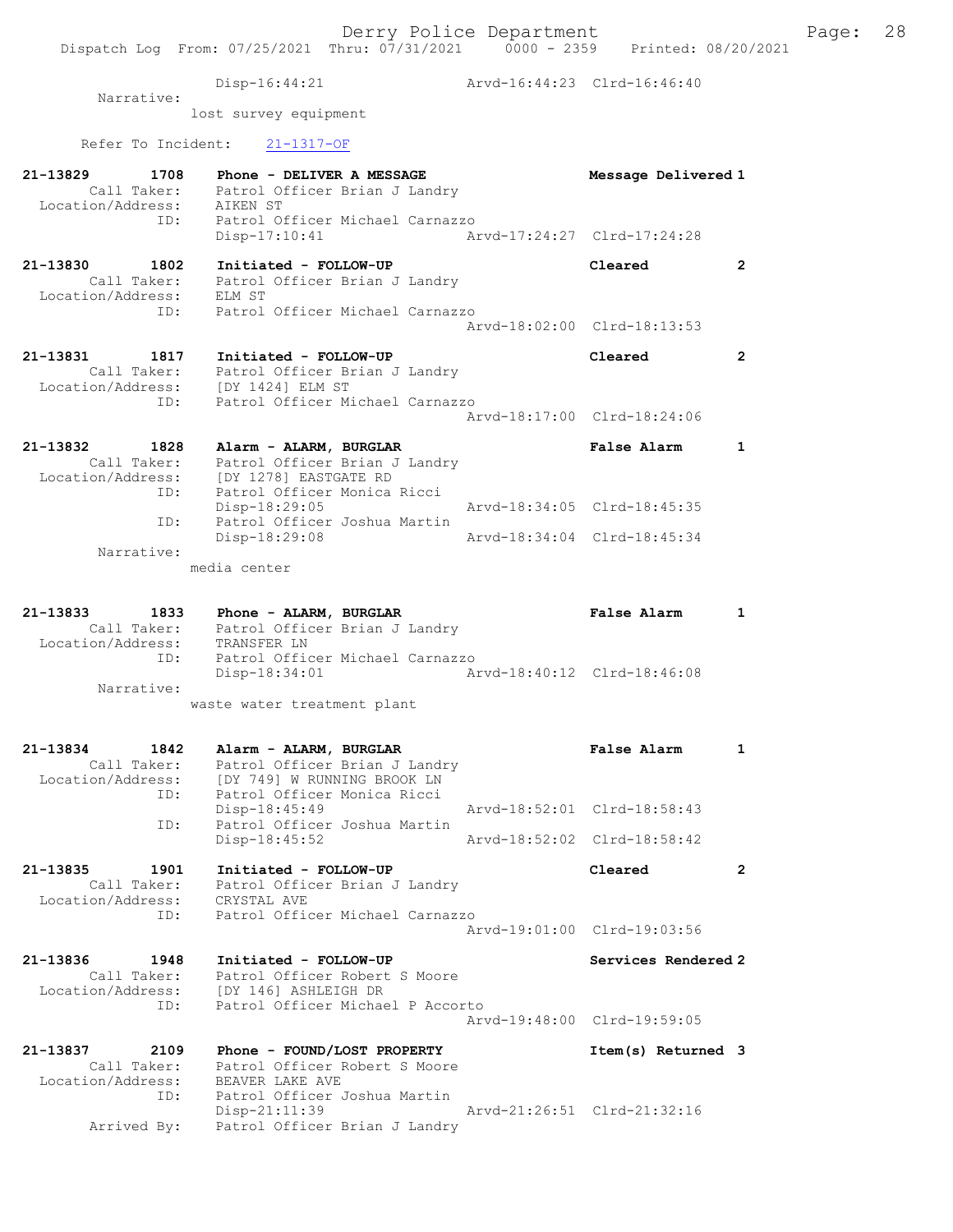Derry Police Department The Page: 29 Dispatch Log From: 07/25/2021 Thru: 07/31/2021 0000 - 2359 Printed: 08/20/2021 Cleared By: Patrol Officer Brian J Landry Narrative: 07/27/2021 2111 license plates 21-13838 2135 Alarm - ALARM, BURGLAR Cancelled Prior to Arrival 1 Call Taker: Patrol Officer Brian J Landry Location/Address: KENDALL POND RD ID: Patrol Officer Michael Carnazzo Disp-21:36:03 Clrd-21:38:36<br>ID: Patrol Officer Michael P Accorto Patrol Officer Michael P Accorto Disp-21:36:05 Clrd-21:38:30 21-13839 2214 911 - MV ACCIDENT Report Taken 1 Call Taker: Patrol Officer Robert S Moore Location/Address: KILREA RD ID: Patrol Officer Michael P Accorto Disp-22:15:03 Arvd-22:19:14 Clrd-22:48:35 Arrived By: Patrol Officer Brian J Landry Cleared By: Patrol Officer Brian J Landry ID: Patrol Officer Michael Carnazzo Disp-22:15:29 Arvd-22:19:15 Clrd-22:35:14<br>Arrived By: Patrol Officer Brian J Landry Patrol Officer Brian J Landry Narrative: 07/27/2021 2225 AAA requested for NH Reg 490 8850 Narrative: 07/27/2021 2230 AAA cancelled by Vehicle owner 07/27/2021 2231 LBP requested and en route Narrative: 07/27/2021 2243 LBP on scene Narrative: 07/27/2021 2245 Schofield vs. stonewall Narrative: full report Refer To Accident: 21-360-AC 21-13840 2233 911 - WELFARE CHECK Matter Rectified 2 Call Taker: Patrol Officer Robert S Moore Location/Address: SILVESTRI CIR ID: Patrol Officer Monica Ricci Disp-22:35:00 Arvd-22:36:38 Clrd-22:49:19 Cleared By: Patrol Officer Brian J Landry ID: Patrol Officer Joshua Martin Disp-22:35:22 Arvd-22:36:39 Clrd-22:49:18 Cleared By: Patrol Officer Brian J Landry ID: Sergeant Michael W Hughes Disp-22:37:47 Arvd-22:37:49 Clrd-22:49:06 Cleared By: Patrol Officer Brian J Landry ID: Patrol Officer Michael Carnazzo Disp-22:40:57 Arvd-22:40:59 Clrd-22:43:05 Dispatched By: Patrol Officer Brian J Landry Arrived By: Patrol Officer Brian J Landry Cleared By: Patrol Officer Brian J Landry Refer To Field Int: 21-2663-FI 21-13841 2331 Phone - MEDICAL EMERGENCY Services Rendered 1 Call Taker: Dispatcher Christine D Carlson<br>ion/Address: FAIRWAY DR Location/Address:<br>ID: Patrol Officer Taylor Dezotell<br>Disp-23:31:59 Disp-23:31:59 Arvd-23:33:48 Clrd-23:44:03<br>ID: Patrol Officer Ryan M Panaro Patrol Officer Ryan M Panaro<br>Disp-23:32:01 Disp-23:32:01 Arvd-23:34:12 Clrd-23:43:54<br>TD: Sergeant Patrick H Dawson Sergeant Patrick H Dawson<br>Disp-23:32:02 Disp-23:32:02 Arvd-23:32:26 Clrd-23:43:52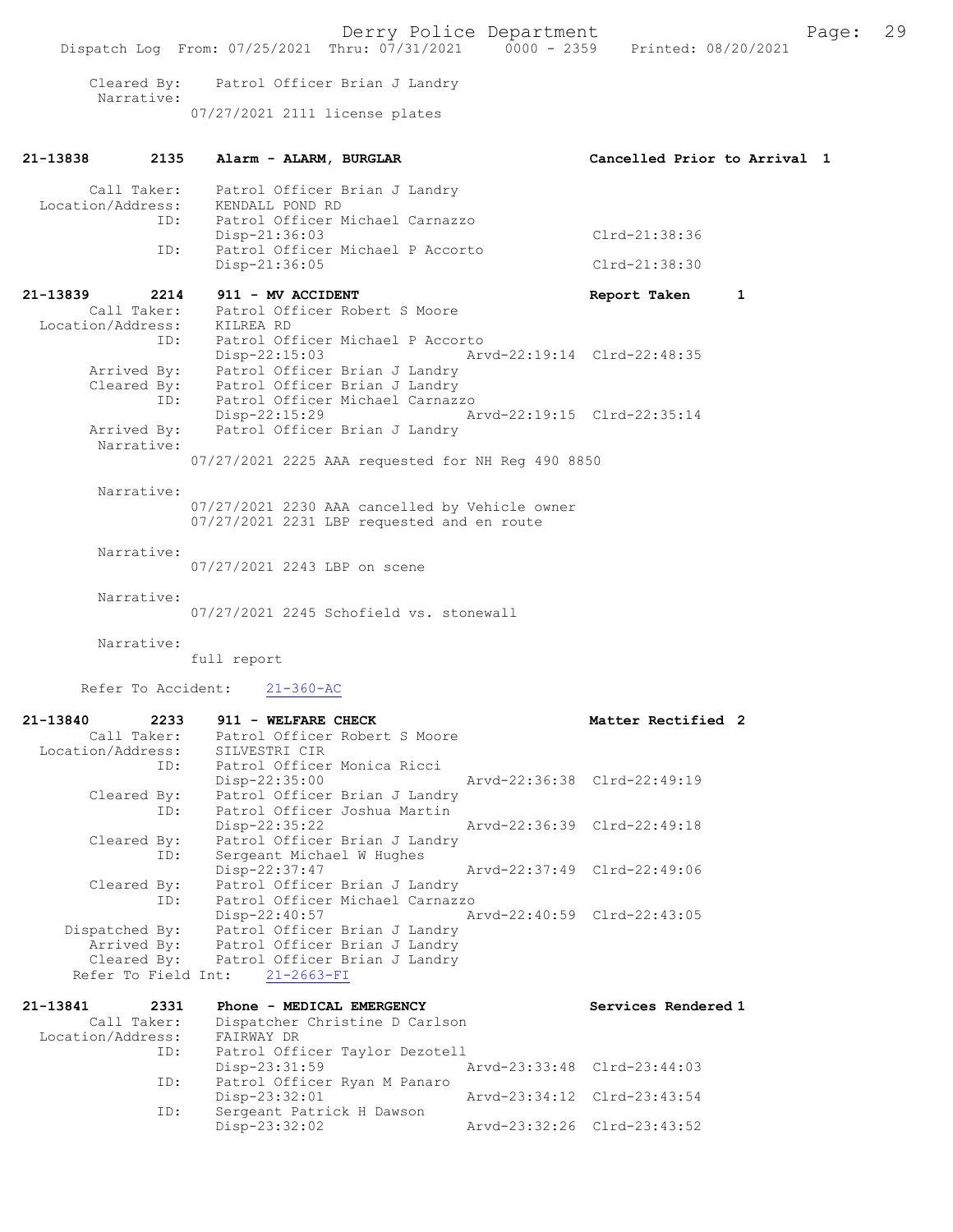Refer To Field Int: 21-2664-FI

 Location/Address: S MAIN ST + FOREST RIDGE RD ID: Patrol Officer Samuel J Troy

## For Date: 07/28/2021 - Wednesday

| 21-13842<br>Location/Address: | 0020<br>Call Taker:<br>ID:               | Phone - ALARM, BURGLAR<br>Patrol Officer Robert S Moore<br>IDY 7491 W RUNNING BROOK LN<br>Patrol Officer Adam J Petkus | False Alarm                 | 1                    |
|-------------------------------|------------------------------------------|------------------------------------------------------------------------------------------------------------------------|-----------------------------|----------------------|
|                               | Arrived By:<br>Cleared By:<br>ID:        | Disp-00:22:50<br>Dispatcher Christine D Carlson<br>Dispatcher Christine D Carlson<br>Patrol Officer Taylor Dezotell    | Arvd-00:26:12 Clrd-00:35:59 |                      |
|                               | Arrived By:<br>Cleared By:<br>Narrative: | Disp-00:22:53<br>Dispatcher Christine D Carlson<br>Dispatcher Christine D Carlson                                      | Arvd-00:28:00 Clrd-00:35:57 |                      |
|                               |                                          | 07/28/2021 0021 AREA B MOTION                                                                                          |                             |                      |
|                               | Refer To Field Int:                      | $21 - 2675 - FI$                                                                                                       |                             |                      |
| 21-13843<br>Location/Address: | 0217<br>Call Taker:                      | Phone - MEDICAL EMERGENCY<br>Dispatcher Christine D Carlson<br>OAK ST                                                  | Services Rendered 1         |                      |
|                               | ID:<br>ID:                               | Patrol Officer Adam J Petkus<br>$Disp-02:17:54$<br>Patrol Officer Taylor Dezotell                                      | Arvd-02:19:04 Clrd-02:30:02 |                      |
|                               |                                          | Disp-02:17:55                                                                                                          | Arvd-02:20:19 Clrd-02:30:01 |                      |
|                               | ID:                                      | Sergeant Patrick H Dawson<br>Disp-02:20:21                                                                             | Arvd-02:20:42 Clrd-02:29:59 |                      |
|                               | Refer To Field Int:                      | $21 - 2674 - FI$                                                                                                       |                             |                      |
| 21-13844                      | 0745                                     | Phone - WELFARE CHECK                                                                                                  | Report Taken                | $\overline{2}$       |
| Location/Address:             | Call Taker:                              | Dispatcher Jonathon S Pickering<br>LARAWAY CT                                                                          |                             |                      |
|                               | ID:                                      | Sergeant Seth Plumer                                                                                                   |                             |                      |
|                               |                                          | Disp-08:16:36                                                                                                          | Arvd-08:29:49 Clrd-08:41:59 |                      |
|                               | ID:                                      | Patrol Officer Nicholas M Granville<br>Arvd-08:29:49<br>$Disp-08:16:38$                                                | Clrd-08:42:01               |                      |
|                               | ID:                                      | Patrol Officer James M McClafferty                                                                                     |                             |                      |
|                               |                                          | Disp-08:16:39                                                                                                          | Arvd-08:29:49 Clrd-08:42:01 |                      |
|                               | Refer To Incident:                       | $21 - 1318 - OF$                                                                                                       |                             |                      |
| 21-13845                      | 0816                                     | Walk-In - THEFT                                                                                                        | Report Taken                | $\mathbf{2}^{\circ}$ |
|                               | Call Taker:                              | Sergeant Jared Knox                                                                                                    |                             |                      |
| Location/Address:             |                                          | [DY 2] MUNICIPAL DR                                                                                                    |                             |                      |
|                               | ID:                                      | Patrol Officer Samuel J Troy<br>Disp-08:17:17                                                                          | Clrd-08:22:00               |                      |
|                               | Cleared By:                              | Dispatcher Jonathon S Pickering                                                                                        |                             |                      |
|                               | ID:                                      | Patrol Officer Samuel J Troy                                                                                           |                             |                      |
|                               |                                          | Disp-08:26:34                                                                                                          | Arvd-08:32:52 Clrd-09:41:53 |                      |
| Dispatched By:                |                                          | Dispatcher Jonathon S Pickering                                                                                        |                             |                      |
|                               | Arrived By:                              | Dispatcher Jonathon S Pickering                                                                                        |                             |                      |
|                               | Cleared By:<br>Refer To Incident:        | Dispatcher Jonathon S Pickering<br>$21 - 1319 - OF$                                                                    |                             |                      |
| 21-13846                      | 0822                                     | Initiated - DISABLED MV                                                                                                | Vehicle Moved               | 3                    |
|                               | Call Taker:                              | Dispatcher Jonathon S Pickering                                                                                        |                             |                      |
|                               |                                          |                                                                                                                        |                             |                      |

Arvd-08:22:00 Clrd-08:26:34

21-13847 0832 Phone - ASSIST CITIZEN Assistance Rendered 3 Call Taker: Dispatcher Jonathon S Pickering Location/Address: [DY 278] S MAIN ST ID: Patrol Officer James M McClafferty<br>Disp-08:46:10 Arvd Disp-08:46:10 Arvd-08:54:51 Clrd-09:09:57

21-13848 0836 Initiated - MV STOP Warning Issued 3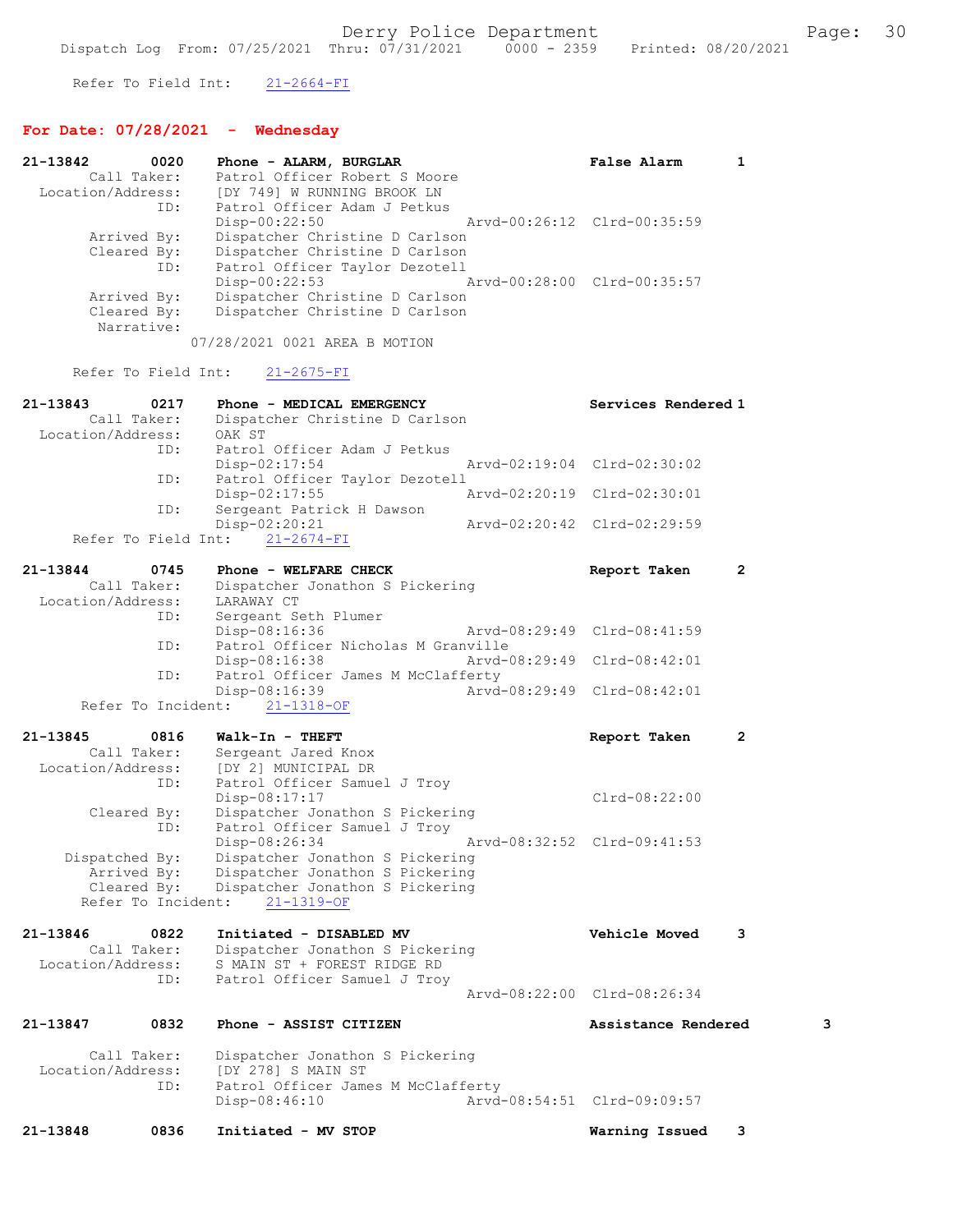Derry Police Department Page: 31 Dispatch Log From: 07/25/2021 Thru: 07/31/2021 Call Taker: Dispatcher Jonathon S Pickering Location/Address: ROCKINGHAM RD + BRADFORD ST<br>TD: Captain George R Feole Captain George R Feole Arvd-08:36:00 Clrd-08:40:07 21-13849 0929 Phone - MEDICAL EMERGENCY Transported to Hospital 1 Call Taker: Dispatcher Jonathon S Pickering Location/Address: LENOX RD ID: Patrol Officer Nicholas M Granville Disp-09:29:41 Arvd-09:30:03 Clrd-09:44:20<br>Cleared By: Sergeant Jared Knox By: Sergeant Jared Knox<br>ID: Patrol Officer Timotl Patrol Officer Timothy J Underhill<br>Disp-09:29:43 Arvd Disp-09:29:43 Arvd-09:32:32 Clrd-09:38:42 ID: Sergeant Seth Plumer<br>Disp-09:33:27 Disp-09:33:27 Arvd-09:33:30 Clrd-09:38:41 ID: Sergeant Seth Plumer<br>Disp-09:43:54 Disp-09:43:54 Arvd-09:43:59 Clrd-09:44:02<br>Dispatched By: Sergeant Jared Knox Dispatched By: Sergeant Jared Knox Arrived By: Sergeant Jared Knox Cleared By: Sergeant Jared Knox Narrative: 07/28/2021 0930 DFD on scene Narrative: 07/28/2021 0932 road closed, CPR in progress

Refer To Field Int: 21-2678-FI

| 21-13850          | 0945                      | Phone - MV CHECK                   | Vehicle checked             |  |
|-------------------|---------------------------|------------------------------------|-----------------------------|--|
| Call Taker:       |                           | Dispatcher Jonathon S Pickering    |                             |  |
| Location/Address: |                           | BOWERS RD                          |                             |  |
|                   | ID:                       | Patrol Officer Samuel J Troy       |                             |  |
|                   |                           | $Disp-09:45:51$                    | Arvd-09:54:47 Clrd-10:00:09 |  |
|                   | Cleared By:               | Sergeant Jared Knox                |                             |  |
| ID:               |                           | Patrol Officer Timothy J Underhill |                             |  |
|                   |                           | $Disp-09:45:52$                    | Arvd-09:49:25 Clrd-09:59:59 |  |
|                   | Cleared By:               | Sergeant Jared Knox                |                             |  |
|                   | ID:                       | Sergeant Seth Plumer               |                             |  |
|                   |                           | $Disp-09:45:53$                    | Arvd-09:49:21 Clrd-10:00:05 |  |
|                   | Cleared By:<br>Narrative: | Sergeant Jared Knox                |                             |  |

07/28/2021 0950 DFD canceled by PD

Refer To Field Int: 21-2684-FI

| Location/Address: | ID:  | Patrol Officer Kevin L Davies<br>[DY 2] MUNICIPAL DR<br>Patrol Officer Kevin L Davies<br>Disp-09:46:40 | Aryd-09:46:44 Clrd-09:54:16 |  |
|-------------------|------|--------------------------------------------------------------------------------------------------------|-----------------------------|--|
| 21-13853          | 1040 | Walk-In - THEFT                                                                                        | Report Taken                |  |

Disp-10:45:31 Arvd-10:45:35 Clrd-10:45:51

Call Taker: Patrol Officer Kevin L Davies<br>Location/Address: [DY 2] MUNICIPAL DR ess: [DY 2] MUNICIPAL DR<br>ID: Patrol Officer Kevin

Narrative:

Theft from a motor vehicle. report taken

Patrol Officer Kevin L Davies<br>Disp-10:45:31

#### Refer To Incident: 21-1320-OF

| 21-13852          | 1043        | Phone - MV ACCIDENT                |                             | Report Taken |  |
|-------------------|-------------|------------------------------------|-----------------------------|--------------|--|
|                   | Call Taker: | Dispatcher Jonathon S Pickering    |                             |              |  |
| Location/Address: |             | STARK RD                           |                             |              |  |
|                   | ID:         | Patrol Officer Samuel J Troy       |                             |              |  |
|                   |             | $Disp-10:44:17$                    | Arvd-10:50:47 Clrd-11:45:45 |              |  |
|                   | ID:         | Patrol Officer Timothy J Underhill |                             |              |  |
|                   |             | $Disp-10:44:24$                    | Arvd-10:50:47 Clrd-11:45:43 |              |  |
|                   | Narrative:  |                                    |                             |              |  |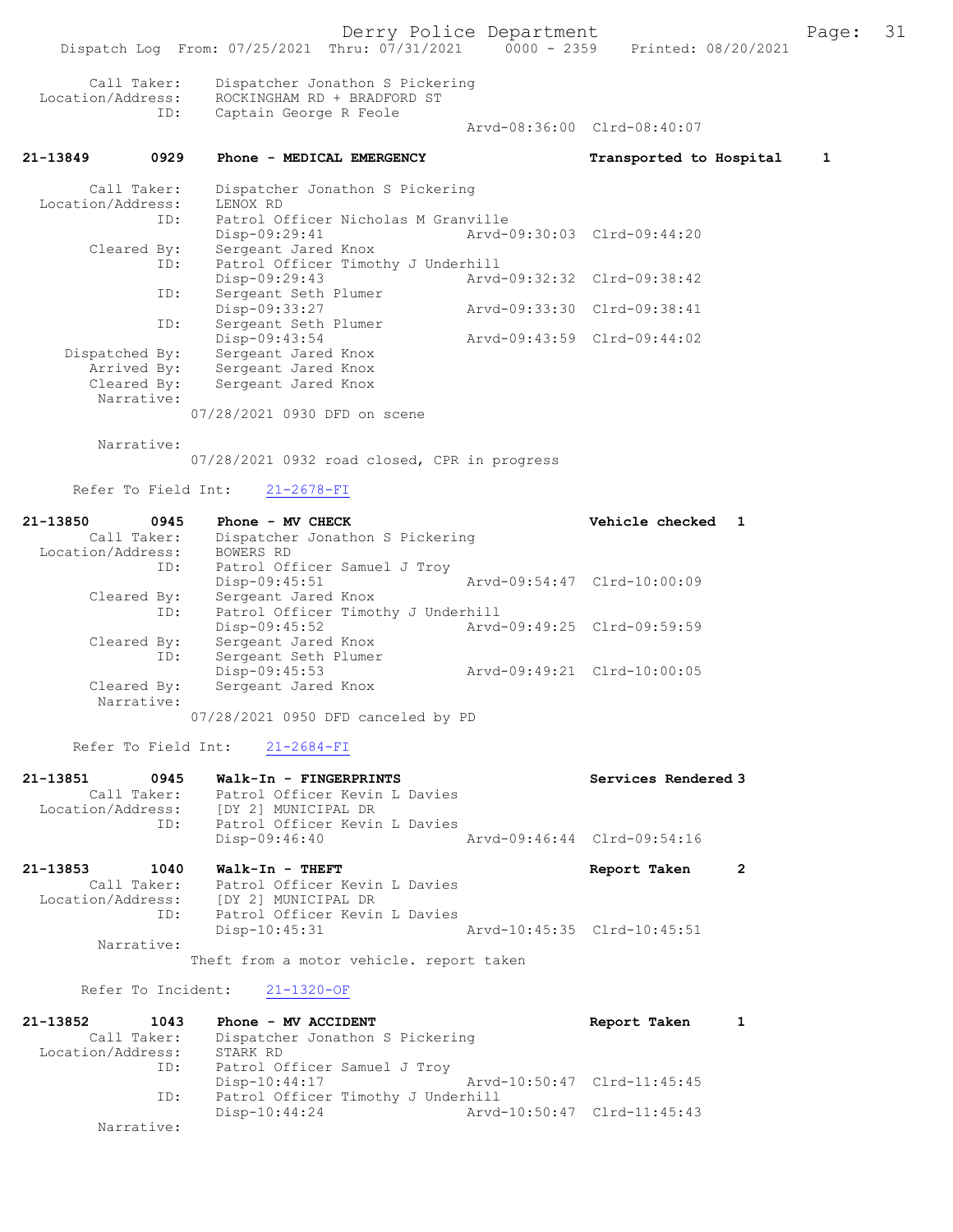Derry Police Department Fage: 32 Dispatch Log From: 07/25/2021 Thru: 07/31/2021 0000 - 2359 Printed: 08/20/2021 07/28/2021 1054 off with NH 4079340 and FL CPTD10 Narrative: 07/28/2021 1102 next on the list requested for FL CPTD10, Birch St assigned Narrative: 07/28/2021 1116 Birch St on scene Narrative: 07/28/2021 1139 operator declined the services of Birch St, moved to top of list Narrative: 07/28/2021 1145 Roussel v Maisano - full report Refer To Accident: 21-361-AC 21-13854 1117 Initiated - ROAD HAZARD Vehicle Moved 2 Call Taker: Dispatcher Jonathon S Pickering Location/Address: KENDALL POND RD ID: Patrol Officer Adam J Petkus Arvd-11:17:00 Clrd-11:24:06 Narrative: 07/28/2021 1124 landscaping truck moved 21-13855 1126 Initiated - ASSIST OTHER AGENCY Report Taken 3 Call Taker: Dispatcher Jonathon S Pickering Location/Address: MUNICIPAL DR ID: Detective Scott A Tompkins Arvd-11:26:00 Clrd-11:28:45<br>21-1321-OF Refer To Incident: 21-13856 1129 Phone - FOLLOW-UP No Action Required 2 Call Taker: Patrol Officer Kevin L Davies Location/Address: [DY 2] MUNICIPAL DR ID: Patrol Officer Kevin L Davies<br>Disp-11:30:09 Disp-11:30:09 Arvd-11:30:13 Clrd-11:51:51 Refer To Field Int: 21-2679-FI 21-13857 1129 Initiated - MV STOP Warning Issued 3 Call Taker: Dispatcher Jonathon S Pickering Location/Address: S MAIN ST ID: Patrol Officer Casey J Noyes Arvd-11:29:00 Clrd-11:39:07 Refer To Citation: 21-3413-CN 21-13858 1148 Initiated - FOLLOW-UP No Action Required 2 Call Taker: Dispatcher Jonathon S Pickering Location/Address: [DY 125] FOREST RIDGE RD ID: Patrol Officer Timothy J Underhill Arvd-11:48:00 Clrd-11:56:46 21-13859 1154 Initiated - FOUND/LOST PROPERTY Services Rendered 3 Call Taker: Dispatcher Jonathon S Pickering Location/Address: REDFIELD CIR ID: Chief Edward B Garone Arvd-11:54:00 Clrd-11:58:36 ID: Patrol Officer Samuel J Troy<br>Disp-11:57:58 Arvd-11:57:59 Clrd-11:58:35 Narrative: 07/28/2021 1154 attempting to return property Narrative: 07/28/2021 1158 property returned to subject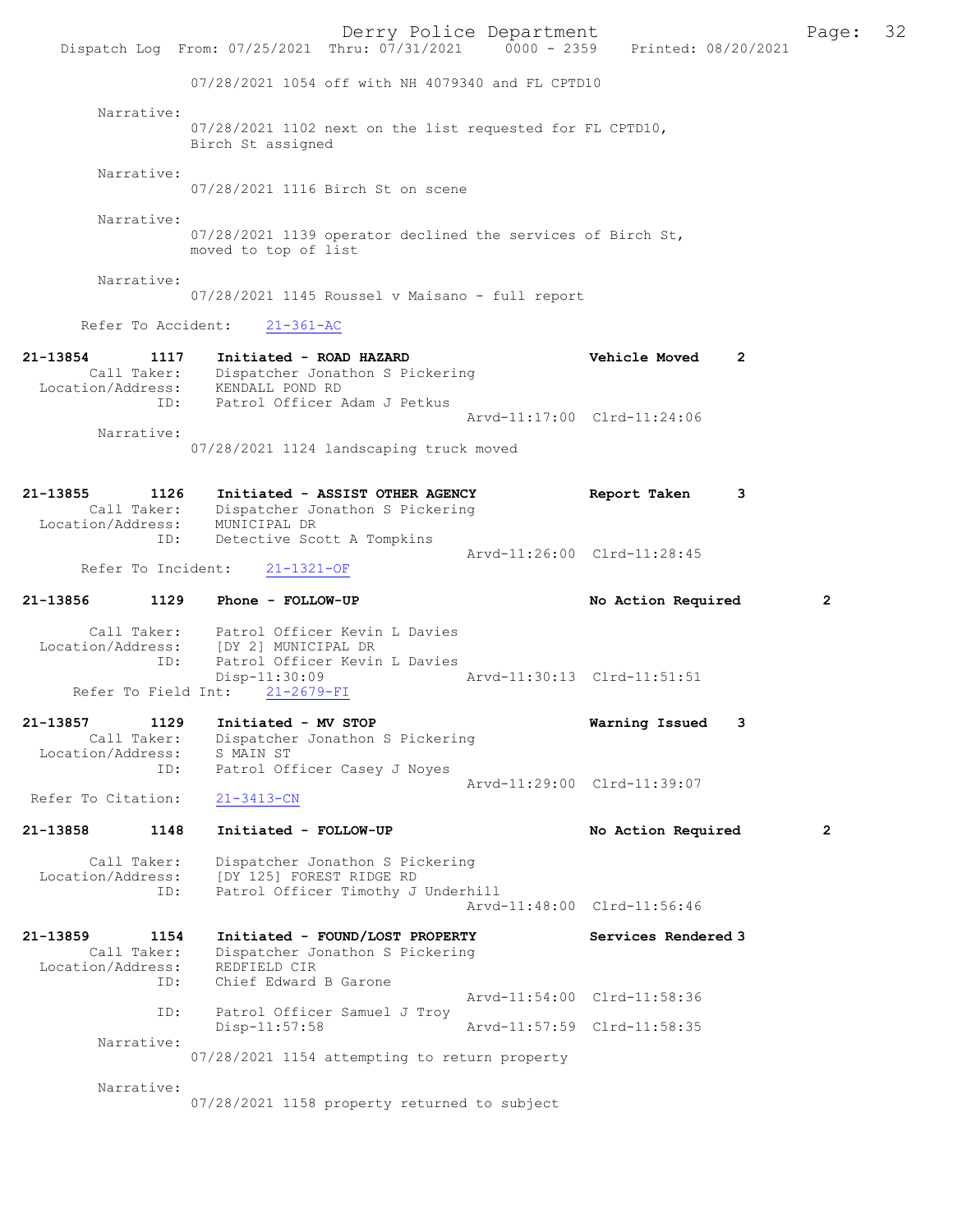21-13860 1156 Phone - Loose Dog Complaint Services Rendered 2 Call Taker: Sergeant Jared Knox Location/Address: [DY 906] OAK ST ID: Patrol Officer Nicholas M Granville Disp-11:57:45 Arvd-12:01:39 Clrd-12:20:06 Arrived By: Dispatcher Jonathon S Pickering Cleared By: Dispatcher Jonathon S Pickering Narrative: 07/28/2021 1208 off on Park Ave to make contact with owner, 2020 dog tag: 0789 Narrative: 07/28/2021 1220 returned to owner Refer To Field Int: 21-2703-FI 21-13861 1212 Initiated - ASSIST OTHER AGENCY Report Taken 3 Call Taker: Dispatcher Jonathon S Pickering Location/Address: [DY 2] MUNICIPAL DR ID: Detective Scott A Tompkins Arvd-12:12:00 Clrd-12:12:20 Refer To Incident: 21-1322-OF 21-13862 1212 Initiated - SEX OFFENSES Report Taken 1 Call Taker: Dispatcher Jonathon S Pickering Location/Address: [DY 2] MUNICIPAL DR ID: Detective Peter A Houlis Arvd-12:12:00 Clrd-12:13:05 Refer To Incident: 21-1323-OF 21-13863 1223 Phone - ANIMAL COMPLAINT COMERCLE Rome on Arrival 1 Call Taker: Dispatcher Jonathon S Pickering Location/Address: TSIENNETO RD + BEAVER RD ID: Patrol Officer Timothy J Underhill Disp-12:24:16 Arvd-12:25:44 Clrd-12:26:07 21-13864 1235 Initiated - SEX OFFENSES Services Rendered 1 Call Taker: Dispatcher Jonathon S Pickering Location/Address: [DY 2] MUNICIPAL DR ID: Detective Kevin G Ruppel Arvd-12:35:00 Clrd-12:36:15 21-13865 1252 Initiated - MV STOP Summons Issued 3 Call Taker: Dispatcher Jonathon S Pickering Location/Address: W BROADWAY + CENTRAL ST ID: Patrol Officer Timothy J Underhill Arvd-12:52:00 Clrd-13:02:52 Refer To Citation: 21-816-011066 21-13866 1315 Phone - NEIGHBORHOOD DISPUTE ADVICE GIVEN 2 Call Taker: Dispatcher Jonathon S Pickering Location/Address: FAIRWAY DR ID: Patrol Officer Casey J Noyes<br>Disp-13:16:11 Arvd-13:23:40 Clrd-13:44:39  $Disp-13:16:11$ 21-13867 1323 Initiated - ROAD HAZARD 1988 Services Rendered 2 Call Taker: Dispatcher Jonathon S Pickering Location/Address: HIGHLAND AVE + PINEHURST AVE ID: Patrol Officer Daniel Komenda Arvd-13:23:00 Clrd-13:24:13 Narrative: 07/28/2021 1324 DPW notified of possible sinkhole 21-13868 1352 Radio - SUBPOENA DELIVERY Not Served 1 Call Taker: Dispatcher Jonathon S Pickering Location/Address: [DY 231] TSIENNETO RD ID: Patrol Officer Casey J Noyes

Disp-13:52:40 Arvd-13:52:42 Clrd-14:00:29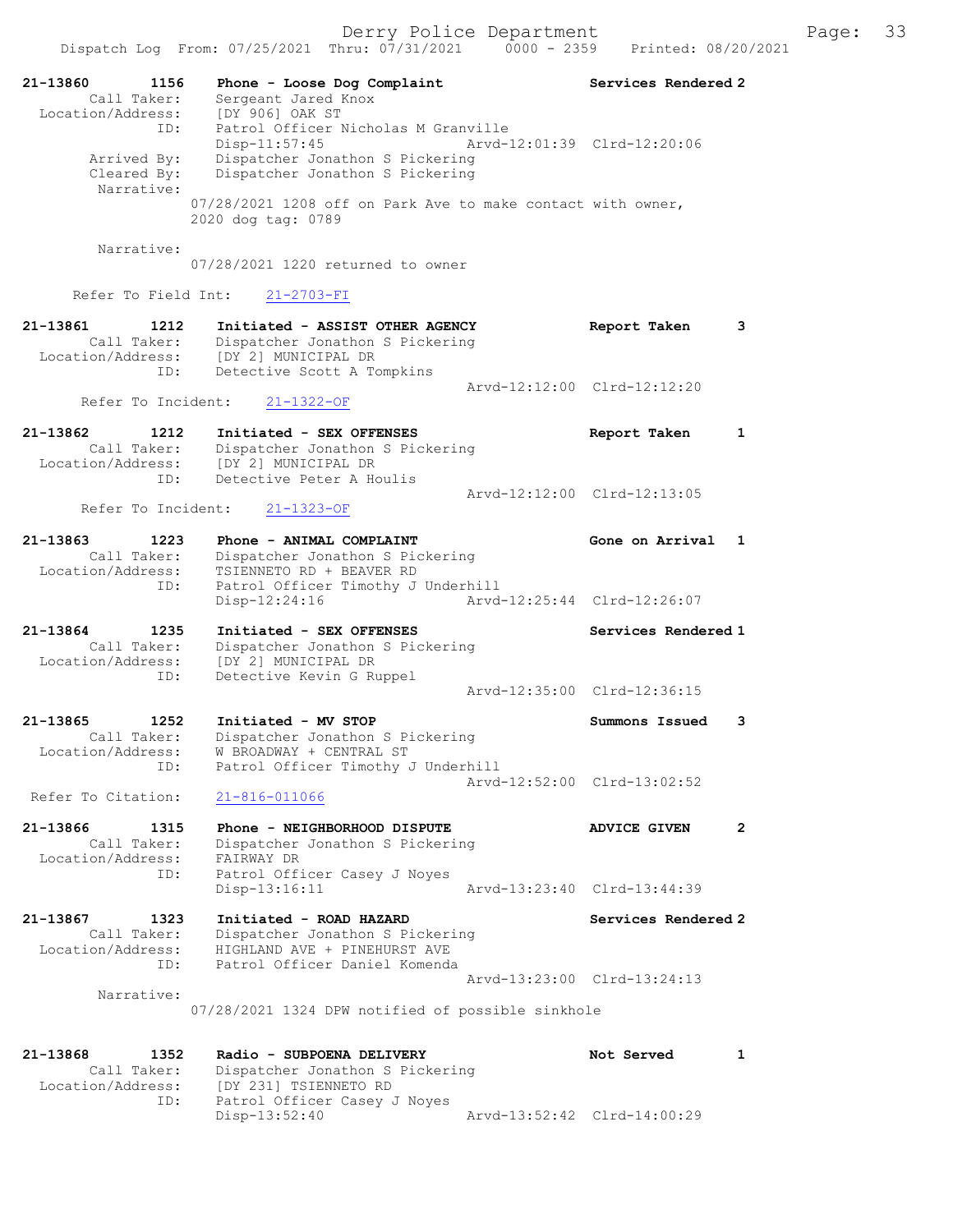Derry Police Department Fage: 34

Dispatch Log From: 07/25/2021 Thru: 07/31/2021 0000 - 2359 Printed: 08/20/2021

21-13869 1353 Radio - MV STOP Summons Issued 3 Call Taker: Dispatcher Jonathon S Pickering Location/Address: PINKERTON ST + ENERGY LN ID: Captain Vernon L Thomas Disp-13:53:53 Arvd-13:53:55 Clrd-14:03:29 ID: Patrol Officer Timothy J Underhill<br>Disp-13:55:48 Arvd- Disp-13:55:48 Arvd-13:55:50 Clrd-14:03:26 21-13870 1404 Phone - SUSPICIOUS ACTIVITY Gone on Arrival 2 Call Taker: Dispatcher Jonathon S Pickering Location/Address: WINCHESTER TER ID: Patrol Officer James M McClafferty Disp-14:04:45 Arvd-14:09:34 Clrd-14:16:51<br>ID: Patrol Officer Casey J Noves Patrol Officer Casey J Noyes Disp-14:04:48 Arvd-14:09:35 Clrd-14:16:48 21-13871 1404 Other - MEDICAL EMERGENCY Transported to Hospital 1 Call Taker: Dispatcher Jonathon S Pickering<br>ion/Address: OLDE COACH RD Location/Address:<br>
ID: Patrol Officer Timothy J Underhill<br>Disp-14:05:45 Arvd Arvd-14:11:25 Clrd-14:21:50 Refer To Field Int: 21-2680-FI 21-13872 1448 Phone - SUSPICIOUS ACTIVITY Gone on Arrival 2 Call Taker: Dispatcher Jonathon S Pickering Location/Address: [DY 2097] E BROADWAY ID: Patrol Officer Timothy J Underhill Disp-14:49:55 Arvd-14:57:40 Clrd-15:02:06 Arrived By: Dispatcher Christina L Power Cleared By: Dispatcher Christina L Power ID: Patrol Officer Casey J Noyes Disp-14:49:56 Arvd-14:57:38 Clrd-15:02:07 Arrived By: Dispatcher Christina L Power Cleared By: Dispatcher Christina L Power Refer To Field Int: 21-2681-FI 21-13873 1506 Phone - ANIMAL COMPLAINT ADVICE GIVEN 1 Call Taker: Patrol Officer Kevin L Davies<br>Location/Address: [DY 2] MUNICIPAL DR Location/Address: [DY 2] MUNICIPAL DR ID: Patrol Officer Kevin L Davies Disp-15:06:53 Arvd-15:06:56 Clrd-15:13:25 Refer To Field Int: 21-2702-FI 21-13874 1509 Initiated - MV STOP Warning Issued 3 Call Taker: Dispatcher Christina L Power Location/Address: ABBOTT CT ID: Patrol Officer James M McClafferty Arvd-15:09:00 Clrd-15:15:39<br>21-3414-CN Refer To Citation: 21-13877 1514 Phone - ASSIST CITIZEN Assistance Rendered 3 Call Taker: Patrol Officer Kevin L Davies Location/Address: [DY 2] MUNICIPAL DR ID: Patrol Officer Kevin L Davies Disp-15:18:14 Arvd-15:18:17 Clrd-15:45:59 Cleared By: Dispatcher Christina L Power Refer To Field Int: 21-2701-FI 21-13875 1515 Initiated - MV STOP Summons Issued 3 Call Taker: Dispatcher Christina L Power Location/Address: W BROADWAY ID: Patrol Officer James M McClafferty Arvd-15:15:00 Clrd-15:25:26 Refer To Citation: 21-816-006024 21-13876 1517 Phone - Dog Bite Complaint 1987 Report Taken 2 Call Taker: Sergeant Michael W Hughes Location/Address: FAIRWAY DR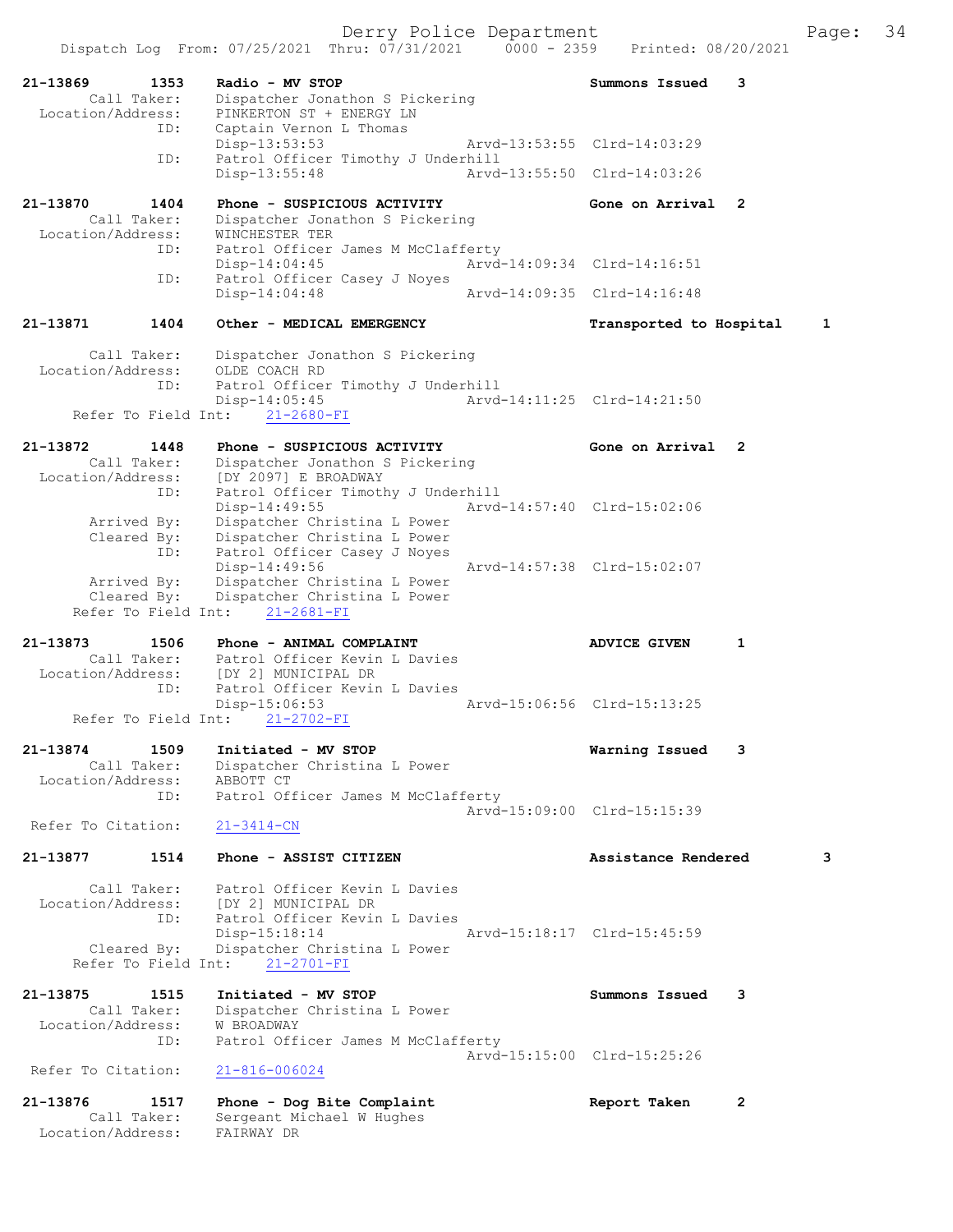Derry Police Department The Page: 35

Dispatch Log From: 07/25/2021 Thru: 07/31/2021 0000 - 2359 Printed: 08/20/2021 ID: Patrol Officer Joshua Martin Disp-15:18:04 Arvd-15:24:07 Clrd-16:43:54 Dispatched By: Dispatcher Christina L Power Arrived By: Dispatcher Christina L Power Cleared By: Dispatcher Christina L Power ID: Sergeant Seth Plumer Disp-16:13:58 Arvd-16:13:59 Clrd-16:44:03 Dispatched By: Dispatcher Christina L Power Arrived By: Dispatcher Christina L Power Cleared By: Dispatcher Christina L Power ID: Patrol Officer Timothy J Underhill Disp-16:30:06 Arvd-16:36:28 Clrd-16:49:19 Dispatched By: Dispatcher Christina L Power Cleared By: Dispatcher Christina L Power Refer To Incident: 21-1325-OF 21-13878 1526 Initiated - MV STOP Cleared 3 Call Taker: Dispatcher Christina L Power Location/Address: MUNICIPAL DR ID: Administrative Lieutenant David Michaud Arvd-15:26:00 Clrd-15:41:23 Narrative: TEST 21-13879 1533 Initiated - MV STOP Warning Issued 3 Call Taker: Dispatcher Christina L Power Location/Address: W BROADWAY ID: Patrol Officer James M McClafferty Arvd-15:33:00 Clrd-15:43:20 Refer To Citation: 21-3417-CN 21-13880 1543 Initiated - MV STOP Warning Issued 3 Call Taker: Dispatcher Christina L Power Location/Address: ABBOTT CT ID: Patrol Officer James M McClafferty Arvd-15:43:00 Clrd-15:48:29 Refer To Citation: 21-3418-CN 21-13881 1550 Initiated - MV STOP Warning Issued 3 Call Taker: Dispatcher Christina L Power Location/Address: W BROADWAY ID: Patrol Officer James M McClafferty Arvd-15:50:00 Clrd-15:56:49 Refer To Citation: 21-3419-CN 21-13882 1552 Initiated - SUBPOENA DELIVERY 1 Not Served 1 Call Taker: Dispatcher Christina L Power Location/Address: BLACKBERRY RD ID: Patrol Officer Ryan M Panaro Arvd-15:52:00 Clrd-15:56:42 21-13883 1603 Phone - MEDICAL EMERGENCY Assistance Rendered 1 Call Taker: Dispatcher Christina L Power Location/Address: LARAWAY CT<br>TD: Patrol Offi Patrol Officer Casey J Noyes Disp-16:05:35 Arvd-16:08:41 Clrd-16:22:26<br>ID: Patrol Officer Brian J Landry Patrol Officer Brian J Landry<br>Disp-16:05:39 Disp-16:05:39 Arvd-16:06:08 Clrd-16:22:24 Refer To Field Int: 21-2682-FI 21-13884 1605 Initiated - MV STOP Summons Issued 3 Call Taker: Dispatcher Christina L Power Location/Address: ABBOTT CT ID: Patrol Officer James M McClafferty Arvd-16:05:00 Clrd-16:16:33<br>21-816-006025 Refer To Citation:

21-13885 1617 Walk-In - DOMESTIC DISTURBANCE Report Taken 1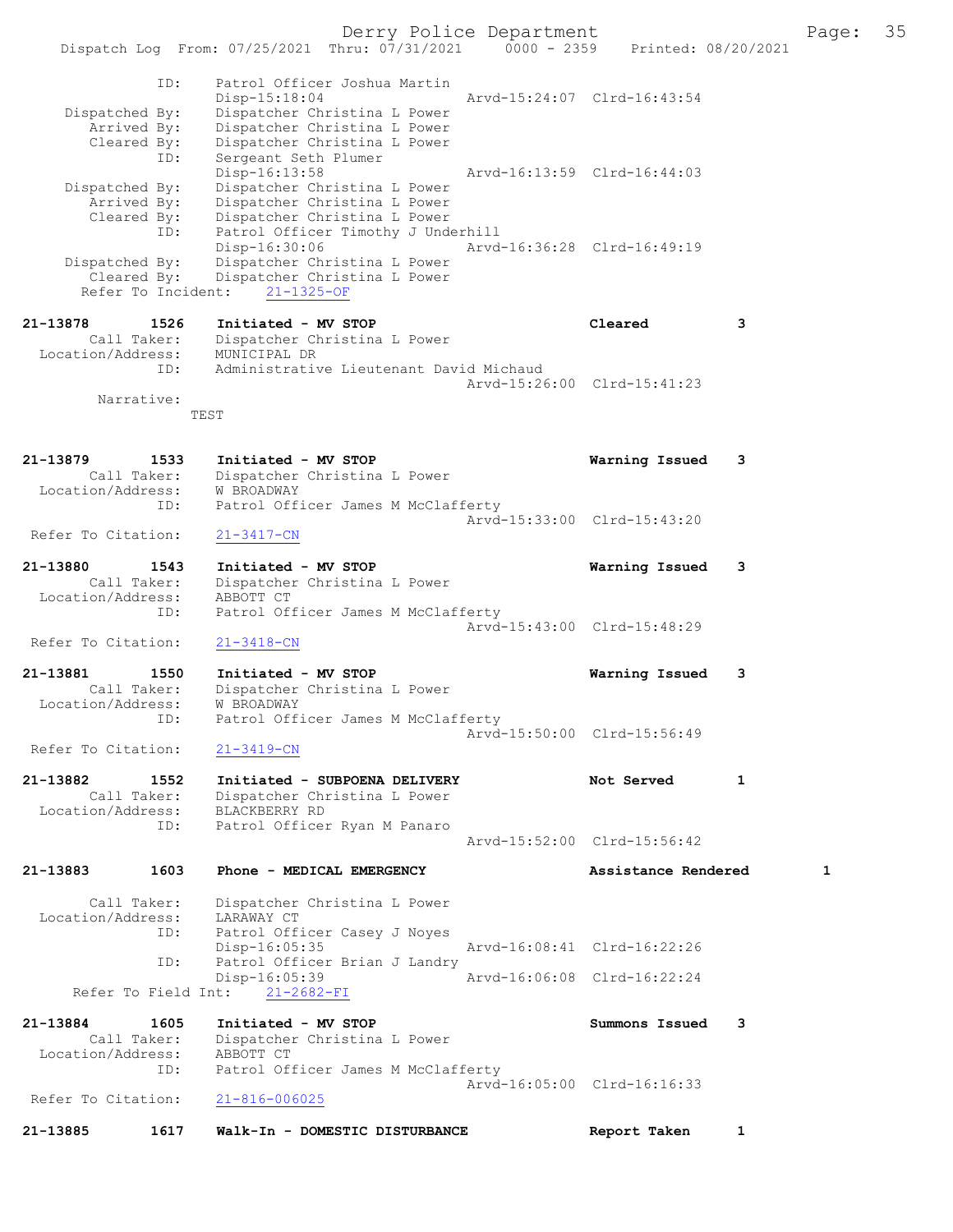Derry Police Department The Page: 36 Dispatch Log From: 07/25/2021 Thru: 07/31/2021 0000 - 2359 Printed: 08/20/2021 Call Taker: Patrol Officer Kevin L Davies Location/Address: [DY 2727] GREGOIRE ST ID: Patrol Officer Kevin L Davies Disp-16:21:00 Arvd-16:21:03 Clrd-16:30:28 Refer To Incident: 21-1324-OF 21-13886 1626 Initiated - MV STOP Warning Issued 3 Call Taker: Dispatcher Christina L Power Location/Address: W BROADWAY ID: Patrol Officer James M McClafferty Arvd-16:26:00 Clrd-16:36:06 Refer To Citation: 21-3420-CN 21-13887 1642 Phone - WARRANT ARREST 21-13887 Arrest(s) Made 2 Call Taker: Dispatcher Christina L Power Location/Address: FAIRWAY DR ID: Patrol Officer Joshua Martin Disp-16:43:57 Arvd-16:44:10 Clrd-16:53:59 ID: Sergeant Seth Plumer<br>Disp-16:44:06 Disp-16:44:06 Arvd-16:44:08 Clrd-16:49:04 ID: Patrol Officer Joshua Martin Arvd-16:54:15 Clrd-16:59:33 Narrative: 07/28/2021 1647 one in custody on a DPD warrant for unauthorized use, theft by unauthorized taking and driving after suspension. Enroute to hq's s/m 22904.2 Narrative: 07/28/2021 1700 off at hq's e/m 22906.2 with; Webster, Jessica 14 Fairway Dr Derry, NH dob 011486 Narrative: 07/28/2021 1812 released on PR with a TBD Superior court date Refer To Arrest: 21-714-AR 21-13888 1644 Initiated - FOLLOW-UP Cleared 2 Call Taker: Dispatcher Christina L Power Location/Address: MUNICIPAL DR ID: Patrol Officer Michael Carnazzo Arvd-16:44:00 Clrd-18:58:48 21-13889 1644 Phone - Dog Bite Complaint Report Taken 2 Call Taker: Dispatcher Christina L Power<br>:ion/Address: LORRI RD Location/Address: ID: Patrol Officer Ryan M Panaro<br>Disp-16:46:14 Arvd-16:59:30 Clrd-17:14:22 Refer To Incident: 21-1326-OF 21-13890 1646 Initiated - MV STOP Warning Issued 3 Call Taker: Dispatcher Christina L Power Location/Address: W BROADWAY ID: Patrol Officer James M McClafferty Arvd-16:46:00 Clrd-16:53:53 Refer To Citation: 21-3421-CN 21-13891 1659 Initiated - MV STOP Warning Issued 3 Call Taker: Dispatcher Christina L Power Location/Address: W BROADWAY ID: Patrol Officer James M McClafferty Arvd-16:59:00 Clrd-17:03:44 Refer To Citation: 21-3422-CN 21-13892 1704 Initiated - MV STOP Warning Issued 3 Call Taker: Dispatcher Christina L Power Location/Address: W BROADWAY ID: Patrol Officer James M McClafferty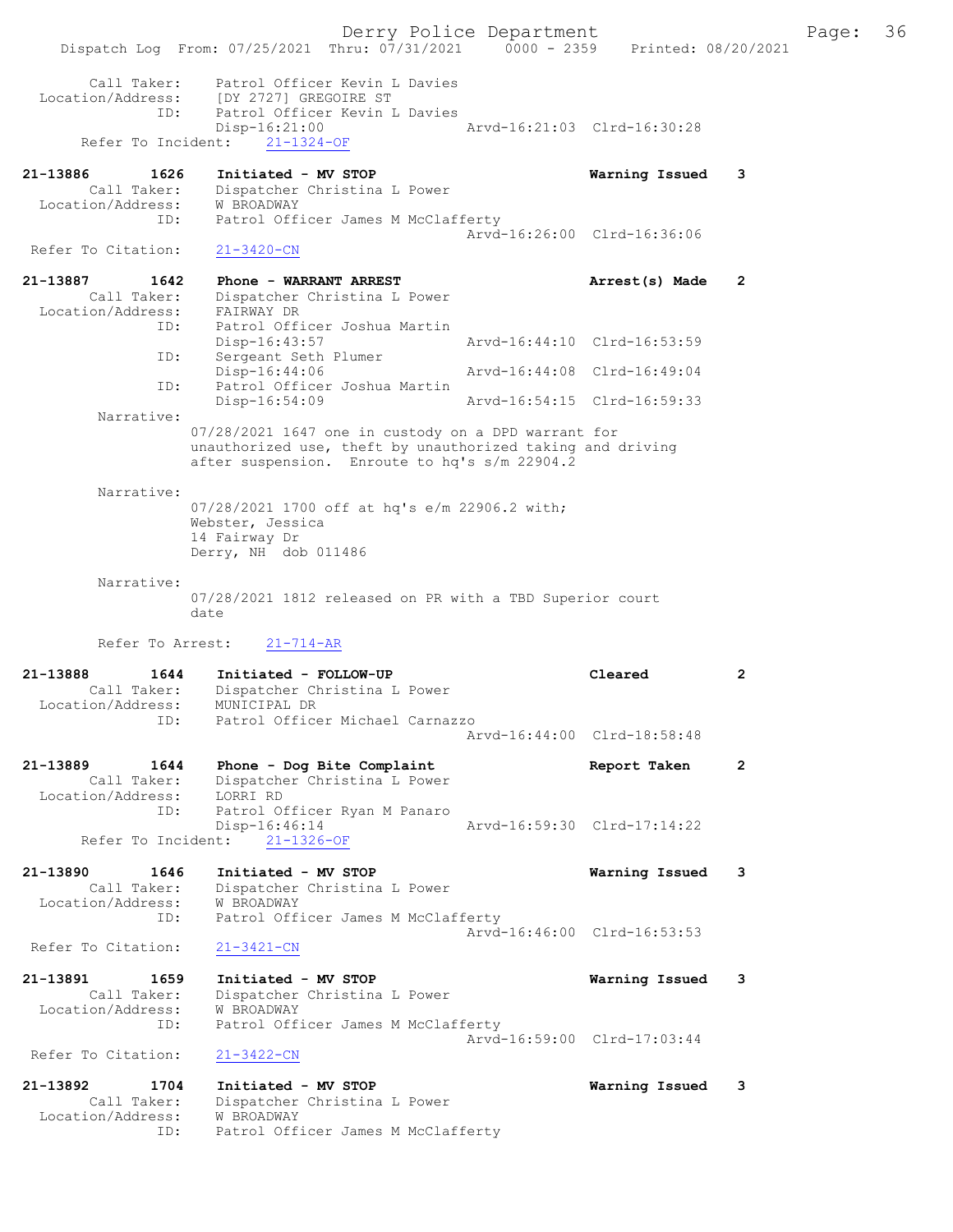Arvd-17:04:00 Clrd-17:12:29

Dispatch Log From: 07/25/2021 Thru: 07/31/2021 0000 - 2359 Printed: 08/20/2021

Refer To Citation: 21-3423-CN

21-13893 1712 Initiated - MV STOP Warning Issued 3 Call Taker: Dispatcher Christina L Power Location/Address: W BROADWAY ID: Patrol Officer James M McClafferty Arvd-17:12:00 Clrd-17:18:55 Refer To Citation: 21-3424-CN

21-13894 1726 Initiated - MV STOP Warning Issued 3 Call Taker: Dispatcher Christina L Power Location/Address: W BROADWAY ID: Patrol Officer James M McClafferty Arvd-17:26:00 Clrd-17:33:59<br>21-3425-CN

Refer To Citation:

# 21-13895 1759 Walk-In - INVOL EMERGENCY ADMISSION Transported to Hospital 2

 Call Taker: Patrol Officer Robert S Moore Location/Address: LARAWAY CT ID: Patrol Officer Joshua Martin Disp-18:00:58 Arvd-18:03:36 Clrd-18:43:12 Cleared By: Dispatcher Christina L Power ID: Patrol Officer Brian J Landry Disp-18:01:06 Arvd-18:09:26 Clrd-18:24:54 ID: Sergeant Seth Plumer Disp-18:01:12 Arvd-18:10:04 Clrd-18:43:10 Cleared By: Dispatcher Christina L Power Narrative: 07/28/2021 1823 one in custody on an IEA

Narrative:

07/28/2021 1824 enroute to PMC s/m 22909

Narrative:

07/28/2021 1830 off at hq's e/m 22911.6

21-13896 1905 Phone - LARCENY / FORGERY / FRAUD Report Taken 2<br>Call Taker: Patrol Officer Robert S Moore Call Taker: Patrol Officer Robert S Moore Location/Address: RICHARDSON DR ID: Patrol Officer Brian J Landry Disp-19:07:27 Arvd-19:16:31 Clrd-19:30:36 Cleared By: Dispatcher Christina L Power Refer To Incident: 21-1327-OF

21-13897 2001 Phone - NOISE COMPLAINT Quieted on Request 2 Call Taker: Dispatcher Christina L Power Location/Address: GARVIN RD ID: Patrol Officer Joshua Martin Disp-20:02:35 Arvd-20:09:24 Clrd-20:27:13

Narrative:

loud music

```
21-13898 2002 Phone - ALARM, BURGLAR FALSE RALSE Alarm 1
 Call Taker: Dispatcher Christina L Power
 Location/Address: RAIN POND PL
 ID: Patrol Officer Ryan M Panaro
 Disp-20:03:13 Arvd-20:15:34 Clrd-20:27:31
 ID: Patrol Officer Michael Carnazzo
                Disp-20:03:18 Arvd-20:16:12 Clrd-20:27:33
       Narrative: 
             checked with the homeowner, no issues.
```
Refer To Field Int: 21-2911-FI

21-13899 2016 Initiated - DISABLED MV Assistance Rendered 3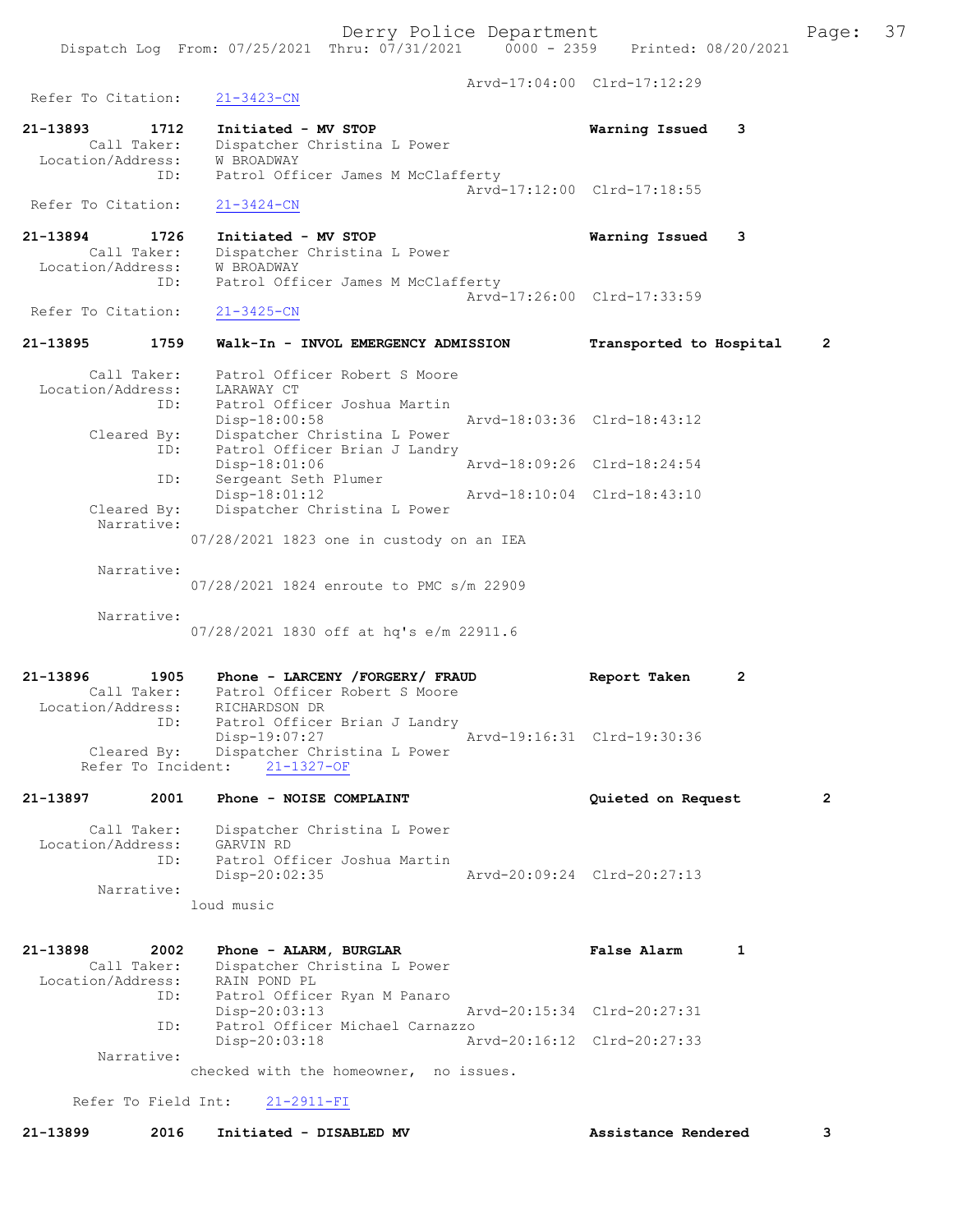Arvd-20:16:00 Clrd-20:25:25

| Call Taker:  | Dispatcher Christina L Power |
|--------------|------------------------------|
| .on/Address: | KENDALL POND RD              |

## Refer To Field Int: 21-2786-FI

Sergeant Seth Plumer

Location/Address:<br>TD:

21-13900 2023 Phone - PARKING COMPLAINT Vehicle checked 1 Call Taker: Patrol Officer Robert S Moore Location/Address: ROCKINGHAM RD ID: Patrol Officer Ryan M Panaro<br>Disp-20:27:53 Disp-20:27:53 Arvd-20:44:21 Clrd-20:45:06<br>Dispatched By: Dispatcher Christina L Power patched By: Dispatcher Christina L Power<br>Arrived By: Dispatcher Christina L Power Arrived By: Dispatcher Christina L Power<br>Cleared By: Dispatcher Christina L Power Cleared By: Dispatcher Christina L Power ID: Sergeant Seth Plumer Disp-20:39:10 Arvd-20:39:12 Clrd-20:45:02<br>Dispatched By: Dispatcher Christina L Power patched By: Dispatcher Christina L Power<br>Arrived By: Dispatcher Christina L Power Arrived By: Dispatcher Christina L Power<br>Cleared By: Dispatcher Christina L Power Dispatcher Christina L Power Narrative: 07/28/2021 2024 caller reports unknown vehicle pakred in driveway

Refer To Field Int: 21-2689-FI

| 21-13901<br>2033  | Phone - ALARM, BURGLAR          | False Alarm                 |  |
|-------------------|---------------------------------|-----------------------------|--|
| Call Taker:       | Patrol Officer Robert S Moore   |                             |  |
| Location/Address: | [DY 2705] W BROADWAY            |                             |  |
| ID:               | Patrol Officer Michael Carnazzo |                             |  |
|                   | $Disp-20:34:22$                 | Arvd-20:39:55 Clrd-20:43:12 |  |
| Arrived By:       | Dispatcher Christina L Power    |                             |  |
| Cleared By:       | Dispatcher Christina L Power    |                             |  |
| ID:               | Patrol Officer Brian J Landry   |                             |  |
|                   | $Disp-20:34:32$                 | Arvd-20:40:10 Clrd-20:43:16 |  |
| Arrived By:       | Dispatcher Christina L Power    |                             |  |
| Cleared By:       | Dispatcher Christina L Power    |                             |  |
| Narrative:        |                                 |                             |  |
|                   | 07/28/2021 2033 back door       |                             |  |

| 21-13902          | 2045        | Initiated - FOLLOW-UP           | Served                      | - 2 |
|-------------------|-------------|---------------------------------|-----------------------------|-----|
|                   | Call Taker: | Dispatcher Christina L Power    |                             |     |
| Location/Address: |             | FRANKLIN ST                     |                             |     |
|                   | ID:         | Patrol Officer Michael Carnazzo |                             |     |
|                   |             |                                 | Aryd-20:45:00 Clrd-20:54:37 |     |

| 21-13903 | 2142 | Phone - ALARM (OTHER)                     | Cancelled Prior to Arrival 2 |  |
|----------|------|-------------------------------------------|------------------------------|--|
|          |      | Call Taker: Patrol Officer Robert S Moore |                              |  |

| Location/Address: | REBECCA LN                                  |                 |  |
|-------------------|---------------------------------------------|-----------------|--|
| ID:               | Patrol Officer Michael Carnazzo             |                 |  |
|                   | $Disp-21:43:01$                             | $Clrd-21:43:51$ |  |
| ID:               | Patrol Officer Ryan M Panaro                |                 |  |
|                   | $Disp-21:43:03$                             | $Clrd-21:43:53$ |  |
| Narrative:        |                                             |                 |  |
|                   | 07/28/2021 2144 determined to be Water Dept |                 |  |

| 21-13904<br>2156<br>Call Taker:<br>Location/Address: | Initiated - MV STOP<br>Dispatcher Christina L Power<br>MANCHESTER RD | Warning Issued 3            |
|------------------------------------------------------|----------------------------------------------------------------------|-----------------------------|
| ID:<br>Cleared By:                                   | Patrol Officer Ryan M Panaro<br>Patrol Officer Robert S Moore        | Arvd-21:56:00 Clrd-22:03:19 |
| 21-13905<br>2331<br>Call Taker:                      | Initiated - PROPERTY CHECK<br>Dispatcher Christine D Carlson         | Services Rendered 2         |
| Location/Address:                                    | HUMPHREY RD                                                          |                             |

ID: Patrol Officer Melissa M Houde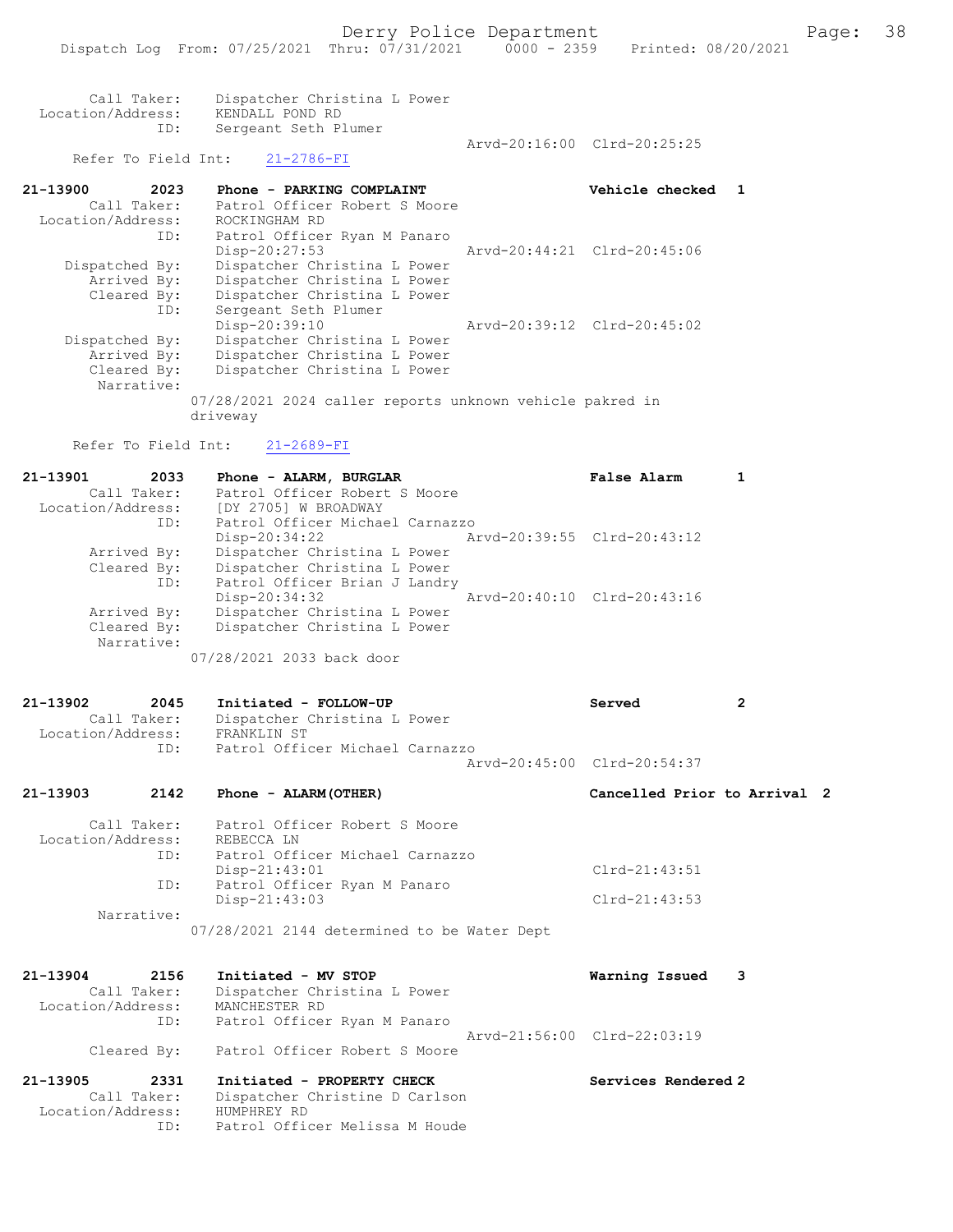Arvd-23:31:00 Clrd-23:31:58

| 21-13906           | 2349        | Initiated - MV STOP            | Warning Issued 3            |  |
|--------------------|-------------|--------------------------------|-----------------------------|--|
|                    | Call Taker: | Dispatcher Christine D Carlson |                             |  |
| Location/Address:  |             | E BROADWAY + ABBOTT ST         |                             |  |
|                    | ID:         | Patrol Officer Taylor Dezotell |                             |  |
|                    |             |                                | Aryd-23:49:00 Clrd-23:53:37 |  |
| Refer To Citation: |             | $21 - 3426 - CN$               |                             |  |

## For Date: 07/29/2021 - Thursday

| 21-13907<br>Call Taker:       | 0138 | Phone - SUSPICIOUS ACTIVITY<br>Patrol Officer Robert S Moore     |                   |                                          | Arrest(s) Made              | $\overline{2}$ |
|-------------------------------|------|------------------------------------------------------------------|-------------------|------------------------------------------|-----------------------------|----------------|
| Location/Address:             |      | VISA AVE                                                         |                   |                                          |                             |                |
|                               | ID:  | Patrol Officer Ryan M Panaro                                     |                   |                                          |                             |                |
|                               |      | $Disp-01:41:04$                                                  |                   |                                          | Arvd-01:46:22 Clrd-03:56:18 |                |
| Arrived By:                   |      | Dispatcher Christine D Carlson                                   |                   |                                          |                             |                |
| Cleared By:                   |      | Dispatcher Christine D Carlson<br>Patrol Officer Taylor Dezotell |                   |                                          |                             |                |
|                               | ID:  | Disp-01:51:16                                                    |                   |                                          | Arvd-01:54:33 Clrd-04:06:24 |                |
| Dispatched By:                |      | Dispatcher Christine D Carlson                                   |                   |                                          |                             |                |
| Arrived By:                   |      | Dispatcher Christine D Carlson                                   |                   |                                          |                             |                |
| Cleared By:                   |      | Dispatcher Christine D Carlson                                   |                   |                                          |                             |                |
|                               | ID:  | Sergeant Patrick H Dawson                                        |                   |                                          |                             |                |
|                               |      | Disp-01:54:31                                                    |                   |                                          | Arvd-01:54:36 Clrd-02:46:47 |                |
| Dispatched By:                |      | Dispatcher Christine D Carlson                                   |                   |                                          |                             |                |
| Arrived By:                   |      | Dispatcher Christine D Carlson                                   |                   |                                          |                             |                |
| Cleared By:                   |      | Dispatcher Christine D Carlson                                   |                   |                                          |                             |                |
|                               | ID:  | Patrol Officer Melissa M Houde                                   |                   |                                          |                             |                |
|                               |      | $Disp-02:07:56$                                                  |                   |                                          | Arvd-02:14:26 Clrd-02:46:08 |                |
| Dispatched By:<br>Arrived By: |      | Dispatcher Christine D Carlson<br>Dispatcher Christine D Carlson |                   |                                          |                             |                |
| Cleared By:                   |      | Dispatcher Christine D Carlson                                   |                   |                                          |                             |                |
| Narrative:                    |      |                                                                  |                   |                                          |                             |                |
|                               |      | 07/29/2021 0140 kids ringing doorbells in area                   |                   |                                          |                             |                |
|                               |      |                                                                  |                   |                                          |                             |                |
| Narrative:                    |      |                                                                  |                   |                                          |                             |                |
|                               |      | 07/29/2021 0208 S7 advising one detained at this time            |                   |                                          |                             |                |
|                               |      |                                                                  |                   |                                          |                             |                |
| Narrative:                    |      |                                                                  |                   |                                          |                             |                |
|                               |      | 07/29/2021 0210 S7 advising one in custody at this time for      |                   |                                          |                             |                |
|                               |      | resisting and poss c/d felony x3                                 |                   |                                          |                             |                |
| Narrative:                    |      |                                                                  |                   |                                          |                             |                |
|                               |      | $07/29/2021$ 0213 DFD requested - notified at this time          |                   |                                          |                             |                |
|                               |      |                                                                  |                   |                                          |                             |                |
| Narrative:                    |      |                                                                  |                   |                                          |                             |                |
|                               |      | 07/29/2021 0222 DFD on scene                                     |                   |                                          |                             |                |
|                               |      |                                                                  |                   |                                          |                             |                |
| Narrative:                    |      |                                                                  |                   |                                          |                             |                |
|                               |      | $07/29/2021$ 0237 122/441 transporting one to HQ, s/m:           |                   |                                          |                             |                |
|                               |      | 40,154.6                                                         |                   |                                          |                             |                |
|                               |      |                                                                  |                   |                                          |                             |                |
| Narrative:                    |      |                                                                  |                   |                                          |                             |                |
|                               |      | $07/29/2021$ 0244 122/441 off at HQ, e/m: 40,157.8               |                   |                                          |                             |                |
| Narrative:                    |      |                                                                  |                   |                                          |                             |                |
|                               |      | 07/29/2021 0302                                                  |                   | Subject information (felony poss c/d x3, |                             |                |
|                               |      | resisting):                                                      |                   |                                          |                             |                |
|                               |      |                                                                  | Christopher Alden |                                          |                             |                |
|                               |      |                                                                  | 7 Garvin Rd       |                                          |                             |                |
|                               |      |                                                                  | Derry NH          |                                          |                             |                |
|                               |      |                                                                  | DOB: 10/15/81     |                                          |                             |                |
|                               |      |                                                                  |                   |                                          |                             |                |
| Narrative:                    |      |                                                                  |                   |                                          |                             |                |
|                               |      | 07/29/2021 0305 B/C T. Lefebyre notified at this time            |                   |                                          |                             |                |
|                               |      |                                                                  |                   |                                          |                             |                |
| Narrative:                    |      |                                                                  |                   |                                          |                             |                |

07/29/2021 0328 Subject placed in cell 3 at this time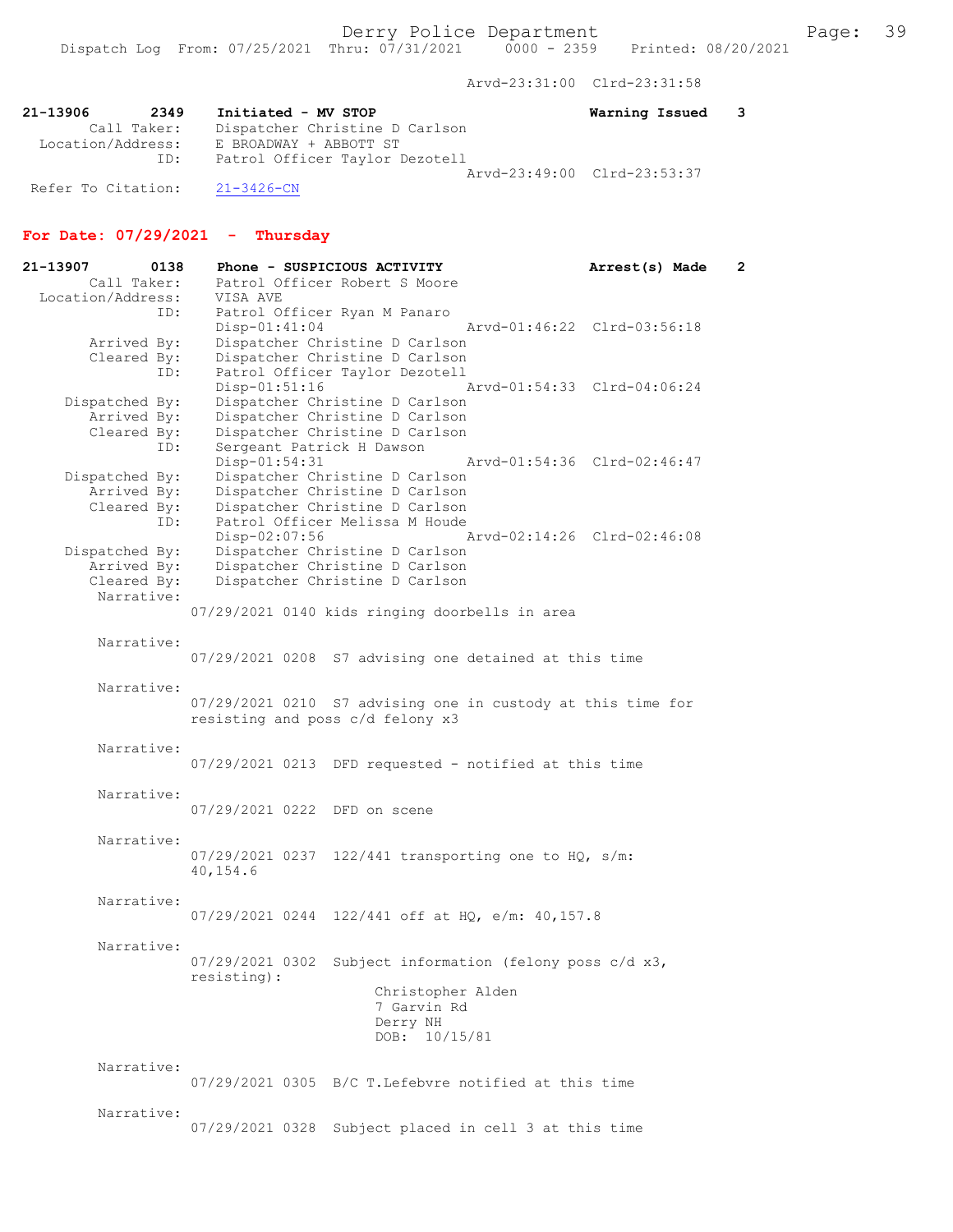Narrative:

07/29/2021 0402 Subject released at this time on PR bail w/ a TBD court date as per b/c T.Lefebvre

## Refer To Arrest: 21-716-AR

| 21-13908<br>0152<br>Call Taker:<br>Location/Address:<br>ID: | Initiated - MV CHECK<br>Dispatcher Christine D Carlson<br>S MAIN ST + DEXTER ST<br>Patrol Officer Melissa M Houde | Vehicle checked                                            |  |
|-------------------------------------------------------------|-------------------------------------------------------------------------------------------------------------------|------------------------------------------------------------|--|
|                                                             |                                                                                                                   | Arvd-01:52:00 Clrd-01:55:44                                |  |
| 21-13909<br>0207<br>Call Taker:<br>Location/Address:        | Phone - SUSPICIOUS ACTIVITY<br>Dispatcher Christine D Carlson<br>KENDALL POND RD                                  | Could Not Locate 2                                         |  |
| ID:<br>ID:                                                  | Patrol Officer Melissa M Houde<br>$Disp-02:46:26$<br>Sergeant Patrick H Dawson<br>$Disp-02:47:49$                 | Aryd-02:52:08 Clrd-03:00:15<br>Arvd-02:53:07 Clrd-03:00:13 |  |
| Narrative:                                                  | 07/29/2021 0210 Someone keeps ringing doorbell                                                                    |                                                            |  |

| 21-13910<br>0353  | Phone - ALARM, BURGLAR         | <b>False Alarm</b>          |  |
|-------------------|--------------------------------|-----------------------------|--|
| Call Taker:       | Dispatcher Christine D Carlson |                             |  |
| Location/Address: | [DY 3370] LINLEW DR            |                             |  |
| ID:               | Patrol Officer Melissa M Houde |                             |  |
|                   | Disp-03:58:03                  | Arvd-03:59:14 Clrd-04:04:48 |  |
| Narrative:        |                                |                             |  |
|                   | 07/29/2021 0354 Front door     |                             |  |

### Refer To Field Int: 21-2945-FI

| 21-13911          | 0504        | Phone - ALARM, BURGLAR         | <b>False Alarm</b>          |  |
|-------------------|-------------|--------------------------------|-----------------------------|--|
|                   | Call Taker: | Dispatcher Christine D Carlson |                             |  |
| Location/Address: |             | [DY 277] HOOD RD               |                             |  |
|                   | ID:         | Patrol Officer Taylor Dezotell |                             |  |
|                   |             | Disp-05:05:03                  | Arvd-05:07:03 Clrd-05:13:18 |  |
|                   | Narrative:  |                                |                             |  |
|                   |             | 07/29/2021 0504 A Floor-Stairs |                             |  |

Refer To Field Int: 21-2691-FI

| 21-13912          | 0602        | Radio - Search Warrant           |                             | Investigated                | $\overline{2}$ |
|-------------------|-------------|----------------------------------|-----------------------------|-----------------------------|----------------|
|                   | Call Taker: | Dispatcher Christine D Carlson   |                             |                             |                |
| Location/Address: |             | PEMBROKE DR                      |                             |                             |                |
|                   |             | ID: Patrol Officer Ryan M Panaro |                             |                             |                |
|                   |             | $Disp-06:24:25$                  |                             | Arvd-06:24:29 Clrd-06:46:07 |                |
|                   | ID:         | Patrol Officer Melissa M Houde   |                             |                             |                |
|                   |             | Disp-06:24:27                    |                             | Arvd-06:24:28 Clrd-06:49:12 |                |
|                   | ID:         | Patrol Officer Taylor Dezotell   |                             |                             |                |
|                   |             | Disp-06:28:25                    |                             | Arvd-06:30:32 Clrd-06:41:36 |                |
|                   | ID:         | Patrol Officer Casey J Noyes     |                             |                             |                |
|                   |             | Disp-06:28:27                    | Arvd-06:30:31 Clrd-10:11:07 |                             |                |
|                   | Cleared By: | Dispatcher Jonathon S Pickering  |                             |                             |                |
|                   | ID:         | Detective Benjamin J Doyle       |                             |                             |                |
|                   |             | Disp-06:28:28                    |                             | Arvd-06:30:30 Clrd-10:11:04 |                |
|                   | Cleared By: | Dispatcher Jonathon S Pickering  |                             |                             |                |
|                   | ID:         | Detective Peter A Houlis         |                             |                             |                |
|                   |             | Disp-06:28:29                    | Arvd-06:30:29 Clrd-10:11:01 |                             |                |
|                   | Cleared By: | Dispatcher Jonathon S Pickering  |                             |                             |                |
|                   | ID:         | Detective Kevin G Ruppel         |                             |                             |                |
|                   |             | Disp-06:28:31                    | Arvd-06:30:28 Clrd-10:11:00 |                             |                |
|                   | Cleared By: | Dispatcher Jonathon S Pickering  |                             |                             |                |
|                   | ID:         | Detective Kimberly M Bouse       |                             |                             |                |
|                   |             | Disp-06:28:31                    | Arvd-06:30:28 Clrd-10:10:59 |                             |                |
|                   | Cleared By: | Dispatcher Jonathon S Pickering  |                             |                             |                |
|                   | ID:         | Detective Sergeant Ryan O'Rourke |                             |                             |                |
|                   |             | Disp-06:28:32                    |                             | Arvd-06:30:27 Clrd-10:10:59 |                |
|                   |             |                                  |                             |                             |                |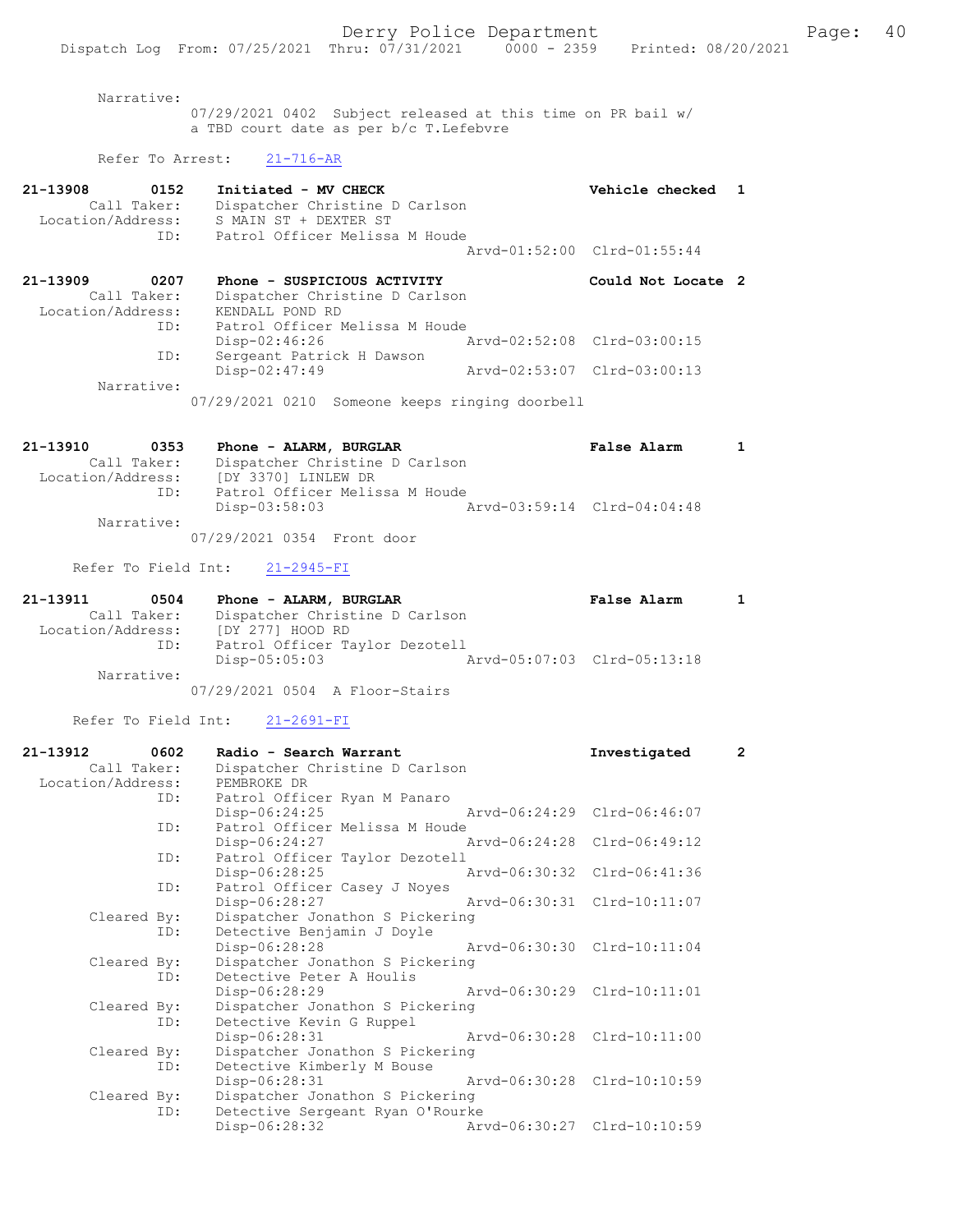Derry Police Department Fage: 41

|                                  | Dispatch Log From: 07/25/2021 Thru: 07/31/2021<br>$0000 - 2359$                             | Printed: 08/20/2021            |  |
|----------------------------------|---------------------------------------------------------------------------------------------|--------------------------------|--|
| Cleared By:                      | Dispatcher Jonathon S Pickering                                                             |                                |  |
| ID:                              | Detective Scott A Tompkins<br>Disp-06:28:34                                                 | Arvd-06:30:26 Clrd-10:11:00    |  |
| Cleared By:                      | Dispatcher Jonathon S Pickering                                                             |                                |  |
| ID:                              | Sergeant Patrick H Dawson                                                                   | Aryd-06:30:23 Clrd-08:45:46    |  |
| Cleared By:                      | Disp-06:28:35<br>Dispatcher Jonathon S Pickering                                            |                                |  |
| ID:                              | Patrol Officer James M McClafferty                                                          |                                |  |
| Cleared By:                      | Disp-06:41:10<br>Dispatcher Jonathon S Pickering                                            | Arvd-06:44:09 Clrd-06:57:41    |  |
| ID:                              | Patrol Officer James M McClafferty                                                          |                                |  |
| Dispatched By:                   | Disp-07:00:55<br>Dispatcher Jonathon S Pickering                                            | Arvd-07:00:57 Clrd-07:30:53    |  |
| Arrived By:                      | Dispatcher Jonathon S Pickering                                                             |                                |  |
| Cleared By:<br>ID:               | Dispatcher Jonathon S Pickering<br>Patrol Officer Melissa M Houde                           |                                |  |
|                                  | $Disp-07:00:58$                                                                             | Arvd-07:00:58 Clrd-10:08:18    |  |
| Dispatched By:<br>Arrived By:    | Dispatcher Jonathon S Pickering<br>Dispatcher Jonathon S Pickering                          |                                |  |
| Cleared By:                      | Dispatcher Jonathon S Pickering                                                             |                                |  |
| Narrative:                       |                                                                                             |                                |  |
|                                  | 07/29/2021 0625 122 stopping vehicle on Chester Rd/Nesmith                                  |                                |  |
| Narrative:                       | $07/29/2021$ 0638 Contact w/ resident made                                                  |                                |  |
|                                  |                                                                                             |                                |  |
| Narrative:                       |                                                                                             |                                |  |
|                                  | 07/29/2021 0648 Units clear of stop on Chester Rd                                           |                                |  |
| Narrative:                       | 07/29/2021 0956 search warrant ended                                                        |                                |  |
|                                  |                                                                                             |                                |  |
| Refer To Incident:               | $21 - 1328 - OF$                                                                            |                                |  |
| 21-13913<br>0724                 | Initiated - MV STOP                                                                         | Warning Issued<br>3            |  |
| Call Taker:<br>Location/Address: | Dispatcher Jonathon S Pickering<br>[DY 649] TSIENNETO RD                                    |                                |  |
| ID:                              | Lieutenant Michael T Muncey                                                                 |                                |  |
|                                  |                                                                                             | Arvd-07:24:00 Clrd-07:34:08    |  |
| 21-13914<br>0736                 | Initiated - MV STOP                                                                         | 3<br>Warning Issued            |  |
| Call Taker:<br>Location/Address: | Dispatcher Jonathon S Pickering<br>TSIENNETO RD                                             |                                |  |
| ID:                              | Lieutenant Michael T Muncey                                                                 |                                |  |
| Refer To Citation:               | $21 - 3427 - CN$                                                                            | Arvd-07:36:00 Clrd-07:46:08    |  |
|                                  |                                                                                             |                                |  |
| 21-13915<br>0759                 | Initiated - MV STOP                                                                         | Summons Issued<br>3            |  |
| Call Taker:<br>Location/Address: | Dispatcher Jonathon S Pickering<br>CHESTER RD                                               |                                |  |
| ID:                              | Lieutenant Michael T Muncey                                                                 |                                |  |
|                                  |                                                                                             | Arvd-07:59:00 Clrd-08:13:41    |  |
| 21-13916<br>0825                 | Phone - SUSPICIOUS ACTIVITY                                                                 | Warning Issued<br>$\mathbf{2}$ |  |
| Call Taker:<br>Location/Address: | Dispatcher Jonathon S Pickering<br>MANCHESTER RD                                            |                                |  |
| ID:                              | Patrol Officer Nicholas M Granville                                                         |                                |  |
| Narrative:                       | $Disp-08:25:35$                                                                             | Arvd-08:29:25 Clrd-08:35:21    |  |
|                                  | 07/29/2021 0907 report of a subject smoking marijuana while<br>driving, GOA, no plate given |                                |  |
|                                  |                                                                                             |                                |  |
| 21-13917<br>0829                 | Initiated - MV STOP                                                                         | Warning Issued<br>3            |  |
| Call Taker:                      |                                                                                             |                                |  |
|                                  | Dispatcher Jonathon S Pickering                                                             |                                |  |
| Location/Address:<br>ID:         | ISLAND POND RD + CEMETERY RD<br>Patrol Officer Awess Abdulkadir                             |                                |  |
| Refer To Citation:               | $21 - 3428 - CN$                                                                            | Arvd-08:29:00 Clrd-08:38:10    |  |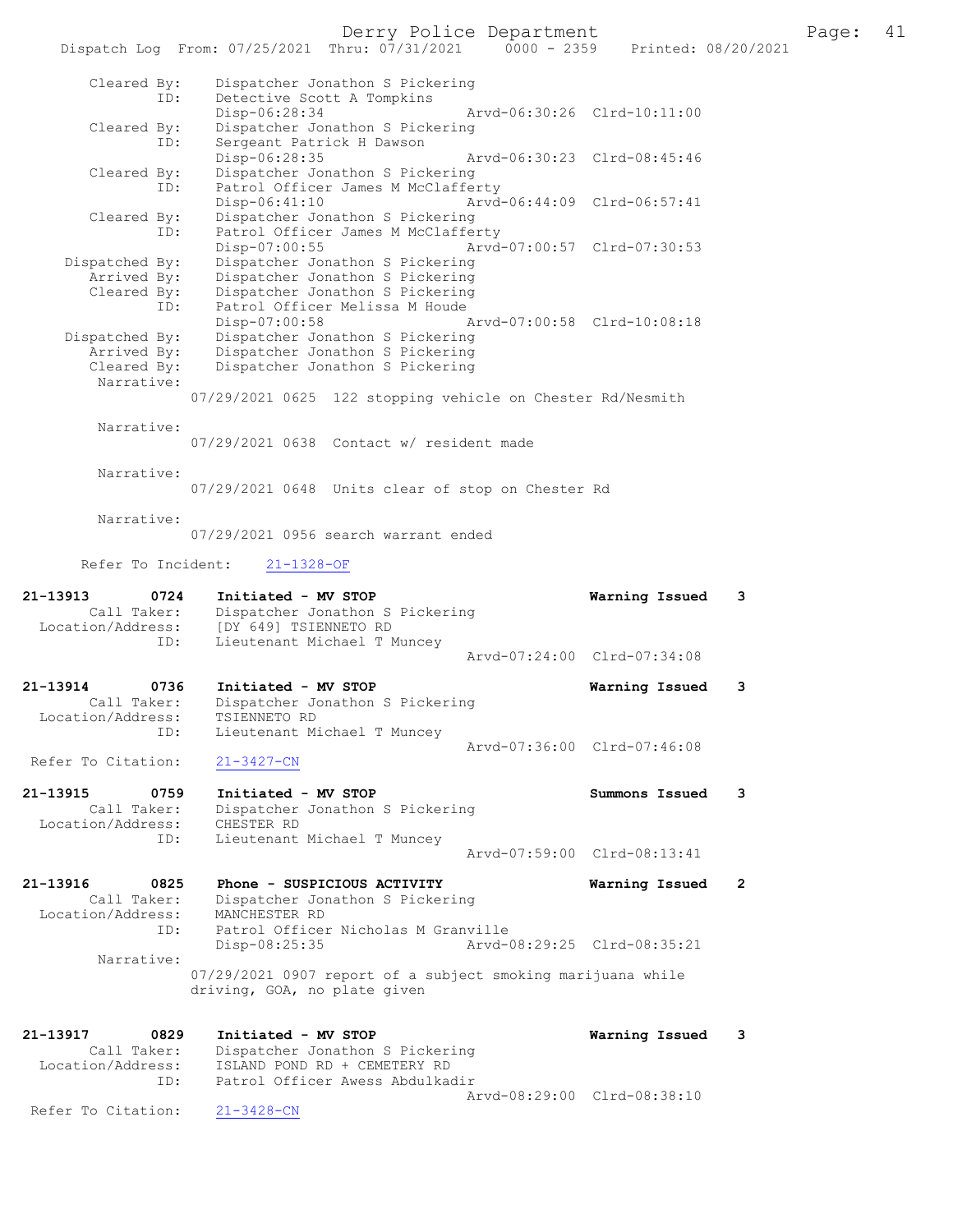ID: Captain Vernon L Thomas Arvd-08:37:00 Clrd-08:46:53 21-13920 0841 Initiated - MV STOP Warning Issued 3 Call Taker: Dispatcher Jonathon S Pickering

 Location/Address: RT 28 ID: Patrol Officer Awess Abdulkadir Arvd-08:41:00 Clrd-08:50:56 Refer To Citation: 21-3429-CN

| 21-13921          | 0844 | Phone - ALARM, BURGLAR              | False Alarm                 |  |
|-------------------|------|-------------------------------------|-----------------------------|--|
| Call Taker:       |      | Dispatcher Jonathon S Pickering     |                             |  |
| Location/Address: |      | [DY 3716] CRYSTAL AVE               |                             |  |
|                   | ID:  | Patrol Officer Nicholas M Granville |                             |  |
|                   |      | $Disp-08:47:03$                     | $Clrd-08:51:01$             |  |
|                   | ID:  | Patrol Officer James M McClafferty  |                             |  |
|                   |      | $Disp-08:47:06$                     | $Clrd-08:51:04$             |  |
|                   | ID:  | Sergeant Patrick H Dawson           |                             |  |
|                   |      | $Disp-08:47:12$                     | Aryd-08:48:47 Clrd-08:58:21 |  |
| Narrative:        |      |                                     |                             |  |

07/29/2021 0845 multiple alarms

Narrative:

07/29/2021 0848 off with service company

Refer To Field Int: 21-2692-FI

- 21-13922 0846 Initiated MV STOP Warning Issued 3 Call Taker: Dispatcher Jonathon S Pickering Location/Address: S MAIN ST ID: Lieutenant Michael T Muncey Arvd-08:46:00 Clrd-08:55:14
- 21-13923 0855 Initiated MV STOP Warning Issued 3 Call Taker: Dispatcher Jonathon S Pickering Location/Address: [DY 3627] S MAIN ST ID: Lieutenant Michael T Muncey Arvd-08:55:00 Clrd-09:04:46
- 21-13924 0855 Initiated MV STOP Warning Issued 3 Call Taker: Dispatcher Jonathon S Pickering Location/Address: N MAIN ST ID: Patrol Officer James M McClafferty Arvd-08:55:00 Clrd-08:58:55<br>
21-3430-CN

Refer To Citation:

21-13925 0904 Phone - DELIVER A MESSAGE Message Delivered 1 Call Taker: Dispatcher Jonathon S Pickering Location/Address: SOUTH AVE ID: Sergeant Patrick H Dawson Disp-09:09:23 Arvd-09:09:33 Clrd-09:47:11 ID: Patrol Officer Nicholas M Granville Disp-09:09:30 Arvd-09:09:31 Clrd-09:47:27 Narrative: 07/29/2021 0909 death notification for Concord PD

## 21-13927 0921 Phone - WELFARE CHECK Services Rendered 2 Call Taker: Sergeant Jared Knox Location/Address: DERRYFIELD RD

ID: Patrol Officer Nicholas M Granville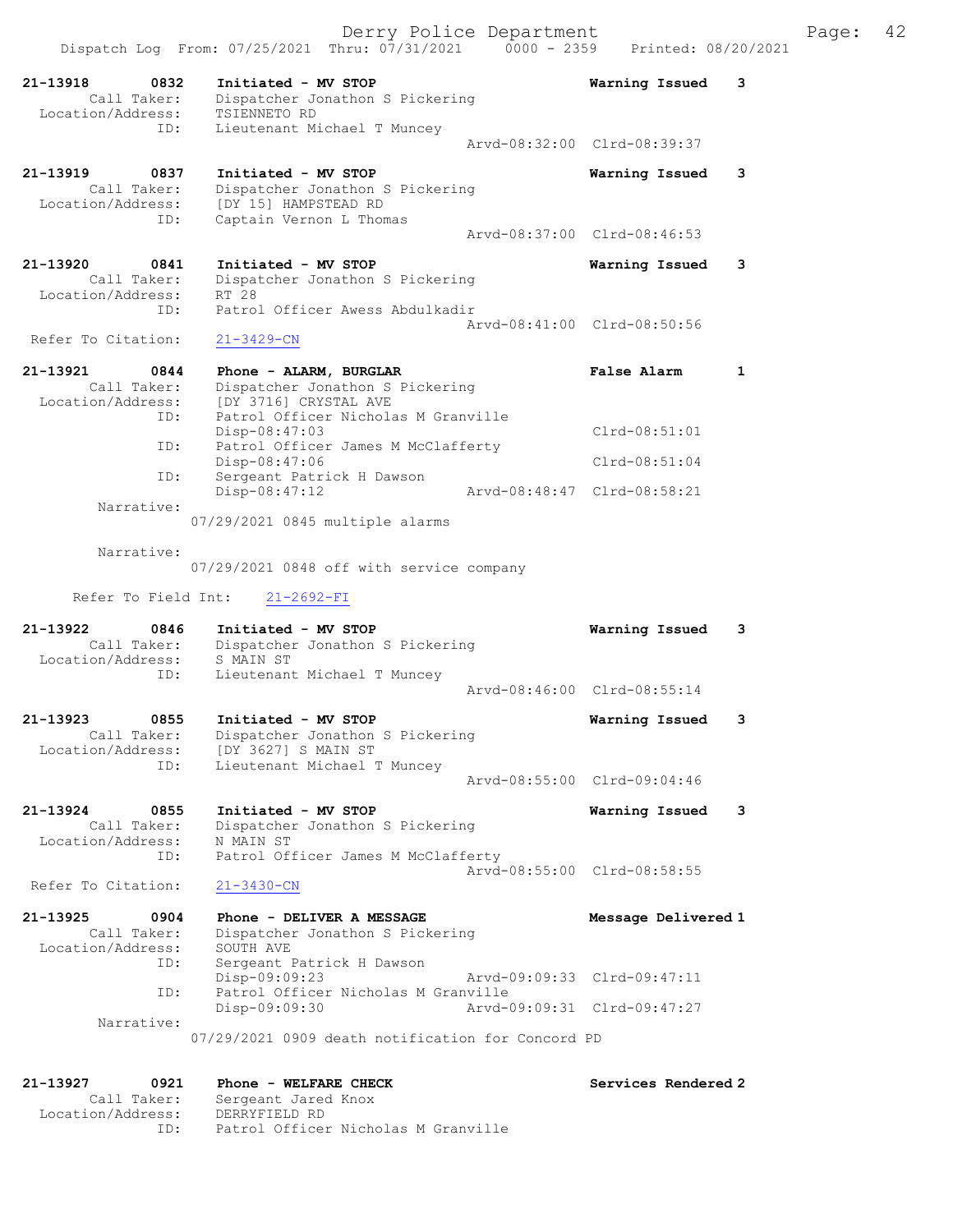Derry Police Department Page: 43 Dispatch Log From:  $07/25/2021$  Thru:  $07/31/2021$  0000 - 2359 Disp-09:47:40 Arvd-10:04:24 Clrd-10:07:26 Dispatched By: Dispatcher Jonathon S Pickering<br>Arrived By: Dispatcher Jonathon S Pickering Arrived By: Dispatcher Jonathon S Pickering Cleared By: Dispatcher Jonathon S Pickering ID: Sergeant Patrick H Dawson<br>Disp-09:47:44 Disp-09:47:44 Arvd-10:04:26 Clrd-10:07:28<br>Dispatched By: Dispatcher Jonathon S Pickering spatched By: Dispatcher Jonathon S Pickering<br>Arrived By: Dispatcher Jonathon S Pickering Arrived By: Dispatcher Jonathon S Pickering Cleared By: Dispatcher Jonathon S Pickering Refer To Field Int: 21-2704-FI 21-13926 0922 Initiated - MV STOP Warning Issued 3 Call Taker: Sergeant Jared Knox Location/Address: E DERRY RD ID: Lieutenant Michael T Muncey Arvd-09:22:00 Clrd-09:31:04 Cleared By: Dispatcher Jonathon S Pickering 21-13928 0926 Phone - MV ACCIDENT CONSERVERS Report Taken 1 Call Taker: Dispatcher Jonathon S Pickering Location/Address: W BROADWAY + FORDWAY ST ID: Patrol Officer Timothy J Underhill<br>Disp-09:27:44 Arvd Disp-09:27:44 Arvd-09:33:31 Clrd-10:43:03 Narrative: 07/29/2021 0935 off with NH 4286104 and NH 4014623 Narrative: 07/29/2021 0940 AAA requested and responding for NH 4286104 Narrative: 07/29/2021 1038 AAA on scene Narrative: 07/29/2021 1045 McGonigle vs. Moran reportable Refer To Accident: 21-362-AC 21-13929 0935 Phone - PARKING COMPLAINT Gone on Arrival 1 Call Taker: Dispatcher Jonathon S Pickering<br>ion/Addres: FAIRWAY DR Location/Address:<br>ID: Patrol Officer James M McClafferty<br>Disp-09:36:21 Arvd Disp-09:36:21 Arvd-09:45:49 Clrd-09:50:22 21-13930 0937 Initiated - MV STOP Warning Issued 3 Call Taker: Dispatcher Jonathon S Pickering Location/Address:<br>TD: HAMPSTEAD RD<br>Lieutenant Michael T Muncey Arvd-09:37:00 Clrd-09:44:25 21-13931 0949 Initiated - MV STOP Warning Issued 3 Call Taker: Dispatcher Jonathon S Pickering Location/Address: E BROADWAY ID: Lieutenant Michael T Muncey Arvd-09:49:00 Clrd-09:59:00 21-13932 0955 Initiated - PARKING COMPLAINT Message Delivered 1 Call Taker: Dispatcher Jonathon S Pickering Location/Address: MAPLE ST ID: Dispatcher Jonathon S Pickering Arvd-09:55:00 Clrd-09:58:14 Narrative: 07/29/2021 0956 DPW requesting vehicle be moved for construction, owner of NH 4947027 agreed to move 21-13933 1001 Initiated - MV STOP Warning Issued 3 Call Taker: Dispatcher Jonathon S Pickering Location/Address: S MAIN ST ID: Lieutenant Michael T Muncey

Arvd-10:01:00 Clrd-10:08:56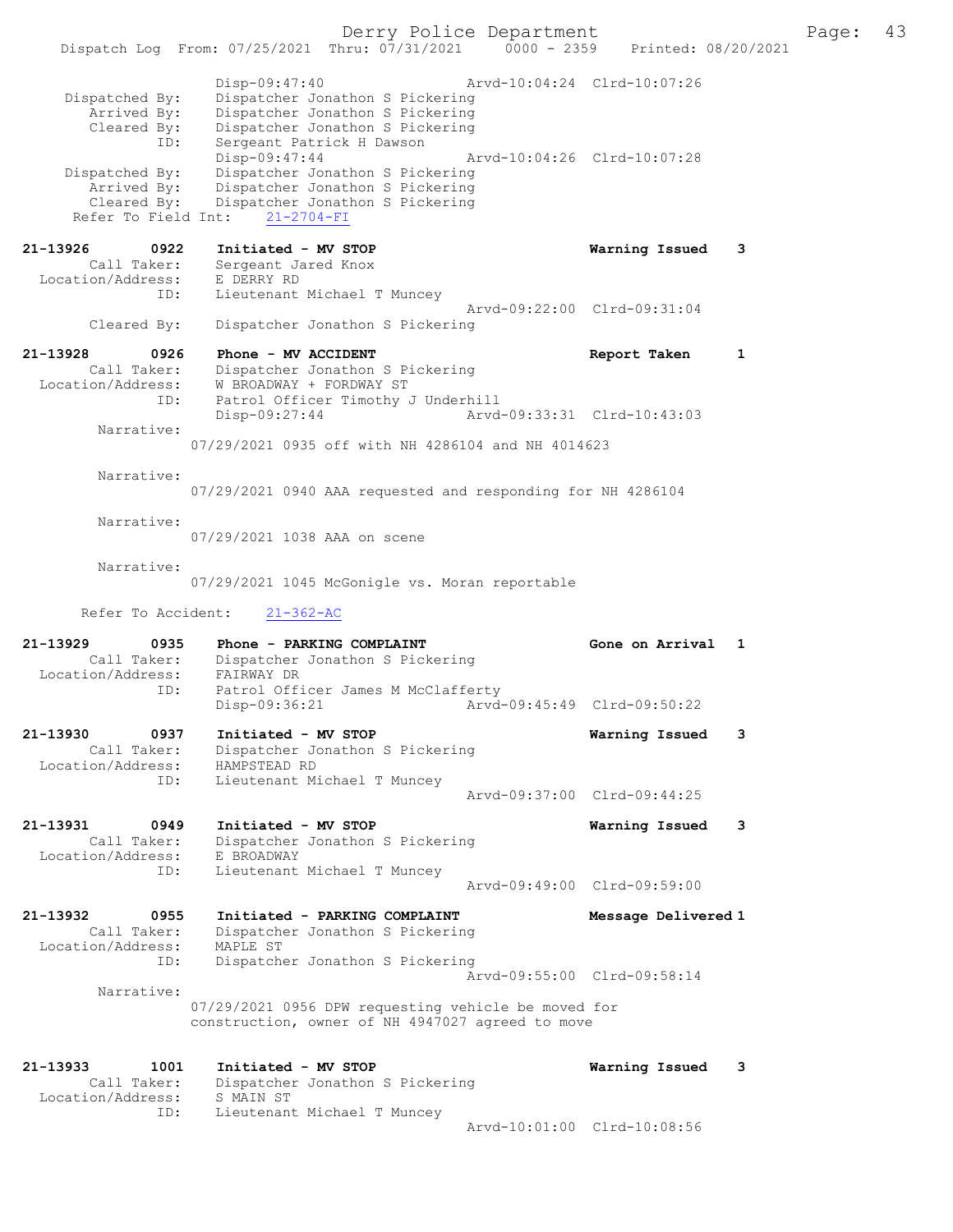|                                                             | Dispatch Log From: 07/25/2021 Thru: 07/31/2021 0000 - 2359 Printed: 08/20/2021                         | Derry Police Department |                                                 | Page: | 44 |
|-------------------------------------------------------------|--------------------------------------------------------------------------------------------------------|-------------------------|-------------------------------------------------|-------|----|
| 21-13934<br>1013<br>Call Taker:<br>Location/Address:<br>ID: | Initiated - MV STOP<br>Dispatcher Jonathon S Pickering<br>ALADDIN CIR<br>Lieutenant Michael T Muncey   |                         | Warning Issued 3<br>Arvd-10:13:00 Clrd-10:21:40 |       |    |
| 21-13935<br>1038<br>Call Taker:<br>Location/Address:<br>ID: | Initiated - MV STOP<br>Dispatcher Jonathon S Pickering<br>WOOD AVE<br>Lieutenant Michael T Muncey      |                         | Warning Issued 3<br>Arvd-10:38:00 Clrd-10:50:53 |       |    |
| 21-13936<br>1120<br>Call Taker:<br>Location/Address:<br>ID: | Initiated - MV STOP<br>Dispatcher Jonathon S Pickering<br>TSIENNETO RD<br>Patrol Officer Casey J Noyes |                         | Warning Issued 3<br>Arvd-11:20:00 Clrd-11:25:32 |       |    |
| Refer To Citation:<br>21-13937<br>1142<br>Call Taker:       | $21 - 3431 - CN$<br>Phone - Loose Dog Complaint<br>Dispatcher Jonathon S Pickering                     |                         | Services Rendered 2                             |       |    |

 Location/Address: ELEANOR AVE ID: Patrol Officer Casey J Noyes Disp-11:42:57 Arvd-11:54:30 Clrd-12:01:19 Narrative: 07/29/2021 1201 loose dog returned to owner, dog tag # 4995

| 21-13938           | 1143        | Initiated - MV STOP                | Summons Issued 3 |  |
|--------------------|-------------|------------------------------------|------------------|--|
|                    | Call Taker: | Dispatcher Jonathon S Pickering    |                  |  |
| Location/Address:  |             | HIGH ST + BEACON ST                |                  |  |
|                    | ID:         | Patrol Officer Timothy J Underhill |                  |  |
|                    |             | Arvd-11:43:00 Clrd-11:51:19        |                  |  |
| Refer To Citation: |             | 21-816-006026                      |                  |  |

## 21-13939 1158 Phone - NOISE COMPLAINT Quieted on Request 2 Call Taker: Dispatcher Jonathon S Pickering Location/Address: REUBEN RD ID: Patrol Officer Timothy J Underhill Disp-12:01:18 Arvd-12:11:30 Clrd-12:28:57 Narrative:

07/29/2021 1217 loud blast in the area

Refer To Field Int: 21-2706-FI

| 21-13940           | 1207               | Initiated - MV STOP             | Warning Issued              | 3 |
|--------------------|--------------------|---------------------------------|-----------------------------|---|
|                    | Call Taker:        | Dispatcher Jonathon S Pickering |                             |   |
| Location/Address:  |                    | RT 28 + BERRY ST                |                             |   |
|                    | ID:                | Patrol Officer Casey J Noyes    |                             |   |
|                    |                    |                                 | Arvd-12:07:00 Clrd-12:13:56 |   |
| Refer To Citation: |                    | $21 - 3432 - CN$                |                             |   |
| 21-13941           | 1207               | Initiated - JUVENILE OFFENSES   | Report Taken                | 2 |
|                    | Call Taker:        | Dispatcher Jonathon S Pickering |                             |   |
| Location/Address:  |                    | GULF RD                         |                             |   |
|                    | ID:                | Detective Peter A Houlis        |                             |   |
|                    |                    |                                 | Arvd-12:07:00 Clrd-12:11:32 |   |
|                    | Refer To Incident: | 21-1328-OF                      |                             |   |
| 21-13942           | 1216               | Initiated - SUBPOENA DELIVERY   | Not Served                  |   |
|                    | Call Taker:        | Dispatcher Jonathon S Pickering |                             |   |

 Location/Address: S MAIN ST ID: Patrol Officer Melissa M Houde Arvd-12:16:00 Clrd-12:19:51

| 21-13943<br>1216                 | Phone - ROAD HAZARD                                    | Could Not Locate 2 |
|----------------------------------|--------------------------------------------------------|--------------------|
| Call Taker:<br>Location/Address: | Dispatcher Jonathon S Pickering<br>[DY 1198] BYPASS 28 |                    |
|                                  |                                                        |                    |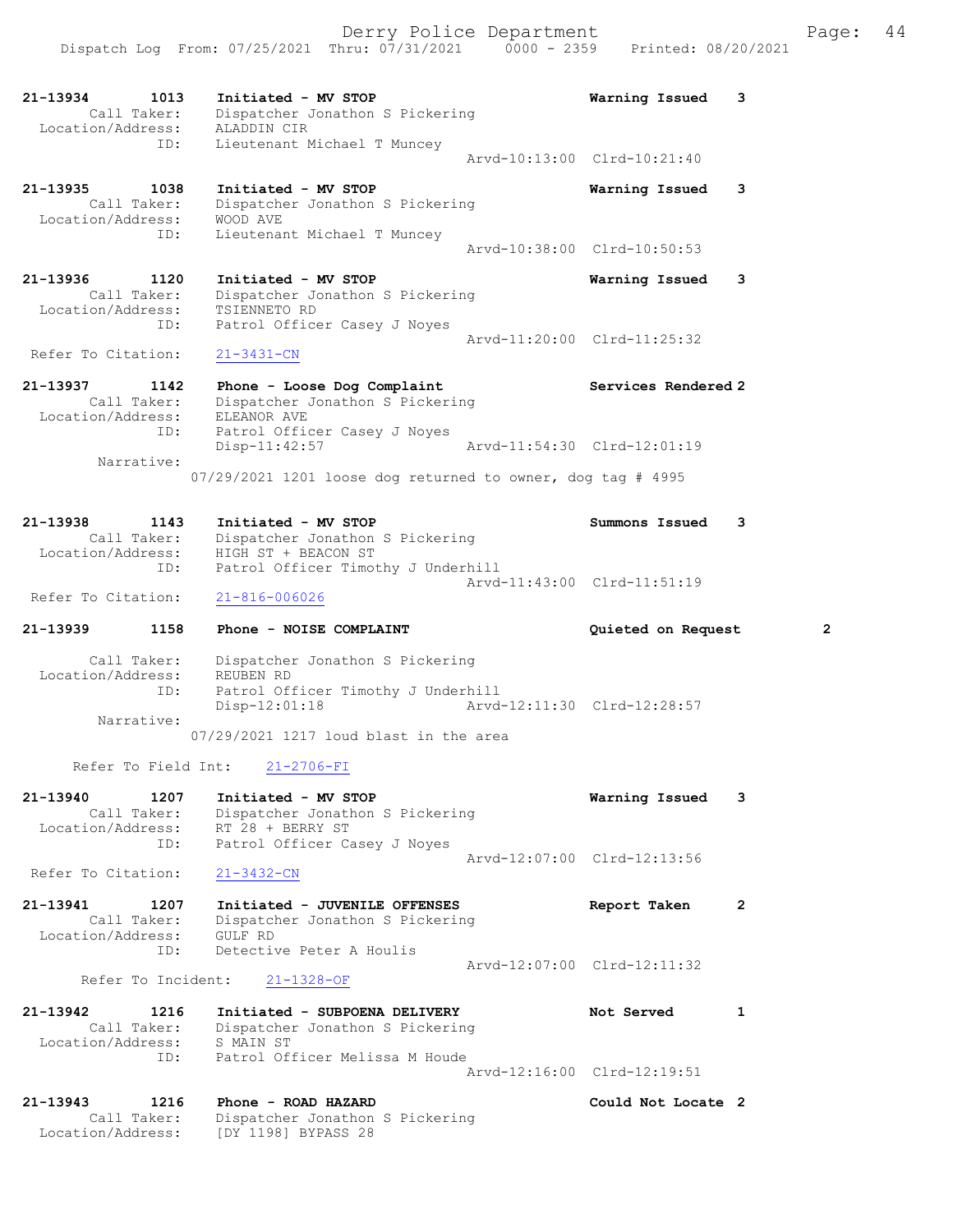Derry Police Department The Page: 45 Dispatch Log From: 07/25/2021 Thru: 07/31/2021 0000 - 2359 Printed: 08/20/2021 ID: Patrol Officer James M McClafferty Disp-12:16:56 Arvd-12:23:59 Clrd-12:25:12 21-13944 1233 Radio - SUBPOENA DELIVERY Served 1 Call Taker: Dispatcher Jonathon S Pickering Location/Address: LARAWAY CT ID: Patrol Officer Melissa M Houde<br>Disp-12:33:28 Disp-12:33:28 Arvd-12:33:30 Clrd-12:39:40 21-13945 1245 Radio - FOLLOW-UP Cleared 2 Call Taker: Dispatcher Jonathon S Pickering Location/Address: SAWYER CT ID: Detective Peter A Houlis<br>Disp-12:45:45 Disp-12:45:45 Arvd-12:45:48 Clrd-13:05:53 21-13946 1258 Radio - SUBPOENA DELIVERY Not Served 1 Call Taker: Dispatcher Jonathon S Pickering Location/Address: [DY 3112] BLACKBERRY RD ID: Patrol Officer Awess Abdulkadir Disp-12:58:33 Arvd-12:58:35 Clrd-13:08:43 21-13947 1307 Phone - ANIMAL COMPLAINT Services Rendered 1 Call Taker: Dispatcher Jonathon S Pickering Location/Address: [DY 1294] CRYSTAL AVE ID: Patrol Officer Casey J Noyes Disp-13:07:44 Clrd-13:07:59 Narrative: 07/29/2021 1308 dog in a car, GOA 21-13948 1322 Initiated - MV STOP Warning Issued 3 Call Taker: Dispatcher Jonathon S Pickering Location/Address: S MAIN ST ID: Fatrol Officer Timothy J Underhill Arvd-13:22:00 Clrd-13:25:17 Refer To Citation: 21-3433-CN 21-13949 1359 Initiated - SUBPOENA DELIVERY Not Served 1 .<br>Call Taker: Dispatcher Jonathon S Pickering<br>Location/Address: LINLEW DR Location/Address: LINLEW DR ID: Patrol Officer Melissa M Houde Arvd-13:59:00 Clrd-14:03:01 21-13950 1403 Initiated - FOLLOW-UP No Action Required 2 Call Taker: Dispatcher Jonathon S Pickering Location/Address: [DY 81] TSIENNETO RD ID: Patrol Officer James M McClafferty Arvd-14:03:00 Clrd-14:15:22 21-13951 1508 Phone - PARKING COMPLAINT Gone on Arrival 1 Call Taker: Dispatcher Christina L Power<br>tion/Address: FRANKLIN ST Location/Address: ID: Patrol Officer Joshua Martin Disp-15:23:06 Arvd-15:25:27 Clrd-15:25:28 21-13952 1520 Initiated - MV STOP No Action Required 3 Call Taker: Dispatcher Christina L Power Location/Address: W BROADWAY ID: Patrol Officer James M McClafferty Arvd-15:20:00 Clrd-15:25:39 Refer To Citation: 21-3434-CN 21-13953 1532 Initiated - MV STOP Warning Issued 3 Call Taker: Dispatcher Christina L Power Location/Address: W BROADWAY ID: Patrol Officer Joshua Martin Arvd-15:32:00 Clrd-15:36:19<br>21-3435-CN Refer To Citation: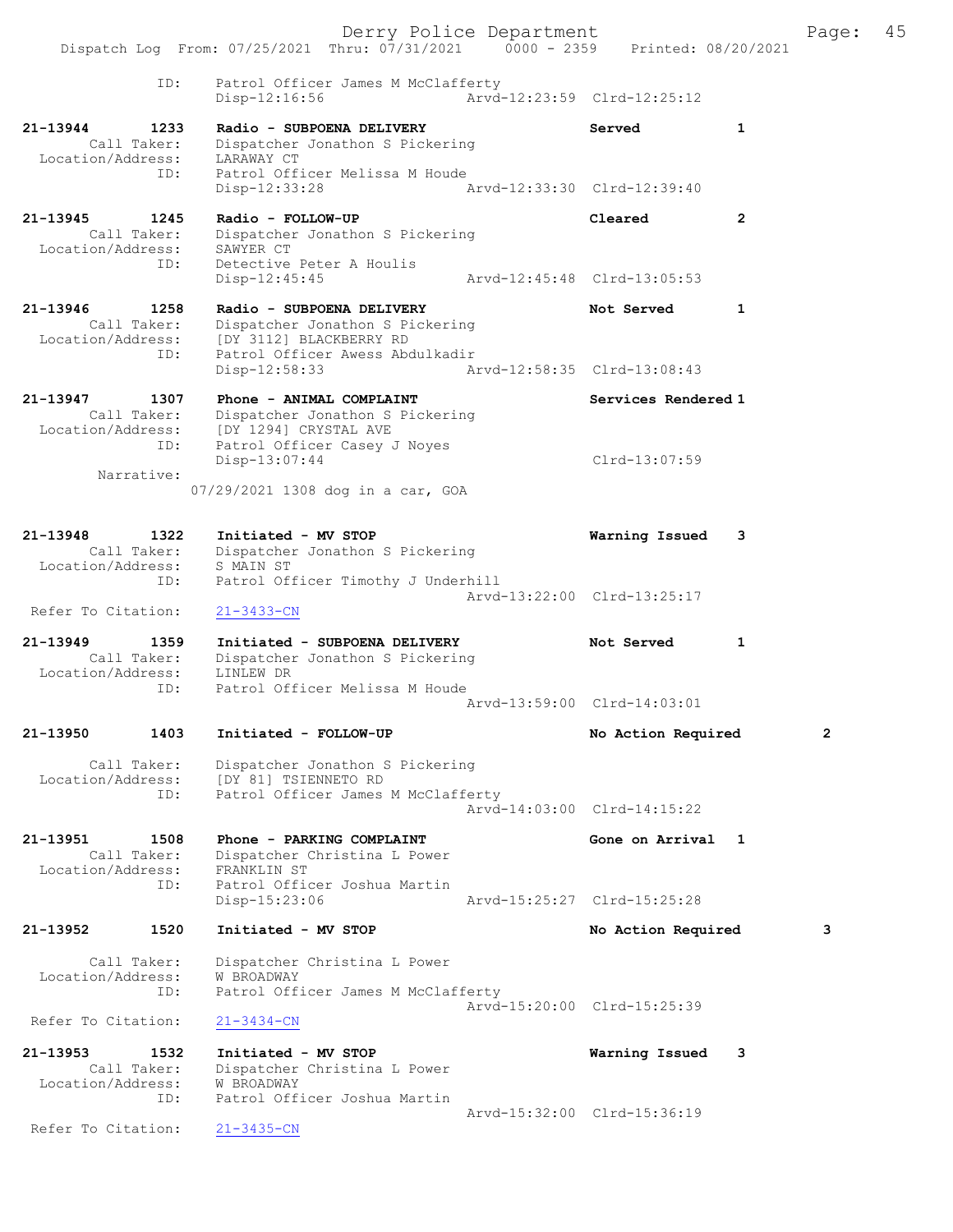21-13954 1537 Initiated - MV STOP Warning Issued 3 Call Taker: Dispatcher Christina L Power Location/Address: W BROADWAY ID: Patrol Officer James M McClafferty Arvd-15:37:00 Clrd-15:46:23 Refer To Citation: 21-3436-CN

21-13955 1544 Initiated - MV STOP Warning Issued 3 Call Taker: Dispatcher Christina L Power Location/Address: KENDALL POND RD ID: Patrol Officer Michael Carnazzo Arvd-15:44:00 Clrd-15:55:58<br>
21-3437-CN Refer To Citation:

21-13956 1550 Initiated - MV STOP Warning Issued 3 Call Taker: Dispatcher Christina L Power Location/Address: W BROADWAY ID: Patrol Officer James M McClafferty Arvd-15:50:00 Clrd-15:57:49 Cleared By: Sergeant Michael W Hughes Refer To Citation: 21-3438-CN

21-13957 1556 Phone - LOST PERSON Services Rendered 2 Call Taker: Dispatcher Christina L Power Location/Address: FAIRWAY DR ID: Patrol Officer Joshua Martin Disp-15:59:33 Arvd-16:03:37 Clrd-16:10:24<br>ID: Patrol Officer Blake A Martineau Patrol Officer Blake A Martineau<br>Disp-15:59:36 Art Disp-15:59:36 Arvd-16:03:21 Clrd-16:05:00 ID: Patrol Officer Casey J Noyes Disp-16:03:41 Arvd-16:03:42 Clrd-16:04:57 Narrative: 07/29/2021 1603 courtesy transport to # 4, s/m 6532.7

Narrative:

07/29/2021 1609 e/m 6533.0

Narrative:

located and returned home.

Refer To Field Int: 21-2697-FI

| 21-13958<br>Location/Address:     | 1605<br>Call Taker:        | Initiated - MV STOP<br>Dispatcher Christina L Power<br>W BROADWAY                                   | Warning Issued              | 3 |
|-----------------------------------|----------------------------|-----------------------------------------------------------------------------------------------------|-----------------------------|---|
|                                   | ID:                        | Patrol Officer James M McClafferty                                                                  | Arvd-16:05:00 Clrd-16:11:02 |   |
| Refer To Citation:                |                            | $21 - 3439 - CN$                                                                                    |                             |   |
| $21 - 13959$<br>Location/Address: | 1617<br>Call Taker:<br>ID: | Initiated - FOLLOW-UP<br>Dispatcher Christina L Power<br>FAIRWAY DR<br>Patrol Officer Joshua Martin | Cleared                     |   |
|                                   |                            |                                                                                                     | Arvd-16:17:00 Clrd-16:27:11 |   |

21-13960 1621 Initiated - MV STOP Warning Issued 3 Call Taker: Dispatcher Christina L Power Location/Address: W BROADWAY ID: Patrol Officer James M McClafferty Arvd-16:21:00 Clrd-16:26:55 Refer To Citation: 21-3441-CN

21-13961 1636 Initiated - MV STOP Warning Issued 3 Call Taker: Dispatcher Christina L Power Location/Address: W BROADWAY ID: Patrol Officer James M McClafferty Arvd-16:36:00 Clrd-16:44:30 Cleared By: Patrol Officer James M McClafferty Refer To Citation: 21-3442-CN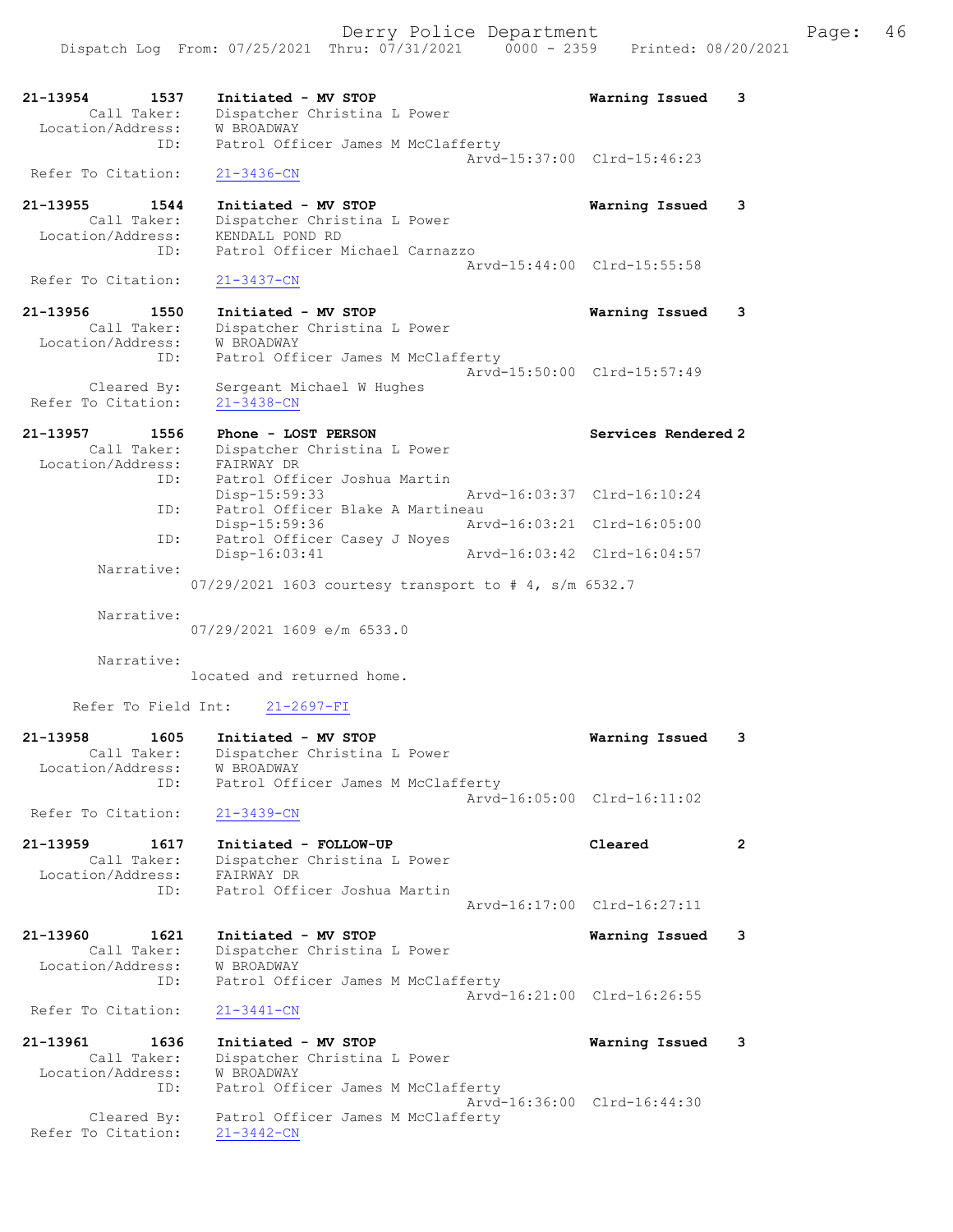| 21-13962<br>1651                 | Initiated - MV STOP                                | Warning Issued              | 3              |
|----------------------------------|----------------------------------------------------|-----------------------------|----------------|
| Call Taker:                      | Dispatcher Christina L Power                       |                             |                |
| Location/Address:<br>ID:         | CENTRAL ST<br>Patrol Officer James M McClafferty   |                             |                |
|                                  |                                                    | Arvd-16:51:00 Clrd-16:53:58 |                |
| Refer To Citation:               | $21 - 3443 - CN$                                   |                             |                |
|                                  |                                                    |                             |                |
| 21-13963<br>1705                 | Initiated - MV STOP                                | Warning Issued              | 3              |
| Call Taker:                      | Dispatcher Christina L Power                       |                             |                |
| Location/Address:                | E BROADWAY                                         |                             |                |
| ID:                              | Patrol Officer James M McClafferty                 |                             |                |
| Refer To Citation:               |                                                    | Arvd-17:05:00 Clrd-17:11:28 |                |
|                                  | $21 - 3444 - CN$                                   |                             |                |
| 21-13964<br>1716                 | Initiated - MV STOP                                | Summons Issued              | 3              |
| Call Taker:                      | Dispatcher Christina L Power                       |                             |                |
| Location/Address:                | W BROADWAY                                         |                             |                |
| ID:                              | Patrol Officer James M McClafferty                 |                             |                |
|                                  |                                                    | Arvd-17:16:00 Clrd-17:25:13 |                |
| Refer To Citation:               | $21 - 3445 - CN$                                   |                             |                |
| 21-13965<br>1723                 | Phone - ASSIST CITIZEN                             | Matter Mediated 3           |                |
| Call Taker:                      | Dispatcher Christina L Power                       |                             |                |
| Location/Address:                | ASHLEIGH DR                                        |                             |                |
| ID:                              | Patrol Officer Joshua Martin                       |                             |                |
|                                  | Disp-17:23:46                                      | Aryd-17:28:28 Clrd-17:46:36 |                |
|                                  | Refer To Field Int: 21-2696-FI                     |                             |                |
|                                  |                                                    |                             |                |
| 21-13966<br>1747                 | Initiated - MV STOP                                | Warning Issued              | 3              |
| Call Taker:                      | Dispatcher Christina L Power                       |                             |                |
| Location/Address:<br>ID:         | RAILROAD AVE<br>Patrol Officer James M McClafferty |                             |                |
|                                  |                                                    | Arvd-17:47:00 Clrd-17:53:50 |                |
| Refer To Citation:               | $21 - 3446 - CN$                                   |                             |                |
|                                  |                                                    |                             |                |
|                                  |                                                    |                             |                |
| 21-13967<br>1749                 | Initiated - FOLLOW-UP                              | Cleared                     | $\overline{2}$ |
| Call Taker:                      | Dispatcher Christina L Power                       |                             |                |
| Location/Address:                | ROCKINGHAM RD                                      |                             |                |
| ID:                              | Patrol Officer Blake A Martineau                   |                             |                |
|                                  |                                                    | Arvd-17:49:00 Clrd-17:53:00 |                |
| 1813<br>21-13968                 | Initiated - MV STOP                                | Warning Issued              | 3              |
| Call Taker:                      | Patrol Officer Robert S Moore                      |                             |                |
| Location/Address:                | W BROADWAY                                         |                             |                |
| ID:                              | Patrol Officer James M McClafferty                 |                             |                |
|                                  |                                                    | Arvd-18:13:00 Clrd-18:17:55 |                |
| Refer To Citation:               | $21 - 3447 - CN$                                   |                             |                |
|                                  |                                                    |                             |                |
| 21-13969<br>1828<br>Call Taker:  | Initiated - MV STOP                                | Warning Issued              | 3              |
| Location/Address:                | Dispatcher Christina L Power<br>W BROADWAY         |                             |                |
| ID:                              | Patrol Officer James M McClafferty                 |                             |                |
|                                  |                                                    | Arvd-18:28:00 Clrd-18:34:53 |                |
| Refer To Citation:               | $21 - 3448 - CN$                                   |                             |                |
|                                  |                                                    |                             |                |
| 21-13970<br>1831                 | Initiated - SERVE RESTRAINING ORDER                | Served                      | $\mathbf{2}$   |
| Call Taker:<br>Location/Address: | Dispatcher Christina L Power<br>DERRY WAY          |                             |                |
| ID:                              | Patrol Officer Joshua Martin                       |                             |                |
|                                  |                                                    | Arvd-18:31:00 Clrd-18:42:29 |                |
|                                  |                                                    |                             |                |
| 21-13971<br>1833                 | Phone - WELFARE CHECK                              | Report Taken                | $\mathbf{2}$   |
| Call Taker:                      | Dispatcher Christina L Power                       |                             |                |
| Location/Address:<br>ID:         | GULF RD<br>Patrol Officer Blake A Martineau        |                             |                |
|                                  | Disp-18:35:00                                      | Arvd-18:42:26 Clrd-19:04:51 |                |
| ID:                              | Sergeant Seth Plumer                               |                             |                |
|                                  | Disp-18:35:03<br>Refer To Incident: 21-1330-OF     | Arvd-18:42:26 Clrd-19:04:37 |                |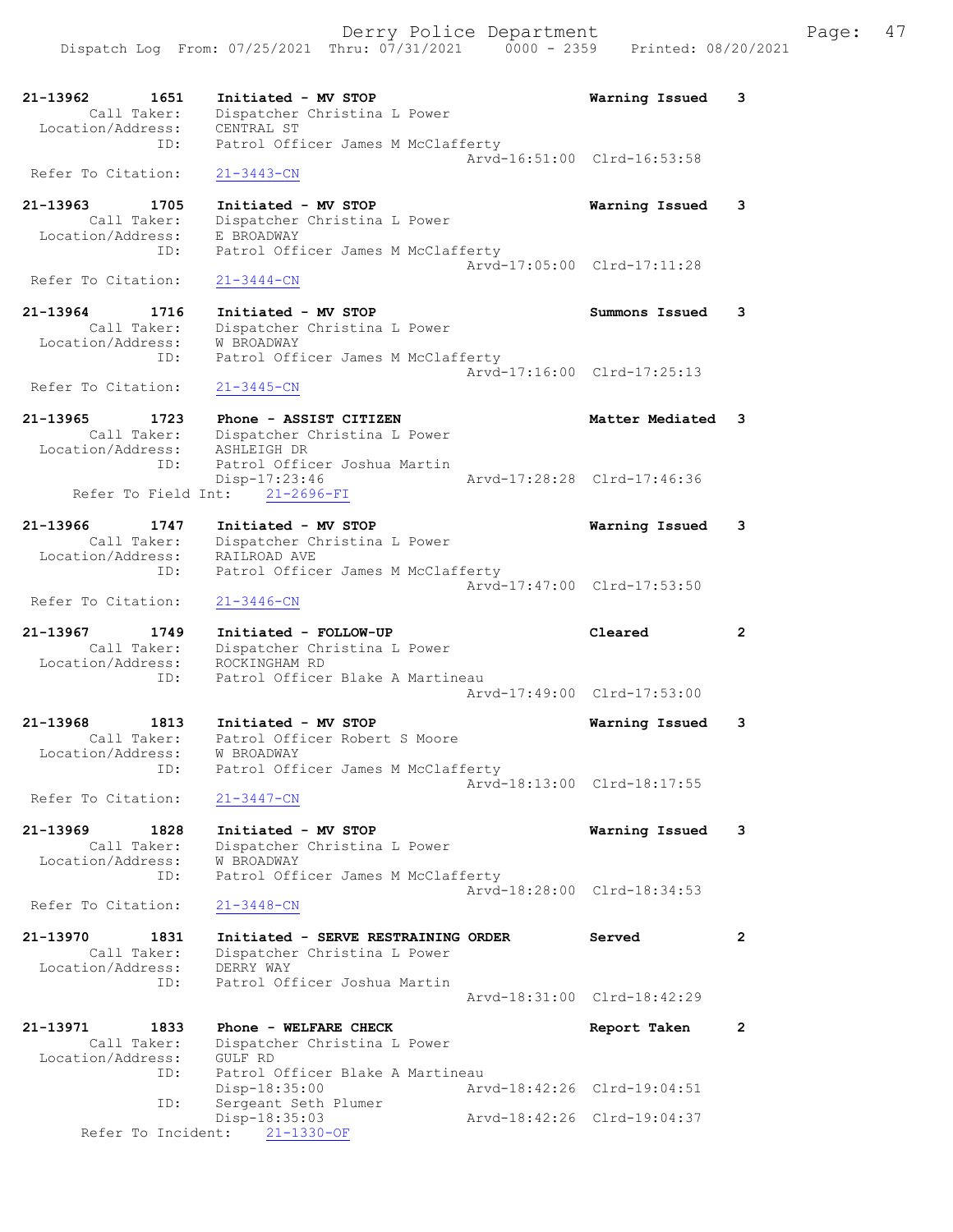|                                                                 | Dispatch Log From: 07/25/2021 Thru: 07/31/2021                                                      | $0000 - 2359$ | Printed: 08/20/2021         |                |
|-----------------------------------------------------------------|-----------------------------------------------------------------------------------------------------|---------------|-----------------------------|----------------|
| 21-13972<br>1921                                                | Initiated - MV STOP                                                                                 |               | Summons Issued              | 3              |
| Call Taker:<br>Location/Address:<br>ID:                         | Dispatcher Christina L Power<br>HAMPSTEAD RD<br>Patrol Officer Taylor Dezotell                      |               |                             |                |
| Refer To Citation:                                              | $21 - 3449 - CN$                                                                                    |               | Arvd-19:21:00 Clrd-19:27:16 |                |
|                                                                 |                                                                                                     |               |                             |                |
| $21 - 13973$<br>2056<br>Call Taker:<br>Location/Address:<br>ID: | Initiated - FOLLOW-UP<br>Dispatcher Christina L Power<br>FAIRWAY DR<br>Patrol Officer Joshua Martin |               | Cleared                     | $\overline{2}$ |
|                                                                 |                                                                                                     |               | Arvd-20:56:00 Clrd-21:03:41 |                |
| 21-13974<br>2119<br>Call Taker:<br>Location/Address:            | Phone - DISTURBANCE<br>Dispatcher Christina L Power<br>AL ST                                        |               | Report Taken                | $\mathbf{1}$   |
| ID:                                                             | Patrol Officer Robert Corwin<br>Disp-21:19:49                                                       |               | Arvd-21:26:03 Clrd-22:15:18 |                |
| ID:<br>ID:                                                      | Patrol Officer Joshua Martin<br>Disp-21:19:52<br>Sergeant Seth Plumer                               |               | Arvd-21:26:02 Clrd-21:49:11 |                |
| Arrived By:                                                     | Disp-21:26:05<br>Sergeant Michael W Hughes                                                          |               | Arvd-21:34:05 Clrd-22:15:17 |                |
| Narrative:                                                      | 07/29/2021 2150 transporting one for an IEA s/m 26804.9                                             |               |                             |                |
| Narrative:                                                      | 07/29/2021 2202 off at PMC e/m 26809.9                                                              |               |                             |                |
| Refer To Incident:                                              | $21 - 1331 - OF$                                                                                    |               |                             |                |
| 21-13975<br>2139<br>Call Taker:<br>Location/Address:            | Phone - NOISE COMPLAINT<br>Patrol Officer Robert S Moore<br>PEABODY RD ANX                          |               | Gone on Arrival             | 2              |
| ID:<br>Cleared By:                                              | Patrol Officer Taylor Dezotell<br>Disp-21:40:55<br>Dispatcher Christina L Power                     |               | $Clrd-21:42:00$             |                |
| ID:<br>Cleared By:                                              | Patrol Officer Michael Carnazzo<br>Disp-21:41:01<br>Dispatcher Christina L Power                    |               | Arvd-21:46:18 Clrd-21:50:23 |                |
|                                                                 |                                                                                                     |               |                             |                |

| CIEALEU DY.    | DISPACCHEL CHILSCINA D FOWEL                                 |
|----------------|--------------------------------------------------------------|
| ID:            | Patrol Officer Blake A Martineau                             |
|                | Arvd-21:46:18 Clrd-21:50:24<br>Disp-21:42:22                 |
| Dispatched By: | Dispatcher Christina L Power                                 |
| Cleared By:    | Dispatcher Christina L Power                                 |
| Narrative:     |                                                              |
|                | 07/29/2021 2139 LOUD BANGING/CONSTRUCTION REPORTED BY NEARBY |
|                | RESIDENT                                                     |

Narrative:

Refer To Citation:

all quiet upon checking

### 21-13976 2149 Initiated - MV STOP Warning Issued 3 Call Taker: Dispatcher Christina L Power Location/Address: LINLEW DR ID: Patrol Officer Joshua Martin Arvd-21:49:00 Clrd-21:57:00

Refer To Citation: 21-3450-CN

21-13977 2156 Initiated - MV STOP Warning Issued 3 Call Taker: Dispatcher Christina L Power Location/Address: S MAIN ST ID: Patrol Officer Michael Carnazzo Arvd-21:56:00 Clrd-22:04:38<br>21-3451-CN

### 21-13978 2214 Initiated - FOLLOW-UP Cleared 2 Call Taker: Dispatcher Christina L Power Location/Address: FAIRWAY DR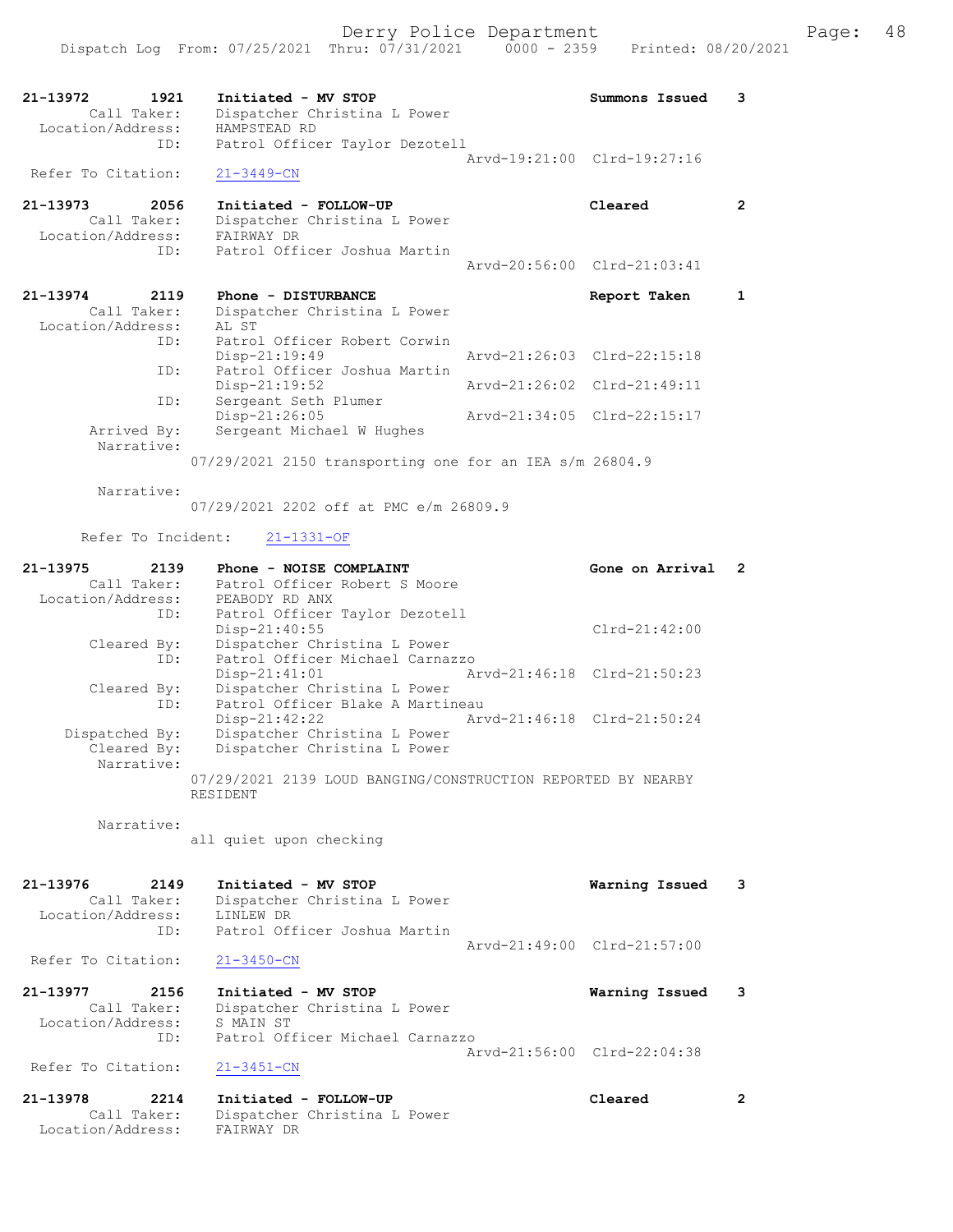Derry Police Department Fage: 49

|                   |     | Dispatch Log From: 07/25/2021 Thru: 07/31/2021 0000 - 2359 Printed: 08/20/2021 |                             |                                          |
|-------------------|-----|--------------------------------------------------------------------------------|-----------------------------|------------------------------------------|
|                   |     | ID: Patrol Officer Joshua Martin                                               |                             |                                          |
|                   |     |                                                                                |                             | Arvd-22:14:00 Clrd-22:31:53              |
|                   | ID: | Patrol Officer Michael Carnazzo                                                |                             |                                          |
|                   |     | $Disp-22:14:55$                                                                | Arvd-22:14:57 Clrd-22:31:42 |                                          |
| 21-13979 2258     |     | 911 - WELFARE CHECK                                                            |                             | Services Rendered 2                      |
| Call Taker:       |     | Dispatcher Jess W Arcand                                                       |                             |                                          |
| Location/Address: |     | ROCKINGHAM RD                                                                  |                             |                                          |
|                   | ID: | Patrol Officer Melissa M Houde                                                 |                             |                                          |
|                   |     | Disp-22:59:32 Arvd-23:11:08 Clrd-07/30/2021 @ 00:19:54                         |                             |                                          |
|                   | ID: | Patrol Officer Robert Corwin                                                   |                             |                                          |
|                   |     | Disp-22:59:34 Arvd-23:11:06 Clrd-23:45:50                                      |                             |                                          |
|                   | ID: | Patrol Officer Ryan M Panaro                                                   |                             |                                          |
|                   |     | Disp-23:29:55                                                                  |                             | Clrd-23:35:11                            |
| Dispatched By:    |     | Patrol Officer Robert S Moore                                                  |                             |                                          |
| Cleared By:       |     | Patrol Officer Robert S Moore                                                  |                             |                                          |
|                   | ID: | Sergeant Patrick H Dawson                                                      |                             |                                          |
|                   |     | Disp-23:30:05 Arvd-23:35:02 Clrd-07/30/2021 @ 00:19:58                         |                             |                                          |
| Dispatched By:    |     | Patrol Officer Robert S Moore                                                  |                             |                                          |
|                   |     | Arrived By: Patrol Officer Robert S Moore                                      |                             |                                          |
|                   | ID: | Patrol Officer Collin Kennedy                                                  |                             |                                          |
|                   |     | Disp-23:33:45 Arvd-23:35:06 Clrd-23:48:58                                      |                             |                                          |
| Arrived By:       |     | Patrol Officer Robert S Moore                                                  |                             |                                          |
|                   | ID: | Patrol Officer Ryan M Panaro                                                   |                             |                                          |
|                   |     | $Disp-23:56:03$                                                                |                             | Arvd-23:56:05 Clrd-07/30/2021 @ 00:19:55 |
| Narrative:        |     |                                                                                |                             |                                          |
|                   |     |                                                                                |                             |                                          |

07/29/2021 2336 DFD ON SCENE

## Refer To Arrest: 21-717-AR

| 21-13980<br>2308              | Phone - NOISE COMPLAINT       | Could Not Locate 2                       |
|-------------------------------|-------------------------------|------------------------------------------|
| Call Taker:                   | Dispatcher Jess W Arcand      |                                          |
| Location/Address: PEMBROKE DR |                               |                                          |
| ID:                           | Patrol Officer Collin Kennedy |                                          |
|                               | Disp-23:33:34                 | Clrd-23:33:39                            |
| ID:                           | Patrol Officer Robert Corwin  |                                          |
|                               | $Disp-23:48:15$               | Arvd-23:54:51 Clrd-07/30/2021 @ 00:00:34 |
| ID:                           | Patrol Officer Ryan M Panaro  |                                          |
|                               | Disp-23:48:18                 | Clrd-23:49:06                            |
| ID:                           | Patrol Officer Collin Kennedy |                                          |
|                               | $Disp-23:49:02$               | Arvd-23:51:38 Clrd-07/30/2021 @ 00:00:32 |
| 21-13981<br>2349              | Phone - NOISE COMPLAINT       | Services Rendered 2                      |
| Call Taker:                   | Dispatcher Jess W Arcand      |                                          |
| Location/Address:             | FAIRWAY DR                    |                                          |
| ID:                           | Patrol Officer Robert Corwin  |                                          |
|                               | $Disp-00:01:19$               | Arvd-00:06:15 Clrd-07/30/2021 @ 00:07:15 |
| ID:                           | Patrol Officer Collin Kennedy |                                          |
|                               | $Disp-00:01:24$               | Arvd-00:06:18 Clrd-07/30/2021 @ 00:07:18 |
| Narrative:                    |                               |                                          |
|                               | 07/29/2021 2349 LOUD PARTY    |                                          |

# For Date: 07/30/2021 - Friday

| 21-13982<br>Location/Address: | 0038<br>Call Taker:<br>ID: | Initiated - PROPERTY CHECK<br>Dispatcher Jess W Arcand<br>HUMPHREY RD<br>Patrol Officer Melissa M Houde | Services Rendered 2         |  |
|-------------------------------|----------------------------|---------------------------------------------------------------------------------------------------------|-----------------------------|--|
|                               |                            |                                                                                                         | Aryd-00:38:00 Clrd-00:56:40 |  |
| 21-13983<br>Location/Address: | 0040<br>Call Taker:<br>ID: | Initiated - MV CHECK<br>Dispatcher Jess W Arcand<br>MANCHESTER RD<br>Patrol Officer Ryan M Panaro       | Vehicle checked             |  |
|                               |                            |                                                                                                         | Arvd-00:40:00 Clrd-00:45:11 |  |
| 21-13984                      | 0124                       | Initiated - MV STOP                                                                                     | Warning Issued              |  |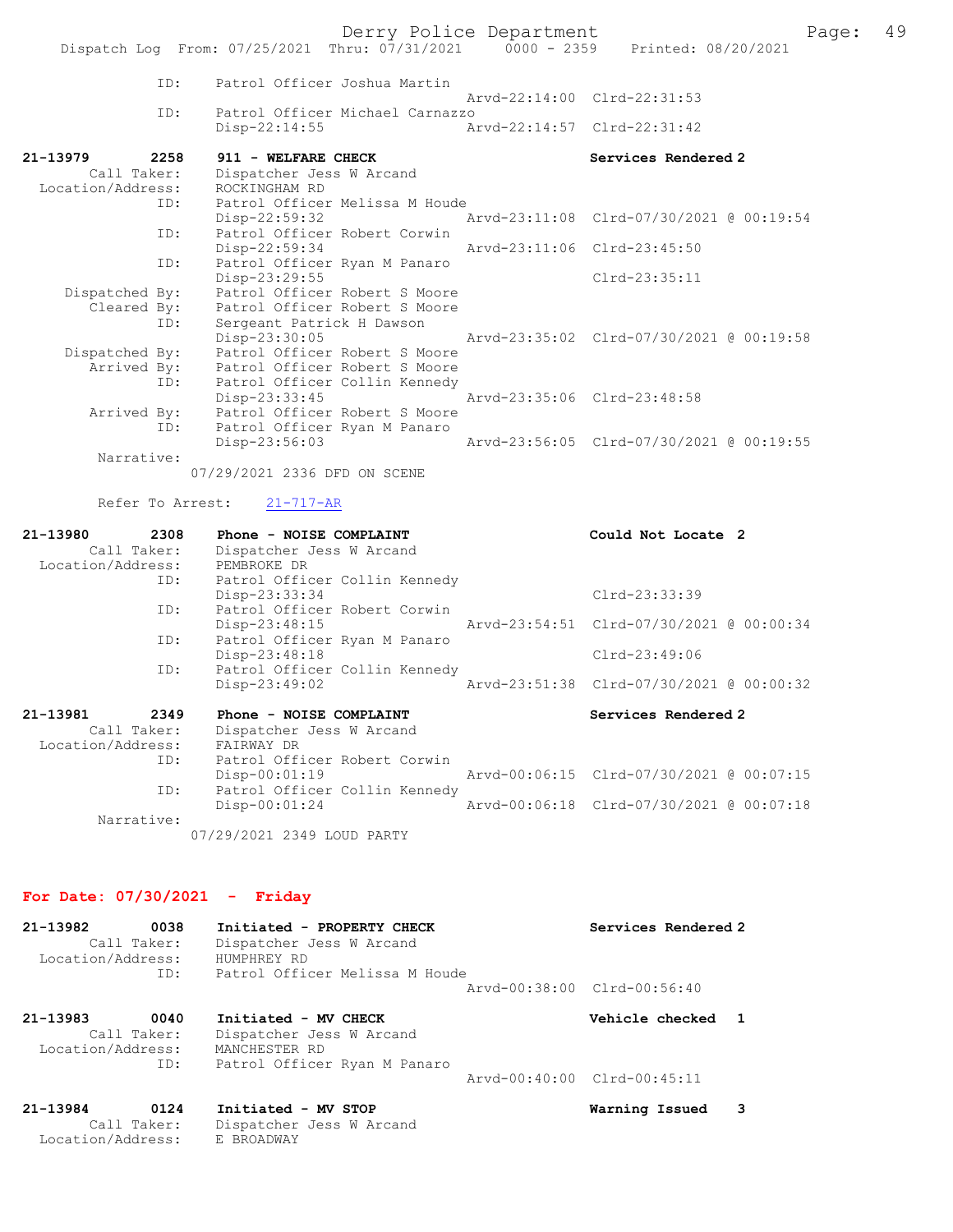| ID:                                                  | Patrol Officer Collin Kennedy                                                                        | Arvd-01:24:00 Clrd-01:31:27 |                                  |
|------------------------------------------------------|------------------------------------------------------------------------------------------------------|-----------------------------|----------------------------------|
| Refer To Citation:                                   | $21 - 3452 - CN$                                                                                     |                             |                                  |
| 21-13985<br>0147<br>Call Taker:                      | Phone - ALARM (OTHER)<br>Dispatcher Jess W Arcand                                                    |                             | Services Rendered 2              |
| Location/Address:<br>ID:                             | JUNIPER RD<br>Patrol Officer Collin Kennedy                                                          |                             |                                  |
| ID:                                                  | $Disp-01:48:27$<br>Patrol Officer Ryan M Panaro                                                      | Arvd-01:56:49 Clrd-02:04:54 |                                  |
| ID:                                                  | Disp-01:48:30<br>Sergeant Patrick H Dawson                                                           | Arvd-01:58:09               | $Clrd-02:04:55$                  |
|                                                      | $Disp-01:58:10$                                                                                      | Arvd-01:58:12 Clrd-02:04:57 |                                  |
| 21-13986<br>0159<br>Call Taker:<br>Location/Address: | Initiated - PROPERTY CHECK<br>Dispatcher Jess W Arcand<br>PIERCE AVE                                 |                             | Services Rendered 2              |
| ID:                                                  | Patrol Officer Melissa M Houde                                                                       | Arvd-01:59:00 Clrd-02:05:03 |                                  |
| 21-13987<br>0210<br>Call Taker:<br>Location/Address: | Phone - ERRATIC OPERATION<br>Dispatcher Jess W Arcand<br>ENGLISH RANGE RD                            |                             | Arrest(s) Made<br>$\overline{2}$ |
| ID:                                                  | Patrol Officer Collin Kennedy<br>Disp-02:10:59                                                       | Arvd-02:13:04 Clrd-06:16:01 |                                  |
| ID:                                                  | Sergeant Patrick H Dawson<br>Disp-02:12:11                                                           | Arvd-02:14:09 Clrd-02:43:19 |                                  |
| ID:                                                  | Patrol Officer Ryan M Panaro<br>Disp-02:14:12                                                        | Arvd-02:14:14               | $Clrd-02:43:23$                  |
| ID:<br>ID:                                           | Patrol Officer Melissa M Houde<br>Disp-02:19:51<br>Sergeant Patrick H Dawson                         | Arvd-02:33:11 Clrd-06:15:51 |                                  |
| Narrative:                                           | Disp-03:01:12                                                                                        | Arvd-03:01:14 Clrd-04:57:59 |                                  |
|                                                      | 07/30/2021 0223 ONE IN CUSTODY FOR DUI, ASSAULT, RESISTING<br>ARREST, AND ATTEMPTED THEFT            |                             |                                  |
| Narrative:                                           | 07/30/2021 0233 139 EN ROUTE TO HQ WITH ONE SM 44090.1                                               |                             |                                  |
| Narrative:                                           | 07/30/2021 0237 OFF AT HO EM 44093.1                                                                 |                             |                                  |
| Narrative:                                           | 07/30/2021 0242 DFD NOTIFIED AND RESPONDING                                                          |                             |                                  |
| Narrative:                                           | 07/30/2021 0247 DFD ON SCENE                                                                         |                             |                                  |
| Narrative:                                           | 07/30/2021 0257 DFD TRANSPORTING ONE TO PMC. 333 WITH DFD.<br>139 FOLLOWING                          |                             |                                  |
| Narrative:                                           | 07/30/2021 0301 OFF AT PMC                                                                           |                             |                                  |
| Narrative:                                           | 07/30/2021 0417 139 TRANSPORTING ONE FROM PMC TO HQ SM<br>44095.0                                    |                             |                                  |
| Narrative:                                           | 07/30/2021 0419 OFF AT HQ EM 44096.1                                                                 |                             |                                  |
| Narrative:                                           | 07/30/2021 0425 PLACED IN CELL 5                                                                     |                             |                                  |
| Narrative:                                           | 07/30/2021 0451 SUBJECT DECLINED BAIL/BOOKING. 139 AND 333<br>TRANSPORTING ONE TO RC HOC. SM 44096.2 |                             |                                  |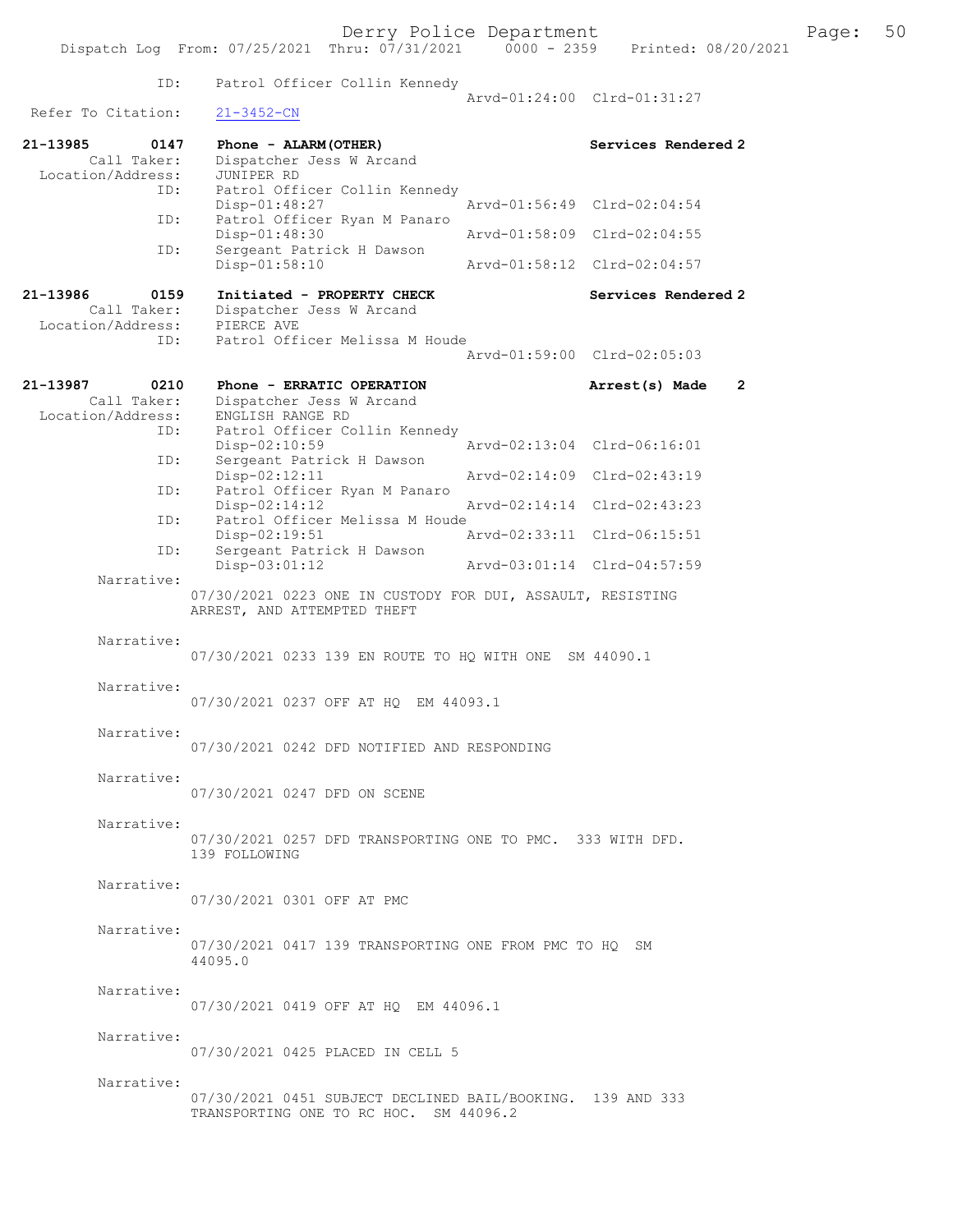Derry Police Department<br>
Page: 51 (17/31/2021 0000 - 2359 Printed: 08/20/2021 Dispatch Log From:  $07/25/2021$  Thru:  $07/31/2021$  0000 - 2359 Narrative: 07/30/2021 0501 IDENTIFIED AS: SHANNON CRUZ 80 GLEN FOREST DR MOULTONBOROUGH NH DOB 5/28/80 Narrative: 07/30/2021 0502 139 RESPONDING CODE 3 TO RC HOC Narrative: 07/30/2021 0516 139 SLOWING TO CODE 2 Narrative: 07/30/2021 0519 OFF AT RC HOC EM 44117.7 Narrative: 07/30/2021 0548 139 CLEAR BRENTWOOD. SUBJECT RELEASED TO RC HO<sub>C</sub> Refer To Incident: 21-1333-OF Refer To Arrest: 21-718-AR 21-13988 0608 Phone - ALARM, BURGLAR **False Alarm** 1<br>Call Taker: Dispatcher Jess W Arcand Dispatcher Jess W Arcand<br>GRINNELL RD Location/Address:<br>ID: Patrol Officer Collin Kennedy<br>Disp-06:16:06 Disp-06:16:06 Arvd-06:20:41 Clrd-06:24:07 ID: Patrol Officer Melissa M Houde<br>Disp-06:16:08 Disp-06:16:08 Arvd-06:20:43 Clrd-06:24:09 21-13989 0640 Initiated - FOLLOW-UP No Action Required 2 Call Taker: Dispatcher Jess W Arcand<br>.on/Address: MUNICIPAL DR Location/Address: ID: Patrol Officer Collin Kennedy Arvd-06:40:00 Cleared By: Dispatcher Jonathon S Pickering<br>Cleared By: Dispatcher Jonathon S Pickering Dispatcher Jonathon S Pickering ID: Patrol Officer Collin Kennedy<br>Disp-07:25:23 Disp-07:25:23 <br>Dispatched By: Dispatcher Jonathon S Pickering patched By: Dispatcher Jonathon S Pickering<br>Arrived By: Dispatcher Jonathon S Pickering Dispatcher Jonathon S Pickering Cleared By: Dispatcher Jonathon S Pickering 21-13990 0702 Phone - ALARM, BURGLAR False Alarm 1<br>Call Taker: Dispatcher Jonathon S Pickering Call Taker: Dispatcher Jonathon S Pickering<br>Location/Address: [DY 19] W BROADWAY [DY 19] W BROADWAY ID: Patrol Officer Nicholas M Granville Disp-07:02:53 Arvd-07:08:21 Clrd-07:10:48 ID: Patrol Officer Nikita Tomnyuk Disp-07:03:06 Arvd-07:07:19 Clrd-07:10:48 Narrative: 07/30/2021 0710 false alarm by employee Refer To Field Int:  $\frac{21-2749-FI}{21-2835-FI}$ Refer To Field Int: 21-13991 0731 Initiated - MV STOP Warning Issued 3 Call Taker: Dispatcher Jonathon S Pickering<br>Location/Address: PINKERTON ST + FAIRFAX AVE ess: PINKERTON ST + FAIRFAX AVE<br>TD: Patrol Officer Michael Carr Patrol Officer Michael Carnazzo Arvd-07:31:00 Clrd-07:36:15<br>21-3453-CN Refer To Citation: 21-13992 0747 Initiated - MV STOP 121-13992 0747 Initiated - MV STOP 121 Warning Issued 3 Dispatcher Jonathon S Pickering<br>N MAIN ST Location/Address: ID: Patrol Officer James M McClafferty Arvd-07:47:00 Clrd-07:51:09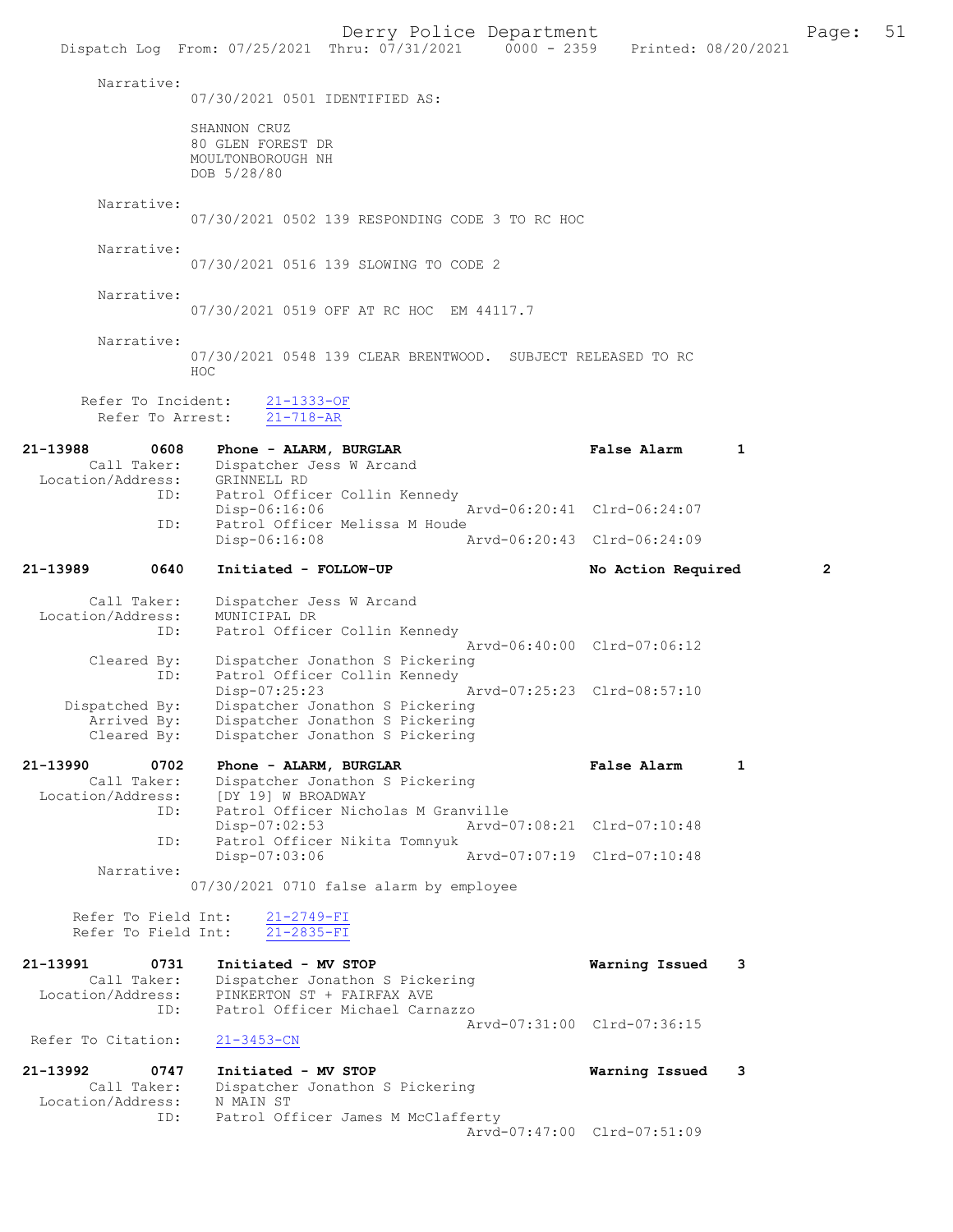Dispatch Log From: 07/25/2021 Thru: 07/31/2021 0000 - 2359 Printed: 08/20/2021 Refer To Citation: 21-3454-CN 21-13993 0801 Initiated - MV STOP Warning Issued 3 Call Taker: Dispatcher Jonathon S Pickering Location/Address: PINKERTON ST + N MAIN ST ID: Patrol Officer James M McClafferty Arvd-08:01:00 Clrd-08:06:47 Refer To Citation: 21-3455-CN 21-13994 0816 Initiated - MV STOP Warning Issued 3 Call Taker: Dispatcher Jonathon S Pickering Location/Address: PINKERTON ST + N MAIN ST ID: Patrol Officer James M McClafferty Arvd-08:16:00 Clrd-08:24:12<br>21-3456-CN Refer To Citation: 21-13995 0827 Initiated - MV STOP Warning Issued 3 Call Taker: Dispatcher Jonathon S Pickering Location/Address: N MAIN ST ID: Patrol Officer James M McClafferty Arvd-08:27:00 Clrd-08:31:32 Refer To Citation: 21-3457-CN 21-13996 0829 Initiated - MV STOP Warning Issued 3 Call Taker: Dispatcher Jonathon S Pickering Location/Address: LINLEW DR + MANCHESTER RD ID: Patrol Officer Michael Carnazzo Arvd-08:29:00 Clrd-08:34:26<br>21-3458-CN Refer To Citation: 21-13997 0841 Initiated - SUBPOENA DELIVERY Not Served 1 Call Taker: Dispatcher Jonathon S Pickering Location/Address: FORDWAY EXT ID: Patrol Officer Nicholas M Granville Arvd-08:41:00 Clrd-08:46:06 21-13998 0849 Initiated - MV STOP Warning Issued 3 Call Taker: Dispatcher Jonathon S Pickering Location/Address: N MAIN ST ID: Patrol Officer James M McClafferty Arvd-08:49:00 Clrd-08:55:20 Refer To Citation: 21-3459-CN 21-13999 0851 Phone - MEDICAL EMERGENCY Transported to Hospital 1 Call Taker: Dispatcher Jonathon S Pickering Location/Address: BIRCH ST ID: Patrol Officer Nikita Tomnyuk Disp-08:51:52 Arvd-08:51:54 Clrd-09:08:08 ID: Chief Edward B Garone<br>Disp-08:55:44 Disp-08:55:44 Arvd-08:55:45 Clrd-08:55:47 Narrative: 07/30/2021 0852 DFD on scene Refer To Field Int: 21-2694-FI 21-14000 0854 Initiated - SUBPOENA DELIVERY Served 1 Call Taker: Dispatcher Jonathon S Pickering<br>cation/Address: S MAIN ST Location/Address: ess: 5 MAIN 51<br>ID: Patrol Officer Michael Carnazzo Arvd-08:54:00 Clrd-09:01:23 21-14001 0903 Initiated - SUBPOENA DELIVERY Not Served 1 Call Taker: Dispatcher Jonathon S Pickering Location/Address: KENDALL POND RD ID: Patrol Officer Nicholas M Granville Arvd-09:03:00 Clrd-09:08:45 21-14002 0911 Initiated - SUBPOENA DELIVERY Not Served 1

Call Taker: Dispatcher Jonathon S Pickering

Derry Police Department Fage: 52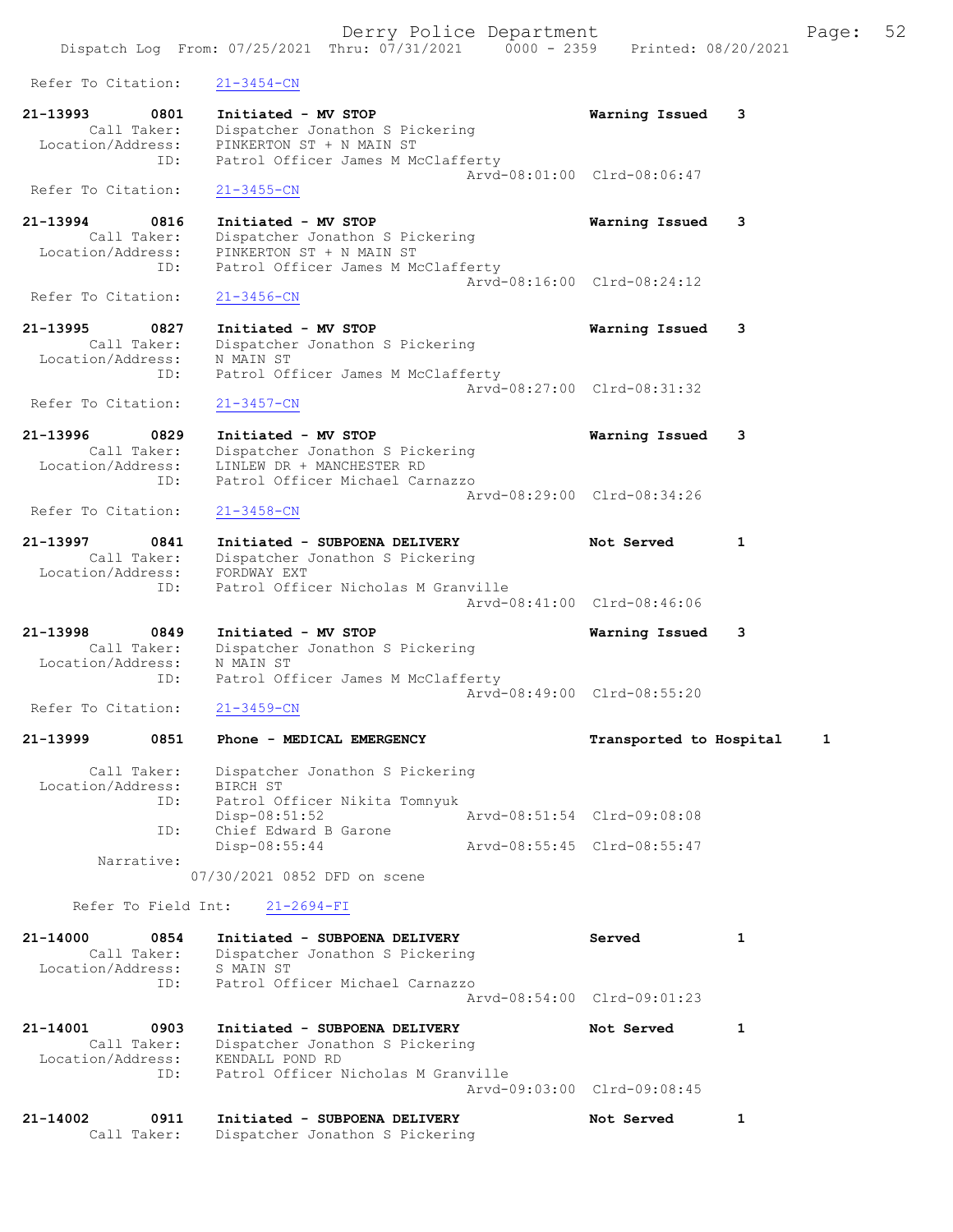Derry Police Department Fage: 53 Dispatch Log From: 07/25/2021 Thru: 07/31/2021 0000 - 2359 Printed: 08/20/2021 Location/Address: [DY 3112] BLACKBERRY RD ID: Patrol Officer Nikita Tomnyuk Arvd-09:11:00 Clrd-09:16:50 21-14003 0914 Phone - ALARM, BURGLAR False Alarm 1 Call Taker: Dispatcher Jonathon S Pickering Location/Address: [DY 3716] CRYSTAL AVE ID: Patrol Officer Timothy J Underhill Disp-09:15:38 Arvd-09:17:04 Clrd-09:20:12<br>ID: Patrol Officer Michael Carnazzo Patrol Officer Michael Carnazzo Disp-09:15:40 Arvd-09:17:54 Clrd-09:20:10 Refer To Field Int: 21-2705-FI 21-14004 0924 Phone - ASSIST CITIZEN ADVICE GIVEN 3 Call Taker: Dispatcher Jonathon S Pickering Location/Address: [DY 2] MUNICIPAL DR ID: Patrol Officer Michael P Accorto<br>Disp-09:24:49 Arv Disp-09:24:49 Arvd-09:24:50 Clrd-09:25:07 Narrative: 07/30/2021 0924 subject seeking a civil standby, declined by other party, advice given Refer To Field Int: 21-2695-FI 21-14005 0935 Phone - ATTEMPTED PAPER SERVICE Could Not Locate 2 Call Taker: Dispatcher Jonathon S Pickering Location/Address: BYPASS 28 ID: Patrol Officer Timothy J Underhill Disp-09:35:38 Arvd-09:41:12 Clrd-09:45:35 ID: Patrol Officer James M McClafferty<br>Disp-09:35:39 Arvd- Disp-09:35:39 Arvd-09:41:13 Clrd-09:45:34 21-14006 0942 Initiated - SEX OFFENSES Report Taken 1 Call Taker: Dispatcher Jonathon S Pickering Location/Address: [DY 2] MUNICIPAL DR ID: Detective Kimberly M Bouse Arvd-09:42:00 Clrd-09:42:37 Refer To Incident: 21-1332-OF 21-14007 0957 Phone - ATTEMPTED PAPER SERVICE Could Not Locate 2 Call Taker: Dispatcher Jonathon S Pickering Location/Address: FENWAY ST Cess: FENWAL 31<br>ID: Patrol Officer Nicholas M Granville<sub>.</sub> Disp-09:57:33 Arvd-10:03:13 Clrd-10:07:16 Cleared By: Lieutenant Shawn P O'Donaghue ID: Patrol Officer Timothy J Underhill Disp-09:57:34 Arvd-10:03:14 Clrd-10:07:18 Cleared By: Lieutenant Shawn P O'Donaghue 21-14008 1007 Initiated - MV STOP Warning Issued 3 Call Taker: Lieutenant Shawn P O'Donaghue Location/Address: E BROADWAY + MOUNT WASHINGTON ST ID: Patrol Officer Michael Carnazzo Arvd-10:07:00 Clrd-10:11:14 Cleared By: Dispatcher Jonathon S Pickering Refer To Citation: 21-3460-CN 21-14009 1018 Phone - ASSIST CITIZEN ADVICE GIVEN 3 Call Taker: Dispatcher Jonathon S Pickering<br>cion/Address: WREN CT Location/Address:<br>TD: Patrol Officer Michael Carnazzo Disp-10:20:05 Arvd-10:23:50 Clrd-10:39:21 ID: Patrol Officer Timothy J Underhill Disp-10:20:09 Arvd-10:23:50 Clrd-10:39:22 Refer To Field Int: 21-2726-FI 21-14010 1046 Initiated - ATTEMPTED PAPER SERVICE Could Not Locate 2 Call Taker: Dispatcher Jonathon S Pickering Location/Address: BRISTOL CT ID: Patrol Officer Michael Carnazzo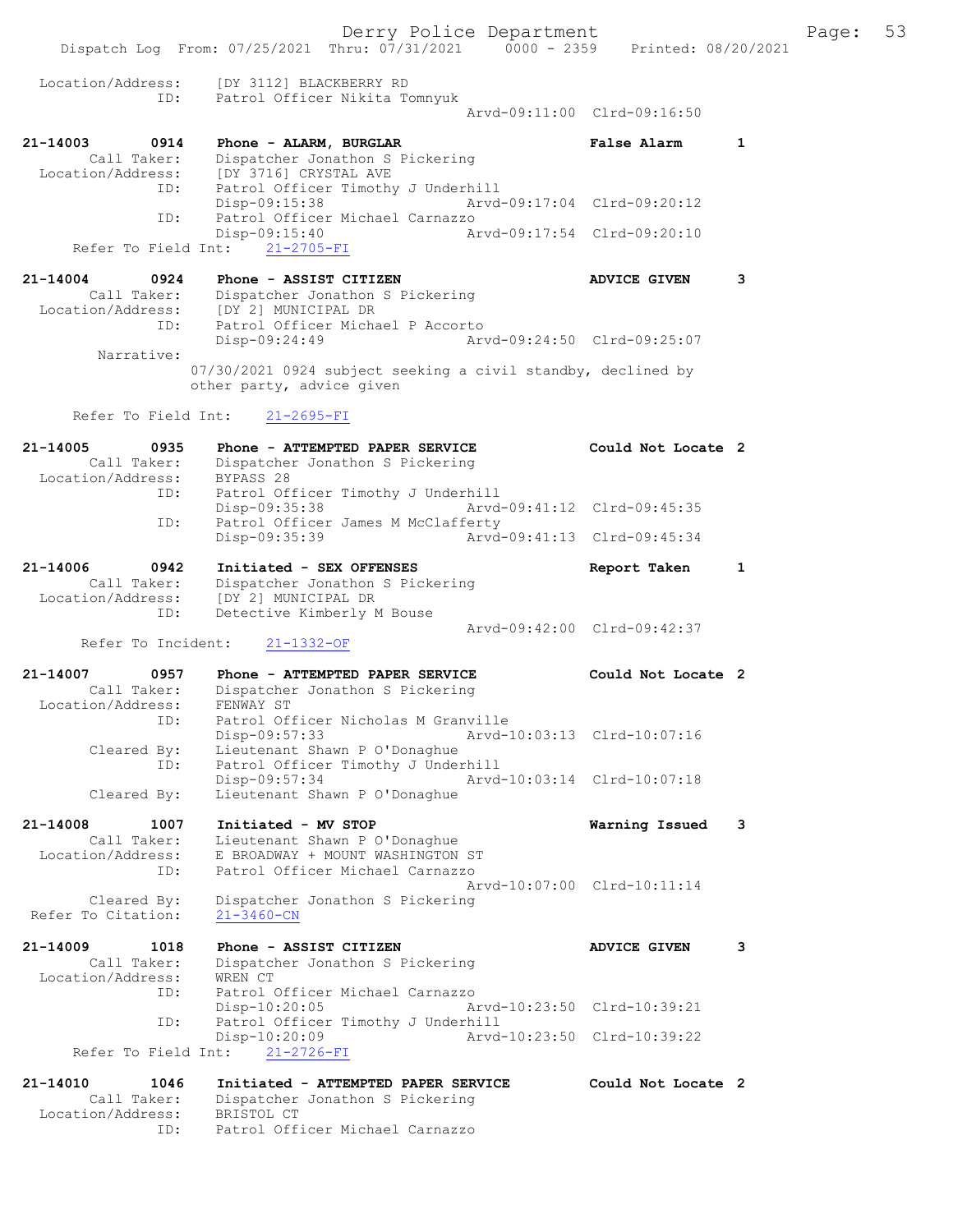Derry Police Department<br>
Page: 54 Printed: 08/20/2021 0000 - 2359 Printed: 08/20/2021 Dispatch Log From: 07/25/2021 Thru: 07/31/2021 Arvd-10:46:00 Clrd-10:54:28 ID: Patrol Officer Timothy J Underhill<br>Disp-10:46:36 Arvd Arvd-10:46:37 Clrd-10:54:32 21-14011 1052 Phone - ANIMAL COMPLAINT Gone on Arrival 1 Call Taker: Dispatcher Jonathon S Pickering<br>Location/Address: [DY 3476] CRYSTAL AVE ess: [DY 3476] CRYSTAL AVE<br>ID: Patrol Officer Michael Patrol Officer Michael Carnazzo<br>Disp-10:54:31 A Disp-10:54:31 Arvd-10:57:18 Clrd-10:58:03<br>ID: Lieutenant Michael T Muncey Lieutenant Michael T Muncey Disp-10:57:19 Arvd-10:57:20 Clrd-10:58:04 21-14012 1101 Initiated - MV STOP No Action Required 3 Call Taker: Dispatcher Jonathon S Pickering<br>Location/Address: WINDHAM DEPOT RD + RT 28 ess: WINDHAM DEPOT RD + RT 28<br>TD: Patrol Officer Nikita Tom Patrol Officer Nikita Tomnyuk Arvd-11:01:00 Clrd-11:04:52 21-14013 1111 Initiated - MV STOP 114013 1111 1111 Initiated - MV STOP 1111 21-14013 Call Taker: Dispatcher Jonathon S Pickering<br>Location/Address: [DY 1780] GULF RD [DY 1780] GULF RD ID: Patrol Officer Nikita Tomnyuk Arvd-11:11:00 Clrd-11:16:46<br>21-3461-CN Refer To Citation: 21-14014 1131 Phone - MV ACCIDENT Report Taken 1<br>Call Taker: Dispatcher Jonathon S Pickering Call Taker: Dispatcher Jonathon S Pickering<br>Location/Address: [DY 142] CRYSTAL AVE ess: [DY 142] CRYSTAL AVE<br>ID: Patrol Officer Michae Patrol Officer Michael Carnazzo<br>Disp-11:31:47 A Disp-11:31:47 Arvd-11:33:26 Clrd-12:24:36<br>TD: Patrol Officer Nicholas M Granville Patrol Officer Nicholas M Granville Disp-11:48:50 Arvd-11:50:20 Clrd-12:11:27 Narrative: 07/30/2021 1131 black buick, plate NH 1912840 Narrative: 07/30/2021 1141 AAA requested and responding Narrative: 07/30/2021 1145 AAA on scene Narrative: 07/30/2021 1148 DFD requested and responding Narrative: 07/30/2021 1153 DFD on scene Narrative: 07/30/2021 1206 subject transported to PMC for medical issue Narrative: 07/30/2021 1224 Kane v roadside - non-reportable Refer To Accident: 21-363-AC 21-14015 1132 Phone - MV ACCIDENT Vehicle checked 1<br>Call Taker: Dispatcher Jonathon S Pickering Call Taker: Dispatcher Jonathon S Pickering<br>Location/Address: E DERRY RD + THORNTON ST E DERRY RD + THORNTON ST ID: Patrol Officer Timothy J Underhill Disp-11:32:31 Arvd-11:35:18 Clrd-11:37:54<br>The Lieutenant Michael T Muncey Lieutenant Michael T Muncey<br>Disp-11:32:33 Disp-11:32:33 Arvd-11:32:35 Clrd-11:37:51 Narrative: 07/30/2021 1132 off with NH 3729613 Narrative: 07/30/2021 1138 operators declined police assistance, exchanging information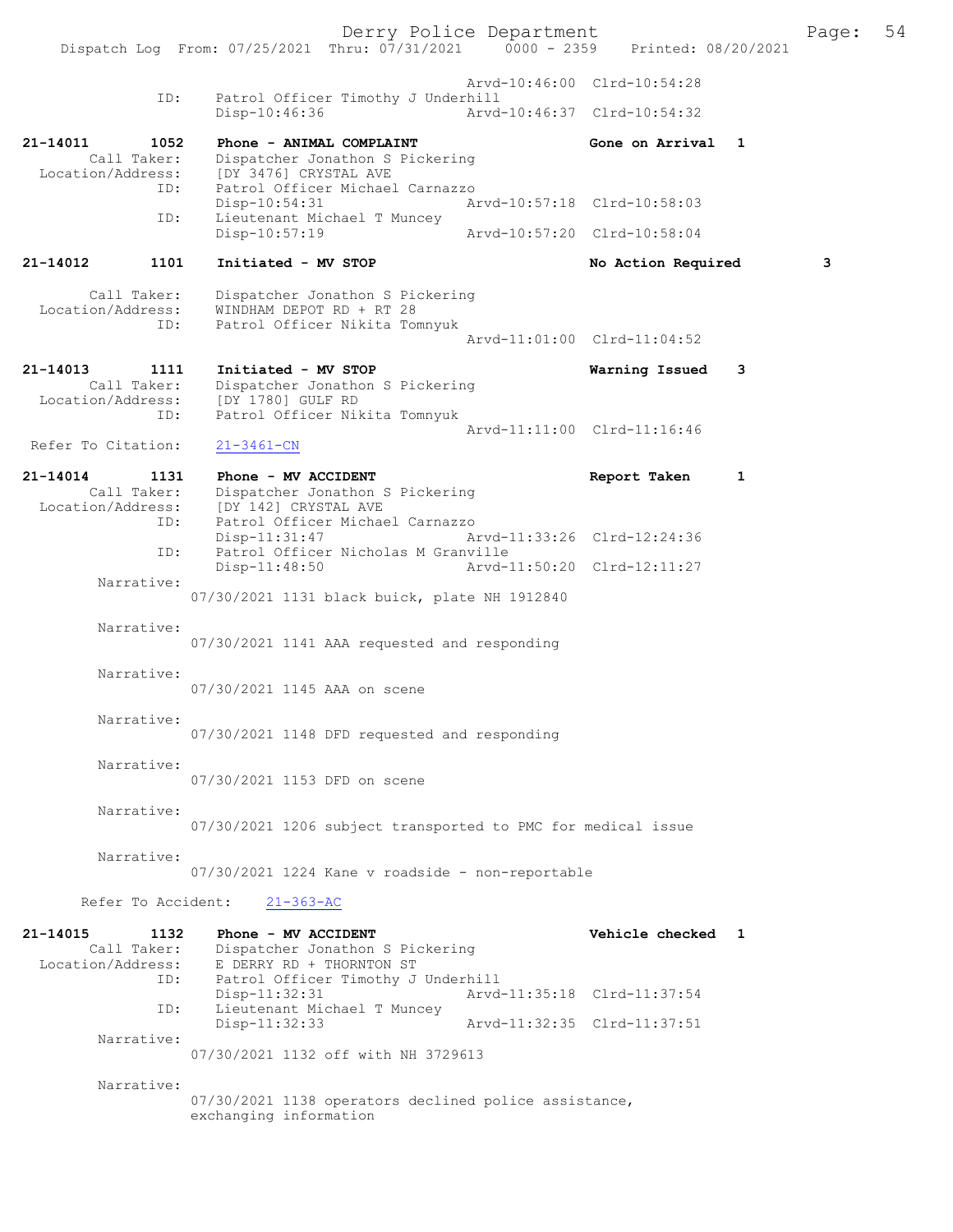Derry Police Department Fage: 55 Dispatch Log From: 07/25/2021 Thru: 07/31/2021 0000 - 2359 Printed: 08/20/2021 Refer To Field Int: 21-2707-FI 21-14016 1147 Initiated - MV STOP Warning Issued 3 Call Taker: Dispatcher Jonathon S Pickering Location/Address: W BROADWAY ID: Patrol Officer Timothy J Underhill Arvd-11:47:00 Clrd-11:51:07 Refer To Citation: 21-3462-CN 21-14017 1213 Initiated - MV STOP Warning Issued 3 Call Taker: Dispatcher Jonathon S Pickering Location/Address: ENGLISH RANGE RD ID: Patrol Officer Timothy J Underhill Arvd-12:13:00 Clrd-12:17:40<br>21-3463-CN Refer To Citation: 21-14018 1229 Phone - ANIMAL COMPLAINT Gone on Arrival 1 Call Taker: Dispatcher Jonathon S Pickering Location/Address: BEAVER RD + CHESTER RD ID: Patrol Officer James M McClafferty<br>Disp-12:29:20 Arvd- Disp-12:29:20 Arvd-12:34:58 Clrd-12:38:51 Narrative: 07/30/2021 1423 sickly looking fox - GOA 21-14019 1230 Initiated - MV STOP Summons Issued 3

 Call Taker: Dispatcher Jonathon S Pickering Location/Address: TSIENNETO RD ID: Patrol Officer Timothy J Underhill Arvd-12:30:00 Clrd-12:41:30

Refer To Citation: 21-816-011067

| 21-14020          | 1235        | Phone - ROAD HAZARD                |                             | Removed Hazard | $\overline{2}$ |
|-------------------|-------------|------------------------------------|-----------------------------|----------------|----------------|
|                   | Call Taker: | Dispatcher Jonathon S Pickering    |                             |                |                |
| Location/Address: |             | HAMPSTEAD RD + SHELDON RD          |                             |                |                |
|                   | ID:         | Patrol Officer James M McClafferty |                             |                |                |
|                   |             | $Disp-12:39:03$                    | Arvd-12:48:20 Clrd-13:26:52 |                |                |
|                   | ID:         | Patrol Officer James M McClafferty |                             |                |                |
|                   |             | $Disp-13:27:02$                    | Arvd-13:27:03 Clrd-14:38:07 |                |                |
|                   | ID:         | Patrol Officer Nikita Tomnyuk      |                             |                |                |
|                   |             | Disp-13:29:10                      |                             | Clrd-13:29:17  |                |
|                   | Narrative:  |                                    |                             |                |                |
|                   |             |                                    |                             |                |                |

07/30/2021 1235 tree leaning into roadway

Narrative:

07/30/2021 1254 Division 5 notified and responding

Narrative:

NH DOT on scene and assessing.

21-14021 1241 Phone - ANIMAL COMPLAINT New Sone on Arrival 1 Call Taker: Dispatcher Jonathon S Pickering Location/Address: MANCHESTER RD + FOLSOM RD ID: Patrol Officer Timothy J Underhill ID: Patrol Officer Timothy J Underhill<br>Disp-12:42:04 Arvd-12:44:08 Clrd-12:48:20 Narrative: 07/30/2021 1242 deer in roadway

| 21-14022          | 1304        | Phone - UNATTENDED DEATH            | Report Taken                |  |
|-------------------|-------------|-------------------------------------|-----------------------------|--|
|                   | Call Taker: | Dispatcher Jonathon S Pickering     |                             |  |
| Location/Address: |             | LINLEW DR                           |                             |  |
|                   | ID:         | Patrol Officer Timothy J Underhill  |                             |  |
|                   |             | $Disp-13:05:08$                     | Arvd-13:07:11 Clrd-18:11:56 |  |
|                   | Cleared By: | Patrol Officer Robert Corwin        |                             |  |
|                   | ID:         | Patrol Officer Nicholas M Granville |                             |  |
|                   |             | $Disp-13:05:11$                     | Arvd-13:10:32 Clrd-13:14:22 |  |
|                   | ID:         | Lieutenant Michael T Muncey         |                             |  |
|                   |             | Disp-13:05:14                       | Arvd-13:17:31 Clrd-15:00:45 |  |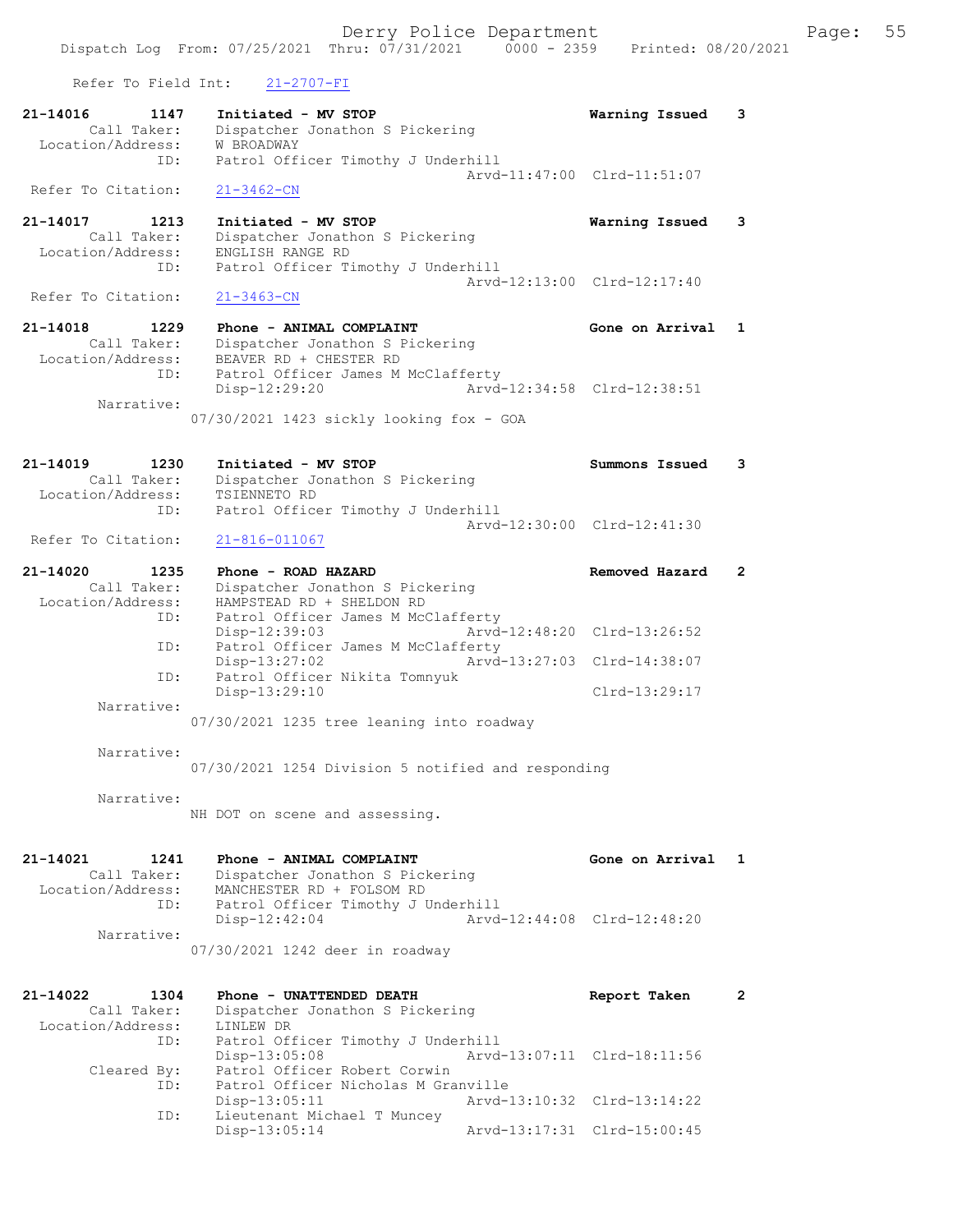|                                                                 | Dispatch Log From: 07/25/2021 Thru: 07/31/2021<br>$0000 - 2359$                             | Printed: 08/20/2021                         |
|-----------------------------------------------------------------|---------------------------------------------------------------------------------------------|---------------------------------------------|
| Cleared By:<br>ID:                                              | Dispatcher Christina L Power<br>Patrol Officer Nicholas M Granville<br>Disp-13:14:29        | Arvd-13:14:32 Clrd-15:01:02                 |
| Cleared By:<br>ID:                                              | Dispatcher Christina L Power<br>Detective Kimberly M Bouse                                  |                                             |
| Cleared By:<br>ID:                                              | Disp-14:24:03<br>Patrol Officer Robert Corwin<br>Detective Kevin G Ruppel                   | Arvd-14:28:41 Clrd-18:16:14                 |
| Cleared By:<br>ID:                                              | Disp-14:24:07<br>Patrol Officer Robert Corwin<br>Sergeant Seth Plumer                       | Arvd-14:28:41 Clrd-18:16:20                 |
| Dispatched By:<br>Arrived By:                                   | Disp-15:19:59<br>Dispatcher Christina L Power<br>Dispatcher Christina L Power               | Arvd-15:20:00 Clrd-16:03:19                 |
| Cleared By:<br>Narrative:                                       | Dispatcher Christina L Power<br>Maintenance on scene. Officers making entry.                |                                             |
| Narrative:                                                      | 07/30/2021 1349 A1 and A3 notified                                                          |                                             |
| Narrative:                                                      | 07/30/2021 1404 A2 notified                                                                 |                                             |
| Narrative:                                                      | 07/30/2021 1409 DFD requested and responding for service<br>cal1                            |                                             |
| Narrative:                                                      | 07/30/2021 1507 RCSO notified to contacte the ME                                            |                                             |
| Narrative:                                                      | 07/30/2021 1508 County Atty, Cook notified                                                  |                                             |
| Narrative:                                                      | 07/30/2021 1533 Windham PD notified to notify next of kin                                   |                                             |
| Narrative:                                                      | 07/30/2021 1627 Peabody's notified.                                                         |                                             |
| Narrative:                                                      | 07/30/2021 1725 Peabody's on scene                                                          |                                             |
| Refer To Incident:                                              | $21 - 1336 - OF$                                                                            |                                             |
| 21-14023<br>1328<br>Call Taker:<br>Location/Address:            | Phone - ANIMAL COMPLAINT<br>Dispatcher Jonathon S Pickering<br>ISLAND POND RD + CEMETERY RD | Gone on Arrival<br>1                        |
| ID:<br>Narrative:                                               | Patrol Officer Nikita Tomnyuk<br>Disp-13:29:20                                              | Arvd-13:36:02 Clrd-13:36:03                 |
|                                                                 | Goat running in the roadway.                                                                |                                             |
| $21 - 14024$<br>1404<br>Call Taker:<br>Location/Address:        | Phone - VIN CHECK<br>Dispatcher Jonathon S Pickering<br>KAREN AVE                           | Services Rendered 3                         |
| ID:                                                             | Patrol Officer Michael Carnazzo<br>$Disp-14:12:21$                                          | Arvd-14:21:08 Clrd-14:37:21                 |
| $21 - 14025$<br>1406<br>Call Taker:<br>Location/Address:<br>ID: | Phone - DELIVER A MESSAGE<br>Dispatcher Jonathon S Pickering<br>HAMPSHIRE DR                | Message Delivered 1                         |
|                                                                 | Patrol Officer Nikita Tomnyuk<br>$Disp-14:07:12$                                            | Arvd-14:12:15 Clrd-14:16:39                 |
| Narrative:                                                      | 07/30/2021 1416 note left on the door                                                       |                                             |
| $21 - 14026$<br>1434                                            | Phone - SUSPICIOUS ACTIVITY                                                                 | $\mathbf{2}^{\prime}$<br>No Action Required |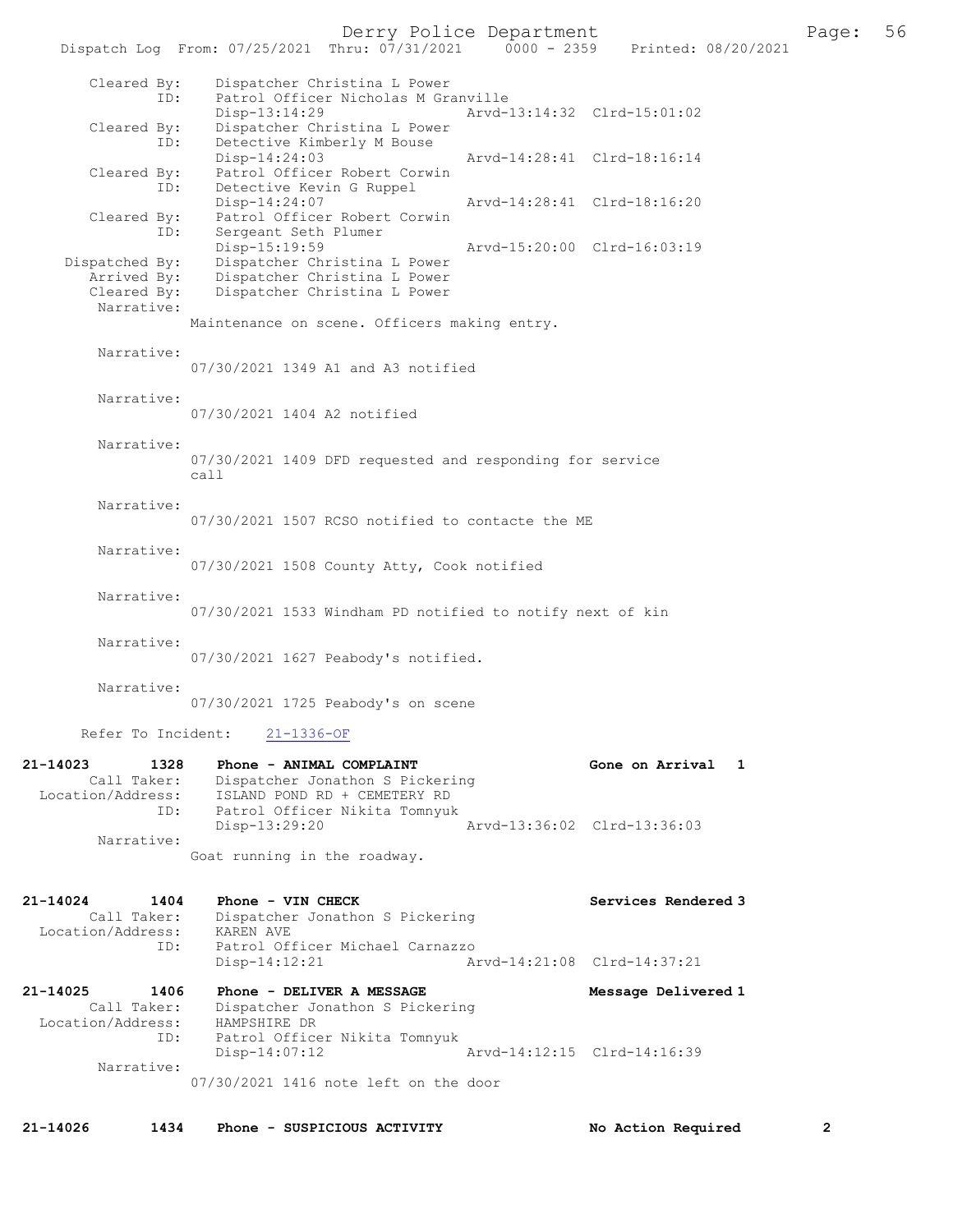# Derry Police Department Fage: 57

|                                  | Dispatch Log From: 07/25/2021 Thru: 07/31/2021                           | $0000 - 2359$ | Printed: 08/20/2021         |              |
|----------------------------------|--------------------------------------------------------------------------|---------------|-----------------------------|--------------|
|                                  |                                                                          |               |                             |              |
| Call Taker:                      | Lieutenant Shawn P O'Donaghue                                            |               |                             |              |
| Location/Address:<br>ID:         | [DY 997] PARKLAND DR<br>Patrol Officer Blake A Martineau                 |               |                             |              |
|                                  | Disp-15:04:46                                                            |               | Arvd-15:11:56 Clrd-16:25:23 |              |
| Dispatched By:                   | Dispatcher Christina L Power                                             |               |                             |              |
| Arrived By:<br>Cleared By:       | Dispatcher Christina L Power<br>Lieutenant Michael T Muncey              |               |                             |              |
| ID:                              | Patrol Officer Nicholas M Granville                                      |               |                             |              |
|                                  | $Disp-15:58:56$                                                          |               | Arvd-15:58:58 Clrd-16:25:19 |              |
| Dispatched By:<br>Arrived By:    | Dispatcher Christina L Power<br>Dispatcher Christina L Power             |               |                             |              |
| Cleared By:                      | Lieutenant Michael T Muncey                                              |               |                             |              |
| Narrative:                       | Relative of patient                                                      |               |                             |              |
|                                  |                                                                          |               |                             |              |
| Narrative:                       | 07/30/2021 1558 off at 12 Blunt Dr                                       |               |                             |              |
|                                  |                                                                          |               |                             |              |
| Narrative:                       |                                                                          |               |                             |              |
|                                  | 07/30/2021 1625 subject OK                                               |               |                             |              |
| Refer To Field Int:              | $21 - 2699 - FI$                                                         |               |                             |              |
| 21-14027<br>1441                 | Initiated - SUBPOENA DELIVERY                                            |               | Served                      | $\mathbf{1}$ |
| Call Taker:                      | Dispatcher Jonathon S Pickering<br>Location/Address: [DY 2] MUNICIPAL DR |               |                             |              |
| ID:                              | Patrol Officer Michael P Accorto                                         |               |                             |              |
|                                  |                                                                          |               | Arvd-14:41:00 Clrd-14:41:55 |              |
| 21-14028<br>1526                 | Initiated - MV STOP                                                      |               | Summons Issued              | 3            |
| Call Taker:<br>Location/Address: | Dispatcher Christina L Power<br>PINKERTON ST                             |               |                             |              |
| ID:                              | Patrol Officer Michael Carnazzo                                          |               |                             |              |
| Refer To Citation:               | $21 - 816 - 007008$                                                      |               | Arvd-15:26:00 Clrd-15:35:54 |              |
|                                  |                                                                          |               |                             |              |
| 21-14029<br>1549                 | Phone - THEFT                                                            |               | Report Taken                | $\mathbf{2}$ |
| Call Taker:<br>Location/Address: | Dispatcher Christina L Power<br>ASHLEIGH DR                              |               |                             |              |
| ID:                              | Patrol Officer Jack Stafford                                             |               |                             |              |
| Refer To Incident:               | $Disp-15:49:56$<br>$21 - 1335 - OF$                                      |               | Arvd-15:57:35 Clrd-17:05:31 |              |
|                                  |                                                                          |               |                             |              |
| 21-14030<br>1600<br>Call Taker:  | Other - DELIVER A MESSAGE<br>Lieutenant Michael T Muncey                 |               | Could Not Locate 1          |              |
| Location/Address:                | SOUTH AVE                                                                |               |                             |              |
| ID:                              | Sergeant Seth Plumer<br>Disp-16:03:25                                    |               | Arvd-16:10:53 Clrd-16:26:46 |              |
| Dispatched By:                   | Dispatcher Christina L Power                                             |               |                             |              |
| Arrived By:                      | Dispatcher Christina L Power<br>Patrol Officer Michael Carnazzo          |               |                             |              |
| ID:                              | Disp-16:03:31                                                            |               | Arvd-16:10:52 Clrd-16:26:49 |              |
| Dispatched By:                   | Dispatcher Christina L Power                                             |               |                             |              |
| Arrived By:                      | Dispatcher Christina L Power                                             |               |                             |              |
| 21-14031<br>1602                 | Phone - ERRATIC OPERATION                                                |               | Gone on Arrival             | 2            |
| Call Taker:<br>Location/Address: | Dispatcher Christina L Power<br>LAWRENCE RD                              |               |                             |              |
| ID:                              | Patrol Officer Blake A Martineau                                         |               |                             |              |
|                                  | Disp-16:26:54                                                            |               | Arvd-16:31:30 Clrd-16:32:15 |              |
| 21-14032<br>1611                 | Phone - SUBPOENA DELIVERY                                                |               | Served                      | $\mathbf{1}$ |
| Call Taker:<br>Location/Address: | Patrol Officer Michael P Accorto<br>[DY 2] MUNICIPAL DR                  |               |                             |              |
| ID:                              | Patrol Officer Michael P Accorto                                         |               |                             |              |
|                                  | $Disp-16:13:42$                                                          |               | Arvd-16:13:46 Clrd-16:13:48 |              |
| 21-14033<br>1633                 | Phone - Drop Box Maintenance                                             |               | Report Taken                | 3            |
| Call Taker:                      | Dispatcher Christina L Power                                             |               |                             |              |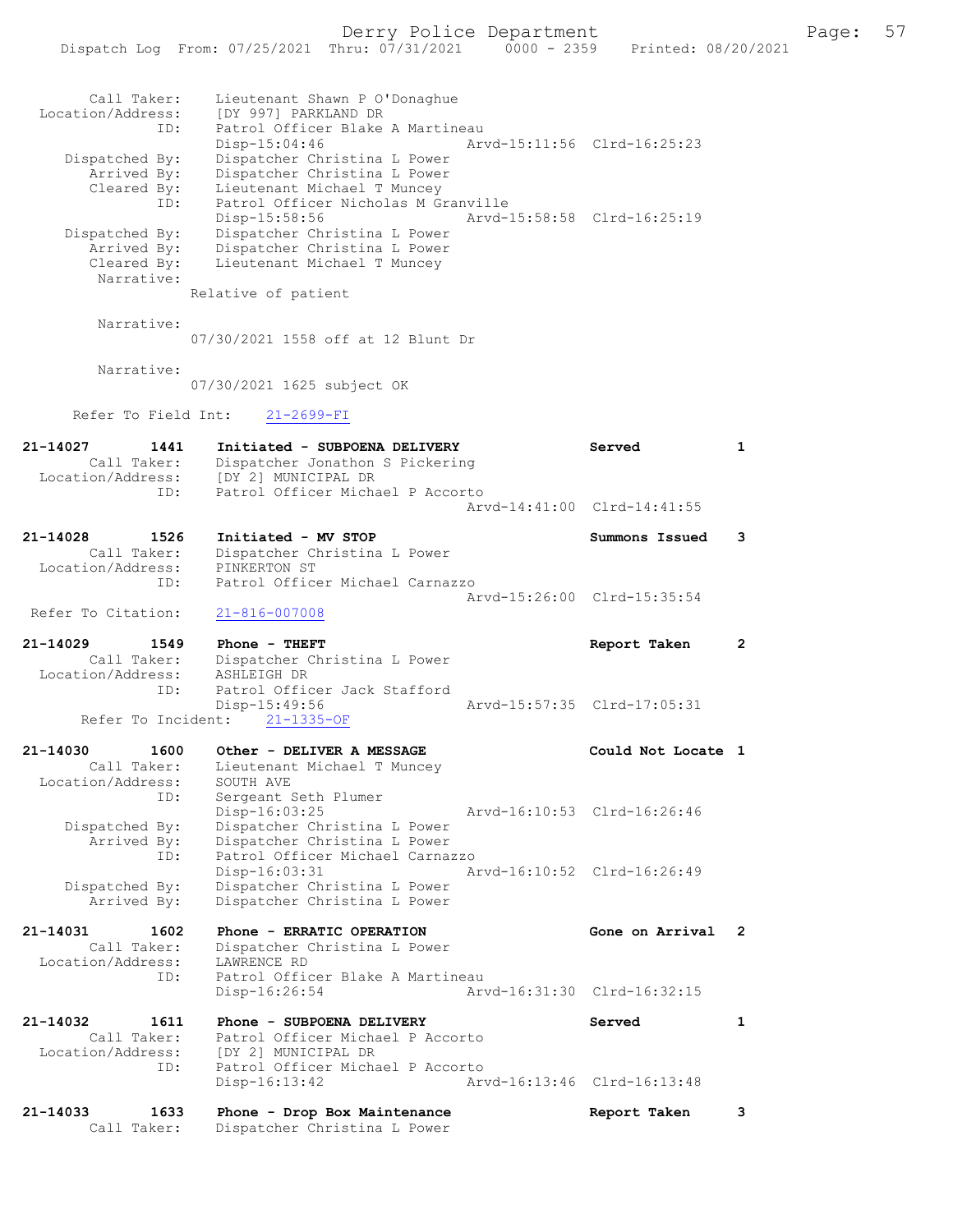Refer To Incident: 21-1334-OF

| 1659<br>$21 - 14034$                                 | Phone - NOISE COMPLAINT                                                          | Quieted on Request           | $\overline{2}$ |
|------------------------------------------------------|----------------------------------------------------------------------------------|------------------------------|----------------|
| Call Taker:<br>Location/Address:                     | Dispatcher Christina L Power<br>PEMBROKE DR                                      |                              |                |
| ID:                                                  | Patrol Officer Blake A Martineau<br>Disp-17:00:56                                | Arvd-17:05:28 Clrd-17:14:27  |                |
| ID:                                                  | Patrol Officer Michael Carnazzo<br>Disp-17:00:59                                 | Arvd-17:05:29 Clrd-17:14:23  |                |
| ID:                                                  | Sergeant Seth Plumer<br>Disp-17:05:23                                            | Arvd-17:05:25 Clrd-17:14:20  |                |
| 21-14035<br>1732<br>Call Taker:                      | Phone - DOWN WIRE<br>Patrol Officer Michael P Accorto                            | Message Delivered 2          | $\mathbf{1}$   |
| Location/Address:<br>ID:                             | BLUNT DR<br>Patrol Officer Blake A Martineau                                     |                              |                |
| Cleared By:                                          | Disp-17:33:06<br>Dispatcher Christina L Power                                    | Arvd-17:33:08 Clrd-17:40:03  |                |
| Narrative:                                           | determined to be a cable wire, resident was informed.                            |                              |                |
|                                                      |                                                                                  |                              |                |
| 21-14036<br>1738<br>Call Taker:<br>Location/Address: | Phone - DELIVER A MESSAGE<br>Dispatcher Christina L Power<br>SOUTH AVE           | Message Delivered 1          |                |
| ID:<br>Cleared By:                                   | Sergeant Seth Plumer<br>Disp-17:38:37<br>Lieutenant Michael T Muncey             | Arvd-17:46:04 Clrd-17:55:58  |                |
| ID:                                                  | Patrol Officer Michael Carnazzo<br>Disp-17:38:41                                 | Arvd-17:46:05 Clrd-17:55:56  |                |
| Cleared By:                                          | Lieutenant Michael T Muncey                                                      |                              |                |
| 21-14037<br>1756                                     | Phone - ERRATIC OPERATION                                                        | Cancelled Prior to Arrival 2 |                |
| Call Taker:<br>Location/Address:                     | Dispatcher Christina L Power<br>CHESTER RD                                       |                              |                |
| ID:                                                  | Patrol Officer Jack Stafford<br>Disp-17:57:06                                    | $Clrd-18:01:28$              |                |
| 21-14038<br>1811                                     | Phone - DISTURBANCE                                                              | Quieted on Request           | $\mathbf{1}$   |
| Call Taker:<br>Location/Address:                     | Patrol Officer Robert Corwin<br>PEMBROKE DR                                      |                              |                |
| ID:                                                  | Patrol Officer Jack Stafford<br>Disp-18:13:13                                    | Arvd-18:18:26 Clrd-18:29:06  |                |
| Arrived By:<br>Cleared By:                           | Dispatcher Christina L Power<br>Dispatcher Christina L Power                     |                              |                |
| ID:                                                  | Patrol Officer Blake A Martineau<br>Disp-18:13:18                                | $Clrd-18:14:09$              |                |
| ID:<br>Arrived By:                                   | Patrol Officer Michael Carnazzo<br>Disp-18:14:06<br>Dispatcher Christina L Power | Arvd-18:18:52 Clrd-18:29:09  |                |
| Cleared By:<br>Narrative:                            | Dispatcher Christina L Power                                                     |                              |                |
|                                                      | male yelling                                                                     |                              |                |
| Refer To Field Int:                                  | $21 - 2700 - FI$                                                                 |                              |                |
| 21-14039<br>1855<br>Call Taker:                      | Initiated - MV STOP<br>Dispatcher Christina L Power                              | Warning Issued<br>3          |                |
| Location/Address:<br>ID:                             | CRYSTAL AVE<br>Patrol Officer Michael Carnazzo                                   |                              |                |
| Refer To Citation:                                   | $21 - 3464 - CN$                                                                 | Arvd-18:55:00 Clrd-19:05:06  |                |

21-14040 1858 Initiated - MV STOP Warning Issued 3 Call Taker: Dispatcher Christina L Power Location/Address: E BROADWAY ID: Patrol Officer Michael P Accorto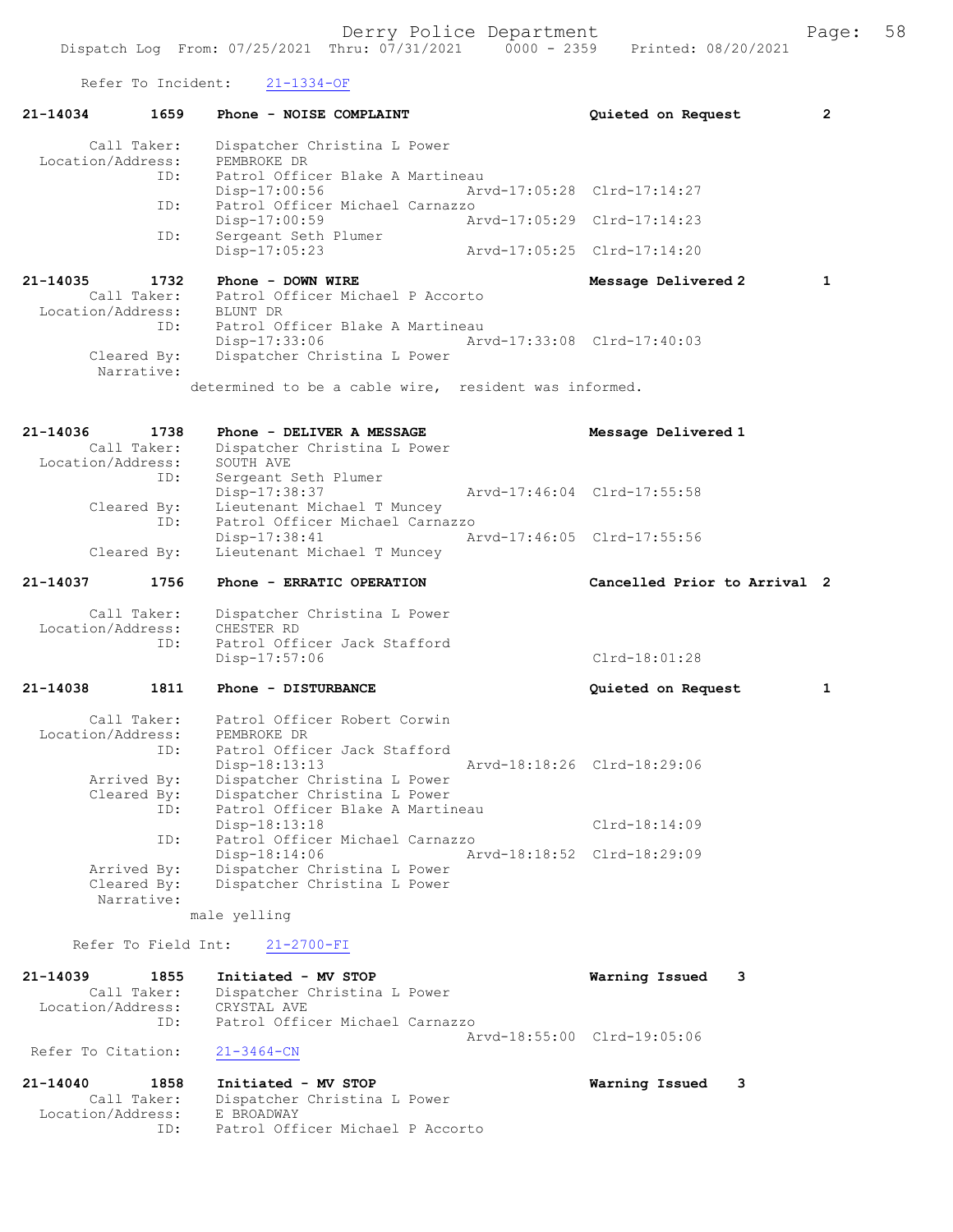Arvd-18:58:00 Clrd-19:05:18 Refer To Citation: 21-3465-CN 21-14041 1905 Initiated - FOLLOW-UP Cleared 2 Call Taker: Dispatcher Christina L Power Location/Address: [DY 2] MUNICIPAL DR ID: Patrol Officer Robert Corwin Arvd-19:05:00 Clrd-19:27:18<br>TD: Detective Kimberly M Bouse Detective Kimberly M Bouse<br>Disp-19:27:14 Disp-19:27:14 Arvd-19:27:16 Clrd-19:57:14 21-14042 1907 Initiated - MV STOP Warning Issued 3 Call Taker: Dispatcher Christina L Power<br>ion/Address: E BROADWAY Location/Address:<br>ID: Patrol Officer Michael Carnazzo Arvd-19:07:00 Clrd-19:27:06<br>21-3466-CN Refer To Citation: 21-14043 1931 Phone - SHOPLIFTING **1988** Arrest(s) Made 3 Call Taker: Patrol Officer Robert Corwin Location/Address: [DY 146] ASHLEIGH DR ID: Patrol Officer Jack Stafford Disp-19:32:03 Arvd-19:39:40 Clrd-20:15:12 Arrived By: Dispatcher Christina L Power Cleared By: Dispatcher Christina L Power ID: Patrol Officer Michael P Accorto Disp-19:32:06 Arvd-19:36:22 Clrd-20:11:12 Arrived By: Dispatcher Christina L Power Cleared By: Dispatcher Christina L Power ID: Sergeant Seth Plumer Disp-19:39:37 Arvd-19:39:38 Clrd-19:59:18 Dispatched By: Dispatcher Christina L Power Arrived By: Dispatcher Christina L Power Cleared By: Dispatcher Christina L Power Narrative: 07/30/2021 1945 one in custody for theft and criminal mischief. Narrative: 07/30/2021 1945 enroute to hq's s/m 26888.6 Narrative: 07/30/2021 1956 off at hq's e/m 26888 with; Senna,Suzanne 70 Appletree Rd Auburn, NH dob 062271 Narrative: 07/30/2021 2014 released on a summons with a court date of 12/2 Refer To Arrest: 21-719-AR 21-14044 1932 Initiated - MV STOP Warning Issued 3 Call Taker: Dispatcher Christina L Power Location/Address: ROLLINS ST ID: Patrol Officer Michael Carnazzo Arvd-19:32:00 Clrd-19:36:38 Refer To Citation: 21-3467-CN 21-14045 2007 Phone - SUSPICIOUS ACTIVITY Gone on Arrival 2 Call Taker: Dispatcher Christina L Power Location/Address: HAMPSTEAD RD + SHELDON RD ID: Patrol Officer Michael Carnazzo Disp-20:11:05 Arvd-20:11:07 Clrd-20:21:41 Narrative: mv pulled over to the side, aiding a bicyclist 21-14046 2101 Phone - SUSPICIOUS ACTIVITY ADVICE GIVEN 2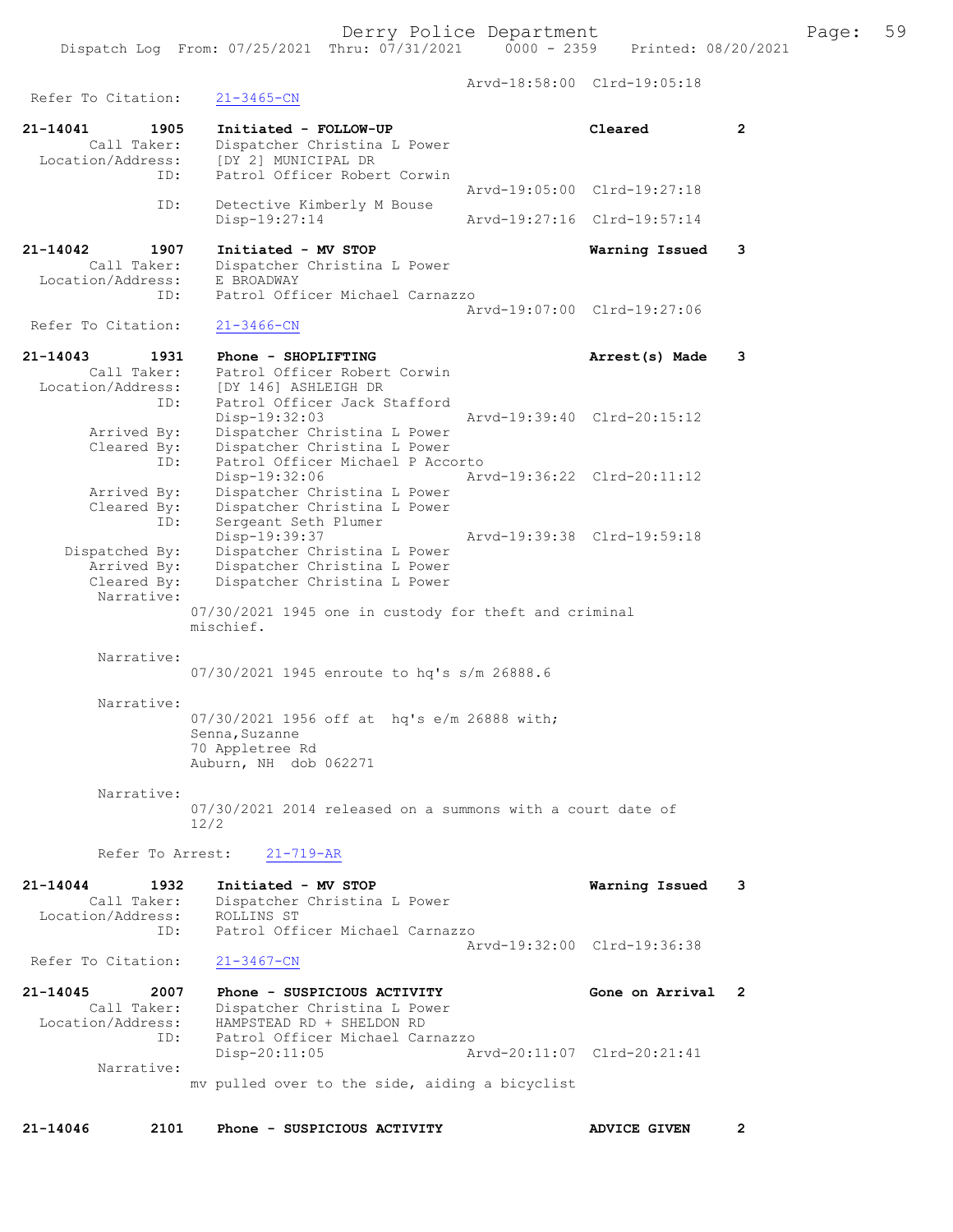Derry Police Department<br>
Page: 60<br>
Printed: 08/20/2021<br>
Printed: 08/20/2021 Dispatch Log From:  $07/25/2021$  Thru:  $07/31/2021$  0000 - 2359 Call Taker: Patrol Officer Robert Corwin Location/Address: CLYDE RD<br>ID: Patrol O Patrol Officer Blake A Martineau<br>Disp-21:07:35 Ar Disp-21:07:35 Arvd-21:15:18 Clrd-21:32:00<br>Arrived By: Dispatcher Christina L Power Arrived By: Dispatcher Christina L Power<br>Cleared By: Dispatcher Christina L Power Dispatcher Christina L Power 21-14047 2145 Phone - SUSPICIOUS ACTIVITY Report Taken 2<br>Call Taker: Dispatcher Christina L Power Dispatcher Christina L Power<br>ASHLEIGH DR Location/Address: ID: Patrol Officer Michael P Accorto Disp-21:45:56 Arvd-21:46:54 Cleared By: Dispatcher Jess W Arcand Dispatcher Jess W Arcand ID: Patrol Officer Michael Carnazzo Disp-21:46:00 Arvd-21:48:40 Clrd-23:45:19 Cleared By: Dispatcher Jess W Arcand ID: Patrol Officer Blake A Martineau Disp-21:46:18 Arvd-22:06:24 Clrd-23:24:18<br>Cleared By: Dispatcher Jess W Arcand Dispatcher Jess W Arcand ID: Sergeant Seth Plumer<br>Disp-21:46:23 Disp-21:46:23 Arvd-21:50:42 Clrd-23:02:20 Cleared By: Dispatcher Jess W Arcand<br>ID: Patrol Officer Jack Staff Patrol Officer Jack Stafford<br>Disp-21:49:21 Disp-21:49:21 Arvd-21:49:37 Clrd-23:45:19<br>Cleared By: Dispatcher Jess W Arcand By: Dispatcher Jess W Arcand<br>ID: Detective Mark Borgatti Detective Mark Borgatti<br>Disp-23:04:49 Disp-23:04:49 Arvd-23:04:51 Clrd-23:45:19<br>Dispatched By: Dispatcher Jess W Arcand patched By: Dispatcher Jess W Arcand<br>Arrived By: Dispatcher Jess W Arcand Arrived By: Dispatcher Jess W Arcand<br>Cleared By: Dispatcher Jess W Arcand Dispatcher Jess W Arcand<br>Dispatcher Jess W Arcand Refer To Incident:  $\frac{21-1337-OF}{21-384-AC}$ Refer To Accident: 21-14049 2202 Phone - SUSPICIOUS ACTIVITY Could Not Locate 2 Call Taker: Patrol Officer Robert Corwin Location/Address: BYPASS 28<br>ID: Sergeant I Sergeant Patrick H Dawson<br>Disp-23:02:16 Disp-23:02:16 Arvd-23:02:19 Clrd-23:07:43<br>Dispatched By: Dispatcher Jess W Arcand patched By: Dispatcher Jess W Arcand<br>Arrived By: Dispatcher Jess W Arcand Arrived By: Dispatcher Jess W Arcand<br>Cleared By: Dispatcher Jess W Arcand Dispatcher Jess W Arcand Narrative: 2 young juveniles near roadway 21-14048 2204 911 - ABANDONED 911 1 No Action Required 1 Call Taker: Lieutenant Michael T Muncey<br>ion/Address: FAIRWAY DR Location/Address:<br>ID: Lieutenant Michael T Muncey<br>Disp-22:06:16 Disp-22:06:16 Arvd-22:06:18 Clrd-22:13:23 Refer To Field Int: 21-14050 2213 Phone - DISTURBANCE 2008 2012 0uieted on Request 1 Call Taker: Patrol Officer Robert Corwin<br>ion/Address: PEMBROKE DR Location/Address:<br>ID: Patrol Officer Awess Abdulkadir Disp-22:54:23 Arvd-22:56:57 Clrd-23:03:27<br>Dispatched By: Dispatcher Jess W Arcand Dispatcher Jess W Arcand Arrived By: Dispatcher Jess W Arcand Cleared By: Dispatcher Jess W Arcand<br>ID: Patrol Officer Melissa M Patrol Officer Melissa M Houde<br>Disp-22:54:30 Disp-22:54:30 Arvd-22:56:28 Clrd-23:03:29<br>Dispatched By: Dispatcher Jess W Arcand patched By: Dispatcher Jess W Arcand<br>Arrived By: Dispatcher Jess W Arcand Arrived By: Dispatcher Jess W Arcand<br>Cleared By: Dispatcher Jess W Arcand Dispatcher Jess W Arcand

21-14051 2219 Phone - DOMESTIC DISTURBANCE Verbal in Nature 1<br>Call Taker: Dispatcher Christina L Power Dispatcher Christina L Power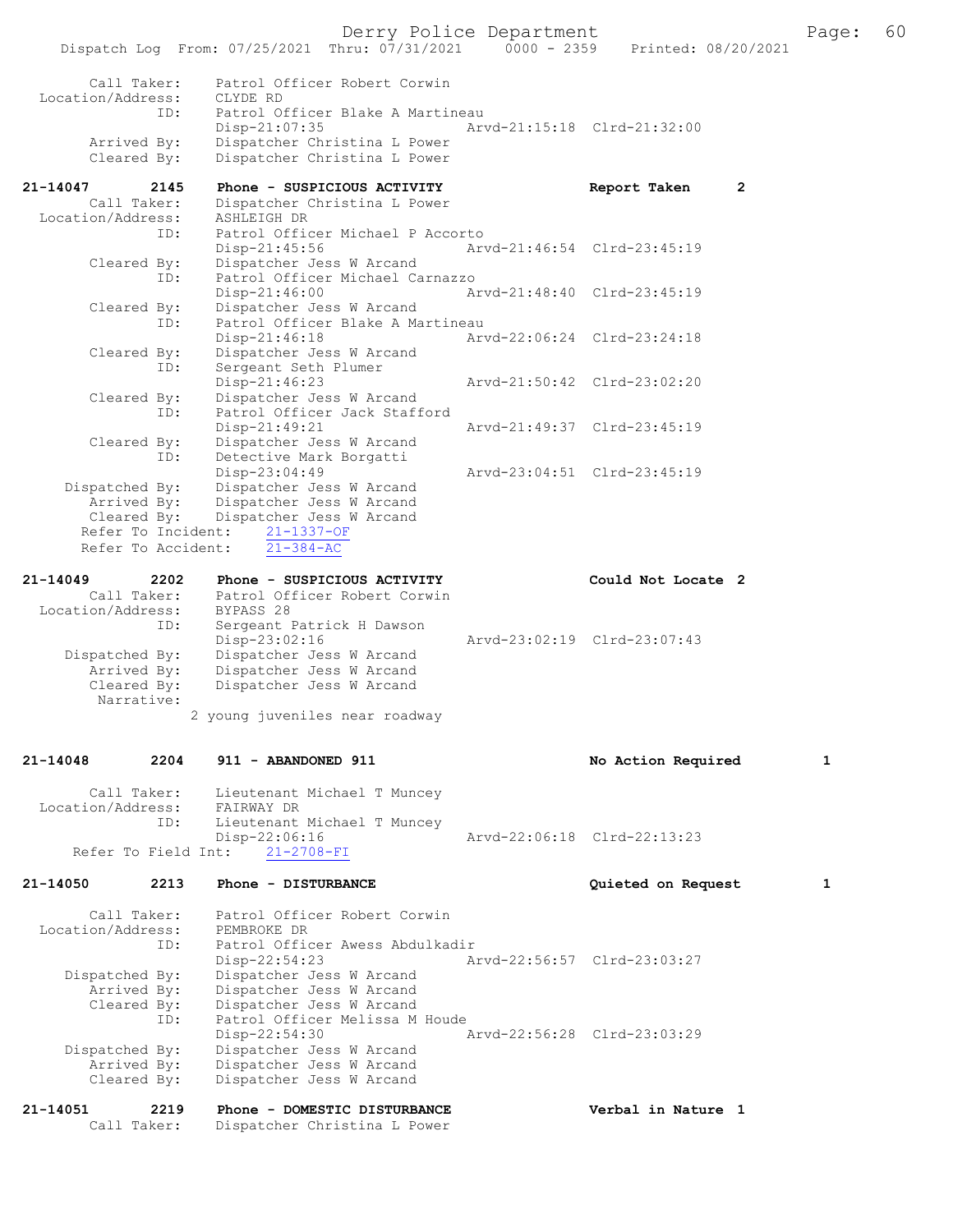|                                  |                                                            | Derry Police Department     |                                          | 61<br>Page: |
|----------------------------------|------------------------------------------------------------|-----------------------------|------------------------------------------|-------------|
|                                  | Dispatch Log From: 07/25/2021 Thru: 07/31/2021 0000 - 2359 |                             | Printed: 08/20/2021                      |             |
| Location/Address:                | KILREA RD                                                  |                             |                                          |             |
| ID:                              | Patrol Officer Melissa M Houde                             |                             |                                          |             |
|                                  | $Disp-22:30:42$                                            | Arvd-22:35:59 Clrd-22:52:20 |                                          |             |
| Dispatched By:                   | Dispatcher Jess W Arcand                                   |                             |                                          |             |
| Arrived By:<br>Cleared By:       | Dispatcher Jess W Arcand<br>Dispatcher Jess W Arcand       |                             |                                          |             |
| ID:                              | Patrol Officer Awess Abdulkadir                            |                             |                                          |             |
|                                  | $Disp-22:32:12$                                            |                             | Arvd-22:35:57 Clrd-22:52:18              |             |
| Dispatched By:                   | Dispatcher Jess W Arcand                                   |                             |                                          |             |
| Arrived By:<br>Cleared By:       | Dispatcher Jess W Arcand<br>Dispatcher Jess W Arcand       |                             |                                          |             |
| Narrative:                       |                                                            |                             |                                          |             |
|                                  | mother/son                                                 |                             |                                          |             |
|                                  |                                                            |                             |                                          |             |
| Refer To Field Int:              | $21 - 2709 - FI$                                           |                             |                                          |             |
| $21 - 14052$<br>2322             | Initiated - MV STOP                                        |                             | Warning Issued                           | 3           |
| Call Taker:                      | Dispatcher Jess W Arcand                                   |                             |                                          |             |
| Location/Address:                | CRYSTAL AVE                                                |                             |                                          |             |
| ID:                              | Patrol Officer Collin Kennedy                              |                             | Arvd-23:22:00 Clrd-23:32:14              |             |
| Refer To Citation:               | $21 - 3468 - CN$                                           |                             |                                          |             |
|                                  |                                                            |                             |                                          |             |
| $21 - 14053$<br>2323             | Initiated - PROPERTY CHECK                                 |                             | Services Rendered 2                      |             |
| Call Taker:                      | Dispatcher Jess W Arcand<br>PIERCE AVE                     |                             |                                          |             |
| Location/Address:<br>ID:         | Patrol Officer Melissa M Houde                             |                             |                                          |             |
|                                  |                                                            | Arvd-23:23:00 Clrd-23:23:40 |                                          |             |
|                                  |                                                            |                             |                                          |             |
| 21-14054<br>2333                 | Initiated - MV CHECK                                       |                             | SENT ON THEIR WAY 1                      |             |
| Call Taker:<br>Location/Address: | Dispatcher Jess W Arcand<br>E BROADWAY                     |                             |                                          |             |
| ID:                              | Patrol Officer Melissa M Houde                             |                             |                                          |             |
|                                  |                                                            |                             | Arvd-23:33:00 Clrd-23:35:51              |             |
| Refer To Field Int:              | $21 - 2729 - FI$                                           |                             |                                          |             |
| 21-14055<br>2344                 | Initiated - MV STOP                                        |                             | Warning Issued                           | 3           |
| Call Taker:                      | Dispatcher Jess W Arcand                                   |                             |                                          |             |
| Location/Address:                | E BROADWAY                                                 |                             |                                          |             |
| ID:                              | Patrol Officer Collin Kennedy                              | Arvd-23:44:00 Clrd-23:49:16 |                                          |             |
| Refer To Citation:               | $21 - 3469 - CN$                                           |                             |                                          |             |
|                                  |                                                            |                             |                                          |             |
| 21-14056<br>2349                 | Initiated - DISPERSE A GROUP                               |                             | SENT ON THEIR WAY 2                      |             |
| Call Taker:<br>Location/Address: | Dispatcher Jess W Arcand                                   |                             |                                          |             |
| ID:                              | CRYSTAL AVE<br>Sergeant Patrick H Dawson                   |                             |                                          |             |
|                                  |                                                            |                             | Arvd-23:49:00 Clrd-23:55:06              |             |
| Cleared By:                      | Sergeant Patrick H Dawson                                  |                             |                                          |             |
| $21 - 14057$<br>2352             | Phone - ASSIST OTHER AGENCY                                |                             | <b>TRANSPORTED</b>                       | 3           |
| Call Taker:                      | Patrol Officer Robert Corwin                               |                             |                                          |             |
| Location/Address:                | ISLAND POND RD                                             |                             |                                          |             |
| ID:                              | Patrol Officer Awess Abdulkadir                            |                             |                                          |             |
| Arrived By:                      | Disp-23:52:49<br>Dispatcher Jess W Arcand                  |                             | Arvd-00:04:11 Clrd-07/31/2021 @ 00:19:54 |             |
| Cleared By:                      | Dispatcher Jess W Arcand                                   |                             |                                          |             |
| Narrative:                       |                                                            |                             |                                          |             |
|                                  | 07/31/2021 0010 244 TRANSPORTING ONE TO GAITA DR SM 8048.6 |                             |                                          |             |
| Narrative:                       |                                                            |                             |                                          |             |
|                                  | 07/31/2021 0018 OFF AT GAITA DR EM 8051.4                  |                             |                                          |             |
|                                  |                                                            |                             |                                          |             |
|                                  |                                                            |                             |                                          |             |
| 21-14058<br>2352<br>Call Taker:  | Phone - DISPERSE A GROUP<br>Dispatcher Jess W Arcand       |                             | SENT ON THEIR WAY 2                      |             |
|                                  |                                                            |                             |                                          |             |

 Location/Address: PEMBROKE DR ID: Patrol Officer Collin Kennedy Disp-23:53:23 Arvd-23:55:19 Clrd-07/31/2021 @ 00:18:11 Cleared By: Patrol Officer Robert Corwin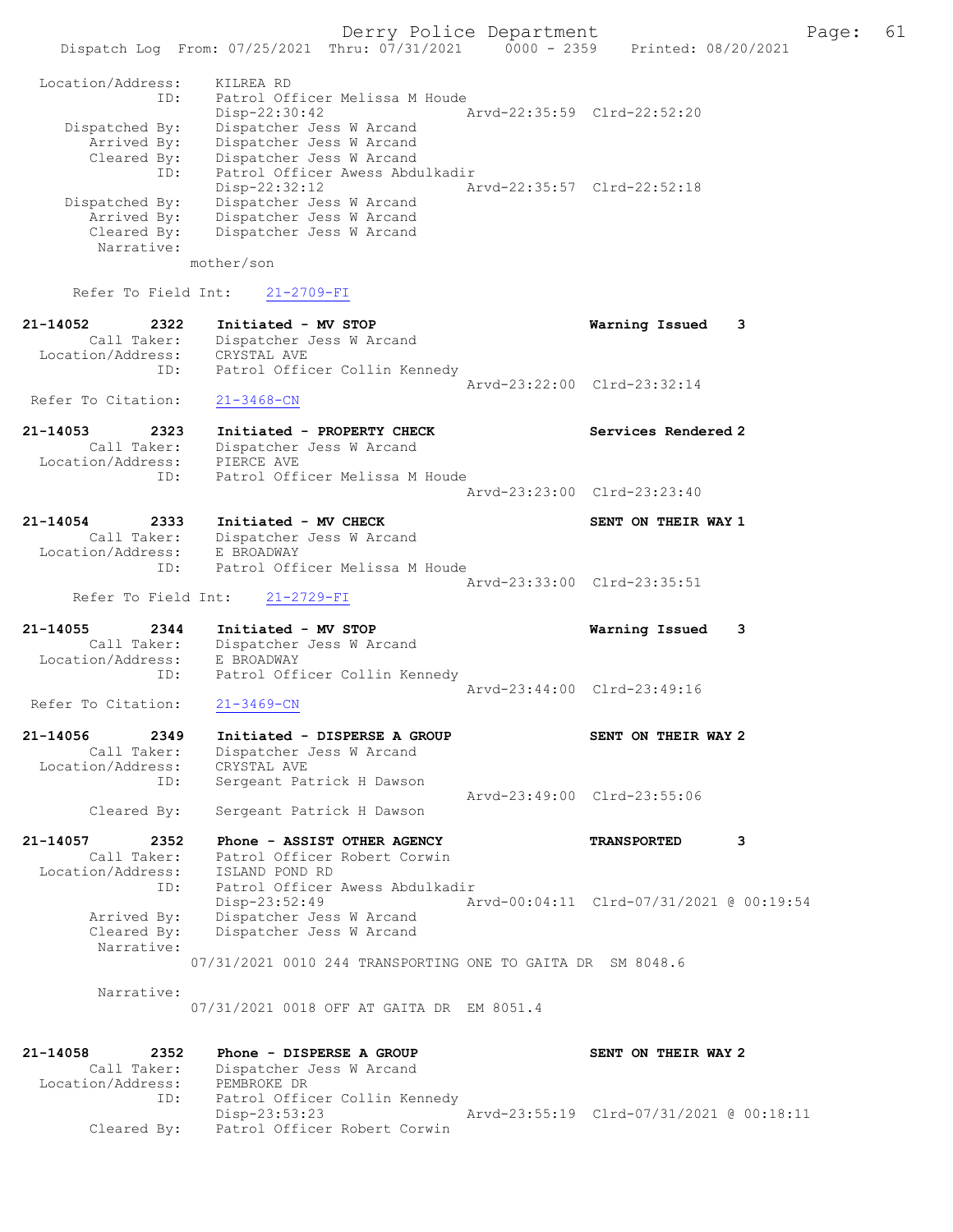Derry Police Department Fage: 62 Dispatch Log From: 07/25/2021 Thru: 07/31/2021 0000 - 2359 Printed: 08/20/2021 ID: Patrol Officer Ryan M Panaro Disp-23:53:42 Arvd-23:57:08 Clrd-07/31/2021 @ 00:18:09 Cleared By: Patrol Officer Robert Corwin ID: Sergeant Patrick H Dawson Disp-23:57:13 Arvd-23:57:15 Clrd-07/31/2021 @ 00:18:07<br>Cleared By: Patrol Officer Robert Corwin Patrol Officer Robert Corwin 21-14059 2353 Initiated - FOLLOW-UP No Action Required 2 Call Taker: Dispatcher Jess W Arcand Location/Address: MUNICIPAL DR ID: Patrol Officer Michael P Accorto Arvd-23:53:00 Clrd-07/31/2021 @ 00:02:56

## For Date: 07/31/2021 - Saturday

| 21-14060<br>0019<br>Call Taker:<br>Location/Address:        | 911 - VANDALISM<br>Dispatcher Jess W Arcand<br>FAIRWAY DR                                                   |               | Services Rendered 3                                        |                |
|-------------------------------------------------------------|-------------------------------------------------------------------------------------------------------------|---------------|------------------------------------------------------------|----------------|
| ID:<br>ID:                                                  | Patrol Officer Ryan M Panaro<br>$Disp-00:20:05$<br>Patrol Officer Melissa M Houde                           |               | Arvd-00:23:56 Clrd-00:44:07                                |                |
| Refer To Incident:                                          | Disp-00:20:38<br>$21 - 1338 - OF$                                                                           |               | Arvd-00:23:57 Clrd-00:44:05                                |                |
| 21-14061<br>0039<br>Call Taker:                             | Initiated - MV CHECK<br>Dispatcher Jess W Arcand                                                            |               | Vehicle checked                                            | 1              |
| Location/Address:<br>ID:                                    | HAMPSTEAD RD<br>Sergeant Patrick H Dawson                                                                   |               |                                                            |                |
| ID:                                                         | Patrol Officer Collin Kennedy<br>Disp-00:43:52                                                              |               | Arvd-00:39:00 Clrd-00:43:58<br>Arvd-00:43:54 Clrd-00:43:57 |                |
| 21-14062<br>0055<br>Call Taker:                             | Initiated - MV STOP<br>Dispatcher Jess W Arcand                                                             |               | Summons Issued                                             | 3              |
| Location/Address:<br>ID:                                    | MANCHESTER RD<br>Patrol Officer Collin Kennedy                                                              |               | Arvd-00:55:00 Clrd-01:53:48                                |                |
| ID:                                                         | Patrol Officer Ryan M Panaro<br>Disp-01:02:36                                                               |               | Arvd-01:02:38 Clrd-01:53:46                                |                |
| ID:<br>Narrative:                                           | Sergeant Patrick H Dawson<br>Disp-01:06:53                                                                  |               | Arvd-01:06:54 Clrd-01:25:03                                |                |
|                                                             | 07/31/2021 0141 NEXT ON LIST BIRCH ST COLLISION NOTIFIED AND<br>ON SCENE                                    |               |                                                            |                |
| Refer To Summons:                                           | $21 - 720 - AR$                                                                                             |               |                                                            |                |
| 21-14063<br>0102<br>Call Taker:<br>Location/Address:<br>ID: | Initiated - MV STOP<br>Dispatcher Jess W Arcand<br>E BROADWAY<br>Patrol Officer Melissa M Houde             |               | Warning Issued                                             | 3              |
| ID:                                                         | Patrol Officer Awess Abdulkadir                                                                             |               | Arvd-01:02:00 Clrd-01:06:29                                |                |
| Refer To Citation:                                          | Disp-01:02:58<br>$21 - 3470 - CN$                                                                           |               | Arvd-01:03:01 Clrd-01:04:01                                |                |
| 21-14064<br>0107<br>Call Taker:<br>Location/Address:        | Initiated - MV CHECK<br>Dispatcher Jess W Arcand<br>E BROADWAY                                              |               | Vehicle checked                                            | $\mathbf{1}$   |
| ID:<br>ID:                                                  | Patrol Officer Awess Abdulkadir<br>Patrol Officer Melissa M Houde                                           |               | Arvd-01:07:00 Clrd-01:12:57                                |                |
|                                                             | $Disp-01:07:37$                                                                                             | Arvd-01:07:40 | $Clrd-01:12:55$                                            |                |
| 21-14065<br>0111<br>Call Taker:<br>Location/Address:<br>ID: | Phone - SUSPICIOUS ACTIVITY<br>Patrol Officer Robert Corwin<br>FLOYD RD<br>Patrol Officer Michael P Accorto |               | <b>TRANSPORTED</b>                                         | $\overline{2}$ |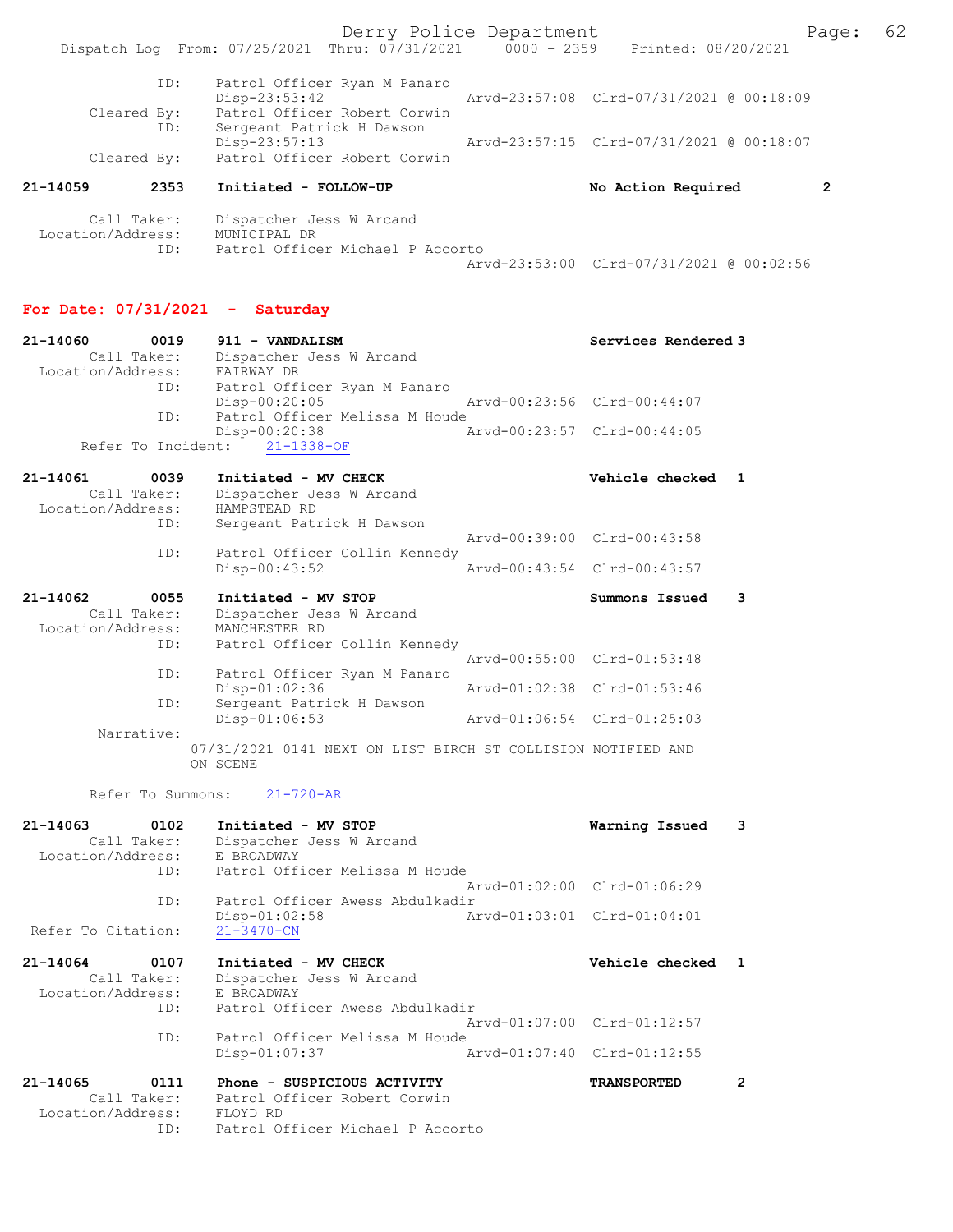Derry Police Department Fage: 63 Dispatch Log From: 07/25/2021 Thru: 07/31/2021 0000 - 2359 Printed: 08/20/2021 Disp-01:24:29 Arvd-01:26:13 Clrd-01:41:50 Dispatched By: Dispatcher Jess W Arcand Arrived By: Dispatcher Jess W Arcand Cleared By: Dispatcher Jess W Arcand Narrative: young female walking w/flash light Narrative: 07/31/2021 0126 729 ON A PED CHECK Narrative: 07/31/2021 0130 729 TRANSPORTING ONE TO REDFIELD CIR SM 26929.6 Narrative: 07/31/2021 0134 OFF AT REDFIELD CIR EM 26932.0 Refer To Arrest: 21-721-AR 21-14066 0112 Phone - ALARM, BURGLAR CONSTRESS Raise Alarm 1 Call Taker: Dispatcher Jess W Arcand Location/Address: [DY 277] HOOD RD ID: Patrol Officer Awess Abdulkadir Disp-01:13:11 Arvd-01:16:10 Clrd-01:24:16<br>TD: Patrol Officer Melissa M Houde Patrol Officer Melissa M Houde<br>Disp-01:13:15 A Arvd-01:14:27 Clrd-01:24:14 Refer To Field Int: 21-2736-FI 21-14067 0206 Initiated - MV STOP Warning Issued 3 Call Taker: Dispatcher Jess W Arcand Location/Address: E BROADWAY ID: Patrol Officer Melissa M Houde Arvd-02:06:00 Clrd-02:11:12 Refer To Citation: 21-3471-CN 21-14068 0242 Initiated - MV CHECK Vehicle checked 1 Call Taker: Dispatcher Jess W Arcand Location/Address: ABBOTT CT ID: Patrol Officer Melissa M Houde Arvd-02:42:00 Clrd-02:45:32 Refer To Field Int: 21-2728-FI 21-14069 0257 Phone - ALARM(OTHER) Could Not Locate 2 Call Taker: Dispatcher Jess W Arcand Location/Address: LINLEW DR ID: Patrol Officer Ryan M Panaro Disp-03:39:10 Narrative: 07/31/2021 0257 CAR ALARM SOUNDING 21-14070 0359 Initiated - MV CHECK Vehicle checked 1 Call Taker: Dispatcher Jess W Arcand Location/Address: LINLEW DR ID: Patrol Officer Ryan M Panaro Arvd-03:59:00 Clrd-04:01:50 21-14071 0711 Initiated - MV STOP Warning Issued 3 Call Taker: Dispatcher Christina L Power Location/Address: HAMPSTEAD RD ID: Patrol Officer Nikita Tomnyuk Arvd-07:11:00 Clrd-07:18:38 Refer To Citation: 21-3472-CN 21-14072 0814 Initiated - MV STOP Warning Issued 3 Call Taker: Dispatcher Christina L Power Location/Address: CRYSTAL AVE ID: Patrol Officer Melissa M Houde Arvd-08:14:00 Clrd-08:18:40<br>21-3473-CN Refer To Citation: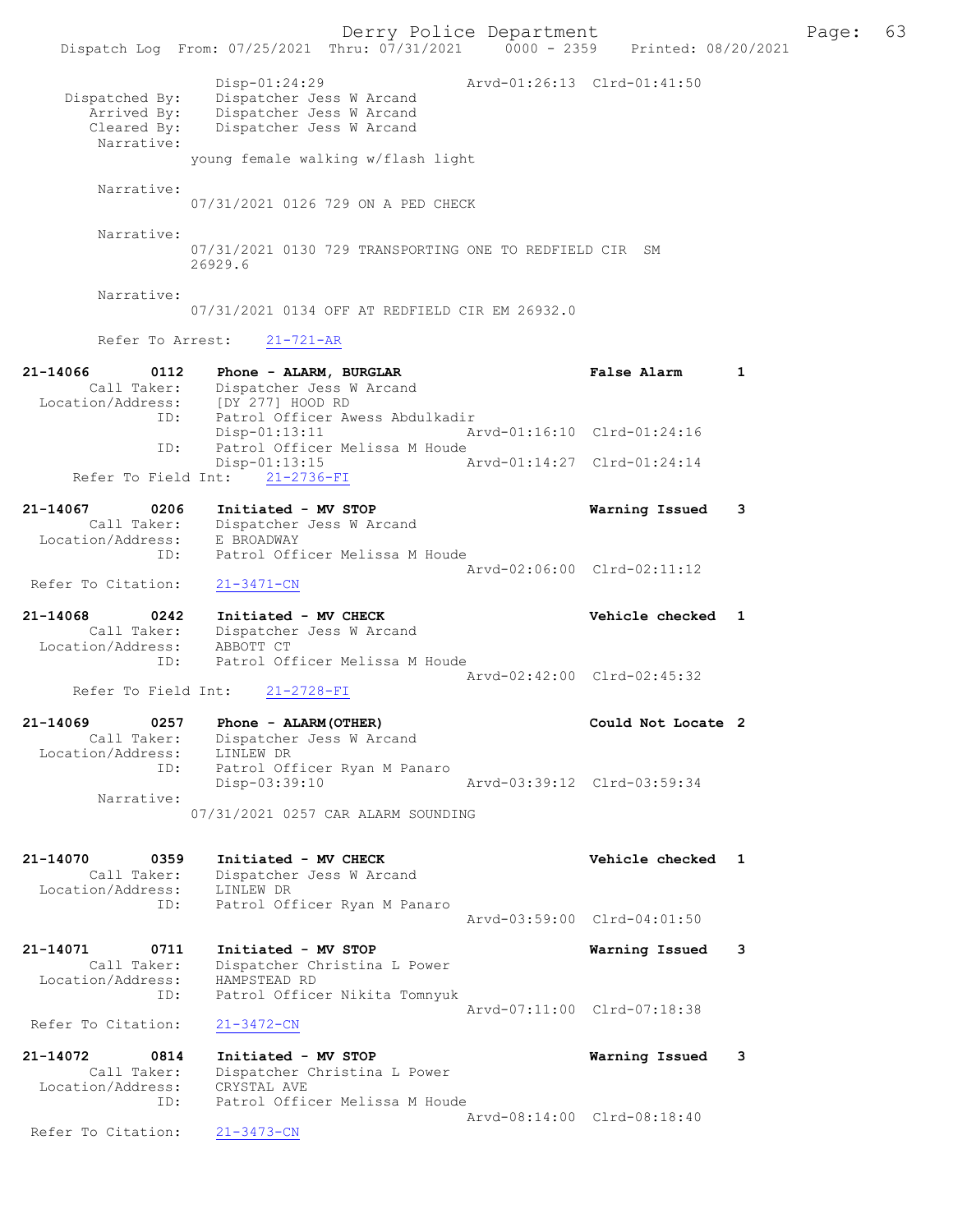| 21-14073<br>0822                 | Initiated - MV STOP                                 | Warning Issued              | 3            |
|----------------------------------|-----------------------------------------------------|-----------------------------|--------------|
| Call Taker:<br>Location/Address: | Dispatcher Christina L Power<br>S MAIN ST           |                             |              |
| ID:                              | Patrol Officer Melissa M Houde                      |                             |              |
|                                  |                                                     | Arvd-08:22:00 Clrd-08:30:26 |              |
| Refer To Citation:               | $21 - 3474 - CN$                                    |                             |              |
| 21-14074<br>0830                 | Initiated - SUBPOENA DELIVERY                       | Not Served                  | 1            |
| Call Taker:<br>Location/Address: | Dispatcher Christina L Power<br>PARKLAND DR         |                             |              |
| ID:                              | Patrol Officer Awess Abdulkadir                     |                             |              |
|                                  |                                                     | Aryd-08:30:00 Clrd-08:41:20 |              |
| 21-14075<br>0852                 | Initiated - SUBPOENA DELIVERY                       | Not Served                  | 1            |
| Call Taker:                      | Dispatcher Christina L Power                        |                             |              |
| Location/Address:                | [DY 1050] W BROADWAY                                |                             |              |
| ID:                              | Patrol Officer Awess Abdulkadir                     | Arvd-08:52:00 Clrd-08:55:05 |              |
| Cleared By:                      | Lieutenant Shawn P O'Donaghue                       |                             |              |
| 21-14076<br>0858                 | Initiated - MV STOP                                 | Warning Issued              | 3            |
| Call Taker:                      | Dispatcher Christina L Power                        |                             |              |
| Location/Address:                | ELM ST                                              |                             |              |
| ID:                              | Patrol Officer Awess Abdulkadir                     | Arvd-08:58:00 Clrd-09:13:15 |              |
| Refer To Citation:               | $21 - 3476 - CN$                                    |                             |              |
| 0859                             |                                                     |                             |              |
| 21-14077<br>Call Taker:          | Initiated - MV STOP<br>Dispatcher Christina L Power | Warning Issued              | 3            |
| Location/Address:                | N MAIN ST                                           |                             |              |
| ID:                              | Patrol Officer Nikita Tomnyuk                       | Arvd-08:59:00 Clrd-09:05:18 |              |
| Refer To Citation:               | $21 - 3475 - CN$                                    |                             |              |
|                                  |                                                     |                             |              |
| 21-14078<br>0901                 | Initiated - SUBPOENA DELIVERY                       |                             |              |
|                                  |                                                     | Not Served                  | 1            |
| Call Taker:<br>Location/Address: | Dispatcher Christina L Power<br>LINLEW DR           |                             |              |
| ID:                              | Patrol Officer Melissa M Houde                      |                             |              |
|                                  |                                                     | Arvd-09:01:00 Clrd-09:06:16 |              |
| 21-14079<br>0907                 | Phone - ALARM, BURGLAR                              | False Alarm                 | $\mathbf{1}$ |
| Call Taker:                      | Dispatcher Christina L Power                        |                             |              |
| Location/Address:                | [DY 3618] MANCHESTER RD                             |                             |              |
| ID:                              | Patrol Officer Nikita Tomnyuk<br>$Disp-09:08:55$    | Arvd-09:13:08 Clrd-09:14:46 |              |
| ID:                              | Patrol Officer Melissa M Houde                      |                             |              |
| Narrative:                       | Disp-09:08:59                                       | Arvd-09:11:09 Clrd-09:14:45 |              |
|                                  | confirmed false, by employee                        |                             |              |
| Refer To Field Int:              | $21 - 2733 - FI$                                    |                             |              |
| Refer To Field Int:              | $21 - 2734 - FI$                                    |                             |              |
|                                  | Initiated - SUBPOENA DELIVERY                       |                             |              |
| 21-14080<br>0921<br>Call Taker:  | Dispatcher Christina L Power                        | Served                      | $\mathbf{1}$ |
| Location/Address:                | FRANKLIN ST                                         |                             |              |
| ID:                              | Patrol Officer Melissa M Houde                      | Arvd-09:21:00 Clrd-09:25:06 |              |
|                                  |                                                     |                             |              |
| 21-14081<br>0936                 | Phone - WELFARE CHECK                               | Report Taken                | $\mathbf{2}$ |
| Call Taker:<br>Location/Address: | Dispatcher Christina L Power<br>RAIN ST             |                             |              |
| ID:                              | Patrol Officer Awess Abdulkadir                     |                             |              |
| ID:                              | $Disp-09:37:44$<br>Patrol Officer Melissa M Houde   | Arvd-09:42:38 Clrd-11:49:25 |              |
|                                  | Disp-09:37:46                                       | Arvd-09:45:29 Clrd-11:07:41 |              |
| ID:                              | Sergeant James M Belanger<br>Disp-09:40:31          | Arvd-09:44:49 Clrd-11:07:43 |              |

Dispatched By: Lieutenant Shawn P O'Donaghue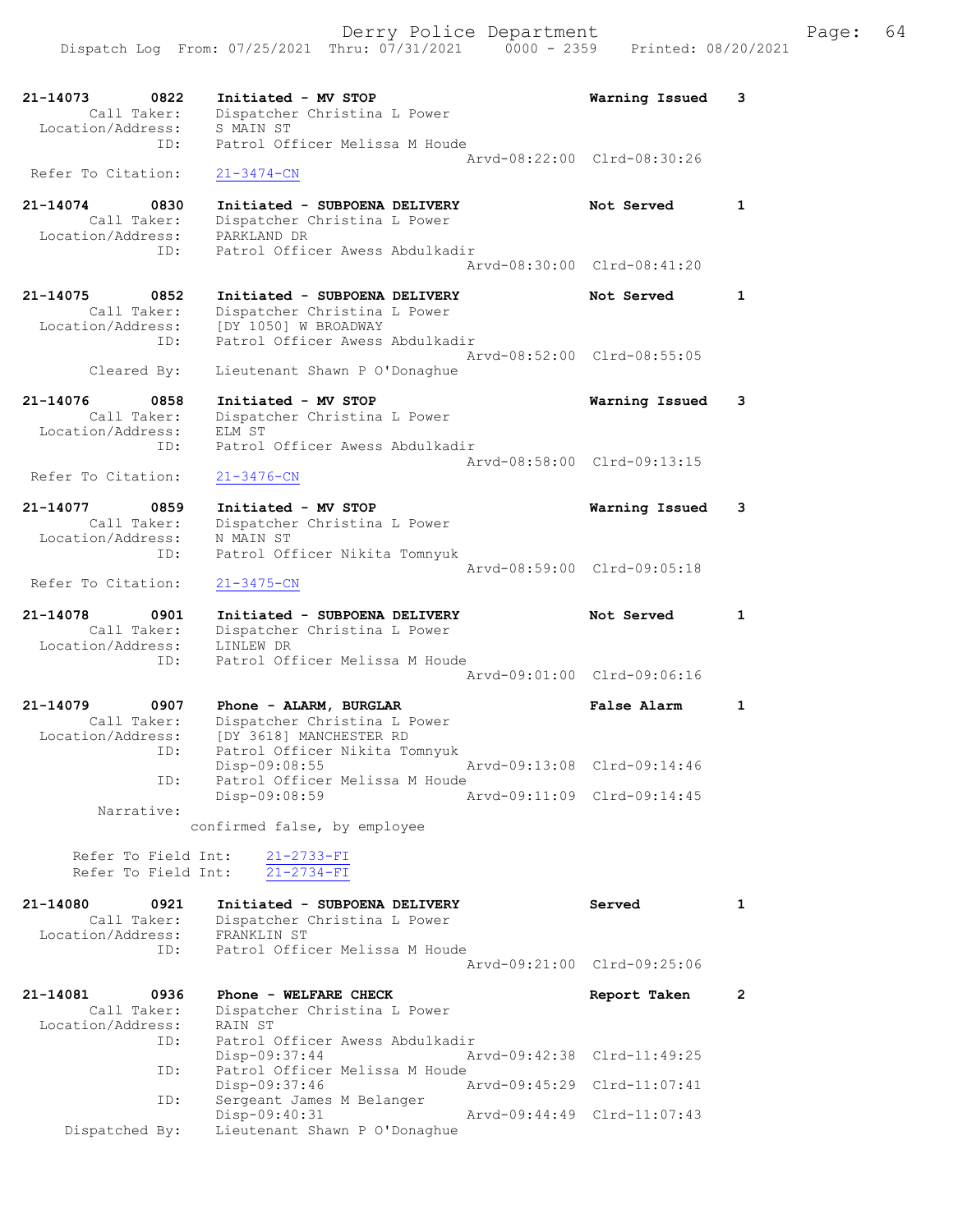|                                                             | Dispatch Log From: 07/25/2021 Thru: 07/31/2021 0000 - 2359 Printed: 08/20/2021                                   | Derry Police Department     |                    |   | Page: | 65 |
|-------------------------------------------------------------|------------------------------------------------------------------------------------------------------------------|-----------------------------|--------------------|---|-------|----|
| Narrative:                                                  | 07/31/2021 1026 message left with A3                                                                             |                             |                    |   |       |    |
| Narrative:                                                  | 07/31/2021 1028 A2 notified                                                                                      |                             |                    |   |       |    |
| Narrative:                                                  | 07/31/2021 1030 A1 notified                                                                                      |                             |                    |   |       |    |
| Narrative:                                                  | 07/31/2021 1107 Peabody's notified                                                                               |                             |                    |   |       |    |
| Narrative:                                                  | 07/31/2021 1108 hospice on scene                                                                                 |                             |                    |   |       |    |
| Narrative:                                                  | 07/31/2021 1134 Peabody's on scene                                                                               |                             |                    |   |       |    |
| Narrative:                                                  | 07/31/2021 1149 clear the scene                                                                                  |                             |                    |   |       |    |
| Refer To Incident:                                          | $21 - 1339 - OF$                                                                                                 |                             |                    |   |       |    |
| 21-14082<br>1121<br>Location/Address:                       | Initiated - SUBPOENA DELIVERY<br>Call Taker: Dispatcher Christina L Power<br>ISLAND POND RD                      |                             | Not Served         | 1 |       |    |
| ID:                                                         | Patrol Officer Timothy J Underhill                                                                               | Arvd-11:21:00 Clrd-11:24:17 |                    |   |       |    |
| 21-14083<br>1142<br>Call Taker:<br>Location/Address:<br>ID: | Phone - DELIVER A MESSAGE<br>Patrol Officer Scott M Beegan<br>MILLS FARM CIR<br>Patrol Officer Melissa M Houde   |                             | Could Not Locate 1 |   |       |    |
| Dispatched By:<br>Arrived By:<br>Cleared By:<br>Narrative:  | $Disp-11:45:43$<br>Dispatcher Christina L Power<br>Lieutenant Shawn P O'Donaghue<br>Dispatcher Christina L Power | Arvd-11:52:20 Clrd-11:58:09 |                    |   |       |    |
|                                                             | deliver message for Hudson PD                                                                                    |                             |                    |   |       |    |
| 1147<br>21-14084<br>Call Taker:<br>Location/Address:<br>ID: | Initiated - MV STOP<br>Dispatcher Christina L Power<br>CHESTER RD<br>Patrol Officer Nikita Tomnyuk               |                             | Warning Issued     | 3 |       |    |
| Refer To Citation:                                          | $21 - 3477 - CN$                                                                                                 | Arvd-11:47:00 Clrd-11:55:12 |                    |   |       |    |
| 21-14085<br>1300<br>Call Taker:<br>Location/Address:        | Initiated - DISABLED MV<br>Dispatcher Christina L Power<br>CHESTER RD                                            |                             | Vehicle checked 3  |   |       |    |
| ID:                                                         | Patrol Officer Nikita Tomnyuk                                                                                    | Arvd-13:00:00 Clrd-13:03:54 |                    |   |       |    |
| 21-14086<br>1303<br>Call Taker:<br>Location/Address:        | Initiated - MV STOP<br>Dispatcher Christina L Power<br>CRYSTAL AVE                                               |                             | Warning Issued     | 3 |       |    |
| ID:<br>ID:                                                  | Patrol Officer Awess Abdulkadir<br>Patrol Officer Melissa M Houde                                                | Arvd-13:03:00 Clrd-13:27:59 |                    |   |       |    |
| ID:                                                         | Disp-13:03:51<br>Patrol Officer Timothy J Underhill                                                              | Arvd-13:07:49 Clrd-13:27:56 |                    |   |       |    |
| Narrative:                                                  | Disp-13:07:53                                                                                                    | Arvd-13:07:54 Clrd-13:17:17 |                    |   |       |    |
|                                                             | $07/31/2021$ 1308 one in custody on warrants for theft,<br>loitering and criminal threat                         |                             |                    |   |       |    |
| Narrative:                                                  | 07/31/2021 1308 transporting one to hq's s/m 8092.2                                                              |                             |                    |   |       |    |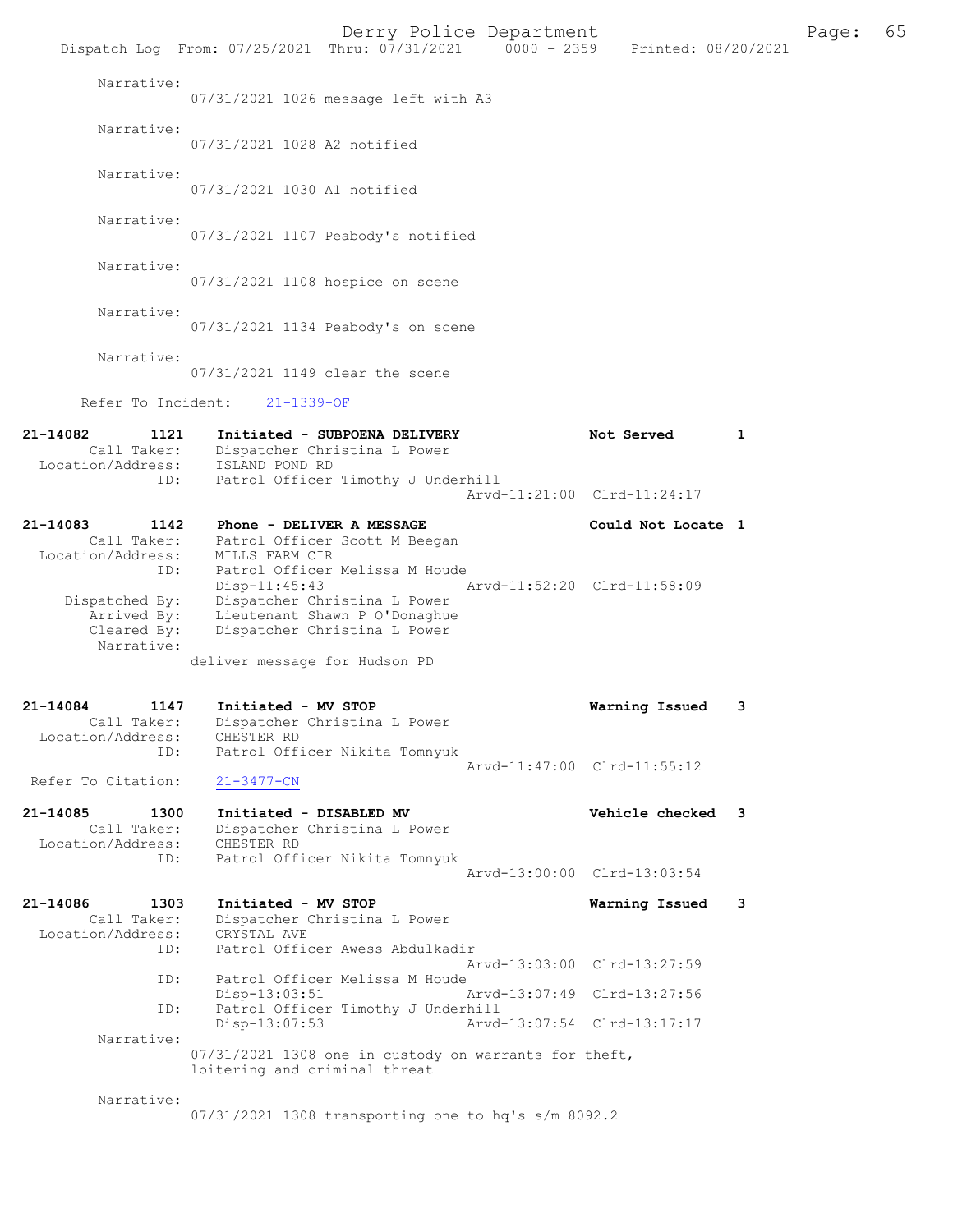Derry Police Department Fage: 66 Dispatch Log From: 07/25/2021 Thru: 07/31/2021 0000 - 2359 Printed: 08/20/2021 Narrative: 07/31/2021 1310 off at hq's e/m 8092.6 with; Rasalas,Douglas 6 Fenway St Derry, NH dob 032453 Narrative: 07/31/2021 1312 next on the list requested, Spacetown Auto assigned Narrative: 07/31/2021 1320 BC requested Narrative: 07/31/2021 1323 wrecker on scene Narrative:

released on PR Bail per BC

Refer To Arrest: 21-722-AR

| 21-14087           | 1403        | Initiated - MV STOP                               | Warning Issued 3            |  |
|--------------------|-------------|---------------------------------------------------|-----------------------------|--|
| Location/Address:  | Call Taker: | Dispatcher Christina L Power<br>W BROADWAY        |                             |  |
|                    | ID:         | Patrol Officer Awess Abdulkadir                   | Arvd-14:03:00 Clrd-14:10:18 |  |
| Refer To Citation: | Cleared By: | Patrol Officer Scott M Beegan<br>$21 - 3478 - CN$ |                             |  |

| 21-14088          | 1406                      | Cleared<br>Phone - RESTRAINING ORDER VIOLATION |  |
|-------------------|---------------------------|------------------------------------------------|--|
|                   | Call Taker:               | Patrol Officer Scott M Beegan                  |  |
| Location/Address: |                           | MAGNOLIA LN                                    |  |
|                   | ID:                       | Patrol Officer Awess Abdulkadir                |  |
|                   |                           | $Disp-14:10:49$<br>Arvd-14:15:47 Clrd-14:30:37 |  |
|                   | Cleared By:<br>Narrative: | Dispatcher Christina L Power                   |  |

reported R/O violation

Refer To Field Int: 21-2711-FI

| 21-14089<br>$\overline{2}$ | 1412 Phone - SUSPICIOUS ACTIVITY                                                    |                             | Taken to Family/Guardian/Other |
|----------------------------|-------------------------------------------------------------------------------------|-----------------------------|--------------------------------|
| Location/Address: POND RD  | Call Taker: Patrol Officer Scott M Beegan                                           |                             |                                |
|                            | ID: Patrol Officer Nikita Tomnyuk<br>Arvd-14:21:53 Clrd-14:45:04<br>$Disp-14:13:14$ |                             |                                |
|                            | Patrol Officer Timothy J Underhill<br>ID:<br>$Disp-14:13:20$                        | Arvd-14:18:32 Clrd-14:32:48 |                                |
| ID:                        | Cleared By: Dispatcher Christina L Power<br>Sergeant James M Belanger               |                             |                                |
|                            | $Disp-14:18:25$<br>Cleared By: Dispatcher Christina L Power                         | Arvd-14:18:27 Clrd-14:32:36 |                                |
|                            | ID: Patrol Officer Timothy J Underhill<br>$Disp-14:44:59$                           | Arvd-14:45:02 Clrd-14:53:19 |                                |
| Narrative:                 | Cleared By: Dispatcher Christina L Power                                            |                             |                                |
|                            | REPORT OF AN INTOXICATED FEMALE                                                     |                             |                                |
| Narrative:                 | released to a sober party                                                           |                             |                                |
|                            |                                                                                     |                             |                                |
| Refer To Field Int:        | Refer To Incident: 21-1369-OF<br>$21 - 2710 - FI$                                   |                             |                                |

| 21-14090          | 1430        | Phone - Loose Dog Complaint      |                             | Gone on Arrival 2 |  |
|-------------------|-------------|----------------------------------|-----------------------------|-------------------|--|
|                   | Call Taker: | Lieutenant Shawn P O'Donaghue    |                             |                   |  |
| Location/Address: |             | E BROADWAY + CRYSTAL AVE         |                             |                   |  |
|                   | ID:         | Patrol Officer Blake A Martineau |                             |                   |  |
|                   |             | Disp-14:41:06                    | Arvd-14:49:01 Clrd-14:49:03 |                   |  |
|                   | Arrived By: | Dispatcher Christina L Power     |                             |                   |  |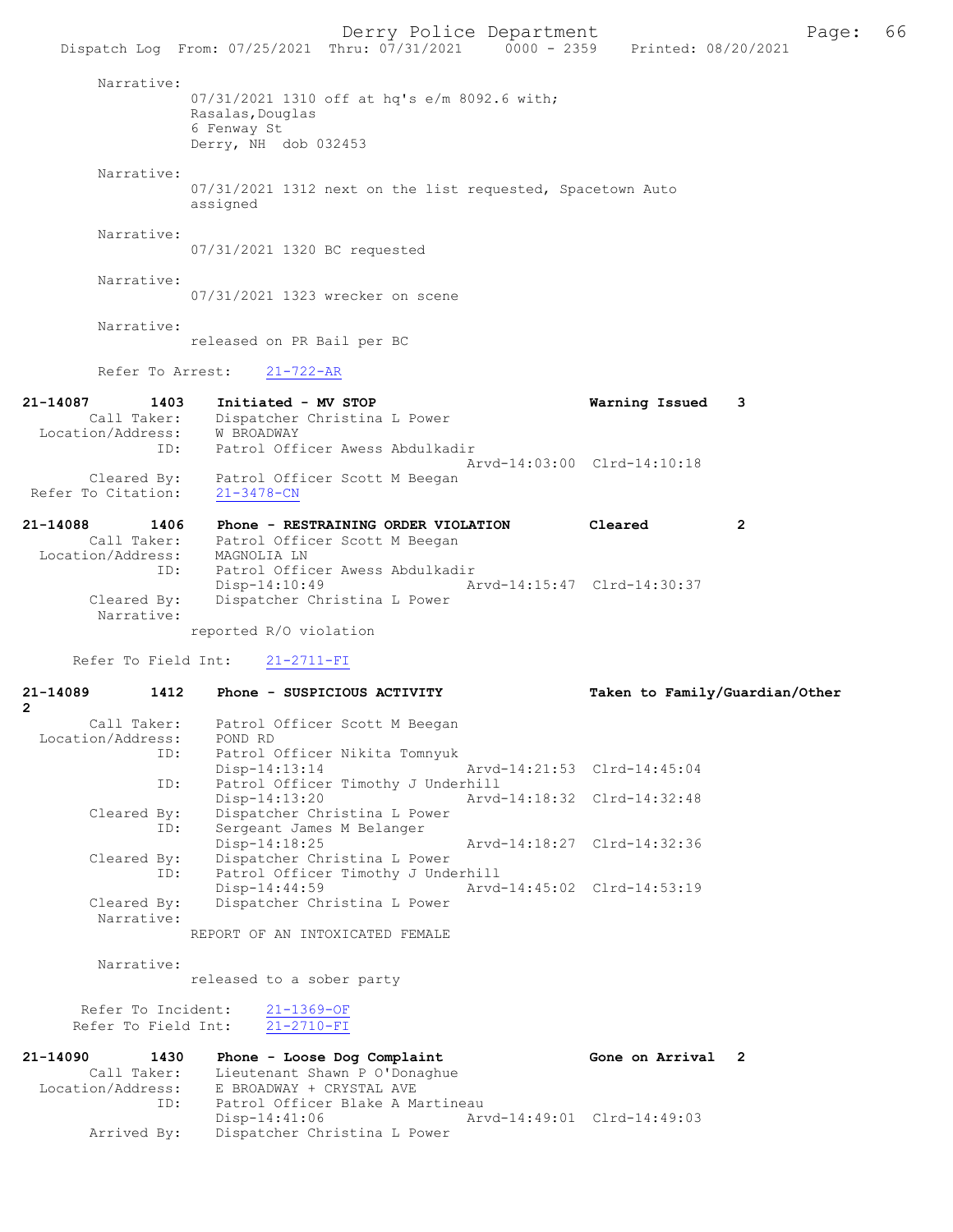|                           |            | Dispatch Log From: 07/25/2021 Thru: 07/31/2021 0000 - 2359 | Derry Police Department     | Printed: 08/20/2021         |              | Page:          | 67 |
|---------------------------|------------|------------------------------------------------------------|-----------------------------|-----------------------------|--------------|----------------|----|
| Cleared By:<br>Narrative: |            | Dispatcher Christina L Power                               |                             |                             |              |                |    |
|                           |            | loose dog causing a traffic issue                          |                             |                             |              |                |    |
| 21-14091                  | 1430       | Phone - CRIMINAL THREAT                                    |                             | Gone on Arrival 2           |              |                |    |
| Call Taker:               |            | Dispatcher Christina L Power                               |                             |                             |              |                |    |
| Location/Address:         | FAIRWAY DR |                                                            |                             |                             |              |                |    |
|                           | ID:        | Sergeant James M Belanger                                  |                             |                             |              |                |    |
|                           |            | Disp-14:32:41                                              |                             | Arvd-14:33:54 Clrd-14:46:42 |              |                |    |
|                           | ID:        | Patrol Officer Awess Abdulkadir                            |                             |                             |              |                |    |
|                           |            | $Disp-14:32:45$                                            | Arvd-14:33:55 Clrd-14:46:44 |                             |              |                |    |
|                           | ID:        | Patrol Officer Timothy J Underhill                         |                             |                             |              |                |    |
|                           |            | Disp-14:32:52                                              |                             | Arvd-14:33:57 Clrd-14:44:54 |              |                |    |
| Cleared By:               |            | Patrol Officer Scott M Beegan                              |                             |                             |              |                |    |
|                           | ID:        | Patrol Officer Nikita Tomnyuk                              |                             |                             |              |                |    |
|                           |            | $Disp-14:45:12$                                            |                             | Arvd-14:45:14 Clrd-14:46:45 |              |                |    |
| Dispatched By:            |            | Patrol Officer Scott M Beegan                              |                             |                             |              |                |    |
|                           |            | Arrived By: Patrol Officer Scott M Beegan                  |                             |                             |              |                |    |
| Refer To Incident:        |            | $21 - 1340 - OF$                                           |                             |                             |              |                |    |
| 21-14092                  | 1500       | Initiated - SUBPOENA DELIVERY                              |                             | Served                      | $\mathbf{1}$ |                |    |
|                           |            |                                                            |                             |                             |              |                |    |
|                           |            |                                                            |                             |                             |              |                |    |
| Call Taker:               |            | Dispatcher Christina L Power                               |                             |                             |              |                |    |
| Location/Address:         | ID:        | ISLAND POND RD                                             |                             |                             |              |                |    |
|                           |            | Patrol Officer Timothy J Underhill                         |                             | Arvd-15:00:00 Clrd-15:05:16 |              |                |    |
| 21-14093                  | 1515       | Phone - WELFARE CHECK                                      |                             | Transported to Hospital     |              | $\overline{2}$ |    |
|                           |            |                                                            |                             |                             |              |                |    |
| Call Taker:               |            | Dispatcher Christina L Power                               |                             |                             |              |                |    |
| Location/Address:         | PEARL ST   |                                                            |                             |                             |              |                |    |
|                           | ID:        | Patrol Officer Ryan M Panaro                               |                             |                             |              |                |    |
|                           |            | $Disp-15:19:44$                                            |                             | Arvd-15:31:08 Clrd-16:51:02 |              |                |    |
|                           | ID:        | Patrol Officer Brian J Landry                              |                             |                             |              |                |    |
|                           |            | Disp-15:19:53                                              |                             | Arvd-15:21:19 Clrd-16:14:49 |              |                |    |
| Narrative:                |            |                                                            |                             |                             |              |                |    |
|                           |            | 07/31/2021 1546 one in custody on an IEA                   |                             |                             |              |                |    |
| Narrative:                |            |                                                            |                             |                             |              |                |    |
|                           |            |                                                            |                             |                             |              |                |    |
|                           |            | 07/31/2021 1552 transporting to PMC s/m 6768.9             |                             |                             |              |                |    |
| Narrative:                |            |                                                            |                             |                             |              |                |    |
|                           |            | 07/31/2021 1556 off at PMC e/m 6769.7                      |                             |                             |              |                |    |

Refer To Incident: 21-1341-OF

| $21 - 14094$<br>1652 | Phone - DISTURBANCE                                       |                             | Gone on Arrival 1   |
|----------------------|-----------------------------------------------------------|-----------------------------|---------------------|
| Call Taker:          | Dispatcher Christina L Power                              |                             |                     |
| Location/Address:    | ASHLEIGH DR                                               |                             |                     |
| ID:                  | Patrol Officer Ryan M Panaro                              |                             |                     |
|                      | Disp-16:53:20                                             | Arvd-16:56:05 Clrd-17:06:21 |                     |
| ID:                  | Patrol Officer Scott M Beegan                             |                             |                     |
|                      | $Disp-16:53:23$                                           | Arvd-16:56:40 Clrd-17:06:20 |                     |
| 21-14095 1715        | Other - NOISE COMPLAINT                                   |                             | Services Rendered 2 |
| Call Taker:          | Lieutenant Michael T Muncey                               |                             |                     |
| Location/Address:    | LAMPTON DR                                                |                             |                     |
| ID:                  | Patrol Officer Jack Stafford                              |                             |                     |
|                      | Disp-17:17:01                                             | Arvd-17:24:02 Clrd-17:38:27 |                     |
| Dispatched By:       | Dispatcher Christina L Power                              |                             |                     |
| Arrived By:          | Dispatcher Christina L Power                              |                             |                     |
| Cleared By:          | Dispatcher Christina L Power                              |                             |                     |
| Narrative:           |                                                           |                             |                     |
|                      | determined to be a backyard celebration, turned down upon |                             |                     |
|                      | request                                                   |                             |                     |
|                      |                                                           |                             |                     |

### 21-14096 1716 Phone - SUSPICIOUS ACTIVITY Cone on Arrival 2 Call Taker: Patrol Officer Scott M Beegan Location/Address: WARNER HILL RD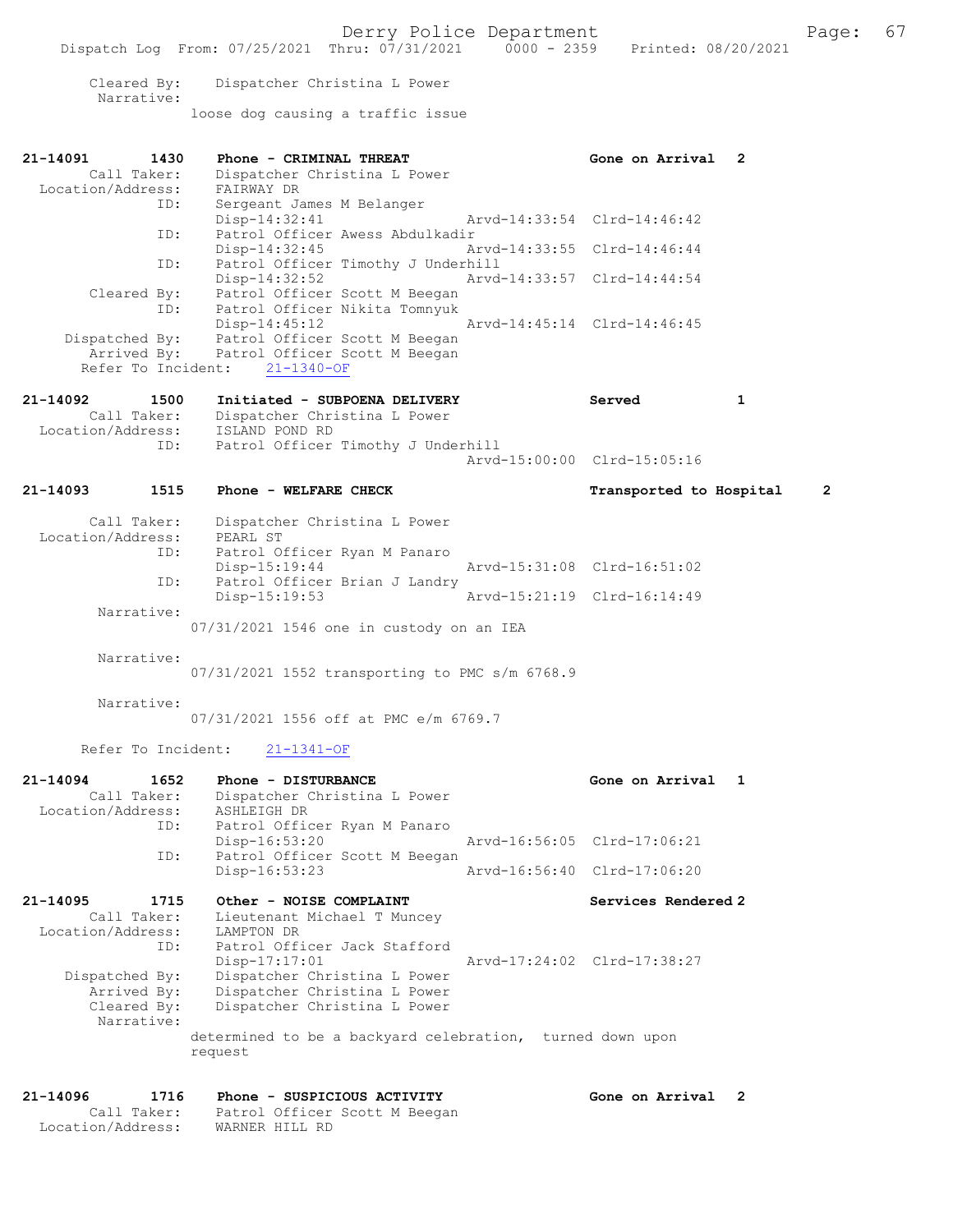Derry Police Department<br>
Page: 68 Printed: 08/20/2021 0000 - 2359 Printed: 08/20/2021 Dispatch Log From:  $07/25/2021$  Thru:  $07/31/2021$  0000 - 2359 ID: Patrol Officer Ryan M Panaro Disp-17:18:01 Arvd-17:34:52 Clrd-17:36:18<br>Dispatched By: Dispatcher Christina L Power patched By: Dispatcher Christina L Power<br>Arrived By: Dispatcher Christina L Power Arrived By: Dispatcher Christina L Power<br>Cleared By: Dispatcher Christina L Power Dispatcher Christina L Power ID: Patrol Officer Blake A Martineau<br>Disp-17:19:00 Ar Disp-17:19:00 Arvd-17:36:11 Clrd-17:36:16<br>Dispatched By: Dispatcher Christina L Power patched By: Dispatcher Christina L Power<br>Arrived By: Dispatcher Christina L Power Arrived By: Dispatcher Christina L Power<br>Cleared By: Dispatcher Christina L Power Dispatcher Christina L Power 21-14097 1723 Phone - ALARM, BURGLAR False Alarm 1 Call Taker: Patrol Officer Scott M Beegan Location/Address: [DY 1286] BIRCH ST<br>ID: Patrol Officer Bria Patrol Officer Brian J Landry Disp-17:24:28 Clrd-17:30:15<br>Dispatched By: Dispatcher Christina L Power patched By: Dispatcher Christina L Power<br>Cleared By: Dispatcher Christina L Power By: Dispatcher Christina L Power<br>ID: Patrol Officer Brian J Landr Patrol Officer Brian J Landry<br>Disp-17:37:29 Disp-17:37:29 <br>Dispatched By: Dispatcher Christina L Power<br>Dispatched By: Dispatcher Christina L Power Dispatcher Christina L Power Arrived By: Dispatcher Christina L Power<br>Cleared By: Dispatcher Christina L Power By: Dispatcher Christina L Power<br>ID: Patrol Officer Michael P Acco Patrol Officer Michael P Accorto<br>Disp-17:37:37 Ar Disp-17:37:37 Arvd-17:37:39 Clrd-17:40:21 Dispatched By: Dispatcher Christina L Power Arrived By: Dispatcher Christina L Power<br>Cleared By: Dispatcher Christina L Power Dispatcher Christina L Power Narrative: hall motion Narrative: checked and secure. Refer To Field Int: 21-2727-FI 21-14098 1729 Phone - ASSIST OTHER AGENCY Transported to Hospital 3 Call Taker: Dispatcher Christina L Power<br>ion/Address: FAIRVIEW AVE Location/Address:<br>ID: Patrol Officer Brian J Landry<br>Disp-17:30:20 Disp-17:30:20 Arvd-17:31:30 Clrd-17:36:45<br>ID: Patrol Officer Michael P Accorto Patrol Officer Michael P Accorto Disp-17:34:18 Arvd-17:34:20 Clrd-17:36:46 Narrative: transported to PMC via DFD 21-14099 1810 Initiated - FOLLOW-UP Cleared 2 Call Taker: Dispatcher Christina L Power<br>ion/Address: MUNICIPAL DR Location/Address: ID: Patrol Officer Jack Stafford Arvd-18:10:00 Clrd-18:32:06 21-14100 1818 Walk-In - ASSAULT Report Taken 1 Call Taker: Patrol Officer Robert Corwin<br>Location/Address: [DY 2] MUNICIPAL DR [DY 2] MUNICIPAL DR ID: Patrol Officer Robert Corwin<br>Disp-18:18:54 Disp-18:18:54 Arvd-18:18:56 Clrd-18:28:07<br>Cleared By: Dispatcher Christina L Power Dispatcher Christina L Power Refer To Incident: 21-1342-OF 21-14101 1843 Phone - THEFT Report Taken 2<br>Call Taker: Patrol Officer Robert Corwin Patrol Officer Robert Corwin<br>HOWARDS GRV Location/Address:<br>ID: Patrol Officer Jack Stafford<br>Disp-18:48:04

Disp-18:48:04 Arvd-19:02:43 Clrd-19:19:51<br>Arrived By: Dispatcher Christina L Power

Arrived By: Dispatcher Christina L Power<br>Cleared By: Dispatcher Christina L Power

Narrative:

Dispatcher Christina L Power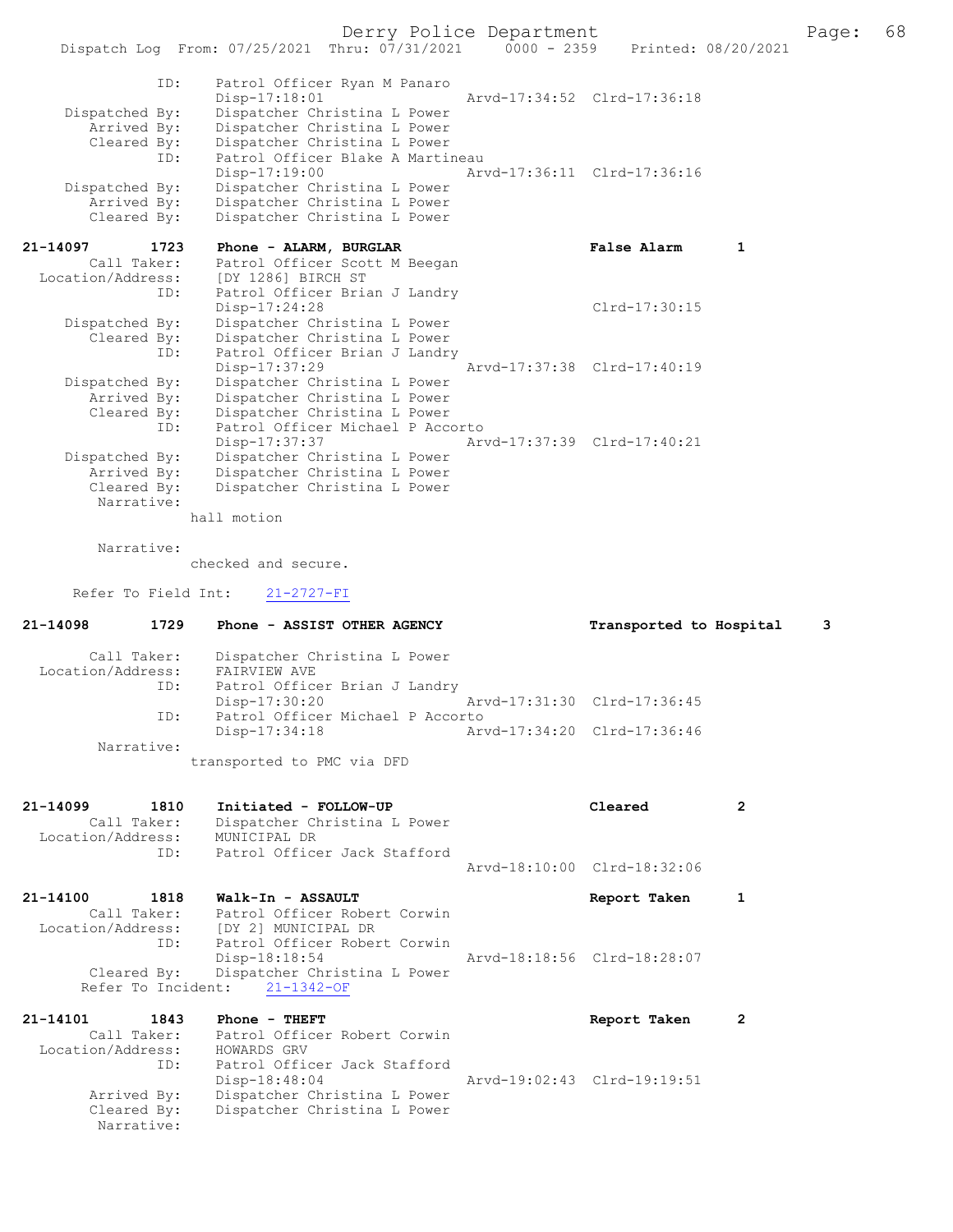Wave Runner Refer To Incident: 21-1343-OF 21-14102 1913 Phone - MV ACCIDENT 1 21-14102 Report Taken 1 Call Taker: Dispatcher Christina L Power Location/Address: BYPASS 28 + TSIENNETO RD ID: Patrol Officer Brian J Landry Disp-19:14:14 Arvd-19:14:41 Clrd-19:34:23 Cleared By: Patrol Officer Robert Corwin ID: Patrol Officer Ryan M Panaro Disp-19:14:28 Clrd-19:16:56 Narrative: 07/31/2021 1915 DFD on scene Narrative: 07/31/2021 1937 Full Report Ban v. Valente Refer To Accident: 21-365-AC 21-14103 2003 Initiated - FOLLOW-UP Cleared 2 Call Taker: Dispatcher Christina L Power Location/Address: ASHLEIGH DR ID: Patrol Officer Jack Stafford Arvd-20:03:00 Clrd-20:07:59 21-14104 2017 Initiated - MV STOP Summons Issued 3 Call Taker: Dispatcher Christina L Power Location/Address: S MAIN ST ID: Patrol Officer Scott M Beegan Arvd-20:17:00 Clrd-20:55:46 Narrative: 07/31/2021 2025 next on the list requested, LBP assigned Narrative: 07/31/2021 2046 wrecker on scene Refer To Summons: 21-724-AR 21-14105 2020 Phone - MV CHECK CONE CONE Gone on Arrival 1 Call Taker: Dispatcher Christina L Power Location/Address: BIRCH ST ID: Patrol Officer Michael P Accorto Disp-20:20:56 Arvd-20:21:48 Clrd-20:34:38 ID: Patrol Officer Blake A Martineau Disp-20:21:42 Clrd-20:34:37 21-14106 2032 Phone - MV CHECK 2000 2000 Vehicle checked 1 Call Taker: Patrol Officer Robert Corwin Location/Address: DERRY WAY ID: Patrol Officer Ryan M Panaro Disp-20:35:16 Arvd-20:48:29 Clrd-20:51:04 Dispatched By: Dispatcher Christina L Power Arrived By: Dispatcher Christina L Power Cleared By: Dispatcher Christina L Power Narrative: blue suv saturn running Narrative: no issues. 21-14107 2034 Phone - NEIGHBORHOOD DISPUTE Matter Mediated 2 Call Taker: Patrol Officer Robert Corwin Location/Address: REMINGTON CT ID: Patrol Officer Michael P Accorto Disp-20:35:01 Arvd-20:35:03 Clrd-21:17:43 Arrived By: Dispatcher Christina L Power Refer To Field Int:  $21-2725-FI$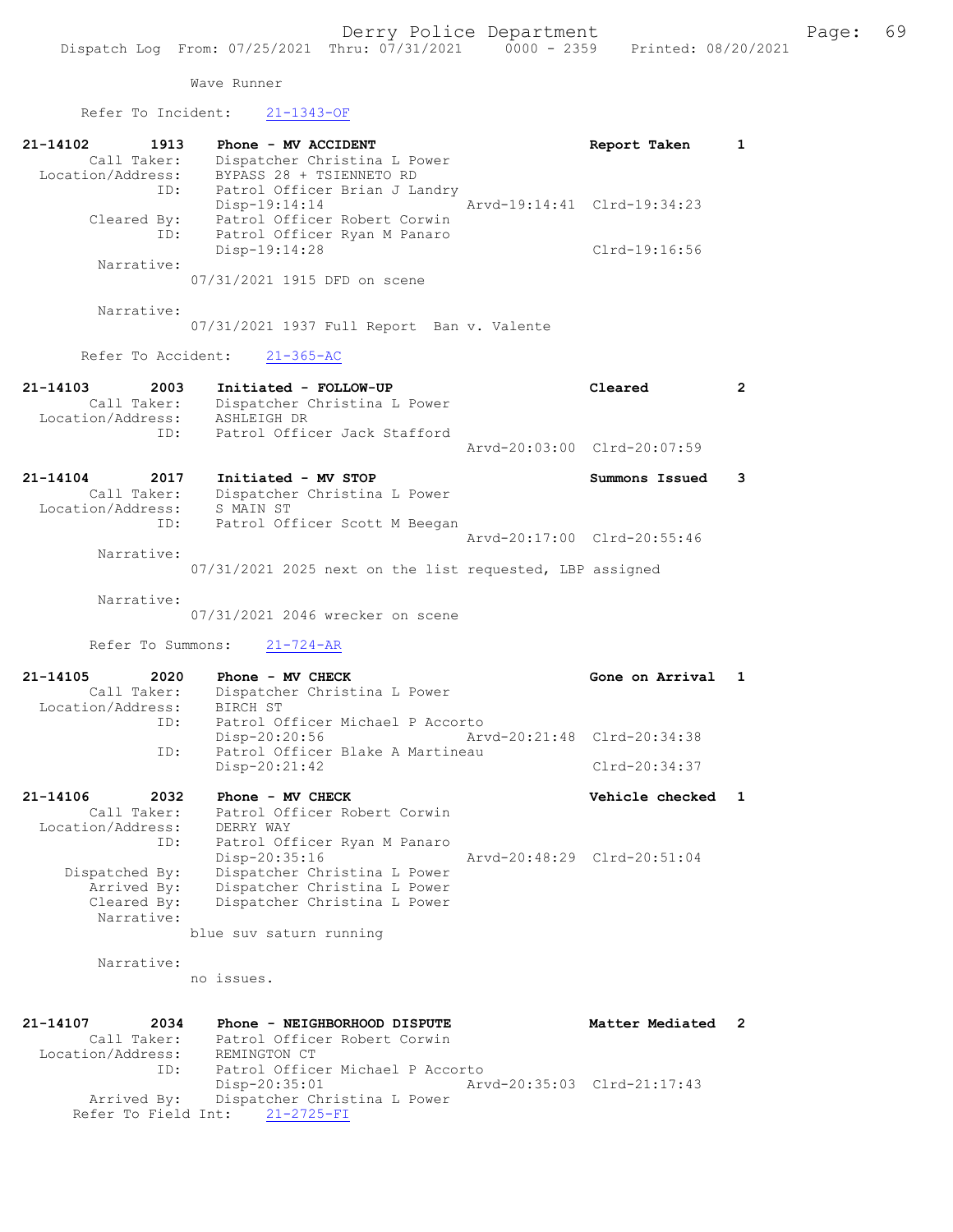| 21-14108                      | 2047 | Phone - MV ACCIDENT                                              | Arrest(s) Made                           | 1 |
|-------------------------------|------|------------------------------------------------------------------|------------------------------------------|---|
| Call Taker:                   |      | Dispatcher Christina L Power                                     |                                          |   |
| Location/Address:             | ID:  | ROCKINGHAM RD<br>Patrol Officer Brian J Landry                   |                                          |   |
|                               |      | Disp-20:48:27                                                    | Arvd-20:53:08 Clrd-08/01/2021 @ 03:24:12 |   |
| Cleared By:                   |      | Dispatcher Christine D Carlson                                   |                                          |   |
|                               | ID:  | Patrol Officer Blake A Martineau<br>Disp-20:48:33                | Arvd-20:53:05 Clrd-08/01/2021 @ 04:47:09 |   |
| Cleared By:                   |      | Dispatcher Christine D Carlson                                   |                                          |   |
|                               | ID:  | Patrol Officer Ryan M Panaro                                     |                                          |   |
|                               |      | Disp-20:51:41                                                    | Arvd-20:55:59 Clrd-08/01/2021 @ 03:04:15 |   |
| Cleared By:                   | ID:  | Dispatcher Christine D Carlson                                   |                                          |   |
|                               |      | Patrol Officer Jack Stafford<br>Disp-20:56:03                    | Arvd-21:12:54 Clrd-08/01/2021 @ 03:04:21 |   |
| Cleared By:                   |      | Dispatcher Christine D Carlson                                   |                                          |   |
|                               | ID:  | Patrol Officer Michael P Accorto                                 |                                          |   |
| Cleared By:                   |      | Disp-21:39:19<br>Dispatcher Christine D Carlson                  | Arvd-21:49:37 Clrd-08/01/2021 @ 02:06:18 |   |
|                               | ID:  | Sergeant Patrick H Dawson                                        |                                          |   |
|                               |      | Disp-21:49:34                                                    | Arvd-21:53:36 Clrd-08/01/2021 @ 03:04:12 |   |
| Cleared By:                   |      | Dispatcher Christine D Carlson                                   |                                          |   |
|                               | ID:  | Detective Kimberly M Bouse<br>Disp-21:59:29                      | Arvd-22:31:17 Clrd-08/01/2021 @ 03:04:03 |   |
| Arrived By:                   |      | Dispatcher Christine D Carlson                                   |                                          |   |
| Cleared By:                   |      | Dispatcher Christine D Carlson                                   |                                          |   |
|                               | ID:  | Detective Scott A Tompkins                                       |                                          |   |
| Arrived By:                   |      | Disp-21:59:30<br>Dispatcher Christine D Carlson                  | Arvd-22:31:17 Clrd-08/01/2021 @ 03:04:06 |   |
| Cleared By:                   |      | Dispatcher Christine D Carlson                                   |                                          |   |
|                               | ID:  | Sergeant James M Belanger                                        |                                          |   |
| Cleared By:                   |      | Disp-22:02:01<br>Dispatcher Christine D Carlson                  | Arvd-22:04:45 Clrd-23:02:29              |   |
|                               | ID:  | Patrol Officer Collin Kennedy                                    |                                          |   |
|                               |      | Disp-22:10:18                                                    | Arvd-22:31:19 Clrd-22:49:38              |   |
| Arrived By:                   |      | Dispatcher Christine D Carlson                                   |                                          |   |
| Cleared By:                   | ID:  | Dispatcher Christine D Carlson<br>Detective Mark Borgatti        |                                          |   |
|                               |      | Disp-22:34:20                                                    | Arvd-22:34:22 Clrd-08/01/2021 @ 03:04:10 |   |
| Dispatched By:                |      | Dispatcher Christine D Carlson                                   |                                          |   |
| Arrived By:<br>Cleared By:    |      | Dispatcher Christine D Carlson<br>Dispatcher Christine D Carlson |                                          |   |
|                               | ID:  | Patrol Officer Michael P Accorto                                 |                                          |   |
|                               |      | Disp-02:20:28                                                    | Arvd-02:20:29 Clrd-08/01/2021 @ 03:24:16 |   |
| Dispatched By:<br>Arrived By: |      | Dispatcher Christine D Carlson<br>Dispatcher Christine D Carlson |                                          |   |
| Cleared By:                   |      | Dispatcher Christine D Carlson                                   |                                          |   |
|                               | ID:  | Detective Kimberly M Bouse                                       |                                          |   |
|                               |      | Disp-03:04:07                                                    | Arvd-03:04:08 Clrd-08/01/2021 @ 04:15:36 |   |
| Dispatched By:<br>Arrived By: |      | Dispatcher Christine D Carlson<br>Dispatcher Christine D Carlson |                                          |   |
| Cleared By:                   |      | Dispatcher Christine D Carlson                                   |                                          |   |
|                               | ID:  | Patrol Officer Jack Stafford                                     |                                          |   |
| Dispatched By:                |      | Disp-03:56:46<br>Dispatcher Christine D Carlson                  | Arvd-03:56:47 Clrd-08/01/2021 @ 04:44:16 |   |
| Arrived By:                   |      | Dispatcher Christine D Carlson                                   |                                          |   |
| Cleared By:                   |      | Dispatcher Christine D Carlson                                   |                                          |   |
|                               | ID:  | Patrol Officer Charles L Doherty<br>Disp-05:51:07                | Arvd-05:51:08 Clrd-08/01/2021 @ 06:34:21 |   |
| Dispatched By:                |      | Dispatcher Christine D Carlson                                   |                                          |   |
| Arrived By:                   |      | Dispatcher Christine D Carlson                                   |                                          |   |
| Cleared By:<br>Narrative:     |      | Dispatcher Christine D Carlson                                   |                                          |   |
|                               |      | 07/31/2021 2053 DFD on scene                                     |                                          |   |
|                               |      |                                                                  |                                          |   |
| Narrative:                    |      |                                                                  |                                          |   |
|                               |      | 07/31/2021 2105 A3 contacted.                                    |                                          |   |
| Narrative:                    |      |                                                                  |                                          |   |
|                               |      | 07/31/2021 2106 ART requested                                    |                                          |   |
| Narrative:                    |      |                                                                  |                                          |   |
|                               |      |                                                                  |                                          |   |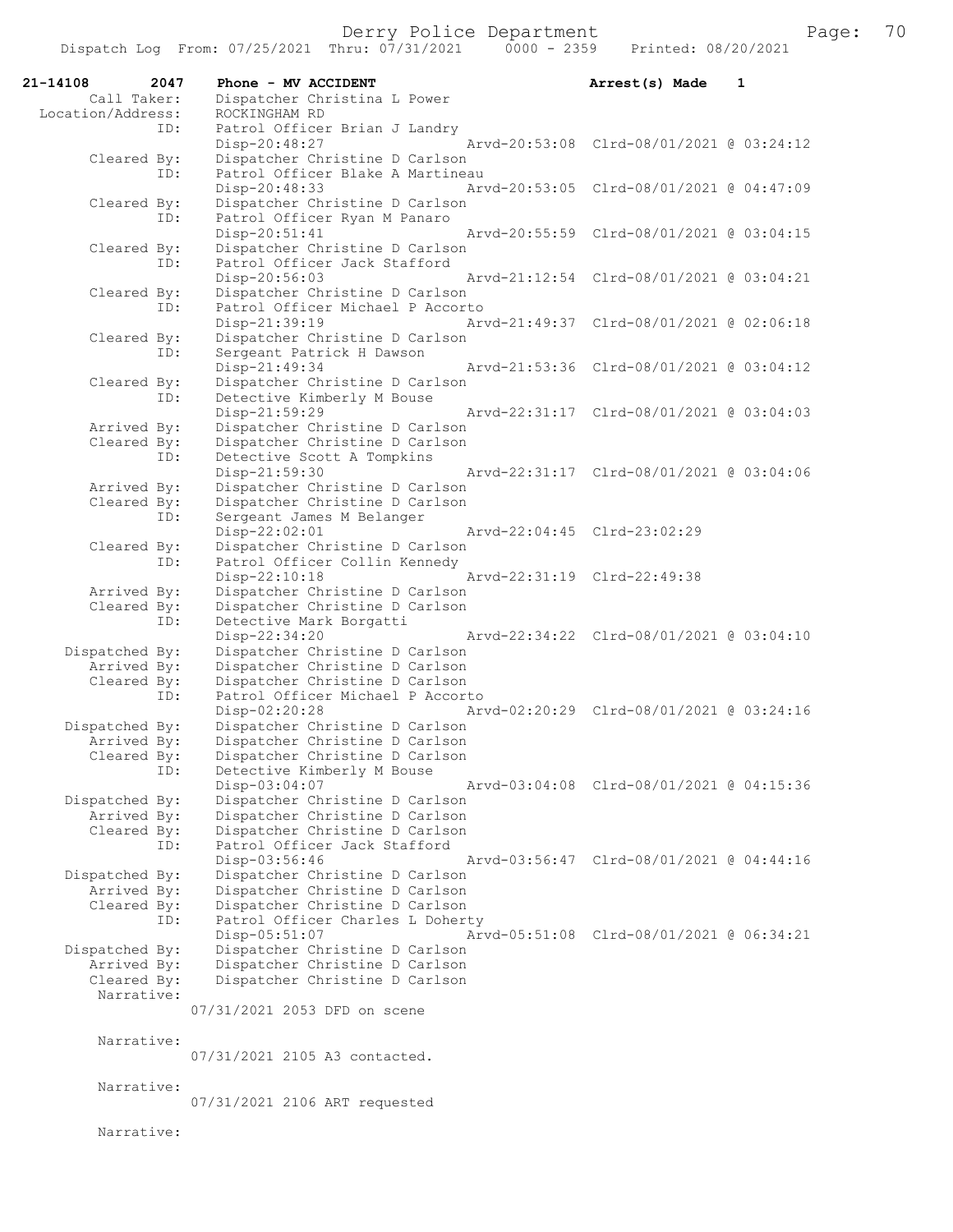|            | Dispatch Log From: 07/25/2021 Thru: 07/31/2021 0000 - 2359 Printed: 08/20/2021                                                                                                                                  |  | Derry Police Department |  | Page: | 71 |
|------------|-----------------------------------------------------------------------------------------------------------------------------------------------------------------------------------------------------------------|--|-------------------------|--|-------|----|
|            | 07/31/2021 2112 DFD clear the scene                                                                                                                                                                             |  |                         |  |       |    |
| Narrative: | 07/31/2021 2115 S7 notified and enroute                                                                                                                                                                         |  |                         |  |       |    |
| Narrative: | 07/31/2021 2117 one in custody                                                                                                                                                                                  |  |                         |  |       |    |
| Narrative: | 07/31/2021 2119 909 notified and enroute                                                                                                                                                                        |  |                         |  |       |    |
| Narrative: | 07/31/2021 2121 332 enroute to hq's s/m 23163.9                                                                                                                                                                 |  |                         |  |       |    |
| Narrative: |                                                                                                                                                                                                                 |  |                         |  |       |    |
|            | 07/31/2021 2131 off at HQ e/m 23168.7 with;<br>Caples, Loren<br>1 Silvestri Cr<br>Derry, NH dob 020894                                                                                                          |  |                         |  |       |    |
| Narrative: | 07/31/2021 2137 915 and 916 contacted and enroute                                                                                                                                                               |  |                         |  |       |    |
| Narrative: | 07/31/2021 2139 729 enroute to PMC                                                                                                                                                                              |  |                         |  |       |    |
| Narrative: | 07/31/2021 2153 S7 on scene                                                                                                                                                                                     |  |                         |  |       |    |
| Narrative: | 07/31/2021 2157 off at PMC e/m 23170.3                                                                                                                                                                          |  |                         |  |       |    |
| Narrative: | 07/31/2021 2202 S4 enroute to PMC                                                                                                                                                                               |  |                         |  |       |    |
| Narrative: | 07/31/2021 2204 S4 off at PMC                                                                                                                                                                                   |  |                         |  |       |    |
| Narrative: | 07/31/2021 2151 332 enroute to PMC                                                                                                                                                                              |  |                         |  |       |    |
| Narrative: | 07/31/2021 2218 First Blood draw.                                                                                                                                                                               |  |                         |  |       |    |
| Narrative: | 07/31/2021 2222 A1 & A2 notified                                                                                                                                                                                |  |                         |  |       |    |
| Narrative: | 07/31/2021 2249 439 clear of PMC                                                                                                                                                                                |  |                         |  |       |    |
| Narrative: | 08/01/2021 0035 Called Judge Steckowych - unable to sign,<br>out of town. V/M's left for the following judges: Alfano,<br>Hall, Lemire, Weaver, LeFrancois, DeVries, Pendleton,<br>Stephen, Gardner and Ashley. |  |                         |  |       |    |
| Narrative: | 08/01/2021 0147 Judge Ashley from Rochester authorized<br>search warrant                                                                                                                                        |  |                         |  |       |    |
| Narrative: | 08/01/2021 0157 Spacetown called for tow on NH 4889490,<br>enroute                                                                                                                                              |  |                         |  |       |    |
| Narrative: | 08/01/2021 0157 Birch St called for NH MC N8530 - no<br>answer, v/m left                                                                                                                                        |  |                         |  |       |    |
| Narrative: | 08/01/2021 0159 Birch St called back - unable to tow                                                                                                                                                            |  |                         |  |       |    |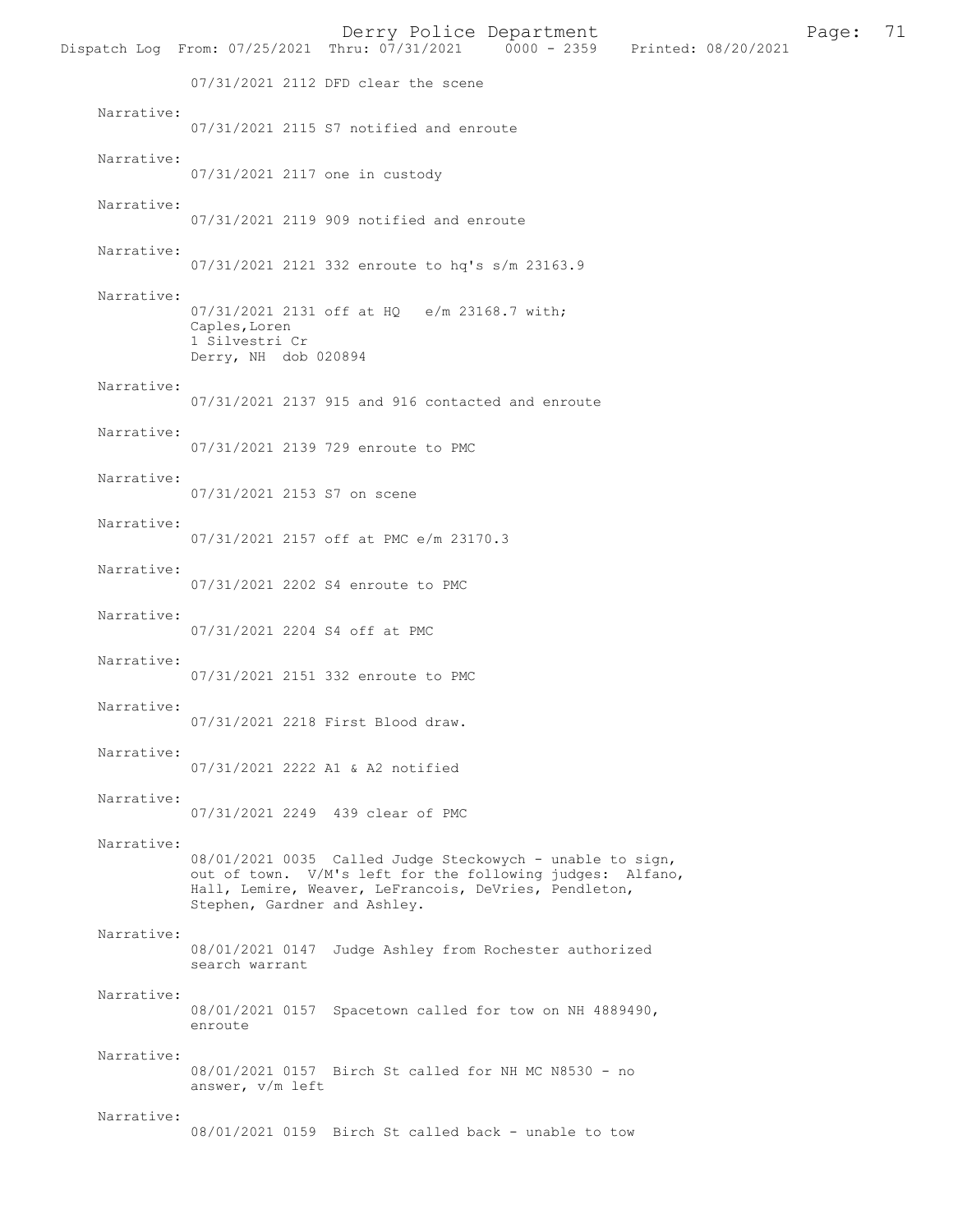Dispatch Log From: 07/25/2021 Thru: 07/31/2021 Narrative: 08/01/2021 0159 Recovery called for tow on NH MC N8530, no answer Narrative: 08/01/2021 0203 LBP called for tow on NH MC N8530 - enroute Narrative: 08/01/2021 0204 Windham PD notified to pick up their barricades Narrative: 08/01/2021 0217 Search warrant - first draw Narrative: 08/01/2021 0220 Both wreckers on scene at this time Narrative: 08/01/2021 0241 DFD notified to pick up their lighting equipment at this time Narrative: 08/01/2021 0258 707 following wrecker in w/ car Narrative: 08/01/2021 0258 729 following wrecker in w/ motorcycle Narrative: 08/01/2021 0304 Subject information (Felony-Agg.DWI, op after suspension subsequent): Caples, Loren 293 Amherst Street, #1R Manchester, NH DOB: 2/8/94 Narrative: 08/01/2021 0307 Both units off w/ wreckers in back lot Narrative: 08/01/2021 0339 Second draw at this time Narrative: 08/01/2021 0346 End time for search warrant Narrative: 08/01/2021 0351 332 clear of PMC, enroute to HQ w/ subject s/m: 23,170.3 Narrative: 08/01/2021 0351 916 clear of PMC Narrative: 08/01/2021 0354 332 off at HQ, e/m: 23171.9 Narrative: 08/01/2021 0412 B/C T.Lefebvre called at this time Narrative: 08/01/2021 0433 Subject placed in cell 3 at this time Narrative: 08/01/2021 0505 Subject checked at this time Narrative: 08/01/2021 0527 Subject held on \$1,000 cash bail as per b/c T.Lefebvre at this time Narrative: 08/01/2021 0529 Subject placed back in cell 3 at this time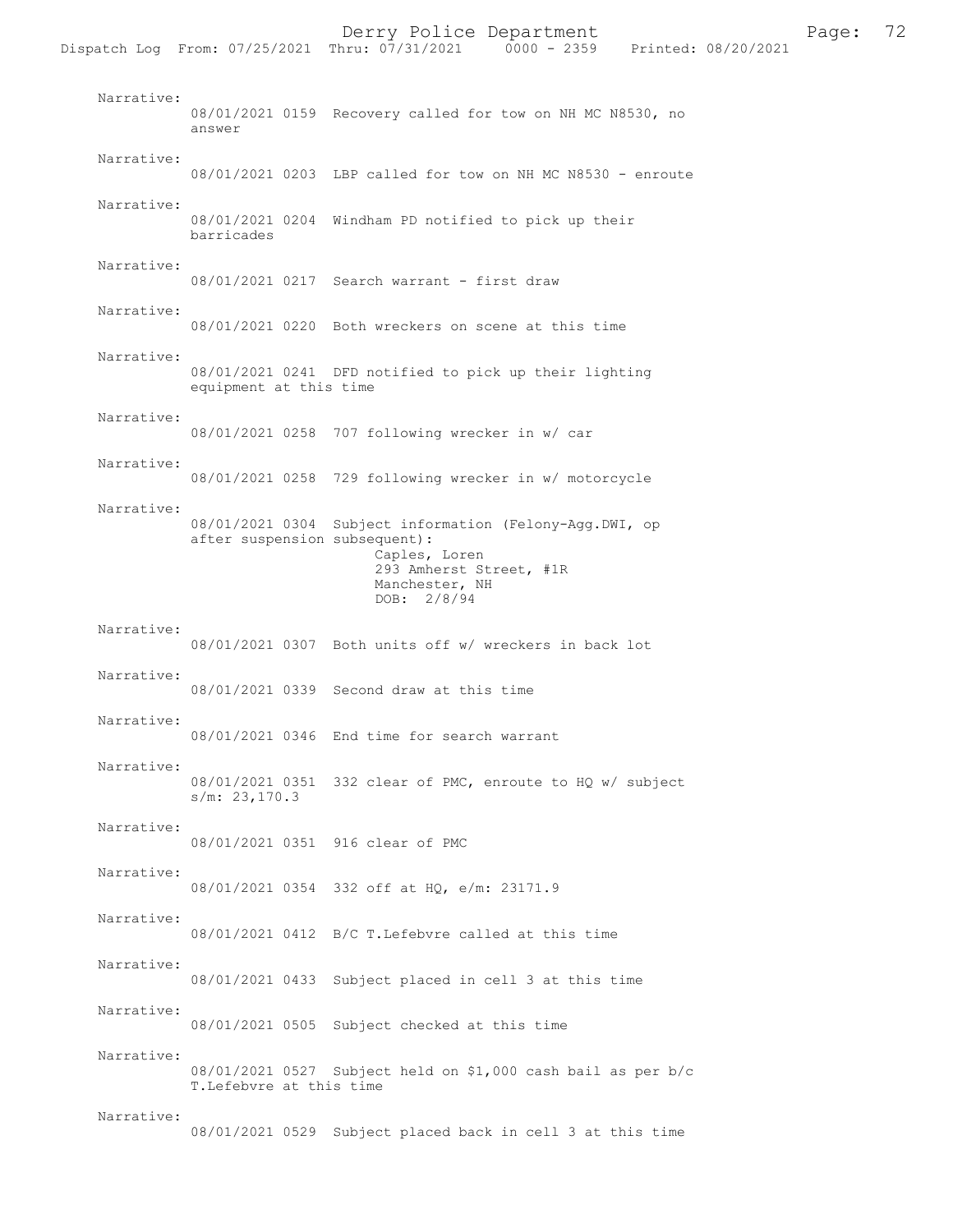|                                                                   | Derry Police Department<br>Dispatch Log From: 07/25/2021 Thru: 07/31/2021 0000 - 2359 Printed: 08/20/2021                                               |                             | 73<br>Page: |
|-------------------------------------------------------------------|---------------------------------------------------------------------------------------------------------------------------------------------------------|-----------------------------|-------------|
| Narrative:                                                        | 08/01/2021 0551 224 transporting subject to Brentwood at<br>this time, $s/m: 13,867.8$                                                                  |                             |             |
| Narrative:                                                        | 08/01/2021 0602 Booking, AFIS and cell videos all completed<br>at this time                                                                             |                             |             |
| Narrative:                                                        | 08/01/2021 0622 224 off at Brentwood, e/m: 13,889.3                                                                                                     |                             |             |
| Narrative:                                                        | 08/01/2021 0633 224 clear of Brentwood                                                                                                                  |                             |             |
| Refer To Accident:<br>Refer To Arrest:                            | Refer To Incident: 21-1355-OF<br>$21 - 366 - AC$<br>$21 - 726 - AR$                                                                                     |                             |             |
| 21-14109<br>Location/Address: S MAIN ST                           | 2106 Initiated - MV STOP<br>Call Taker: Dispatcher Christina L Power                                                                                    | Summons Issued 3            |             |
| Cleared By:<br>Refer To Summons:                                  | ID: Patrol Officer Scott M Beegan<br>Lieutenant Michael T Muncey<br>$21 - 725 - AR$                                                                     | Arvd-21:06:00 Clrd-21:27:20 |             |
| 21-14110                                                          | 2133 Phone - ALARM, BURGLAR<br>Call Taker: Dispatcher Christina L Power<br>Location/Address: [DY 3635] CRYSTAL AVE                                      | <b>False Alarm</b><br>1     |             |
| ID:<br>ID:                                                        | Patrol Officer Michael P Accorto<br>$Disp-21:33:44$<br>Patrol Officer Scott M Beegan                                                                    | Arvd-21:35:35 Clrd-21:38:10 |             |
| Narrative:                                                        | Disp-21:34:04                                                                                                                                           | Clrd-21:38:12               |             |
| Refer To Field Int:                                               | checked and secure.<br>$21 - 2724 - FI$                                                                                                                 |                             |             |
| 21-14111<br>2159<br>Call Taker:<br>Location/Address:              | <b>Phone - WELFARE CHECK</b><br>Dispatcher Christina L Power<br>SCENIC DR                                                                               | Services Rendered 2         |             |
| ID:                                                               | Dispatcher Christina L Power<br>Disp-22:00:40                                                                                                           | Arvd-22:00:42 Clrd-22:01:21 |             |
| Narrative:                                                        | made contact with juveniles quardians, no issue                                                                                                         |                             |             |
| 21-14112<br>2214<br>Call Taker:<br>Location/Address:<br>ID:       | Phone - SHOOTING COMPLAINT<br>Dispatcher Christina L Power<br>DERRY WAY<br>Patrol Officer Collin Kennedy                                                | Could Not Locate 2          |             |
| Dispatched By:<br>Arrived By:<br>Cleared By:                      | $Disp-22:51:01$<br>Dispatcher Christine D Carlson<br>Dispatcher Christine D Carlson<br>Dispatcher Christine D Carlson                                   | Arvd-22:53:50 Clrd-23:00:04 |             |
| 21-14113<br>2221<br>Call Taker:<br>Location/Address:              | Phone - ANIMAL COMPLAINT<br>Patrol Officer Robert Corwin<br>CRAVEN TER                                                                                  | Could Not Locate 1          |             |
| ID:<br>Dispatched By:<br>Cleared By:                              | Patrol Officer Charles L Doherty<br>$Disp-22:44:12$<br>Dispatcher Christine D Carlson<br>Dispatcher Christine D Carlson                                 | Clrd-22:53:08               |             |
| ID:<br>Dispatched By:<br>Arrived By:<br>Cleared By:<br>Narrative: | Patrol Officer Charles L Doherty<br>Disp-22:56:06<br>Dispatcher Christine D Carlson<br>Dispatcher Christine D Carlson<br>Dispatcher Christine D Carlson | Arvd-22:59:42 Clrd-23:04:04 |             |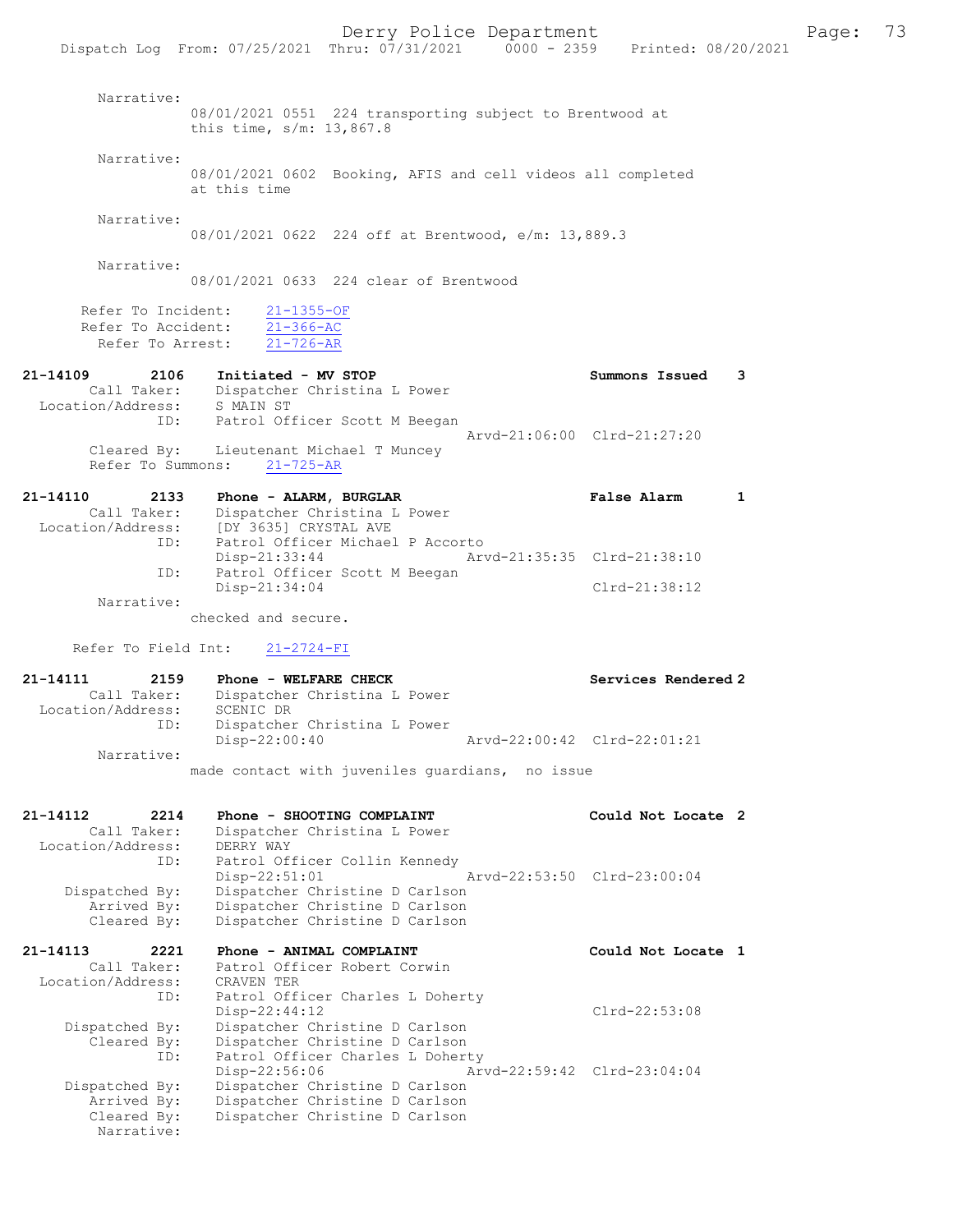Dogs Barking

| 21-14114<br>2223              | Phone - DISTURBANCE                                                | Gone on Arrival                          | -1           |
|-------------------------------|--------------------------------------------------------------------|------------------------------------------|--------------|
| Call Taker:                   | Patrol Officer Robert Corwin                                       |                                          |              |
| Location/Address:             | ALADDIN CIR                                                        |                                          |              |
| ID:                           | Patrol Officer Melissa M Houde                                     |                                          |              |
|                               | Disp-22:52:08                                                      | $Clrd-22:55:53$                          |              |
| Dispatched By:<br>Cleared By: | Dispatcher Christine D Carlson<br>Dispatcher Christine D Carlson   |                                          |              |
| ID:                           | Patrol Officer Scott M Beegan                                      |                                          |              |
|                               | $Disp-22:52:11$                                                    | $Clrd-22:53:03$                          |              |
| Dispatched By:                | Dispatcher Christine D Carlson                                     |                                          |              |
| Cleared By:                   | Dispatcher Christine D Carlson                                     |                                          |              |
| ID:                           | Patrol Officer Charles L Doherty                                   |                                          |              |
|                               | Disp-22:53:08                                                      | Arvd-22:53:55 Clrd-22:55:54              |              |
| Dispatched By:                | Dispatcher Christine D Carlson                                     |                                          |              |
| Arrived By:                   | Dispatcher Christine D Carlson                                     |                                          |              |
| Cleared By:                   | Dispatcher Christine D Carlson                                     |                                          |              |
| Narrative:                    |                                                                    |                                          |              |
|                               | Uhaul truck w/movers                                               |                                          |              |
| 21-14115<br>2225              | Phone - ROAD HAZARD                                                | Gone on Arrival                          | $\mathbf{2}$ |
| Call Taker:                   | Patrol Officer Robert Corwin                                       |                                          |              |
| Location/Address:             | LINLEW DR                                                          |                                          |              |
| ID:                           | Patrol Officer Melissa M Houde                                     |                                          |              |
|                               | Disp-22:43:46                                                      | Arvd-22:48:14 Clrd-22:51:28              |              |
| Dispatched By:                | Dispatcher Christine D Carlson                                     |                                          |              |
| Arrived By:<br>Cleared By:    | Dispatcher Christine D Carlson<br>Dispatcher Christine D Carlson   |                                          |              |
| Narrative:                    |                                                                    |                                          |              |
|                               | kids on bikes in roadway                                           |                                          |              |
| 21-14116<br>2310              | Phone - DISTURBANCE                                                | Arrest(s) Made                           | 1            |
| Call Taker:                   | Patrol Officer Robert Corwin                                       |                                          |              |
| Location/Address:             | LARAWAY CT                                                         |                                          |              |
| ID:                           | Patrol Officer Collin Kennedy                                      |                                          |              |
|                               | $Disp-23:11:28$                                                    | Arvd-23:12:57 Clrd-08/01/2021 @ 00:34:06 |              |
| Arrived By:                   | Dispatcher Christine D Carlson                                     |                                          |              |
| Cleared By:                   | Dispatcher Christine D Carlson                                     |                                          |              |
| ID:                           | Patrol Officer Scott M Beegan                                      |                                          |              |
|                               | Disp-23:11:31                                                      | Arvd-23:13:17 Clrd-23:37:32              |              |
| Arrived By:                   | Dispatcher Christine D Carlson                                     |                                          |              |
| Cleared By:<br>ID:            | Dispatcher Christine D Carlson<br>Sergeant James M Belanger        |                                          |              |
|                               | Disp-23:17:14 Arvd-23:17:16 Clrd-23:37:29                          |                                          |              |
| Dispatched By:                | Dispatcher Christine D Carlson                                     |                                          |              |
| Arrived By:                   | Dispatcher Christine D Carlson                                     |                                          |              |
| Cleared By:                   | Dispatcher Christine D Carlson                                     |                                          |              |
| Narrative:                    |                                                                    |                                          |              |
|                               | mn yelling in p/l                                                  |                                          |              |
|                               |                                                                    |                                          |              |
|                               |                                                                    |                                          |              |
| Narrative:                    |                                                                    |                                          |              |
|                               | 07/31/2021 2325 S4 advising one in custody at this time for<br>p/c |                                          |              |

Narrative:

07/31/2021 2326 Subject information (p/c): John Haley 2 Laraway Court, #3D Derry NH DOB: 10/28/81

 Narrative: 07/31/2021 2337 Transporting one to Brentwood, s/m: 13,814.4

## Narrative:

08/01/2021 0007 439 off at Brentwood, e/m: 13,836.0